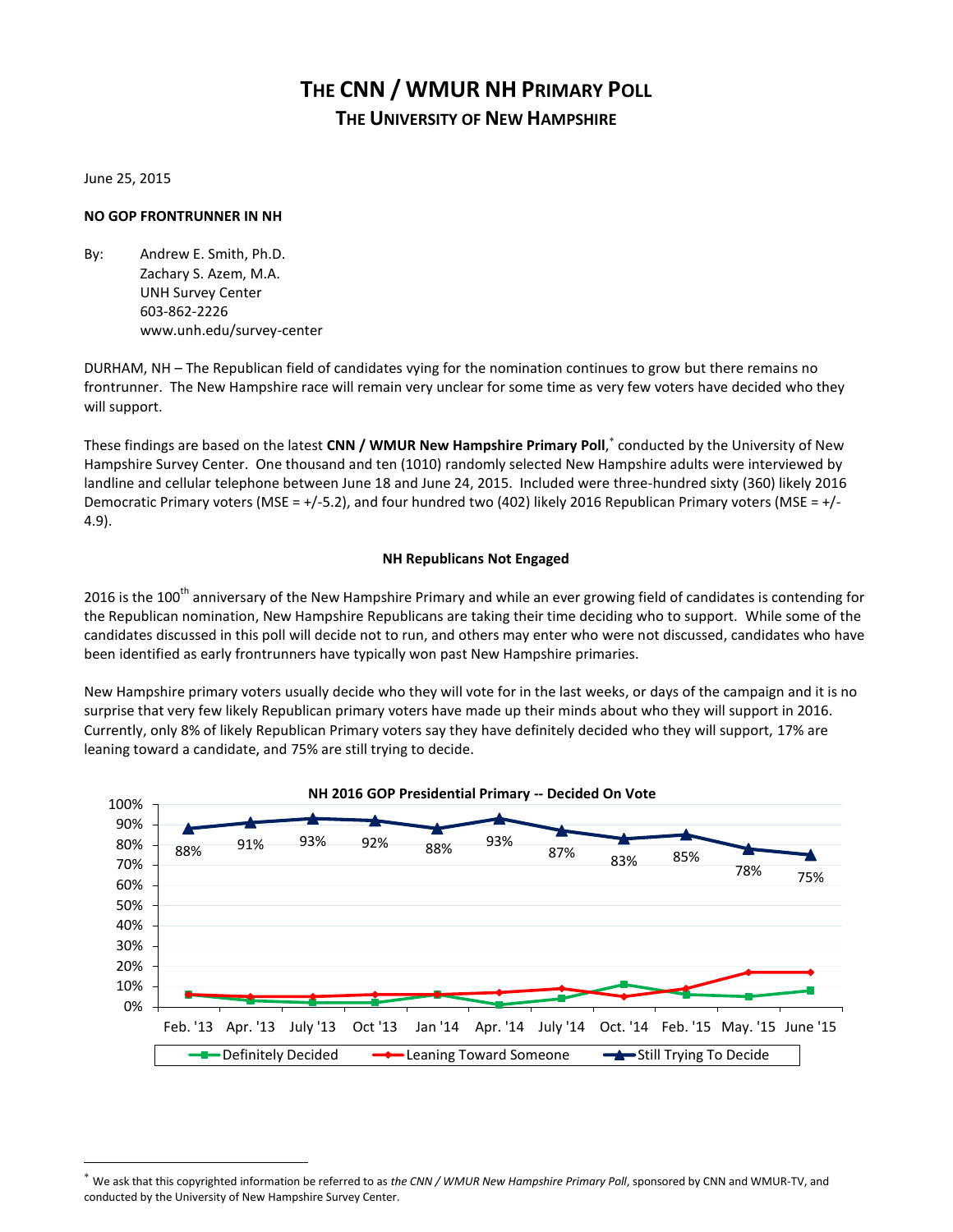The Republican electorate is somewhat more interested in the 2016 primary than it was at a similar point in 2007, the last time both parties had contested primaries. Currently, 36% of likely Republican primary voters say they are extremely interested in the election, 48% are very interested, and 16% are only somewhat interested or not very interested. By comparison, in 2007, 34% of likely Republican primary voters said they were extremely interested in the 2008 primary, 40% were very interested, and 26% were only somewhat interested or not very interested.

# **GOP Favorability Ratings**

Florida senator Marco Rubio leads the GOP field in net favorability (the percentage who have a favorable opinion of him or her minus the percentage who have an unfavorable opinion) among Republican primary voters. Currently 49% have a favorable opinion of Rubio, 21% have an unfavorable opinion and 29% are neutral or don't know enough about him to say. Rubio's net favorability rating is +28%, which is down from +44% in May. Other GOP candidates with moderate net favorability ratings include neurosurgeon Ben Carson (+27%), Wisconsin governor Scott Walker (+25%), and businesswoman Carly Fiorina (+24%).

Former Florida governor Jeb Bush (+17%), former Texas Governor Rick Perry (+12%), Kentucky Senator Rand Paul (+11%), and Texas Senator Ted Cruz (+1%) have low net favorability ratings, despite most Republican Primary voters knowing them. Businessman Donald Trump (-10%), former Pennsylvania Senator Rick Santorum (-11%), former New York Governor George Pataki (-11%), former Arkansas governor Mike Huckabee (-12%), New Jersey governor Chris Christie (-13%) and South Carolina Senator Lindsey Graham (-23%) have negative net favorability ratings, despite most Republican Primary voters knowing them.

Ohio governor John Kasich (+7%), Louisiana governor Bobby Jindal (+5%), former Maryland governor Bob Ehrlich (-9%), former Virginia governor Jim Gilmore (-9%), and New York congressman Peter King (-21%) have low net favorability ratings, and are also are not well known.

Trump, who officially announced his campaign last week, has seen his approval ratings increase from -50% in February to - 10% in June.





Feb. '13 Apr.'13 Jul. '13 Oct. '13 Jan. '14 Apr. '14 July '14 Oct. '14 Feb. '15 May. '15 June '15

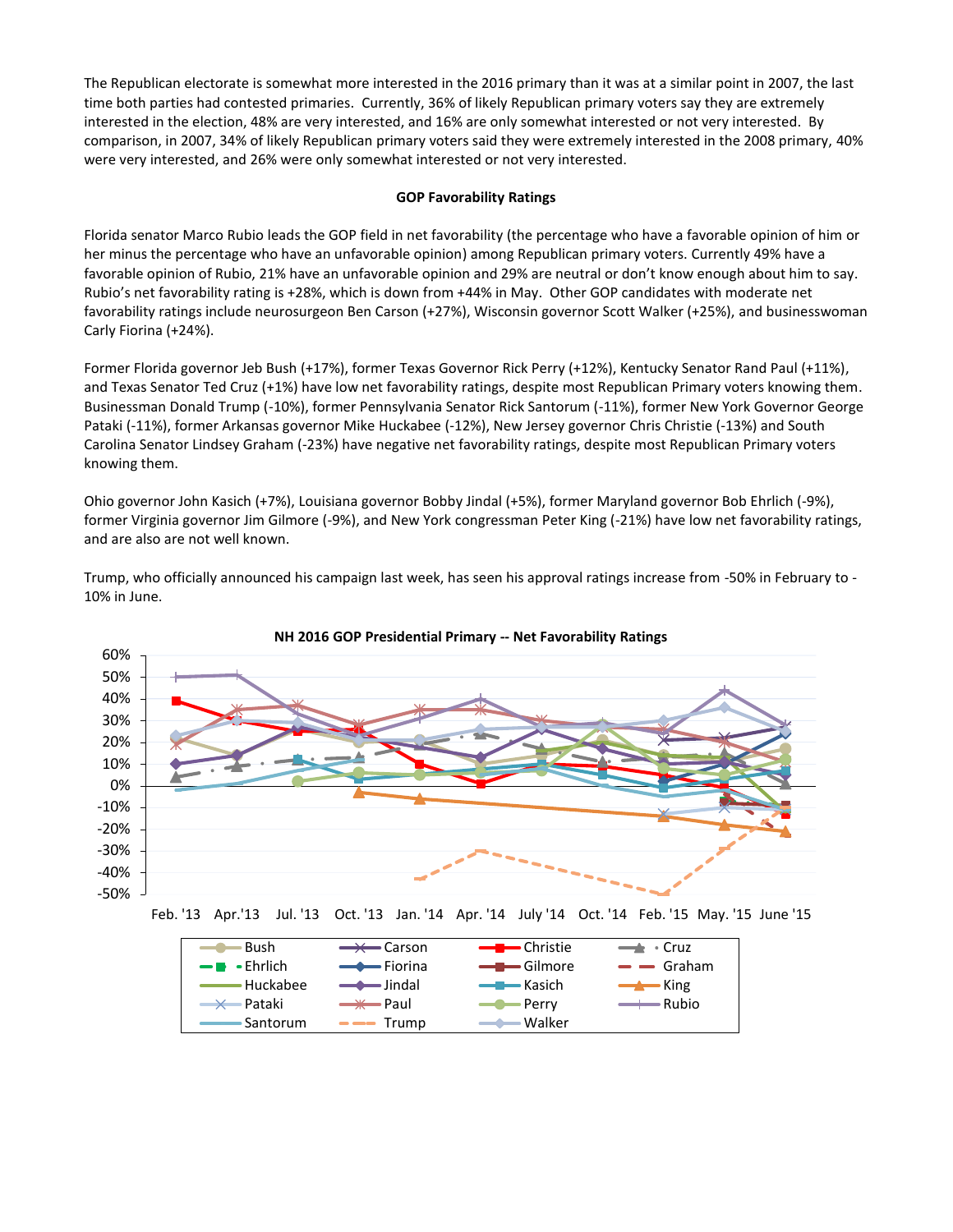

# **Favorability Ratings - Potential NH GOP Presidential Candidates - June 2015**

Favorable Neutral Unfavorable DK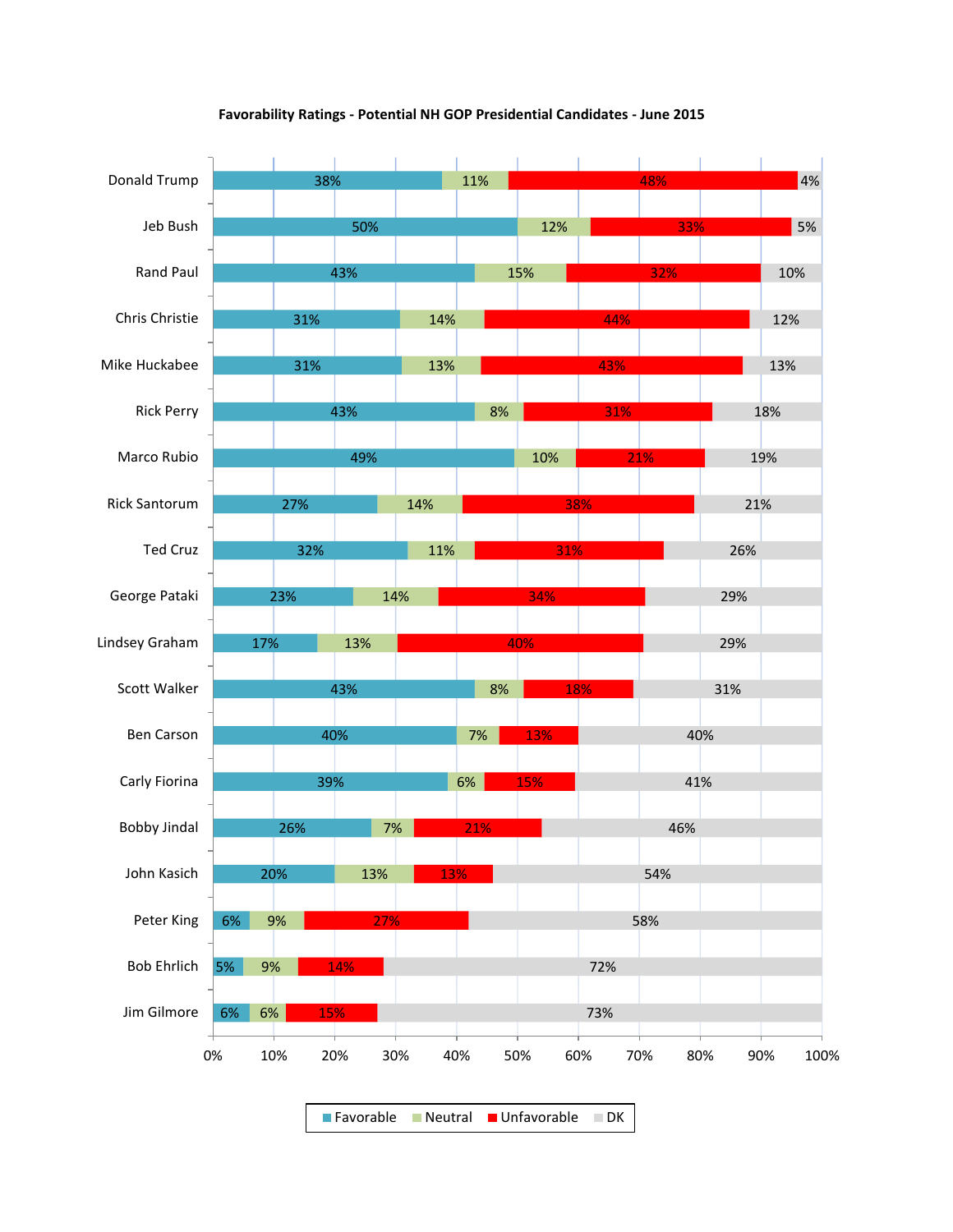#### **2016 NH Republican Primary**

There continues to be no frontrunner in the Republican race and no candidate above 20% in a hypothetical election matchup. Currently, 16% of likely Republican primary voters support Bush, followed closely by Trump (11%), Paul (9%), Walker (8%), Rubio (6%), Fiorina (6%), Carson (5%), Christie (5%), Perry (4%), Cruz (3%), Huckabee (2%), Kasich (1%), Pataki (1%), and Graham (1%). All other potential candidates receive less than 1% support, and 21% say they are undecided.





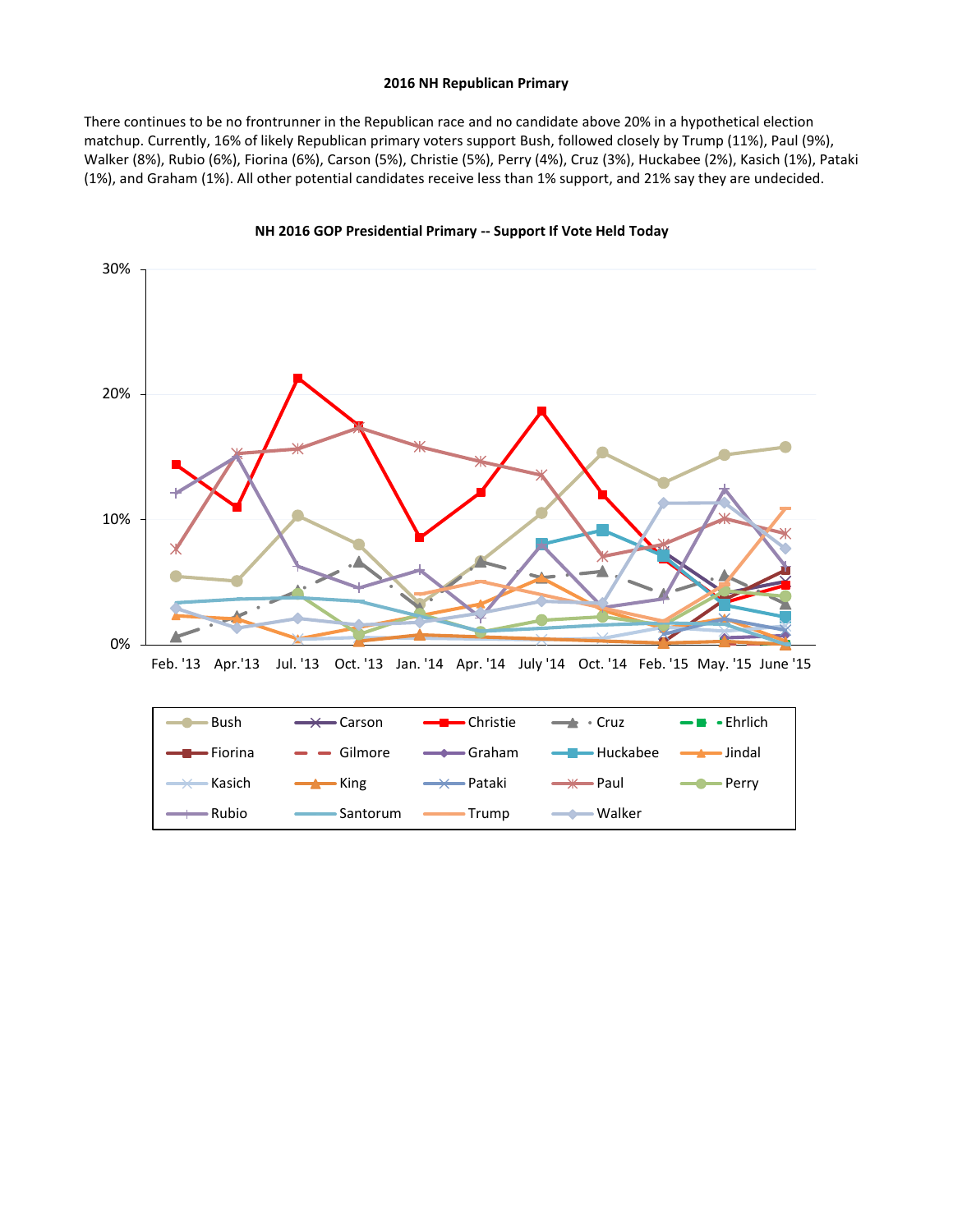### **2016 NH Republican Primary with Second Choice**

Asking likely Republican Primary voters who their second choice is does not clarify the primary picture. When the top two choices are combined, 30% of likely primary voters favor Bush, 21% favor Trump, 15% favor Walker, 14% favor Paul, 14% favor Fiorina, 13% favor Rubio and 13% favor Christie.

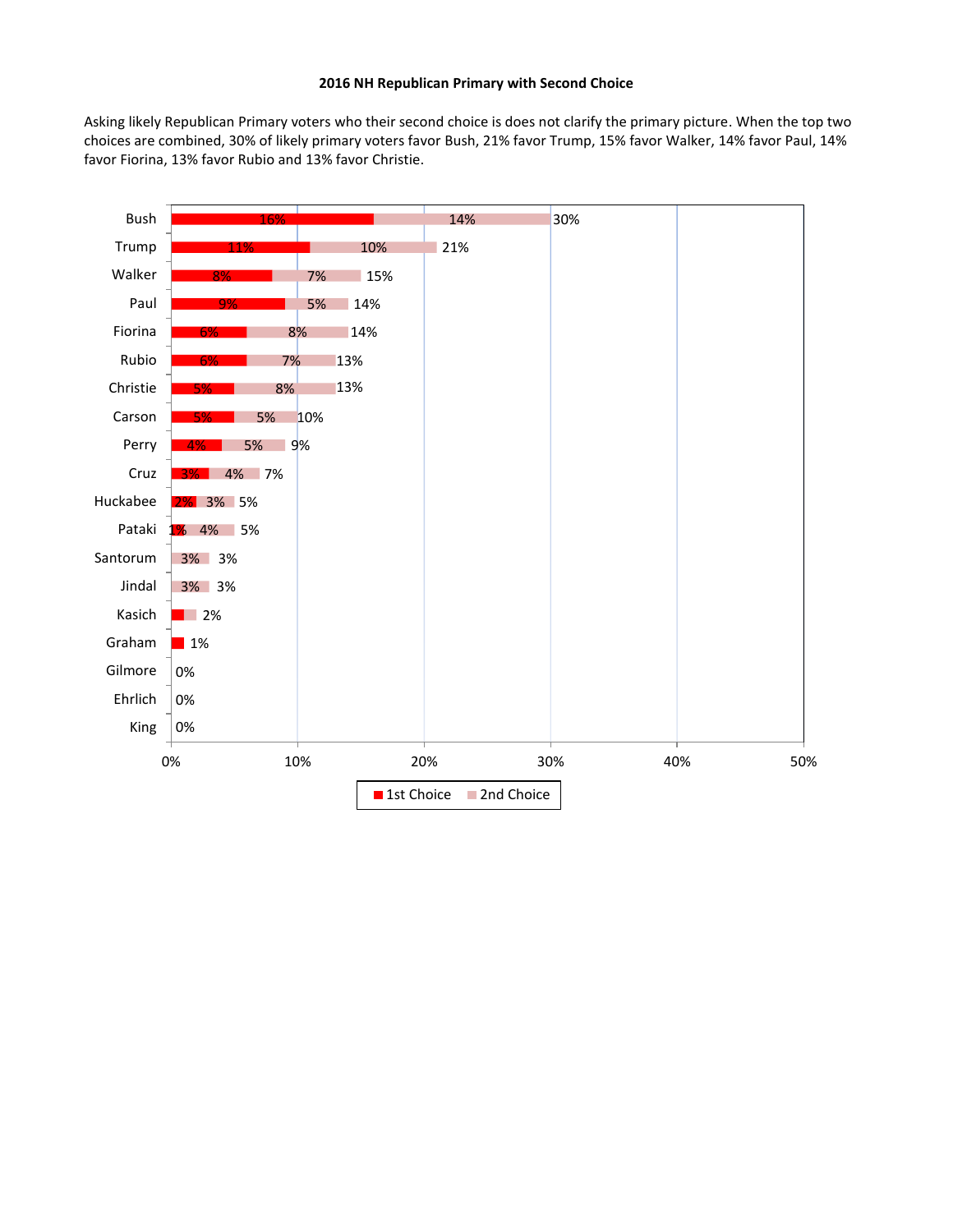#### **Most Unpopular Republican Candidate**

While support for him has increased in recent months, Trump remains the candidate Republicans are least likely to vote for. When asked which candidate they would NOT vote for under any circumstance, 23% of likely Republican Primary voters say they would not vote for Trump, 10% would not vote for Bush, 10% would not vote for Christie, 4% would not vote for Cruz, 4% would not vote for Paul, 3% would not vote for Huckabee, 2% would not vote for Jindal, 2% would not vote for Walker, 2% would not vote for Rubio, 2% would not vote for Pataki, 2% would not vote for Santorum, 2% would not vote for Graham, 1% would not vote for Perry, 1% would not vote for King, 13% think all the prospective candidates are acceptable, and 19% are unsure.



**Republican Net Electability**

Electability scores (the percentage who support a candidate minus the percent who would not vote for that candidate), do not help in identifying a clear leader. Walker (+6%), Fiorina (+6%), Bush (+5%), Carson (+5%), Paul (+5%), Rubio (+4%), Perry (+3%), and Kasich (+1%) all have positive net electability scores. GIlmore (+0%), Ehrlich (+0%), King (-1%), Pataki (-1%), Graham (-1%), Huckabee (-1%), Cruz (-1%), Jindal (-2%), Santorum (-2%), Christie (-5%), and Trump (-12%) have neutral or negative net electability scores.

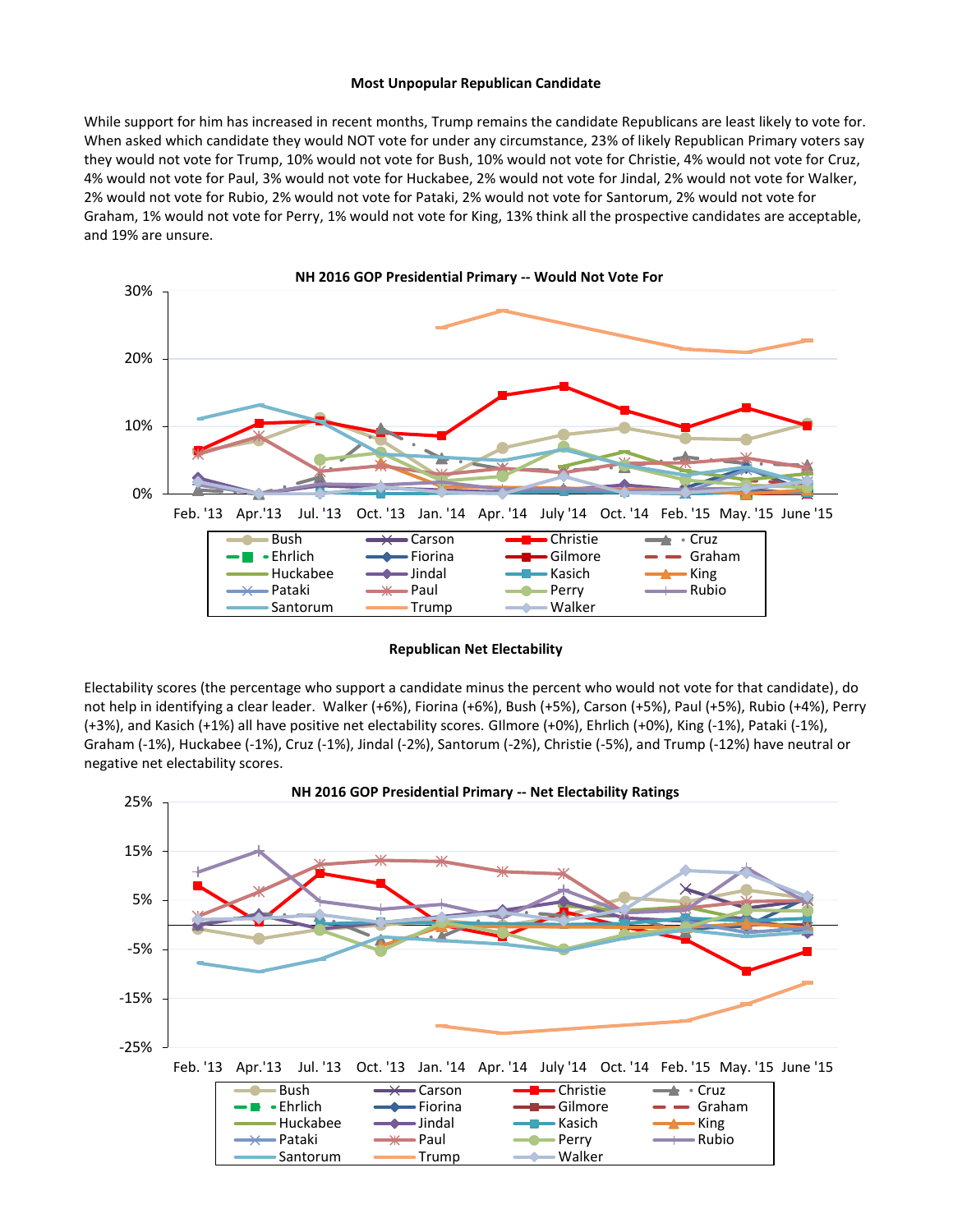# **Most Important Issue To Primary Vote**

What asked what issue is the most important in deciding to vote in the presidential primary, 44% of likely Republican Primary voters cite jobs or the economy, 19% cite foreign policy or national security, 7% cite immigration, 5% cite health care, 4% cite the budget or national debt, 2% cite social issues, 2% cite education and 1% cite taxes.

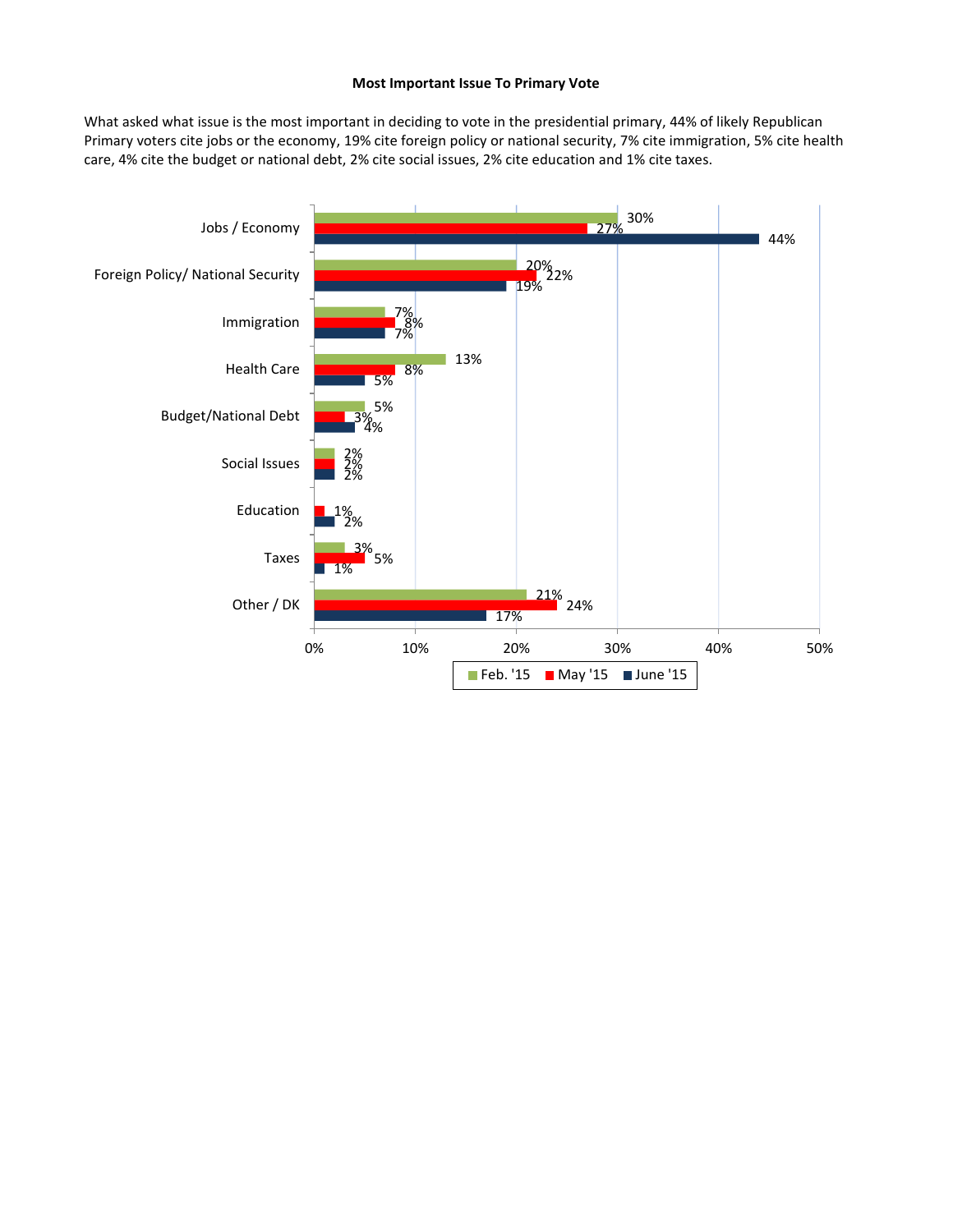# **Candidate Qualities**

Voters were asked to identify which candidate best exemplified a number of candidate qualities. A plurality of likely Republican Primary voters (46%) believe that Donald Trump is the least likely to act like a typical politician if elected president. However, when it comes to electability, a plurality (37%) say that Bush has the best chance of winning the general election next November. Likely Republican Primary voters are more divided when it comes to other qualities about the candidates – 17% say Donald Trump is the strongest leader, followed by Bush with 15% and Walker with 9%. Sixteen percent (16%) say Jeb Bush best represents Republicans like themselves, 11% chose Paul, 9% chose Trump and 24% were unsure. Nineteen percent (19%) say Jeb Bush has the personal characteristics and qualities that a President should have, 8% chose Trump, 8% chose Paul and 22% were unsure.

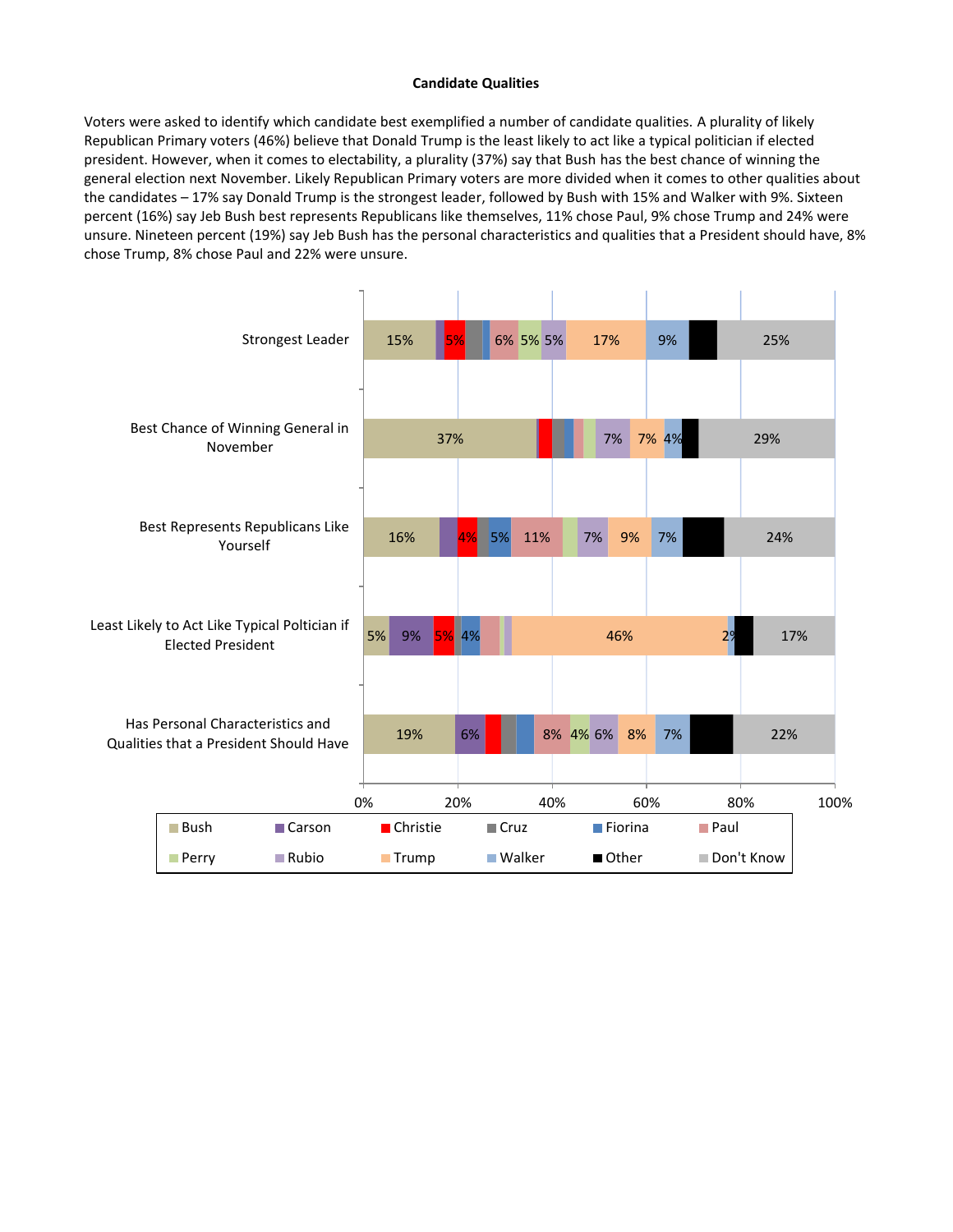Voters were also asked to name the candidate best able to handle several policy issues. When asked which candidate could best handle the economy, 29% of likely Republican Primary voters chose Trump, 13% chose Bush, and 17% were unsure. When asked which candidate could best handle international trade policy, a plurality (27%) also chose Trump, 14% chose Bush and 32% were unsure. When asked which candidate could best handle illegal immigration, 16% chose Perry, 13% chose Bush, 13% chose Trump, and 23% were unsure. When asked which candidate could best handle health care policy 13% chose Bush, 11% chose Carson, and 38% were unsure. When asked which candidate could best handle terrorism, 15% chose Bush, 10% chose Trump and 35% were unsure.

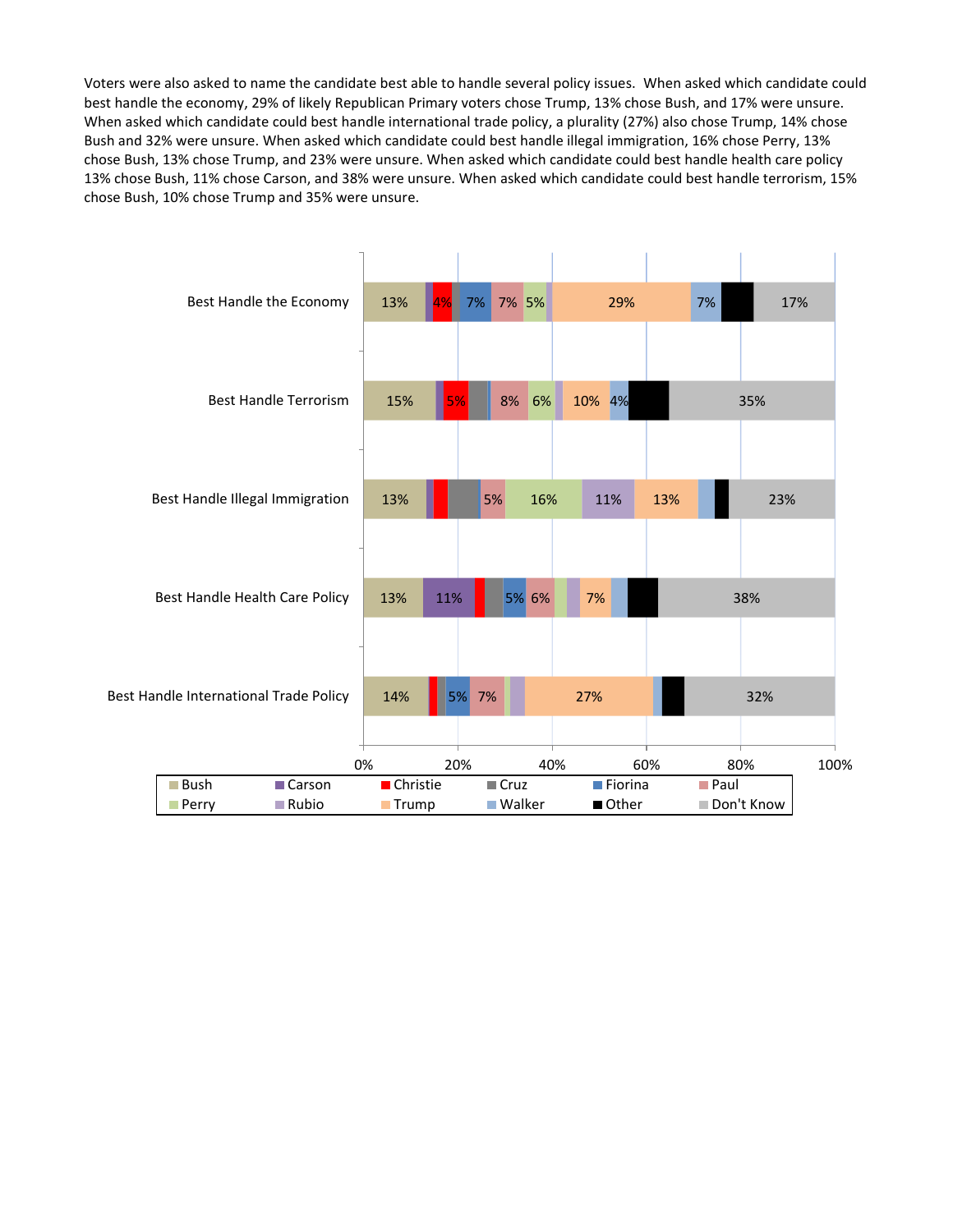# **CNN / WMUR New Hampshire Primary Poll Methodology**

These findings are based on the latest **CNN / WMUR New Hampshire Primary Poll**, conducted by the University of New Hampshire Survey Center. One thousand and ten (1010) randomly selected New Hampshire adults were interviewed by live interviewers in English on landline and cellular telephones between June 18 and June 24, 2015. The margin of sampling error for the entire sample is +/- 3.1 percent. Included were three-hundred sixty (360) likely 2016 Democratic Primary voters (MSE = +/-5.2), and four hundred two (402) likely 2016 Republican Primary voters (MSE = +/-4.9

The random sample used in the CNN / WMUR New Hampshire Primary Poll was purchased from Scientific Telephone Samples (STS), Foothill Ranch, CA. STS screens each selected telephone number to eliminate non-working numbers, disconnected numbers, and business numbers to improve the efficiency of the sample, reducing the amount of time interviewers spend calling non-usable numbers.

The data have been weighted to adjust for numbers of adults and telephone lines within households, respondent sex, age, and region of the state. In addition to potential sampling error, all surveys have other potential sources of non-sampling error including question order effects, question wording effects, and non-response.

For more information about the methodology used in the CNN / WMUR New Hampshire Primary Poll, contact Dr. Andrew Smith at (603) 862-2226 or by email at andrew.smith@unh.edu.

| Sex                               | N   | %   | <b>Region</b>               | N   | %   |
|-----------------------------------|-----|-----|-----------------------------|-----|-----|
| Male                              | 221 | 55% | North Country               | 27  | 7%  |
| Female                            | 181 | 45% | Central/Lakes               | 64  | 16% |
|                                   |     |     | <b>Connecticut Valley</b>   | 48  | 12% |
| Age                               | N   | %   | Mass Border                 | 140 | 35% |
| 18 to 34                          | 91  | 23% | Seacoast                    | 59  | 15% |
| 35 to 49                          | 118 | 30% | Manchester Area             | 65  | 16% |
| 50 to 64                          | 111 | 28% |                             |     |     |
| 65 and Over                       | 76  | 19% | <b>Party Registration</b>   | N   | %   |
|                                   |     |     | Democrat                    | 0   | 0%  |
| <b>Highest Level of Education</b> | N   | %   | Undeclared                  | 165 | 45% |
| High School or Less               | 73  | 18% | Republican                  | 204 | 55% |
| Some College                      | 101 | 25% |                             |     |     |
| College Graduate                  | 141 | 35% | <b>Party Identification</b> | N   | %   |
| Post-Graduate                     | 84  | 21% | Democrat                    | 28  | 7%  |
|                                   |     |     | Independent                 | 49  | 12% |
|                                   |     |     | Republican                  | 325 | 81% |

# **Granite State Poll, Spring 2015 GOP Primary Voter Demographics**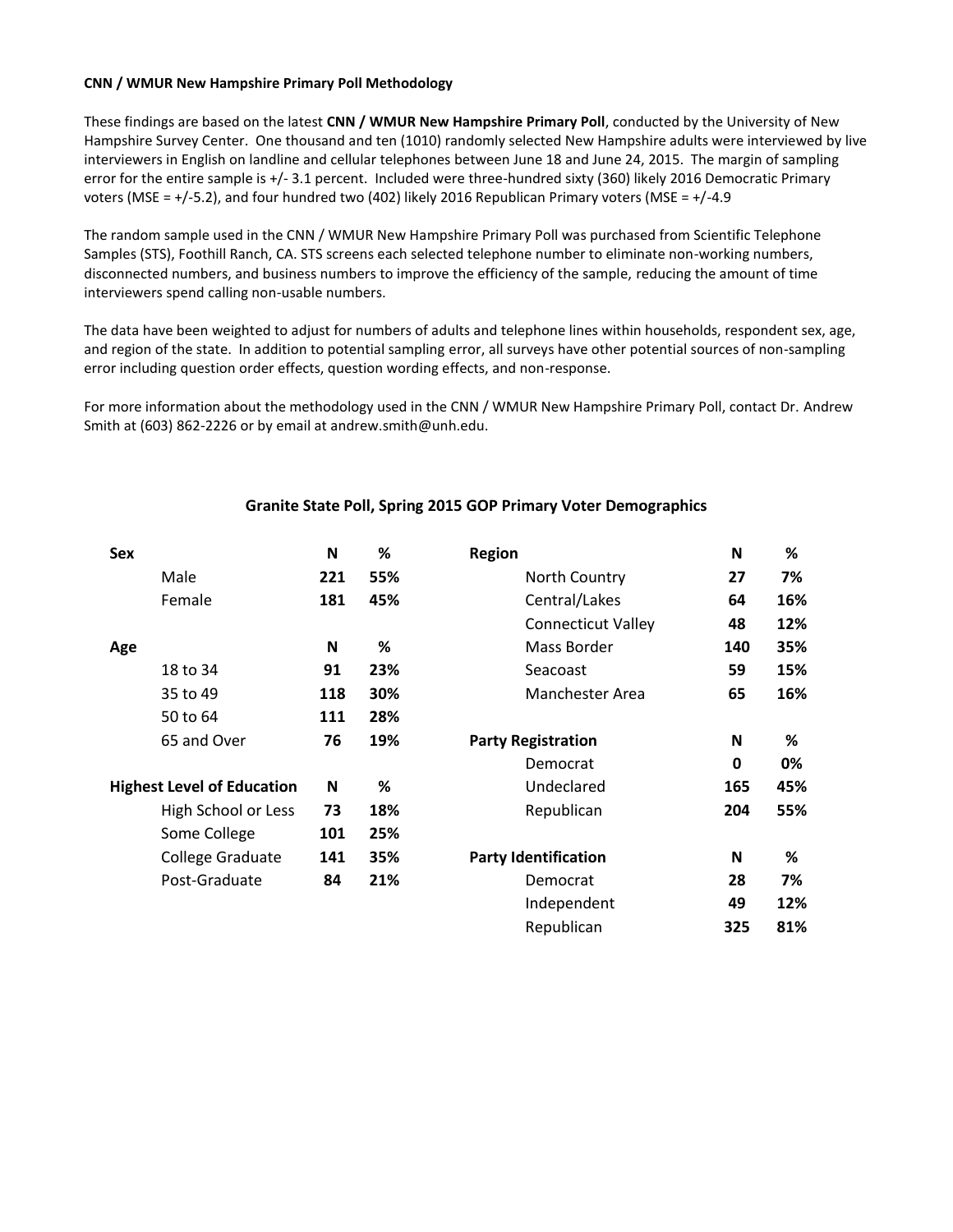# **Decided Who to Vote for in 2016 GOP Primary?**

(Likely NH GOP Primary Voters)

"Have you definitely decided who you will vote for in the New Hampshire primary … are you leaning toward someone … or have you considered some candidates but are still trying to decide?"

|                 | <b>Definitely Decided</b> | <b>Leaning Toward</b><br><b>Someone</b> | <b>Still Trying to</b><br><b>Decide</b> | (N)   |
|-----------------|---------------------------|-----------------------------------------|-----------------------------------------|-------|
| <b>June '15</b> | 8%                        | 17%                                     | 75%                                     | (401) |
| <b>May '15</b>  | 5%                        | 17%                                     | 78%                                     | (291) |
| Feb. '15        | 6%                        | 9%                                      | 85%                                     | (346) |
| Oct. '14        | 11%                       | 5%                                      | 83%                                     | (271) |
| July '14        | 4%                        | 9%                                      | 87%                                     | (247) |
| Apr. '14        | 1%                        | 7%                                      | 83%                                     | (182) |
| Jan. '14        | 6%                        | 6%                                      | 88%                                     | (245) |
| Oct. '13        | 2%                        | 6%                                      | 92%                                     | (220) |
| July '13        | 2%                        | 5%                                      | 93%                                     | (197) |
| Apr. '13        | 3%                        | 5%                                      | 91%                                     | (164) |
| Feb. '13        | 6%                        | 6%                                      | 88%                                     | (205) |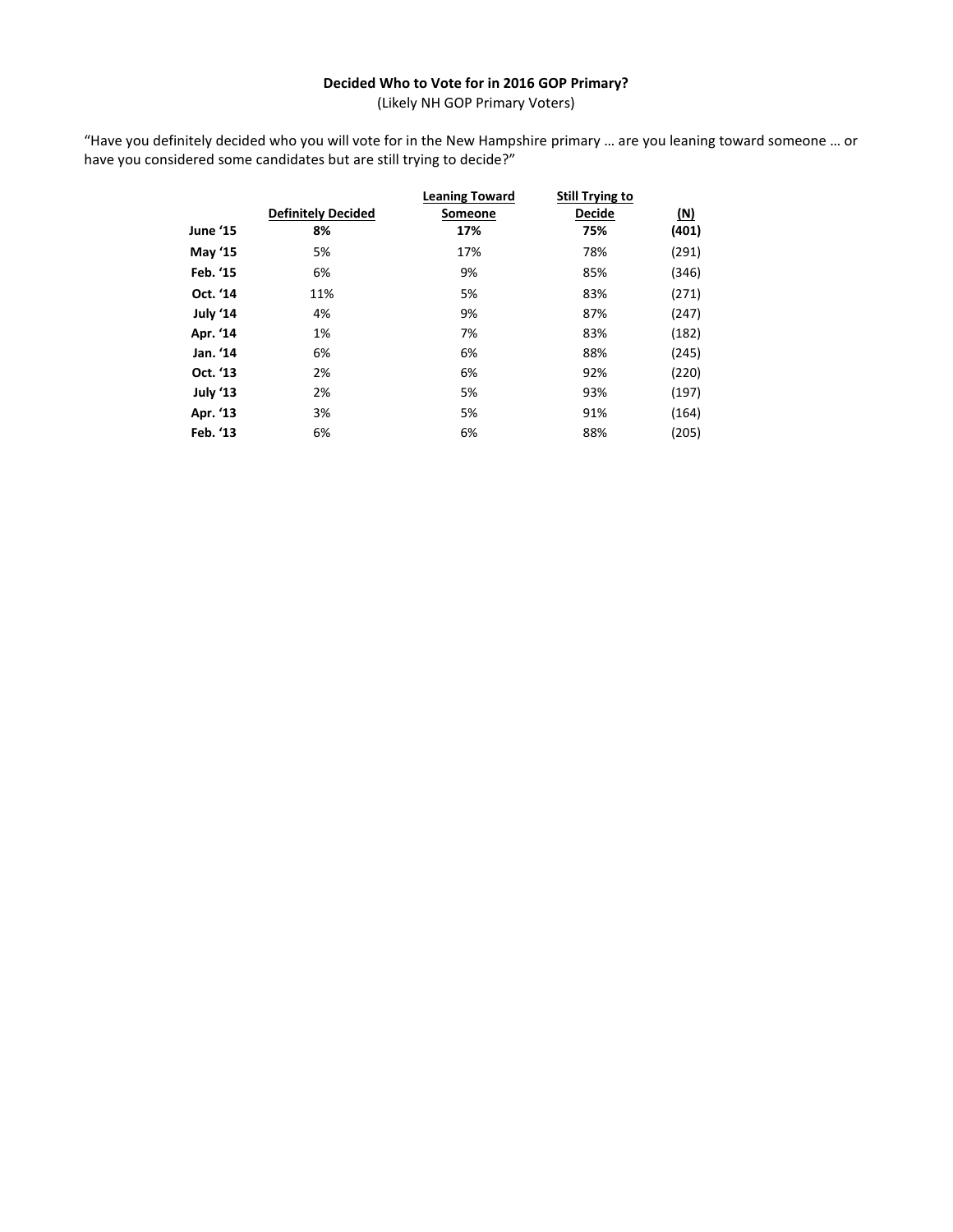### **Republican Nomination in 2016 NH Primary**

(Likely NH GOP Primary Voters)

"I'm going to read you the names of the candidates who are either running or considering running for the Republican nomination. If the Republican primary for president were held today, which of the following would you support for the Republican nomination Jeb Bush … Ben Carson … Chris Christie … Ted Cruz … Bob Ehrlich … Carly Fiorina … Jim Gilmore … Lindsey Graham … Mike Huckabee … Bobby Jindal … John Kasich … Peter King … George Pataki … Rand Paul … Rick Perry …. Marco Rubio … Rick Santorum … Donald Trump … Scott Walker … or someone else?" ROTATE CANDIDATES

|                       | Feb. '13                 | Apr. '13 | July '13                 | Oct. '13                 | <u>Jan. '14</u> | Apr. '14 | July '14       | Oct. '14                 | Feb. '15       | May '15 | <u>June '15</u> |
|-----------------------|--------------------------|----------|--------------------------|--------------------------|-----------------|----------|----------------|--------------------------|----------------|---------|-----------------|
| Jeb Bush              | 5%                       | 5%       | 10%                      | 8%                       | 3%              | 7%       | 11%            | 15%                      | 17%            | 15%     | 16%             |
| <b>Donald Trump</b>   | $---$                    | ---      | $\overline{\phantom{a}}$ | $\overline{\phantom{a}}$ | 4%              | 5%       | $\overline{a}$ | $\overline{\phantom{a}}$ | 2%             | 5%      | 11%             |
| <b>Rand Paul</b>      | 8%                       | 15%      | 16%                      | 17%                      | 16%             | 15%      | 14%            | 7%                       | 9%             | 10%     | 9%              |
| <b>Scott Walker</b>   | 3%                       | 1%       | 2%                       | 2%                       | 2%              | 3%       | 3%             | 3%                       | 12%            | 11%     | 8%              |
| <b>Marco Rubio</b>    | 12%                      | 15%      | 6%                       | 4%                       | 6%              | 2%       | 8%             | 3%                       | 5%             | 12%     | 6%              |
| <b>Carly Fiorina</b>  | $---$                    | $---$    | $\overline{a}$           | ---                      | ---             | $---$    | $---$          | ---                      | $\ast$         | 4%      | 6%              |
| <b>Ben Carson</b>     | $---$                    | $---$    | $\overline{a}$           | $---$                    | ---             | $---$    | $---$          | $---$                    | 8%             | 4%      | 5%              |
| <b>Chris Christie</b> | 14%                      | 11%      | 21%                      | 16%                      | 9%              | 12%      | 19%            | 12%                      | 9%             | 3%      | 5%              |
| <b>Rick Perry</b>     | $\qquad \qquad -$        | $---$    | 4%                       | 1%                       | 2%              | 1%       | 2%             | 2%                       | 2%             | 4%      | 4%              |
| <b>Ted Cruz</b>       | 1%                       | 2%       | 4%                       | 6%                       | 3%              | 7%       | 5%             | 6%                       | 4%             | 6%      | 3%              |
| <b>Mike Huckabee</b>  | $---$                    | $---$    | $---$                    | $---$                    | $---$           | $---$    | 8%             | 9%                       | 9%             | 3%      | 2%              |
| George Pataki         | $---$                    | ---      | ---                      | $---$                    | $---$           | $---$    | ---            | $---$                    | 1%             | 2%      | 1%              |
| <b>John Kasich</b>    | $---$                    | ---      | $\ast$                   | $\ast$                   | ---             | ---      | $\ast$         | $\ast$                   | 1%             | 1%      | 1%              |
| <b>Lindsey Graham</b> | $\qquad \qquad - \qquad$ | ---      | ---                      | $---$                    | ---             | ---      | ---            | $---$                    | ---            | 1%      | 1%              |
| <b>Bobby Jindal</b>   | 2%                       | 2%       | $\ast$                   | $---$                    | $---$           | 3%       | 5%             | 3%                       | 1%             | 2%      | $\ast$          |
| <b>Bob Ehrlich</b>    | $---$                    | ---      | $---$                    | $---$                    | $---$           | $---$    | $---$          | ---                      | $---$          | $\ast$  | $\ast$          |
| <b>Rick Santorum</b>  | 3%                       | 4%       | 4%                       | 4%                       | $---$           | 1%       | 1%             | 2%                       | 2%             | 2%      | 0%              |
| <b>Peter King</b>     | $---$                    | $---$    | $---$                    | $\ast$                   | $\ast$          | $---$    | $---$          | $---$                    | $\ast$         | $\ast$  | 0%              |
| <b>Jim Gilmore</b>    | $---$                    | ---      | $---$                    | $---$                    | ---             | $---$    | $---$          | ---                      | $---$          | 0%      | 0%              |
| John Bolton           | $---$                    | ---      | ---                      | ---                      | ---             | $---$    | $---$          | ---                      | 1%             | 0%      | ---             |
| Paul Ryan             | 11%                      | 11%      | 8%                       | 9%                       | 6%              | 13%      | 5%             | 6%                       | $\overline{a}$ | $---$   | ---             |
| <b>Kelly Ayotte</b>   | 10%                      | 5%       | $---$                    | $---$                    | 13%             | 13%      | ---            | $---$                    | $---$          | $---$   | ---             |
| <b>Scott Brown</b>    | $\qquad \qquad -$        | ---      | $---$                    | 7%                       | 11%             | ---      | $---$          | $---$                    | $---$          | $---$   | ---             |
| <b>Rob Portman</b>    | 0%                       | 1%       | $\ast$                   | $\ast$                   | $\ast$          | $\ast$   | 1%             | $\ast$                   | $---$          | ---     | ---             |
| John Huntsman         | 8%                       | 5%       | $---$                    | $---$                    | $---$           | $---$    | ---            | $---$                    | $---$          | ---     | ---             |
| <b>John Thune</b>     | 1%                       | $\ast$   | $\overline{a}$           | $---$                    | $---$           | ---      | $---$          | ---                      | $---$          | ---     | ---             |
| <b>Someone Else</b>   | 2%                       | 0%       | 3%                       | 3%                       | 6%              | 3%       | 3%             | 3%                       | 1%             | 1%      | 1%              |
| Don't Know Yet        | 20%                      | 23%      | 20%                      | 21%                      | 18%             | 15%      | 15%            | 28%                      | 15%            | 14%     | 21%             |
| (N)                   | (209)                    | (167)    | (199)                    | (233)                    | (244)           | (186)    | (245)          | (274)                    | (348)          | (293)   | (400)           |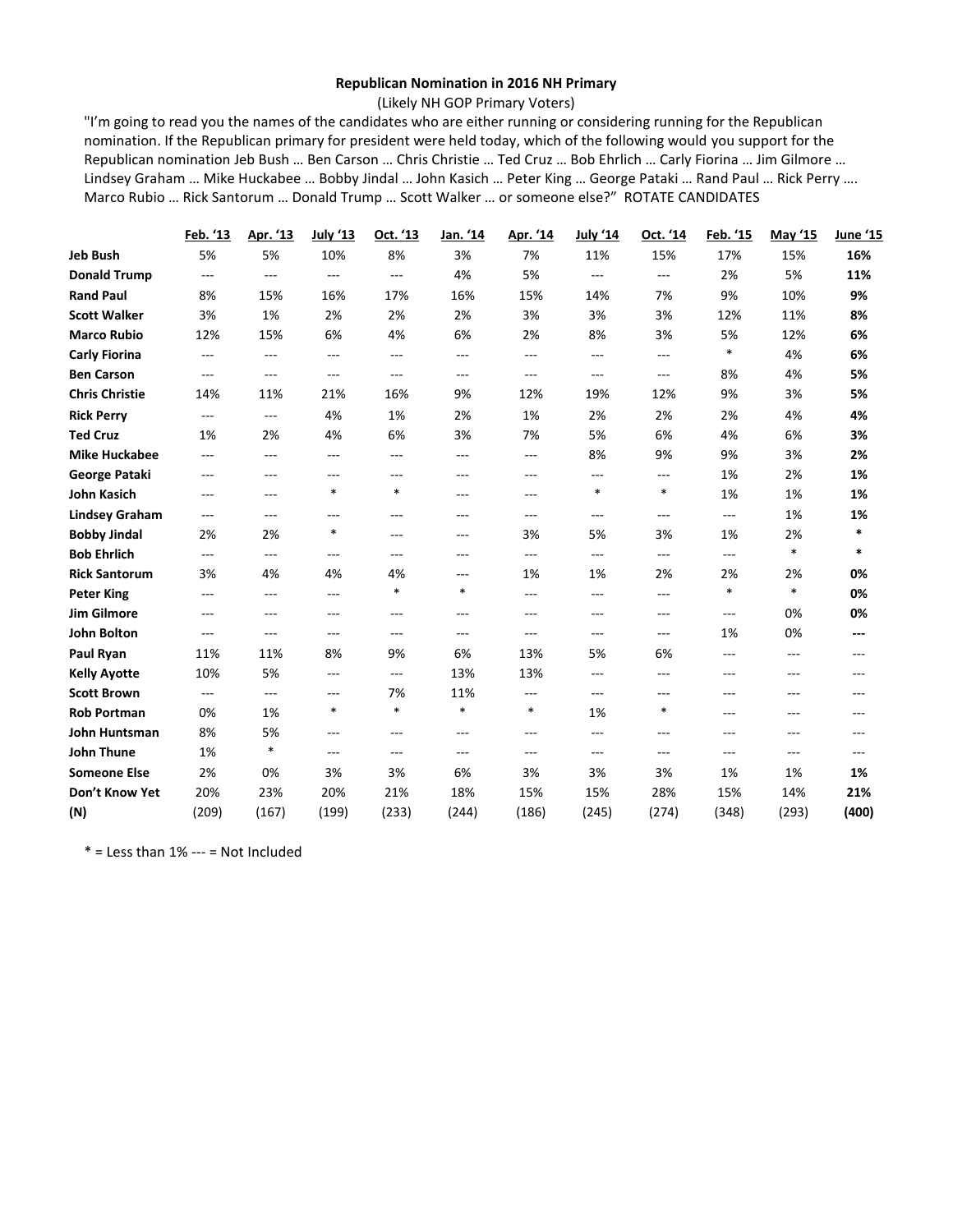# **Second Choice in 2016 NH Primary**

(Likely NH GOP Primary Voters)

| "lf | was not running, who would be your second choice?" |  |  |
|-----|----------------------------------------------------|--|--|
|     |                                                    |  |  |

|                         | Apr. '14       | July '14       | Oct. '14       | Feb. '15 | May '15 | June '15 |
|-------------------------|----------------|----------------|----------------|----------|---------|----------|
| Jeb Bush                | 8%             | 8%             | 10%            | 11%      | 9%      | 14%      |
| <b>Donald Trump</b>     | 4%             | ---            | $\overline{a}$ | 6%       | 3%      | 10%      |
| <b>Chris Christie</b>   | 4%             | 10%            | 7%             | 8%       | 7%      | 8%       |
| <b>Carly Fiorina</b>    | ---            | ---            | $\overline{a}$ | 1%       | 2%      | 8%       |
| <b>Marco Rubio</b>      | 11%            | 8%             | 5%             | 3%       | 13%     | 7%       |
| <b>Scott Walker</b>     | 4%             | 4%             | 5%             | 5%       | 9%      | 7%       |
| <b>Ben Carson</b>       | $\overline{a}$ | $\overline{a}$ | $\overline{a}$ | 6%       | 3%      | 5%       |
| <b>Rick Perry</b>       | 1%             | 3%             | 5%             | 3%       | 3%      | 5%       |
| <b>Rand Paul</b>        | 12%            | 9%             | 8%             | 10%      | 11%     | 5%       |
| <b>Ted Cruz</b>         | 5%             | 5%             | 3%             | 5%       | 11%     | 4%       |
| George Pataki           | ---            | ---            | $---$          | 2%       | 1%      | 4%       |
| <b>Rick Santorum</b>    | 3%             | 2%             | 3%             | 1%       | 5%      | 3%       |
| <b>Mike Huckabee</b>    | $\overline{a}$ | 7%             | 7%             | 6%       | 5%      | 3%       |
| <b>Bobby Jindal</b>     | 3%             | 4%             | 2%             | 2%       | 1%      | 3%       |
| <b>John Kasich</b>      | ---            | 1%             | $\ast$         | 2%       | 2%      | 1%       |
| <b>Lindsey Graham</b>   | ---            | ---            | ---            | ---      | $\ast$  | $\ast$   |
| <b>Bob Ehrlich</b>      | ---            | ---            | ---            | ---      | $\ast$  | 0%       |
| <b>Peter King</b>       |                |                |                | 1%       | 0%      | 0%       |
| <b>Jim Gilmore</b>      |                |                |                | ---      | 0%      | 0%       |
| <b>John Bolton</b>      | ---            |                | ---            | 1%       | 1%      | ---      |
| <b>Mitt Romney</b>      | $---$          | ---            | $---$          | 12%      | $---$   |          |
| Paul Ryan               | 8%             | 7%             | 5%             | ---      | ---     |          |
| <b>Kelly Ayotte</b>     | 11%            | $---$          | ---            | ---      | ---     |          |
| <b>Rob Portman</b>      | 1%             | 1%             | $\ast$         | ---      | ---     |          |
| <b>Someone Else</b>     | *              | 1%             | $\ast$         | 1%       | 2%      | 1%       |
| <b>No Second Choice</b> | 9%             | 14%            | 34%            | 6%       | 5%      | 3%       |
| Don't Know              | 17%            | 16%            | 5%             | 8%       | 7%      | 8%       |
| (N)                     | (187)          | (246)          | (274)          | (301)    | (250)   | (317)    |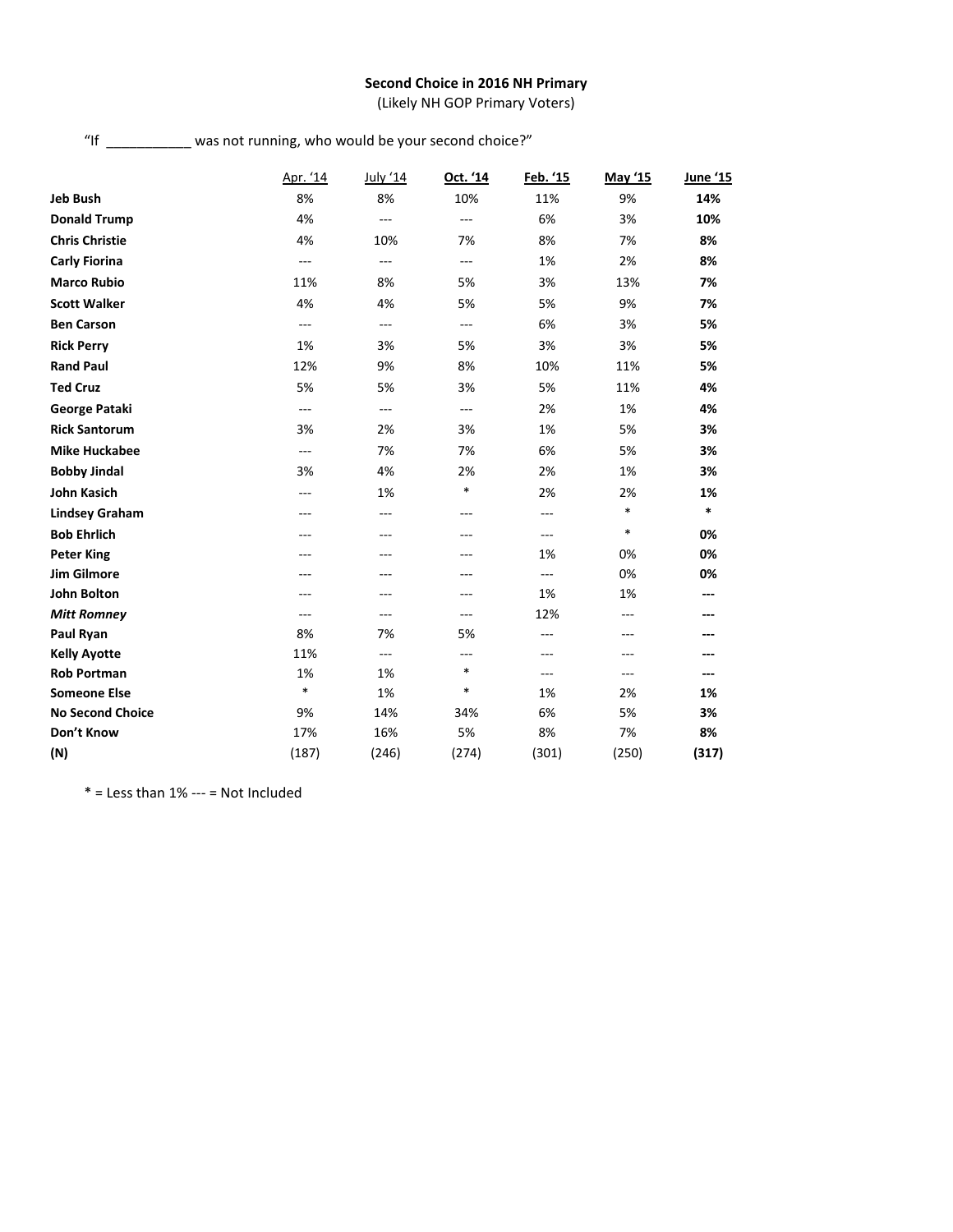# **Candidate You Wouldn't Vote For In 2016 NH Republican Primary** (Likely NH GOP Primary Voters)

"Which of the candidates who are either running or considering running for the Republican nomination would you NOT vote for under any circumstance?"

|                       | Feb. '13            | Apr. '13       | July '13       | Oct. '13       | Jan. '14          | Apr. '14       | <b>July '14</b> | Oct. '14       | Feb. '15       | May '15        | <u>June '15</u> |
|-----------------------|---------------------|----------------|----------------|----------------|-------------------|----------------|-----------------|----------------|----------------|----------------|-----------------|
| <b>Donald Trump</b>   | $\overline{a}$      | $\overline{a}$ | $\overline{a}$ | $\overline{a}$ | 25%               | 27%            | $---$           | $\overline{a}$ | 21%            | 21%            | 23%             |
| <b>Chris Christie</b> | 6%                  | 11%            | 11%            | 7%             | 9%                | 15%            | 16%             | 12%            | 10%            | 13%            | 10%             |
| <b>Jeb Bush</b>       | 6%                  | 8%             | 11%            | 8%             | 2%                | 7%             | 9%              | 10%            | 8%             | 8%             | 10%             |
| <b>Rand Paul</b>      | 6%                  | 9%             | 3%             | 5%             | 3%                | 4%             | 3%              | 5%             | 5%             | 5%             | 4%              |
| <b>Ted Cruz</b>       | 1%                  | $\ast$         | 3%             | 8%             | 5%                | 4%             | 3%              | 4%             | 5%             | 5%             | 4%              |
| <b>Mike Huckabee</b>  | $---$               | $---$          | $---$          | $---$          | $\overline{a}$    | ---            | 4%              | 6%             | 3%             | 2%             | 3%              |
| <b>Marco Rubio</b>    | 1%                  | $\ast$         | 2%             | 2%             | 2%                | 1%             | 1%              | $\ast$         | 1%             | 1%             | 2%              |
| <b>Rick Santorum</b>  | 11%                 | 13%            | 11%            | 6%             | $\qquad \qquad -$ | 5%             | 7%              | 4%             | 3%             | 4%             | 2%              |
| George Pataki         | $\sim$ $\sim$       | ---            | $---$          | ---            | $\overline{a}$    | ---            | ---             | ---            | $\ast$         | 4%             | 2%              |
| <b>Scott Walker</b>   | 2%                  | $\ast$         | 0%             | $\ast$         | $\ast$            | 0%             | 3%              | $\ast$         | $\ast$         | 1%             | 2%              |
| <b>Bobby Jindal</b>   | 2%                  | $\ast$         | 1%             | ---            | ---               | $\ast$         | 1%              | 1%             | 1%             | 1%             | 2%              |
| <b>Rick Perry</b>     | $---$               | $---$          | 5%             | 6%             | 2%                | 3%             | 7%              | 4%             | 2%             | 1%             | 1%              |
| <b>Peter King</b>     | $\qquad \qquad - -$ | ---            | $---$          | 5%             | 1%                | $---$          | ---             | $---$          | 1%             | 0%             | 1%              |
| <b>Lindsey Graham</b> | $---$               | $---$          | $---$          | ---            | ---               | $---$          | $---$           | ---            | ---            | 2%             | 1%              |
| <b>Carly Fiorina</b>  | $---$               | $---$          | ---            | ---            | ---               | ---            | ---             | ---            | 1%             | 4%             | *               |
| <b>John Kasich</b>    | $---$               | $---$          | $\ast$         | 0%             | $---$             | $\overline{a}$ | $\ast$          | $\ast$         | 0%             | $\ast$         | *               |
| <b>Bob Ehrlich</b>    | $---$               | ---            | ---            | $---$          | ---               | $---$          | ---             | ---            | ---            | 0%             | $\ast$          |
| <b>Jim Gilmore</b>    | $---$               | ---            | ---            | ---            | ---               | $---$          | ---             | ---            | ---            | 0%             | 0%              |
| <b>Ben Carson</b>     | $---$               | ---            | ---            | ---            | ---               | $---$          | $---$           | ---            | $\ast$         | 1%             | 0%              |
| <b>John Bolton</b>    | $---$               | $---$          | $---$          | $---$          | $---$             | $---$          | $---$           | ---            | 0%             | 1%             | ---             |
| <b>Mitt Romney</b>    | $\overline{a}$      | $---$          | $\overline{a}$ | $\overline{a}$ | $---$             | $---$          | $---$           | $\overline{a}$ | 5%             | $\overline{a}$ | ---             |
| Paul Ryan             | 2%                  | $\ast$         | $\ast$         | 1%             | $\ast$            | 0%             | 1%              | 0%             | $\overline{a}$ | $---$          |                 |
| <b>Rob Portman</b>    | 3%                  | 1%             | 1%             | $\ast$         | $\ast$            | 0%             | $\ast$          | 1%             | $---$          | $---$          | ---             |
| <b>Kelly Ayotte</b>   | 6%                  | 6%             | $---$          | ---            | 5%                | 4%             | ---             | ---            | ---            | ---            | $---$           |
| <b>Scott Brown</b>    | $---$               | ---            | $---$          | 2%             | 5%                | $---$          | $---$           | ---            | ---            | $---$          | $---$           |
| John Huntsman         | 4%                  | 6%             | $---$          | $---$          | $\overline{a}$    | $---$          | $---$           | ---            | ---            | $---$          | $---$           |
| <b>John Thune</b>     | 1%                  | $\ast$         | ---            | $---$          | ---               | $\overline{a}$ | ---             | ---            | ---            | $---$          | $---$           |
| <b>Someone Else</b>   | 2%                  | $\ast$         | $\ast$         | 1%             | $\ast$            | 2%             | $\ast$          | $\ast$         | 1%             | $\ast$         | 1%              |
| All OK                | 15%                 | 24%            | 25%            | 20%            | 21%               | 16%            | 23%             | 17%            | 11%            | 10%            | 13%             |
| Don't Know            | 32%                 | 21%            | 25%            | 28%            | 19%               | 14%            | 21%             | 34%            | 22%            | 18%            | 19%             |
| (N)                   | (208)               | (168)          | (197)          | (232)          | (243)             | (185)          | (243)           | (271)          | (347)          | (285)          | (397)           |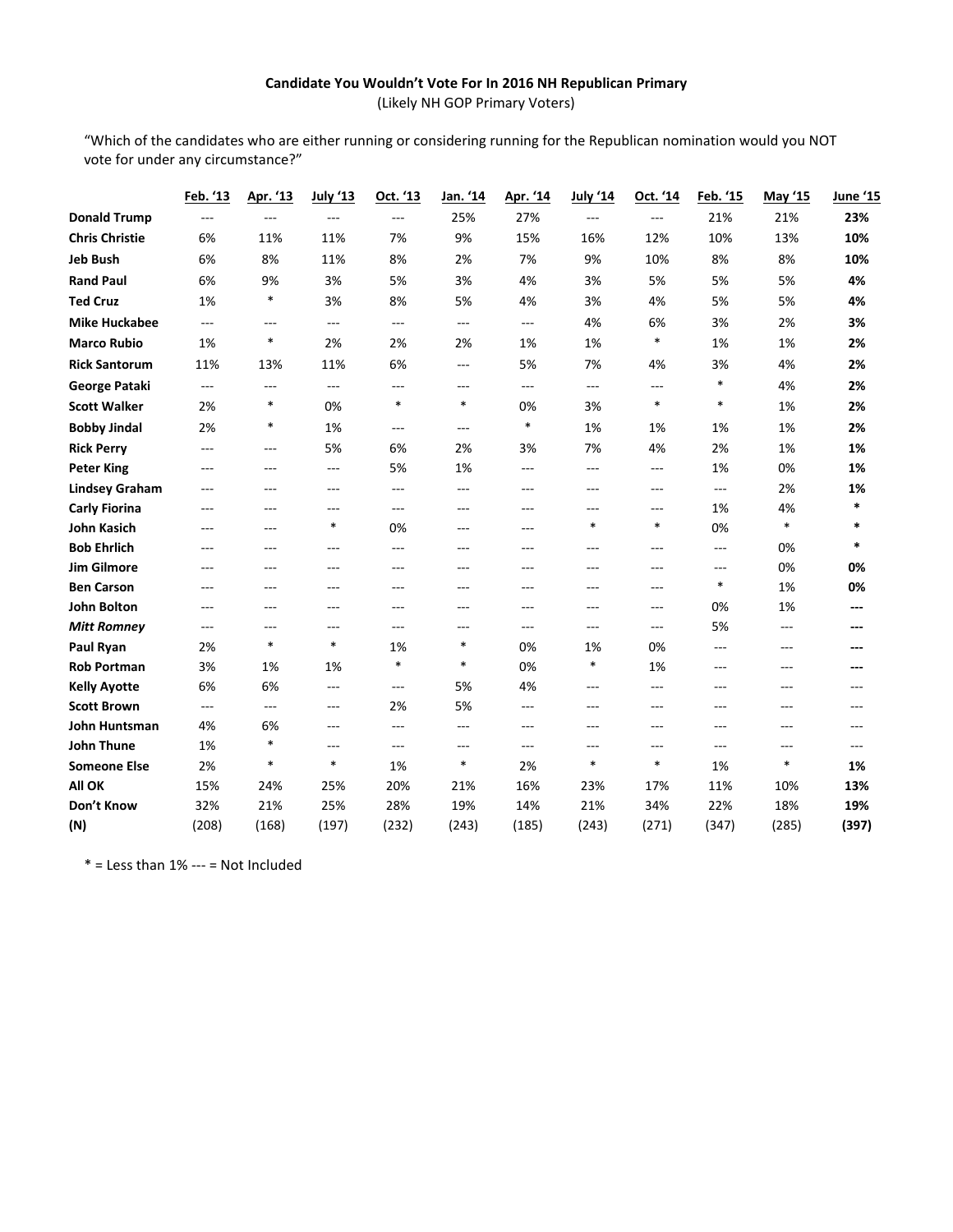# **Most Important Issue To Primary Vote**

(Likely NH GOP Primary Voters)

"There are many issues facing the candidates in the election for president. In your opinion, which one issue is MOST IMPORTANT to YOUR VOTE in the presidential primary?"

|                                         | Feb. '15 | <b>May '15</b> | June '15 |
|-----------------------------------------|----------|----------------|----------|
| Jobs/Economy                            | 29%      | 27%            | 44%      |
| <b>Foreign Policy/National Security</b> | 20%      | 22%            | 19%      |
| Immigration                             | 7%       | 8%             | 7%       |
| <b>Health Care</b>                      | 13%      | 8%             | 5%       |
| <b>Budget/National Debt</b>             | 5%       | 3%             | 4%       |
| <b>Education</b>                        | 0%       | 1%             | 2%       |
| <b>Social Issues</b>                    | 2%       | 2%             | 2%       |
| <b>Taxes</b>                            | 3%       | 5%             | 1%       |
| <b>Other/Don't Know</b>                 | 21%      | 24%            | 17%      |
| (N)                                     | (285)    | (283)          | (390)    |
|                                         |          |                |          |

# **Candidate Characteristics**

(Likely NH GOP Primary Voters)

"Which Republican candidate do you think is the strongest leader?"

|                       | Feb. '15 | May '15 | <b>June '15</b> |
|-----------------------|----------|---------|-----------------|
| <b>Donald Trump</b>   | 3%       | 9%      | 17%             |
| <b>Jeb Bush</b>       | 10%      | 12%     | 15%             |
| <b>Scott Walker</b>   | 9%       | 11%     | 9%              |
| <b>Rand Paul</b>      | 5%       | 8%      | 6%              |
| <b>Marco Rubio</b>    | 2%       | 7%      | 5%              |
| <b>Chris Christie</b> | 11%      | 7%      | 5%              |
| <b>Rick Perry</b>     | 4%       | 5%      | 5%              |
| <b>Ted Cruz</b>       | 4%       | 4%      | 4%              |
| <b>Carly Fiorina</b>  | 0%       | 2%      | 2%              |
| <b>George Pataki</b>  | 1%       | 1%      | 2%              |
| <b>Ben Carson</b>     | 2%       | 1%      | 2%              |
| John Kasich           | 1%       | 2%      | 1%              |
| <b>Mike Huckabee</b>  | 2%       | 2%      | 1%              |
| <b>Lindsey Graham</b> | ---      | 1%      | 1%              |
| <b>Bobby Jindal</b>   | 1%       | 1%      | *               |
| <b>Rick Santorum</b>  | 0%       | $\ast$  | *               |
| <b>Peter King</b>     | 0%       | 0%      | 0%              |
| <b>Bob Ehrlich</b>    | ---      | 0%      | 0%              |
| <b>Jim Gilmore</b>    | ---      | 0%      | 0%              |
| <b>John Bolton</b>    | $\ast$   | $\ast$  | ---             |
| <b>Mitt Romney</b>    | 17%      | ---     |                 |
| <b>Someone Else</b>   | $\ast$   | 2%      | 1%              |
| Don't Know            | 26%      | 27%     | 25%             |
| (N)                   | (346)    | (291)   | (401)           |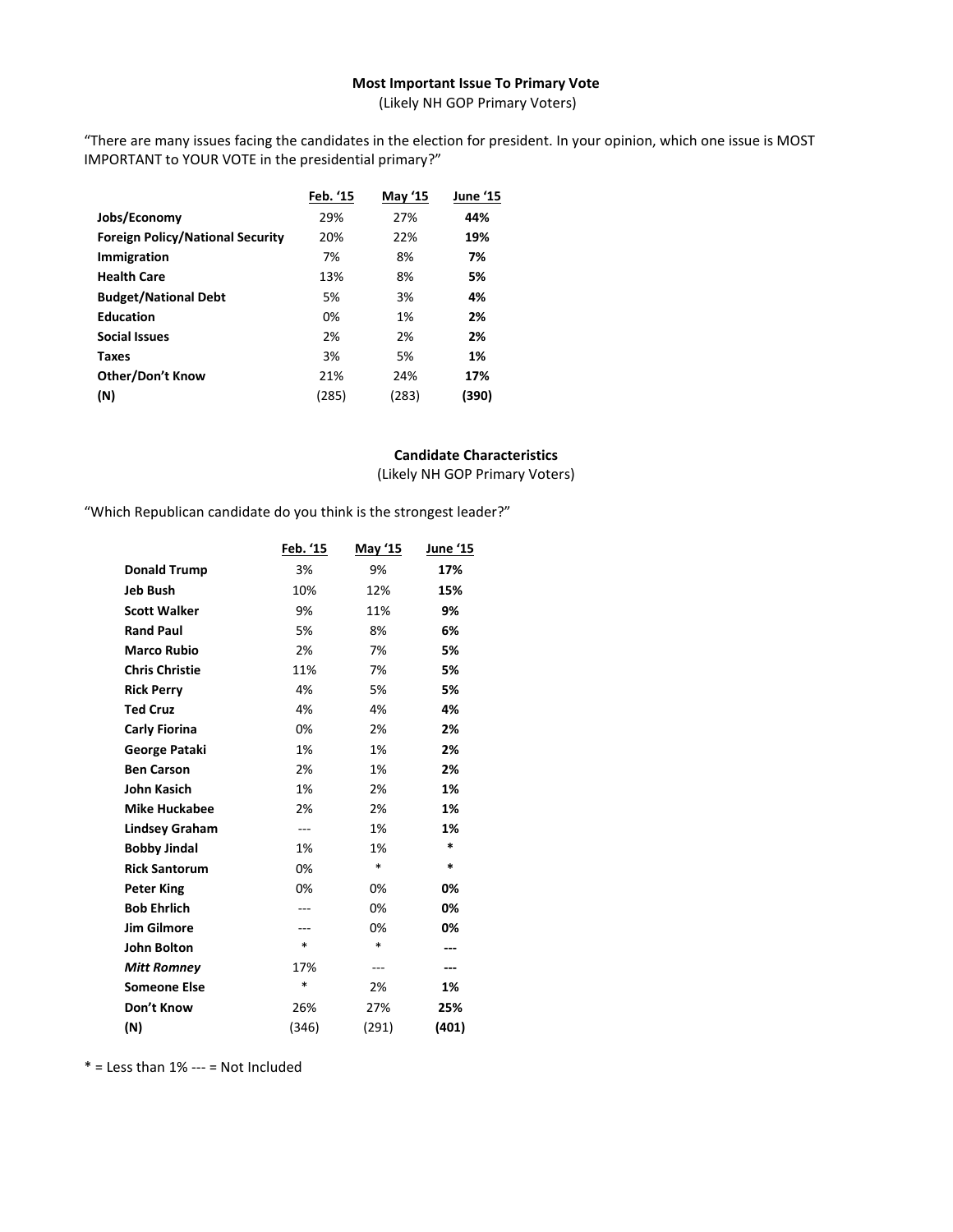"Which Republican candidate do you think is least likely to act like a typical politician if elected President?"

|                       | June '15 |
|-----------------------|----------|
| <b>Donald Trump</b>   | 46%      |
| Ben Carson            | 9%       |
| Jeb Bush              | 5%       |
| <b>Chris Christie</b> | 5%       |
| <b>Rand Paul</b>      | 4%       |
| Carly Fiorina         | 4%       |
| Scott Walker          | 2%       |
| Marco Rubio           | 2%       |
| Rick Perry            | 1%       |
| Ted Cruz              | 1%       |
| <b>Mike Huckabee</b>  | 1%       |
| Lindsey Graham        | *        |
| <b>Rick Santorum</b>  | $\ast$   |
| John Kasich           | $\ast$   |
| Bobby Jindal          | $\ast$   |
| George Pataki         | $\ast$   |
| Bob Ehrlich           | 0%       |
| Peter King            | 0%       |
| <b>Jim Gilmore</b>    | 0%       |
| Someone Else          | 2%       |
| Don't Know            | 17%      |
| (N)                   | (401)    |

 $*$  = Less than 1% --- = Not Included

Which Republican candidate do you think has the personal characteristics and qualities that you think a President should have?"

|                       | June '15 |
|-----------------------|----------|
| Jeb Bush              | 19%      |
| <b>Rand Paul</b>      | 8%       |
| <b>Donald Trump</b>   | 8%       |
| <b>Scott Walker</b>   | 7%       |
| <b>Ben Carson</b>     | 6%       |
| Marco Rubio           | 6%       |
| Carly Fiorina         | 4%       |
| <b>Rick Perry</b>     | 4%       |
| <b>Ted Cruz</b>       | 3%       |
| <b>Mike Huckabee</b>  | 3%       |
| <b>Chris Christie</b> | 3%       |
| George Pataki         | 2%       |
| John Kasich           | 1%       |
| Lindsey Graham        | 1%       |
| <b>Rick Santorum</b>  | *        |
| <b>Bobby Jindal</b>   | 0%       |
| <b>Bob Ehrlich</b>    | 0%       |
| <b>Peter King</b>     | 0%       |
| <b>Jim Gilmore</b>    | 0%       |
| Someone Else          | 2%       |
| Don't Know            | 22%      |
| (N)                   | (398)    |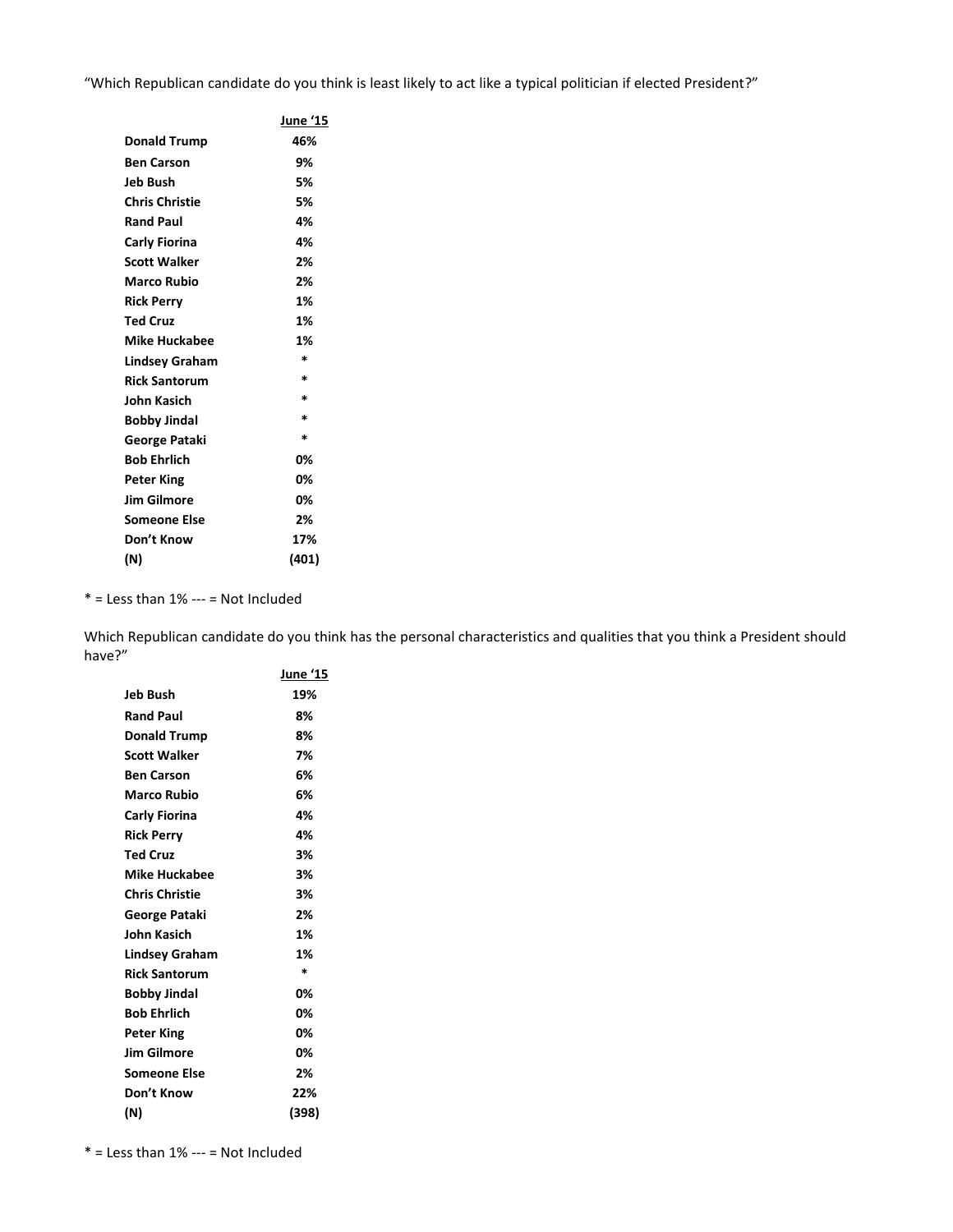"Which Republican candidate do you think has the best chance of winning in the general election next November?"

|                       | Feb. '15 | May '15 | <u>June '15</u> |
|-----------------------|----------|---------|-----------------|
| <b>Jeb Bush</b>       | 16%      | 27%     | 37%             |
| <b>Marco Rubio</b>    | 2%       | 11%     | 7%              |
| <b>Donald Trump</b>   | 4%       | 1%      | 7%              |
| <b>Scott Walker</b>   | 4%       | 10%     | 4%              |
| <b>Ted Cruz</b>       | 2%       | 4%      | 3%              |
| <b>Chris Christie</b> | 8%       | 2%      | 3%              |
| <b>Rick Perry</b>     | 2%       | 2%      | 3%              |
| <b>Rand Paul</b>      | 5%       | 9%      | 2%              |
| Carly Fiorina         | 0%       | 1%      | 2%              |
| <b>John Kasich</b>    | 1%       | 1%      | 1%              |
| <b>Rick Santorum</b>  | $\ast$   | $\ast$  | 1%              |
| <b>Jim Gilmore</b>    | ---      | 1%      | 1%              |
| <b>Ben Carson</b>     | 1%       | $\ast$  | *               |
| <b>Mike Huckabee</b>  | 1%       | 2%      | *               |
| George Pataki         | $\ast$   | $\ast$  | *               |
| <b>Bobby Jindal</b>   | *        | 0%      | *               |
| <b>Lindsey Graham</b> | ---      | $\ast$  | 0%              |
| <b>Peter King</b>     | 0%       | 0%      | 0%              |
| <b>Bob Ehrlich</b>    | ---      | 0%      | 0%              |
| <b>John Bolton</b>    | *        | *       | ---             |
| <b>Mitt Romney</b>    | 17%      | ---     | ---             |
| <b>Someone Else</b>   | 1%       | 1%      | 1%              |
| Don't Know            | 36%      | 29%     | 29%             |
| (N)                   | (346)    | (291)   | (402)           |

 $*$  = Less than  $1\%$  --- = Not Included

"Which Republican candidate do you think best represents the values of Republicans like yourself?"

|                       | Feb. '15       | May '15 | <u>June '15</u> |
|-----------------------|----------------|---------|-----------------|
| <b>Jeb Bush</b>       | 8%             | 13%     | 16%             |
| <b>Rand Paul</b>      | 10%            | 9%      | 11%             |
| <b>Donald Trump</b>   | *              | 5%      | 9%              |
| <b>Scott Walker</b>   | 10%            | 10%     | 7%              |
| <b>Marco Rubio</b>    | 3%             | 7%      | 7%              |
| Carly Fiorina         | 0%             | 3%      | 5%              |
| <b>Ben Carson</b>     | 6%             | 4%      | 4%              |
| <b>Chris Christie</b> | 6%             | 3%      | 4%              |
| <b>Rick Perry</b>     | 1%             | 3%      | 3%              |
| <b>Ted Cruz</b>       | 6%             | 7%      | 2%              |
| <b>John Kasich</b>    | 1%             | 1%      | 2%              |
| George Pataki         | 1%             | 1%      | 2%              |
| <b>Rick Santorum</b>  | 1%             | 3%      | 1%              |
| <b>Mike Huckabee</b>  | 7%             | 7%      | 1%              |
| <b>Lindsey Graham</b> | ---            | 1%      | 1%              |
| <b>Bob Ehrlich</b>    | ---            | *       | *               |
| <b>Bobby Jindal</b>   | 1%             | 2%      | *               |
| <b>Jim Gilmore</b>    | $\overline{a}$ | 1%      | 0%              |
| <b>Peter King</b>     | 0%             | 0%      | 0%              |
| <b>Mitt Romney</b>    | 15%            | ---     | ---             |
| <b>John Bolton</b>    | *              | 0%      | ---             |
| <b>Someone Else</b>   | 1%             | 2%      | 2%              |
| Don't Know            | 23%            | 19%     | 24%             |
| (N)                   | (343)          | (290)   | (401)           |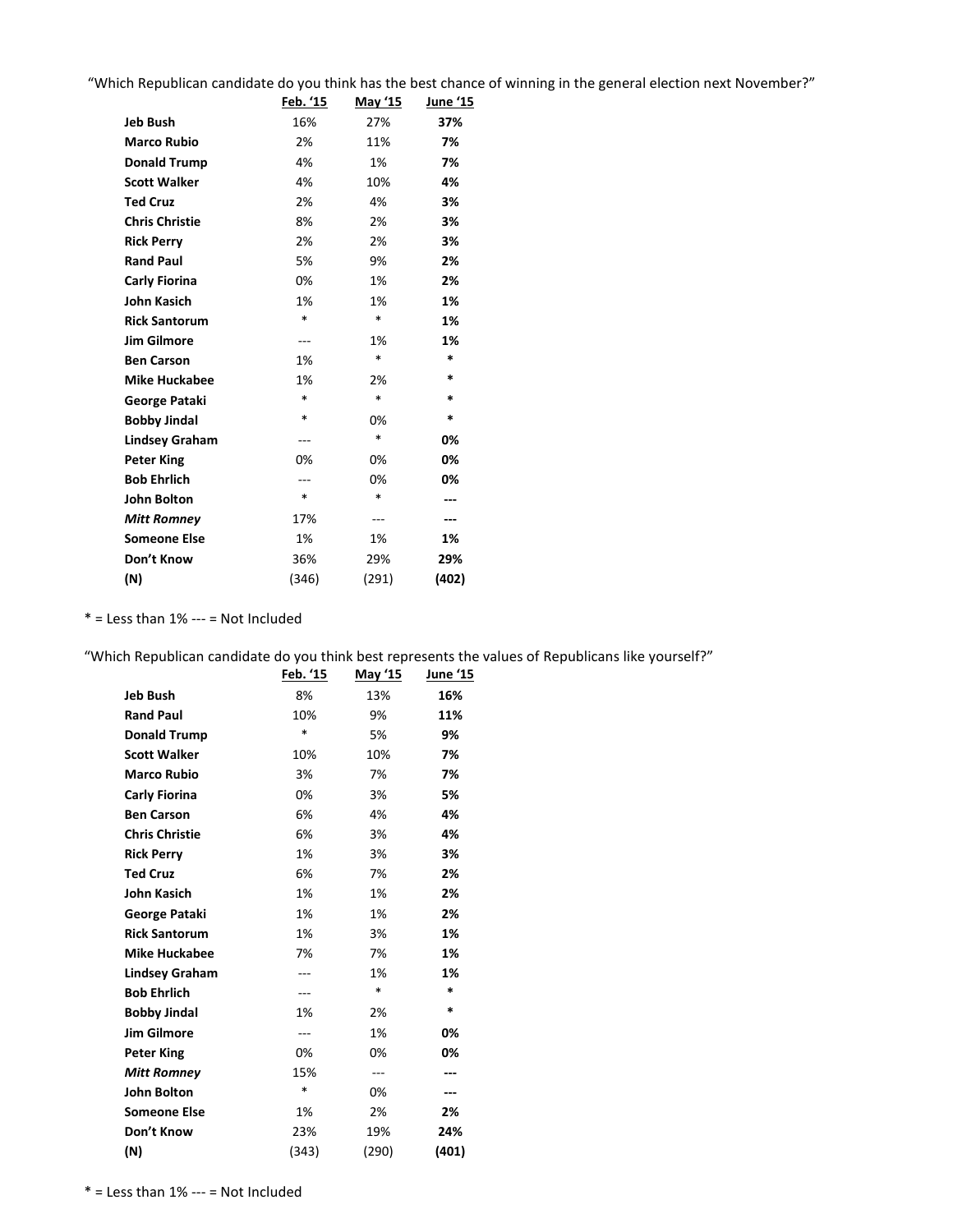"Which Republican candidate do you think can best handle the economy?"

|                       | June '15 |
|-----------------------|----------|
| <b>Donald Trump</b>   | 29%      |
| Jeb Bush              | 13%      |
| <b>Carly Fiorina</b>  | 7%       |
| <b>Rand Paul</b>      | 7%       |
| <b>Scott Walker</b>   | 6%       |
| <b>Rick Perry</b>     | 5%       |
| <b>Chris Christie</b> | 4%       |
| <b>Ben Carson</b>     | 2%       |
| <b>Ted Cruz</b>       | 2%       |
| George Pataki         | 2%       |
| <b>Marco Rubio</b>    | 1%       |
| <b>Mike Huckabee</b>  | 1%       |
| John Kasich           | 1%       |
| <b>Rick Santorum</b>  | $\ast$   |
| <b>Peter King</b>     | *        |
| <b>Bobby Jindal</b>   | $\ast$   |
| <b>Lindsey Graham</b> | $\ast$   |
| <b>Bob Ehrlich</b>    | 0%       |
| <b>Jim Gilmore</b>    | 0%       |
| Someone Else          | 1%       |
| Don't Know            | 17%      |
| (N)                   | (401)    |

 $* =$  Less than  $1\%$  --- = Not Included

"Which Republican candidate do you think can best handle terrorism?"

|                       | <u>June '15</u> |
|-----------------------|-----------------|
| Jeb Bush              | 15%             |
| <b>Donald Trump</b>   | 10%             |
| <b>Rand Paul</b>      | 8%              |
| <b>Rick Perry</b>     | 6%              |
| <b>Chris Christie</b> | 5%              |
| <b>Ted Cruz</b>       | 4%              |
| Lindsey Graham        | 4%              |
| Scott Walker          | 4%              |
| <b>Marco Rubio</b>    | 2%              |
| <b>Ben Carson</b>     | 2%              |
| Carly Fiorina         | 1%              |
| <b>Mike Huckabee</b>  | 1%              |
| John Kasich           | 1%              |
| George Pataki         | 1%              |
| <b>Rick Santorum</b>  | $\ast$          |
| Bobby Jindal          | $\ast$          |
| <b>Peter King</b>     | $\ast$          |
| <b>Bob Ehrlich</b>    | 0%              |
| Jim Gilmore           | 0%              |
| Someone Else          | 1%              |
| Don't Know            | 35%             |
| (N)                   | (399)           |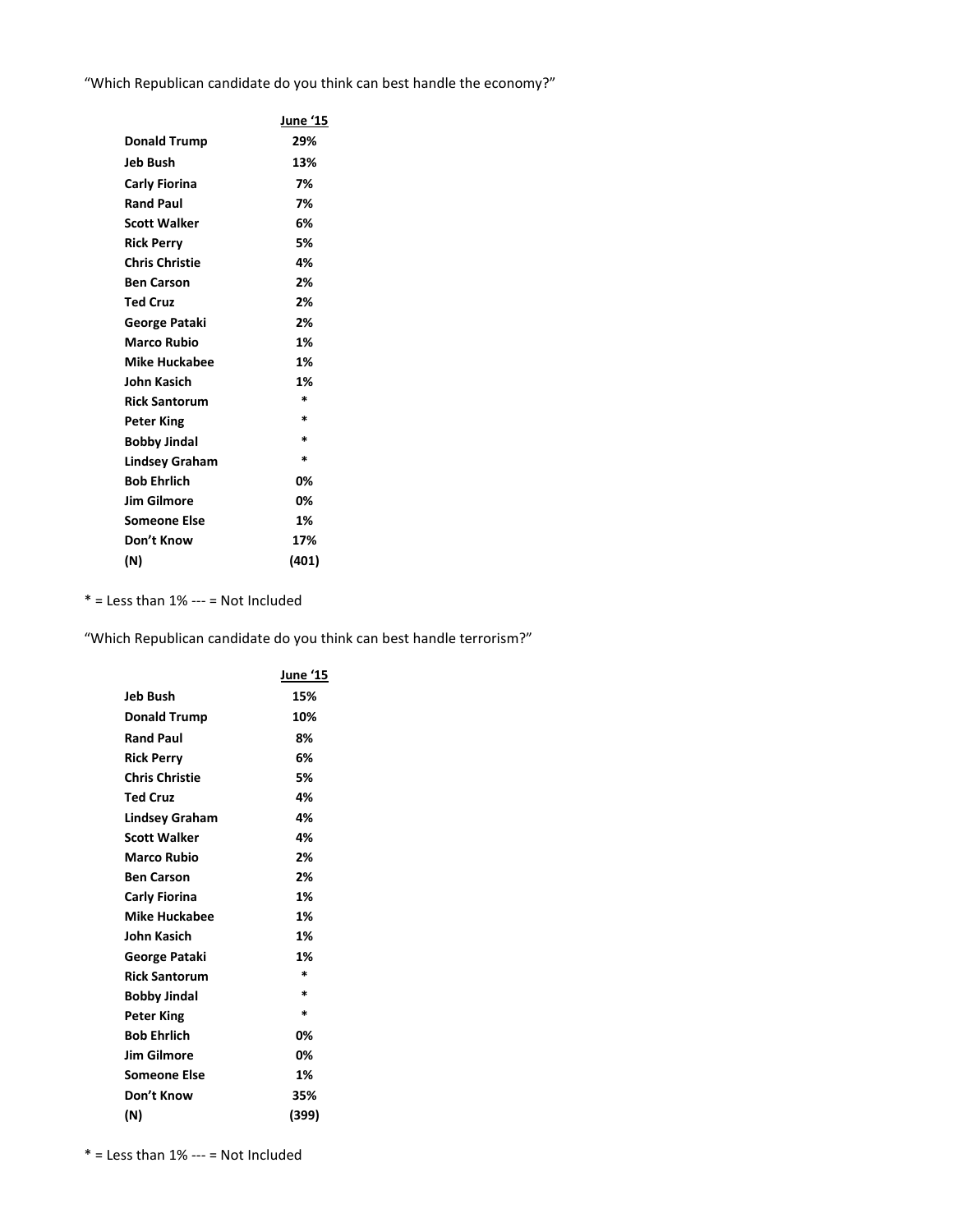"Which Republican candidate do you think can best handle illegal immigration?"

|                       | June '15 |
|-----------------------|----------|
| <b>Rick Perry</b>     | 16%      |
| <b>Donald Trump</b>   | 13%      |
| Jeb Bush              | 13%      |
| <b>Marco Rubio</b>    | 11%      |
| <b>Ted Cruz</b>       | 6%       |
| <b>Rand Paul</b>      | 5%       |
| <b>Scott Walker</b>   | 4%       |
| <b>Chris Christie</b> | 3%       |
| <b>Mike Huckabee</b>  | 1%       |
| John Kasich           | 1%       |
| <b>Ben Carson</b>     | 1%       |
| Carly Fiorina         | $\ast$   |
| George Pataki         | $\ast$   |
| <b>Lindsey Graham</b> | $\ast$   |
| <b>Rick Santorum</b>  | *        |
| <b>Bobby Jindal</b>   | 0%       |
| <b>Bob Ehrlich</b>    | 0%       |
| <b>Peter King</b>     | 0%       |
| <b>Jim Gilmore</b>    | 0%       |
| <b>Someone Else</b>   | 1%       |
| Don't Know            | 22%      |
| (N)                   | (402)    |

 $*$  = Less than 1% --- = Not Included

"Which Republican candidate do you think can best handle health care policy?"

|                      | June '15 |
|----------------------|----------|
| Jeb Bush             | 13%      |
| Ben Carson           | 11%      |
| <b>Donald Trump</b>  | 7%       |
| Rand Paul            | 6%       |
| Carly Fiorina        | 5%       |
| Ted Cruz             | 4%       |
| Scott Walker         | 3%       |
| Marco Rubio          | 3%       |
| Rick Perry           | 3%       |
| Mike Huckabee        | 3%       |
| Chris Christie       | 2%       |
| John Kasich          | 1%       |
| Bobby Jindal         | 1%       |
| Lindsey Graham       | $\ast$   |
| <b>Rick Santorum</b> | $\ast$   |
| George Pataki        | *        |
| Bob Ehrlich          | 0%       |
| Peter King           | 0%       |
| Jim Gilmore          | 0%       |
| Someone Else         | 1%       |
| Don't Know           | 38%      |
| (N)                  | (400)    |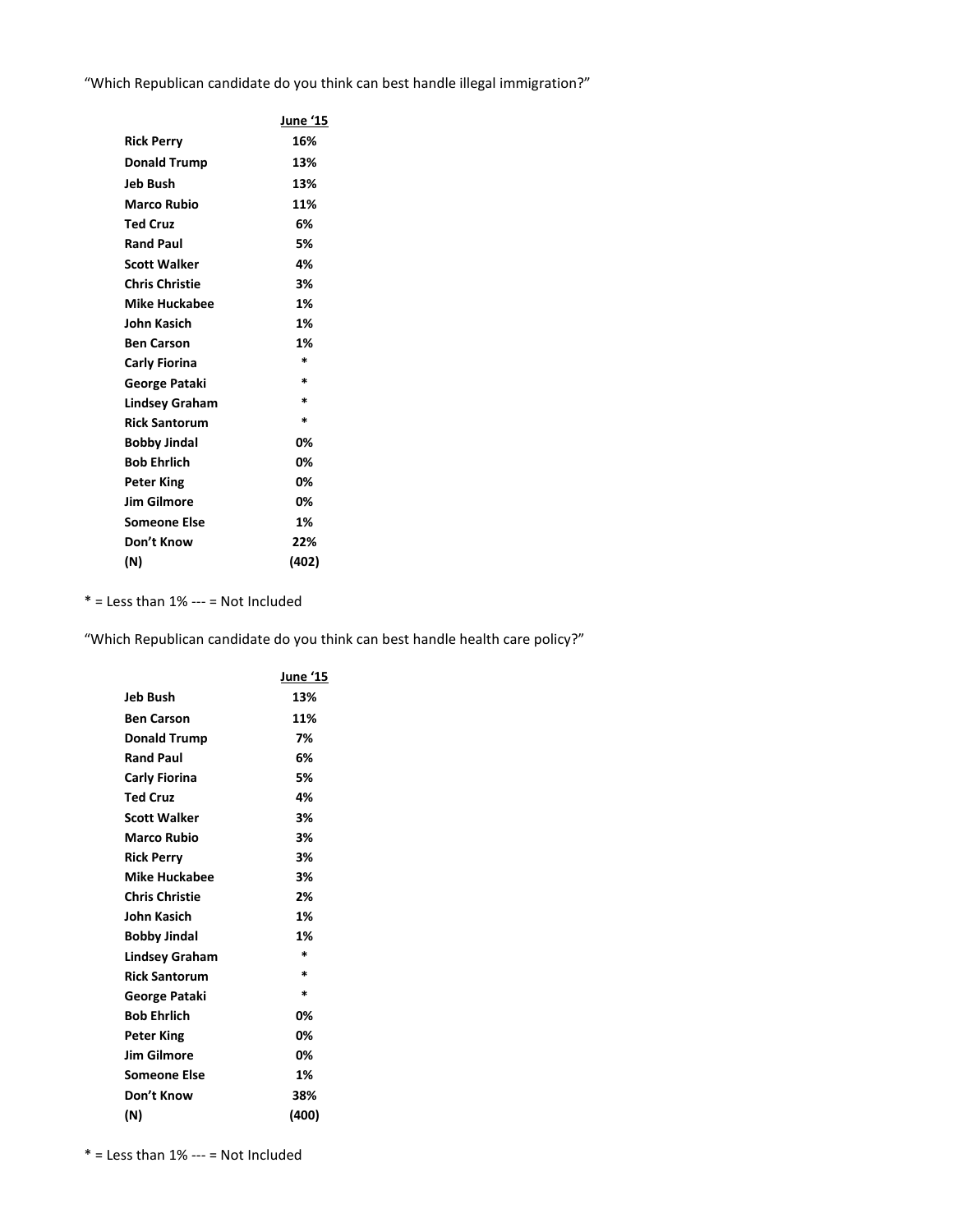"Which Republican candidate do you think can best handle international trade policy?"

|                       | June '15 |
|-----------------------|----------|
| <b>Donald Trump</b>   | 27%      |
| Jeb Bush              | 14%      |
| <b>Rand Paul</b>      | 7%       |
| Carly Fiorina         | 5%       |
| <b>Marco Rubio</b>    | 3%       |
| <b>Chris Christie</b> | 2%       |
| <b>Ted Cruz</b>       | 2%       |
| <b>Scott Walker</b>   | 2%       |
| John Kasich           | 1%       |
| <b>Rick Perry</b>     | 1%       |
| <b>Mike Huckabee</b>  | 1%       |
| Lindsey Graham        | 1%       |
| <b>Rick Santorum</b>  | 1%       |
| <b>Ben Carson</b>     | $\ast$   |
| <b>Peter King</b>     | $\ast$   |
| George Pataki         | $\ast$   |
| <b>Bob Ehrlich</b>    | 0%       |
| <b>Bobby Jindal</b>   | 0%       |
| <b>Jim Gilmore</b>    | 0%       |
| <b>Someone Else</b>   | 1%       |
| Don't Know            | 32%      |
| (N)                   | (400)    |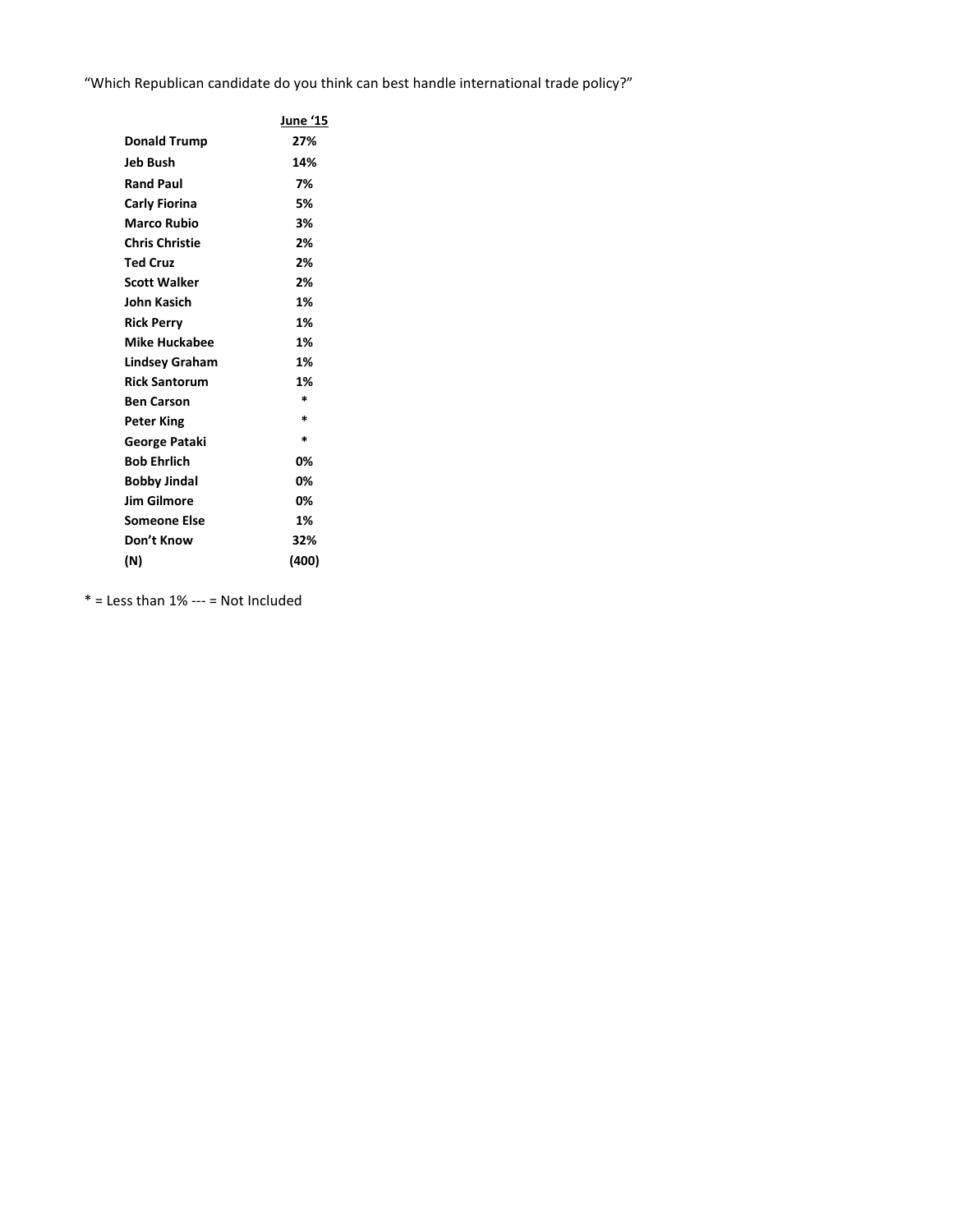# **GOP Favorability Ratings**

(Likely GOP Primary Voters)

"Next, I'd like to get your overall opinion of some REPUBLICANS who are running or may run for President in 2016. As I read each name, please say if you have a favorable or unfavorable opinion of this person - or if you have never heard of him or her."

"Former Florida Governor Jeb Bush?"

|          | Favorable | <b>Neutral</b> | <b>Unfavorable</b> | Don't Know | <b>Net</b> | (N)   |
|----------|-----------|----------------|--------------------|------------|------------|-------|
| June '15 | 50%       | 12%            | 33%                | 5%         | $+17%$     | (400) |
| May '15  | 45%       | 17%            | 34%                | 4%         | $+11%$     | (293) |
| Feb. '15 | 47%       | 9%             | 33%                | 11%        | $+14%$     | (349) |
| Oct. '14 | 49%       | 3%             | 28%                | 20%        | $+21%$     | (274) |
| July '14 | 45%       | 7%             | 31%                | 18%        | $+14%$     | (251) |
| Apr. '14 | 45%       | 9%             | 35%                | 11%        | $+10%$     | (187) |
| Jan. '14 | 46%       | 8%             | 25%                | 21%        | $+21%$     | (246) |
| Oct. '13 | 47%       | 8%             | 27%                | 18%        | $+20%$     | (236) |
| July '13 | 53%       | 5%             | 27%                | 15%        | $+26%$     | (200) |
| Apr. '13 | 48%       | 10%            | 34%                | 8%         | $+14%$     | (171) |
| Feb. '13 | 53%       | 5%             | 31%                | 11%        | $+22%$     | (212) |

"Neurosurgeon Ben Carson?"

|          | <b>Favorable</b> | Neutral | Unfavorable | Don't Know | <b>Net</b> | (N)    |
|----------|------------------|---------|-------------|------------|------------|--------|
| June '15 | 40%              | 7%      | 13%         | 40%        | $+27%$     | (400)  |
| May '15  | 34%              | 15%     | 12%         | 40%        | +22%       | '292). |
| Feb. '15 | 30%              | 8%      | 9%          | 54%        | +21%       | '348)  |

"New Jersey Governor Chris Christie?"

|                 | Favorable | <b>Neutral</b> | <b>Unfavorable</b> | Don't Know | <b>Net</b> | $(\underline{N})$ |
|-----------------|-----------|----------------|--------------------|------------|------------|-------------------|
| <b>June '15</b> | 31%       | 14%            | 44%                | 12%        | $-13%$     | (400)             |
| May '15         | 39%       | 15%            | 40%                | 6%         | $-1%$      | (292)             |
| Feb. '15        | 41%       | 10%            | 36%                | 13%        | $+5%$      | (349)             |
| Oct. '14        | 44%       | 4%             | 35%                | 17%        | $+9%$      | (274)             |
| July '14        | 46%       | 6%             | 36%                | 13%        | $+10%$     | (251)             |
| Apr. '14        | 43%       | 10%            | 42%                | 5%         | $+1%$      | (187)             |
| Jan. '14        | 43%       | 9%             | 33%                | 15%        | $+10%$     | (246)             |
| Oct. '13        | 49%       | 6%             | 23%                | 23%        | $+26%$     | (236)             |
| July '13        | 59%       | 5%             | 24%                | 12%        | $+25%$     | (200)             |
| Apr. '13        | 56%       | 8%             | 26%                | 9%         | $+30%$     | (171)             |
| Feb. '13        | 60%       | 7%             | 21%                | 12%        | +39%       | (212)             |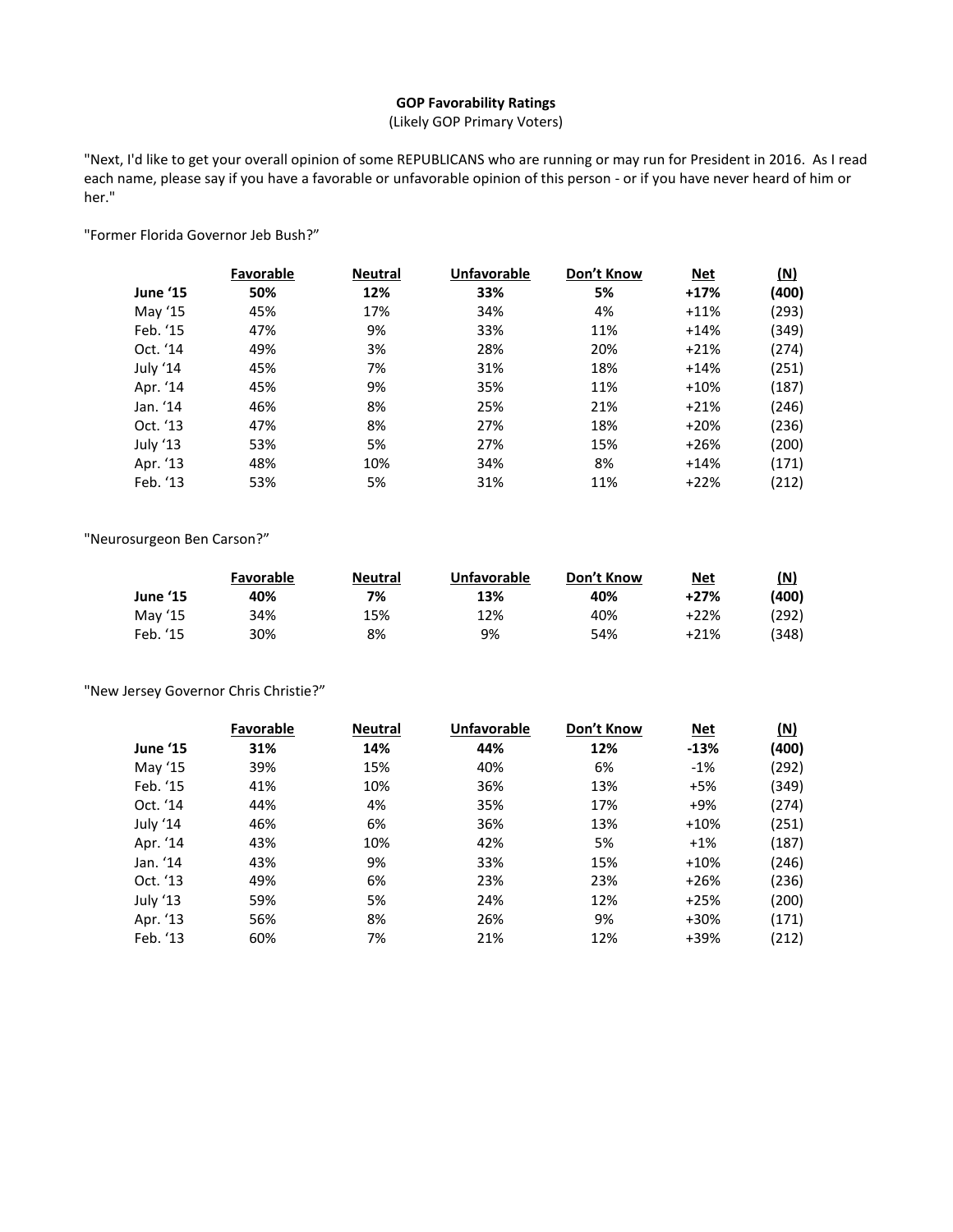# "Texas Senator Ted Cruz?"

|          | Favorable | <b>Neutral</b> | <b>Unfavorable</b> | Don't Know | <b>Net</b> | (N)   |
|----------|-----------|----------------|--------------------|------------|------------|-------|
| June '15 | 32%       | 11%            | 31%                | 26%        | $+1%$      | (400) |
| May '15  | 44%       | 14%            | 29%                | 13%        | $+15%$     | (293) |
| Feb. '15 | 37%       | 8%             | 24%                | 31%        | $+13%$     | (349) |
| Oct. '14 | 33%       | 6%             | 22%                | 39%        | $+11%$     | (275) |
| July '14 | 39%       | 4%             | 22%                | 35%        | $+17%$     | (250) |
| Apr. '14 | 42%       | 9%             | 18%                | 31%        | $+24%$     | (187) |
| Jan. '14 | 37%       | 8%             | 18%                | 37%        | $+19%$     | (246) |
| Oct. '13 | 32%       | 5%             | 19%                | 43%        | $+13%$     | (236) |
| July '13 | 29%       | 6%             | 17%                | 48%        | $+12%$     | (200) |
| Apr. '13 | 21%       | 8%             | 12%                | 59%        | $+9%$      | (171) |
| Feb. '13 | 18%       | 6%             | 14%                | 62%        | $+4%$      | (212) |

"Former Maryland Governor Bob Ehrlich?"

|                 | Favorable | <b>Neutral</b> | <b>Unfavorable</b> | Don't Know | <b>Net</b> | (N)   |
|-----------------|-----------|----------------|--------------------|------------|------------|-------|
| <b>June '15</b> | 5%        | 9%             | 14%                | 72%        | -9%        | (400) |
| May '15         | 6%        | 20%            | 13%                | 61%        | -7%        | (292) |

"Businesswoman Carly Fiorina?"

|                 | Favorable | <b>Neutral</b> | Unfavorable | Don't Know | <b>Net</b> | (N)   |
|-----------------|-----------|----------------|-------------|------------|------------|-------|
| <b>June '15</b> | 39%       | 6%             | 15%         | 41%        | $+24%$     | (401) |
| May '15         | 29%       | 12%            | 19%         | 39%        | $+10%$     | (292) |
| Feb. '15        | 15%       | 9%             | 13%         | 62%        | $+2%$      | (349) |

"Former Virginia Governor Jim Gilmore?"

|                 | Favorable | <b>Neutral</b> | <b>Unfavorable</b> | Don't Know | <b>Net</b> | (N)   |
|-----------------|-----------|----------------|--------------------|------------|------------|-------|
| <b>June '15</b> | 6%        | 6%             | 15%                | 73%        | -9%        | (400) |
| May '15         | 4%        | 20%            | 12%                | 65%        | -8%        | (292) |

"South Carolina Senator Lindsey Graham?"

|                 | <b>Favorable</b> | <b>Neutral</b> | Unfavorable | Don't Know | <b>Net</b> | (N)    |
|-----------------|------------------|----------------|-------------|------------|------------|--------|
| <b>June '15</b> | 17%              | 13%            | 40%         | 29%        | $-23%$     | (400)  |
| May '15         | 25%              | 19%            | 29%         | 27%        | -4%        | (291). |

"Former Arkansas Governor Mike Huckabee?"

|                 | <b>Favorable</b> | <b>Neutral</b> | Unfavorable | Don't Know | <u>Net</u> | (N)   |
|-----------------|------------------|----------------|-------------|------------|------------|-------|
| <b>June '15</b> | 31%              | 13%            | 43%         | 13%        | $-12%$     | (400) |
| May '15         | 45%              | 18%            | 32%         | 5%         | $+13%$     | (292) |
| Feb. '15        | 45%              | 11%            | 31%         | 14%        | $+14%$     | (349) |
| Oct. '14        | 48%              | 6%             | 28%         | 17%        | $+20%$     | (275) |
| July '14        | 46%              | 7%             | 30%         | 16%        | $+16%$     | 251)  |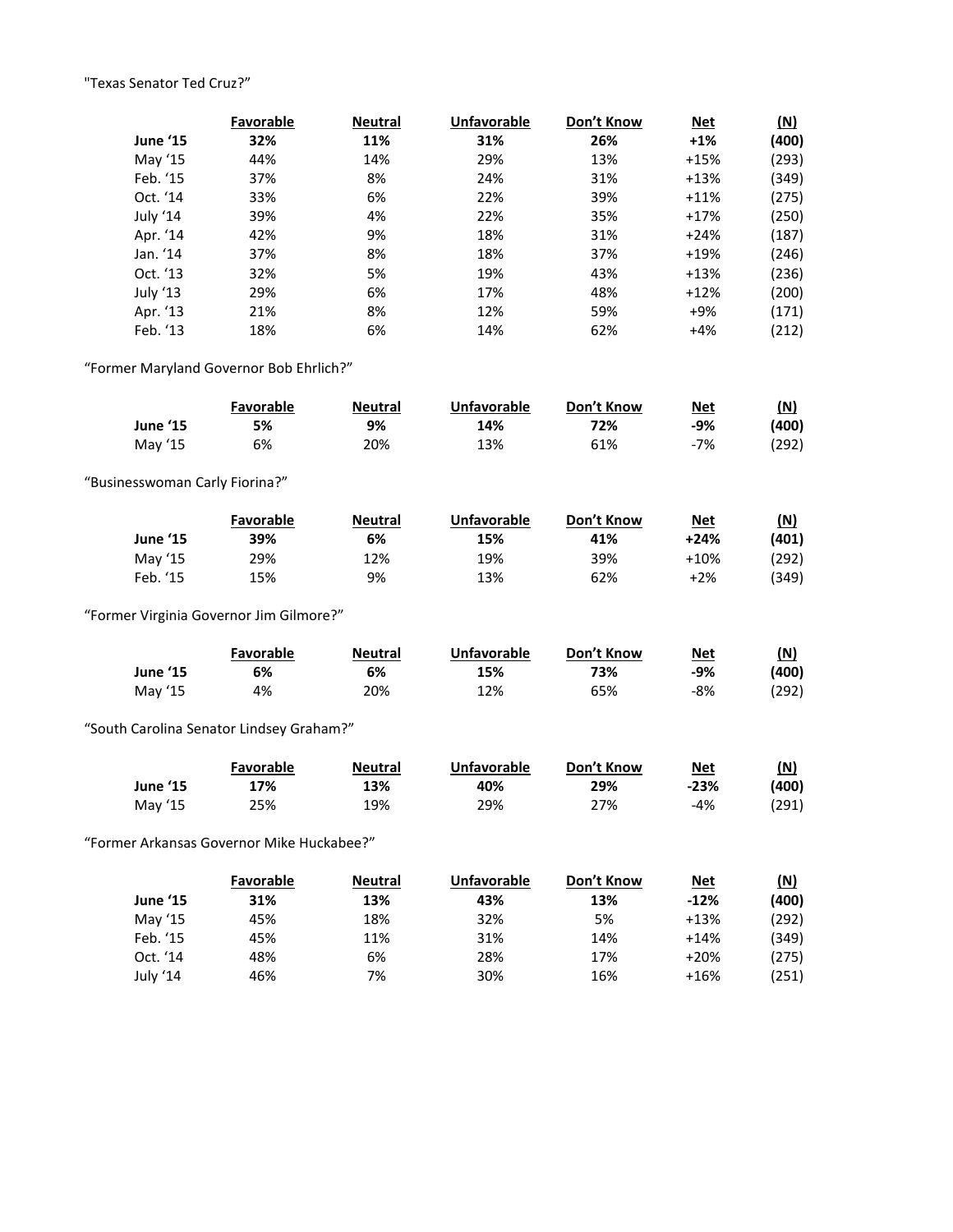"Louisiana Governor Bobby Jindal?"

|          | Favorable | <b>Neutral</b> | <b>Unfavorable</b> | Don't Know | <u>Net</u> | (N)   |
|----------|-----------|----------------|--------------------|------------|------------|-------|
| June '15 | 26%       | 7%             | 21%                | 46%        | $+5%$      | (400) |
| May '15  | 32%       | 13%            | 21%                | 34%        | $+11%$     | (293) |
| Feb. '15 | 29%       | 8%             | 19%                | 44%        | $+10%$     | (348) |
| Oct. '14 | 31%       | 7%             | 14%                | 49%        | $+17%$     | (274) |
| July '14 | 39%       | 3%             | 13%                | 45%        | $+26%$     | (250) |
| Apr. '14 | 30%       | 9%             | 17%                | 44%        | $+13%$     | (187) |
| July '13 | 39%       | 4%             | 12%                | 45%        | $+27%$     | (200) |
| Apr. '13 | 30%       | 9%             | 16%                | 45%        | $+14%$     | (171) |
| Feb. '13 | 31%       | 8%             | 21%                | 41%        | $+10%$     | (212) |

"Ohio Governor John Kasich?"

|          | Favorable | <b>Neutral</b> | <b>Unfavorable</b> | Don't Know | <u>Net</u> | (N)   |
|----------|-----------|----------------|--------------------|------------|------------|-------|
| June '15 | 20%       | 13%            | 13%                | 54%        | $+7%$      | (400) |
| May '15  | 20%       | 14%            | 17%                | 49%        | $+3%$      | (292) |
| Feb. '15 | 15%       | 12%            | 16%                | 57%        | $-1%$      | (349) |
| Oct. '14 | 17%       | 5%             | 12%                | 66%        | $+5%$      | (274) |
| July '14 | 22%       | 5%             | 12%                | 61%        | $+10%$     | (250) |
|          |           |                |                    |            |            |       |
| Oct. '13 | 12%       | 5%             | 16%                | 74%        | $+3%$      | (236) |
| July '13 | 28%       | 5%             | 16%                | 52%        | $+12%$     | (200) |

"New York Congressman Peter King?"

|          | Favorable | <b>Neutral</b> | <b>Unfavorable</b> | Don't Know | <u>Net</u> | (N)   |
|----------|-----------|----------------|--------------------|------------|------------|-------|
| June '15 | 6%        | 9%             | 27%                | 58%        | $-21%$     | (400) |
| May '15  | 8%        | 16%            | 26%                | 51%        | $-18%$     | (292) |
| Feb. '15 | 9%        | 9%             | 23%                | 59%        | $-14%$     | (349) |
| Jan. '14 | 14%       | 8%             | 20%                | 59%        | -6%        | (246) |
| Oct. '13 | 15%       | 7%             | 18%                | 60%        | $-3%$      | (236) |

"Former New York Governor George Pataki?"

|                 | Favorable | <b>Neutral</b> | Unfavorable | Don't Know | <b>Net</b> | (N)   |
|-----------------|-----------|----------------|-------------|------------|------------|-------|
| <b>June '15</b> | 23%       | 14%            | 34%         | 29%        | $-11%$     | (400) |
| May '15         | 22%       | 21%            | 32%         | 25%        | -10%       | (291) |
| Feb. '15        | 17%       | 15%            | 30%         | 38%        | $-13%$     | (349) |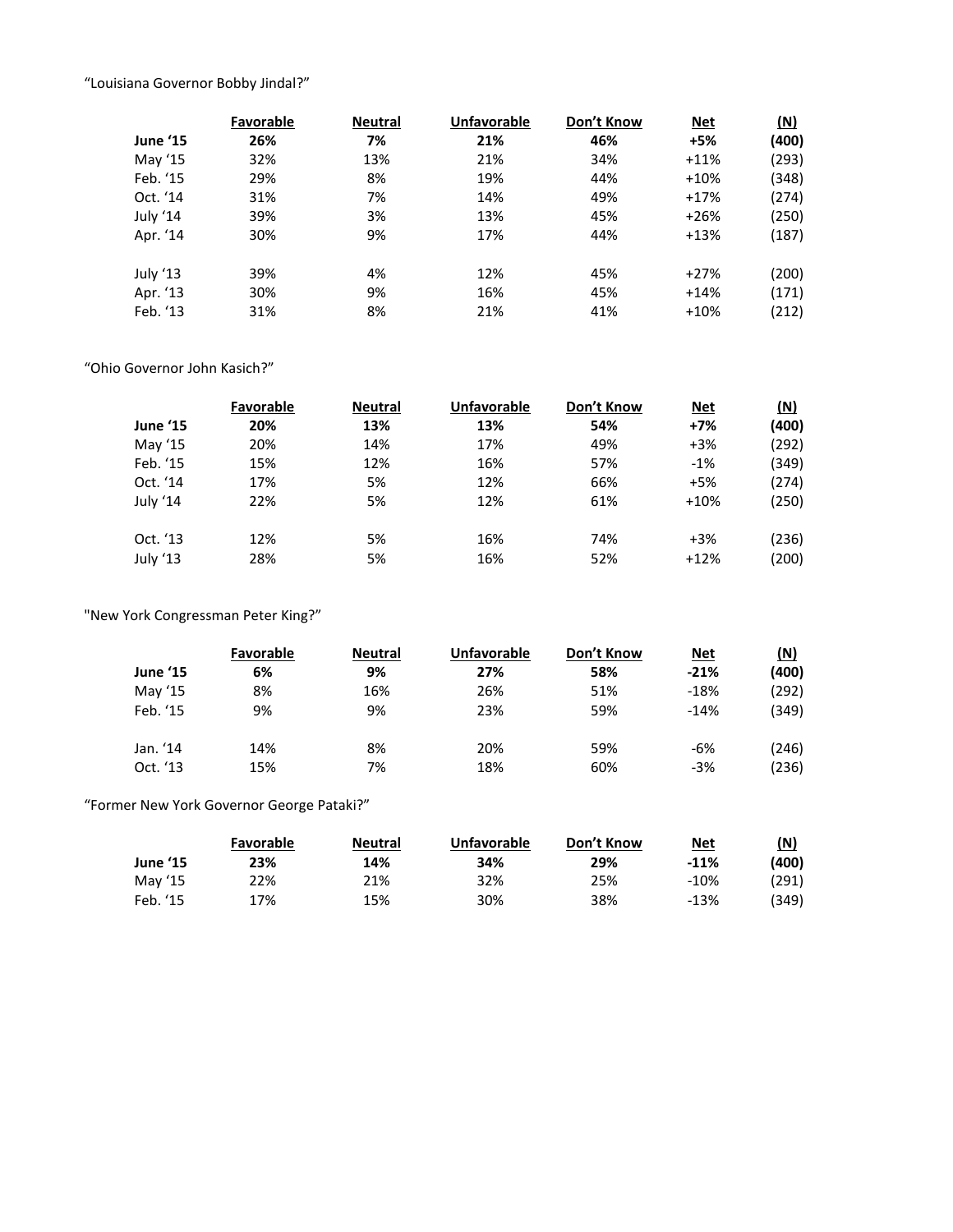"Kentucky Senator Rand Paul?"

|          | Favorable | <b>Neutral</b> | <b>Unfavorable</b> | Don't Know | <u>Net</u> | (N)   |
|----------|-----------|----------------|--------------------|------------|------------|-------|
| June '15 | 43%       | 15%            | 32%                | 10%        | $+11%$     | (400) |
| May '15  | 51%       | 11%            | 31%                | 6%         | $+20%$     | (292) |
| Feb. '15 | 53%       | 8%             | 27%                | 12%        | $+26%$     | (349) |
| Oct. '14 | 50%       | 6%             | 23%                | 21%        | $+27%$     | (274) |
| July '14 | 53%       | 8%             | 23%                | 16%        | $+30%$     | (251) |
| Apr. '14 | 56%       | 8%             | 21%                | 15%        | $+35%$     | (187) |
| Jan. '14 | 49%       | 8%             | 14%                | 28%        | $+35%$     | (246) |
| Oct. '13 | 52%       | 4%             | 24%                | 20%        | $+28%$     | (236) |
| July '13 | 57%       | 3%             | 20%                | 20%        | $+37%$     | (200) |
| Apr. '13 | 54%       | 7%             | 19%                | 20%        | $+35%$     | (171) |
| Feb. '13 | 45%       | 6%             | 26%                | 23%        | $+19%$     | (212) |

"Former Texas Governor Rick Perry?"

|          | Favorable | <b>Neutral</b> | <b>Unfavorable</b> | Don't Know | <b>Net</b> | (N)   |
|----------|-----------|----------------|--------------------|------------|------------|-------|
| June '15 | 43%       | 8%             | 31%                | 18%        | $+12%$     | (400) |
| May '15  | 40%       | 15%            | 35%                | 10%        | $+5%$      | (292) |
| Feb. '15 | 42%       | 9%             | 34%                | 14%        | $+8%$      | (349) |
| Oct. '14 | 49%       | 6%             | 21%                | 24%        | $+28%$     | (274) |
| July '14 | 39%       | 7%             | 32%                | 23%        | $+7%$      | (251) |
| Apr. '14 | 36%       | 11%            | 30%                | 23%        | $+6%$      | (187) |
| Jan. '14 | 32%       | 11%            | 27%                | 30%        | $+5%$      | (245) |
| Oct. '13 | 36%       | 9%             | 30%                | 24%        | $+6%$      | (236) |
| July '13 | 39%       | 9%             | 37%                | 15%        | $+2%$      | (200) |

"Florida Senator Marco Rubio?"

|          | Favorable | <b>Neutral</b> | <b>Unfavorable</b> | Don't Know | <b>Net</b> | (N)   |
|----------|-----------|----------------|--------------------|------------|------------|-------|
| June '15 | 49%       | 10%            | 21%                | 19%        | $+28%$     | (400) |
| May '15  | 60%       | 11%            | 16%                | 12%        | $+44%$     | (292) |
| Feb. '15 | 41%       | 10%            | 17%                | 33%        | $+24%$     | (348) |
| Oct. '14 | 43%       | 6%             | 14%                | 37%        | $+29%$     | (274) |
| July '14 | 46%       | 4%             | 19%                | 31%        | $+27%$     | (250) |
| Apr. '14 | 52%       | 9%             | 12%                | 27%        | $+40%$     | (187) |
| Jan. '14 | 42%       | 7%             | 11%                | 40%        | $+31%$     | (246) |
| Oct. '13 | 41%       | 7%             | 18%                | 34%        | $+23%$     | (236) |
| July '13 | 47%       | 6%             | 14%                | 33%        | $+33%$     | (200) |
| Apr. '13 | 59%       | 8%             | 8%                 | 25%        | $+51%$     | (171) |
| Feb. '13 | 56%       | 6%             | 6%                 | 31%        | +50%       | (212) |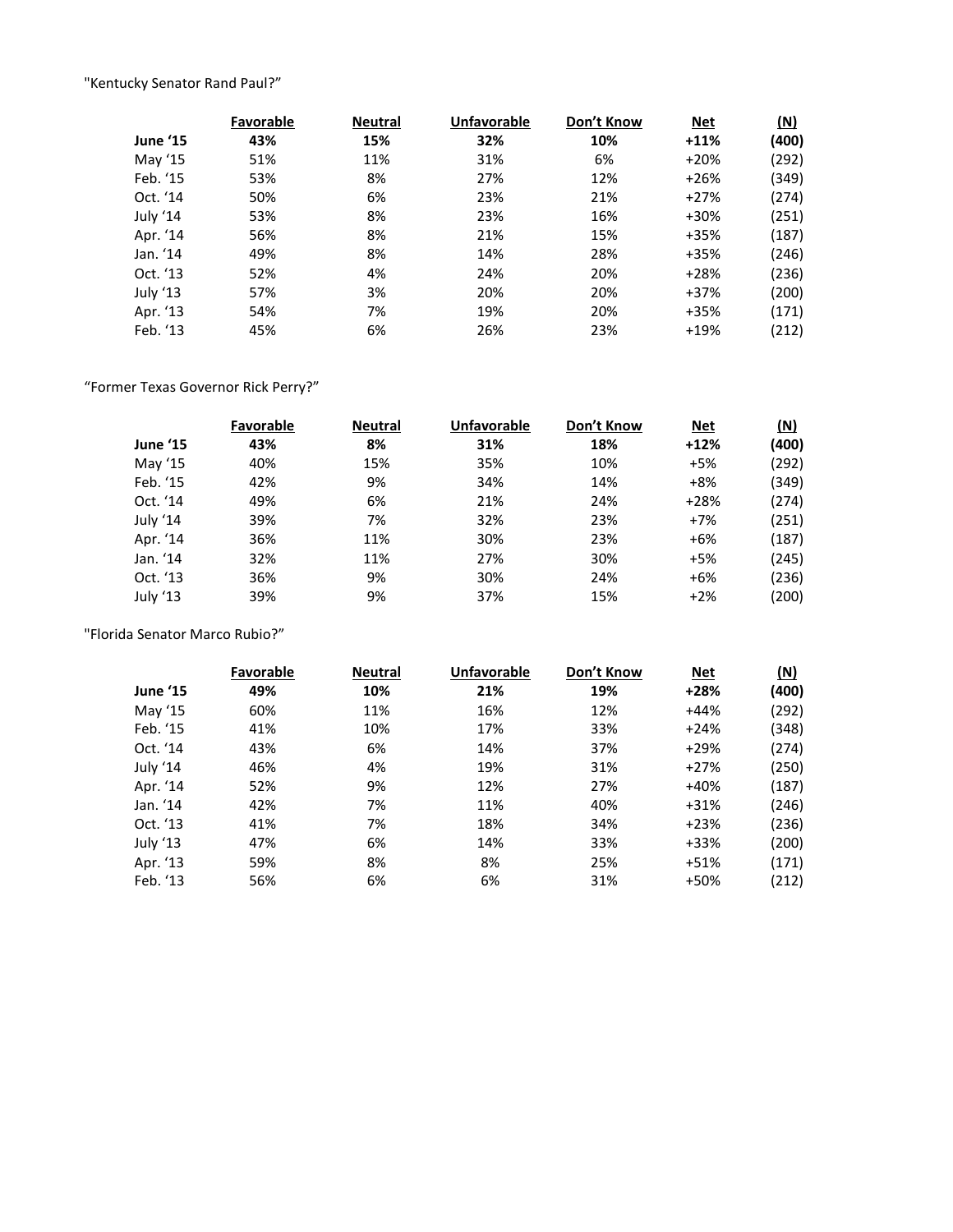"Former Pennsylvania Senator Rick Santorum?"

|                 | Favorable | <b>Neutral</b> | <b>Unfavorable</b> | Don't Know | <b>Net</b> | (N)   |
|-----------------|-----------|----------------|--------------------|------------|------------|-------|
| <b>June '15</b> | 27%       | 14%            | 38%                | 21%        | $-11%$     | (400) |
| May '15         | 35%       | 15%            | 37%                | 14%        | $-2%$      | (292) |
| Feb. '15        | 29%       | 14%            | 34%                | 23%        | $-5%$      | (349) |
| Oct. '14        | 31%       | 10%            | 31%                | 29%        | 0%         | (274) |
| July '14        | 38%       | 7%             | 30%                | 25%        | $+8%$      | (250) |
| Apr. '14        | 36%       | 9%             | 31%                | 25%        | $+5%$      | (187) |
| Oct. '13        | 39%       | 9%             | 27%                | 25%        | $+12%$     | (236) |
| July '13        | 44%       | 6%             | 37%                | 13%        | $+7%$      | (200) |
| Apr. '13        | 39%       | 11%            | 38%                | 12%        | $+1%$      | (171) |
| Feb. '13        | 40%       | 8%             | 42%                | 10%        | $-2%$      | (212) |

# "Businessman Donald Trump?"

|          | <b>Favorable</b> | <b>Neutral</b> | <b>Unfavorable</b> | Don't Know | <u>Net</u> | (N)   |
|----------|------------------|----------------|--------------------|------------|------------|-------|
| June '15 | 38%              | 11%            | 48%                | 4%         | $-10%$     | (400) |
| May '15  | 27%              | 13%            | 56%                | 5%         | $-29%$     | (292) |
| Feb. '15 | 19%              | 9%             | 69%                | 3%         | $-50%$     | (349) |
| Apr. '14 | 23%              | 6%             | 66%                | 5%         | $-43%$     | (187) |
| Jan. '14 | 29%              | 8%             | 59%                | 5%         | $-30%$     | (246) |

# "Wisconsin Governor Scott Walker?"

|                 | <b>Favorable</b> | <b>Neutral</b> | <b>Unfavorable</b> | Don't Know | <b>Net</b> | $(\underline{N})$ |
|-----------------|------------------|----------------|--------------------|------------|------------|-------------------|
| <b>June '15</b> | 43%              | 8%             | 18%                | 31%        | $+25%$     | (400)             |
| May '15         | 50%              | 11%            | 14%                | 26%        | $+36%$     | (293)             |
| Feb. '15        | 39%              | 6%             | 9%                 | 46%        | +30%       | (349)             |
| Oct. '14        | 33%              | 9%             | 6%                 | 52%        | $+27%$     | (274)             |
| July. '14       | 37%              | 4%             | 10%                | 49%        | $+27%$     | (250)             |
| Apr. '14        | 38%              | 7%             | 12%                | 43%        | $+26%$     | (187)             |
| Jan. '14        | 30%              | 5%             | 9%                 | 56%        | $+21%$     | (246)             |
| Oct. '13        | 29%              | 5%             | 8%                 | 57%        | $+21%$     | (236)             |
| July '13        | 42%              | 6%             | 13%                | 39%        | $+29%$     | (200)             |
| Apr. '13        | 38%              | 9%             | 8%                 | 45%        | +30%       | (171)             |
| Feb. '13        | 37%              | 7%             | 14%                | 42%        | $+23%$     | (212)             |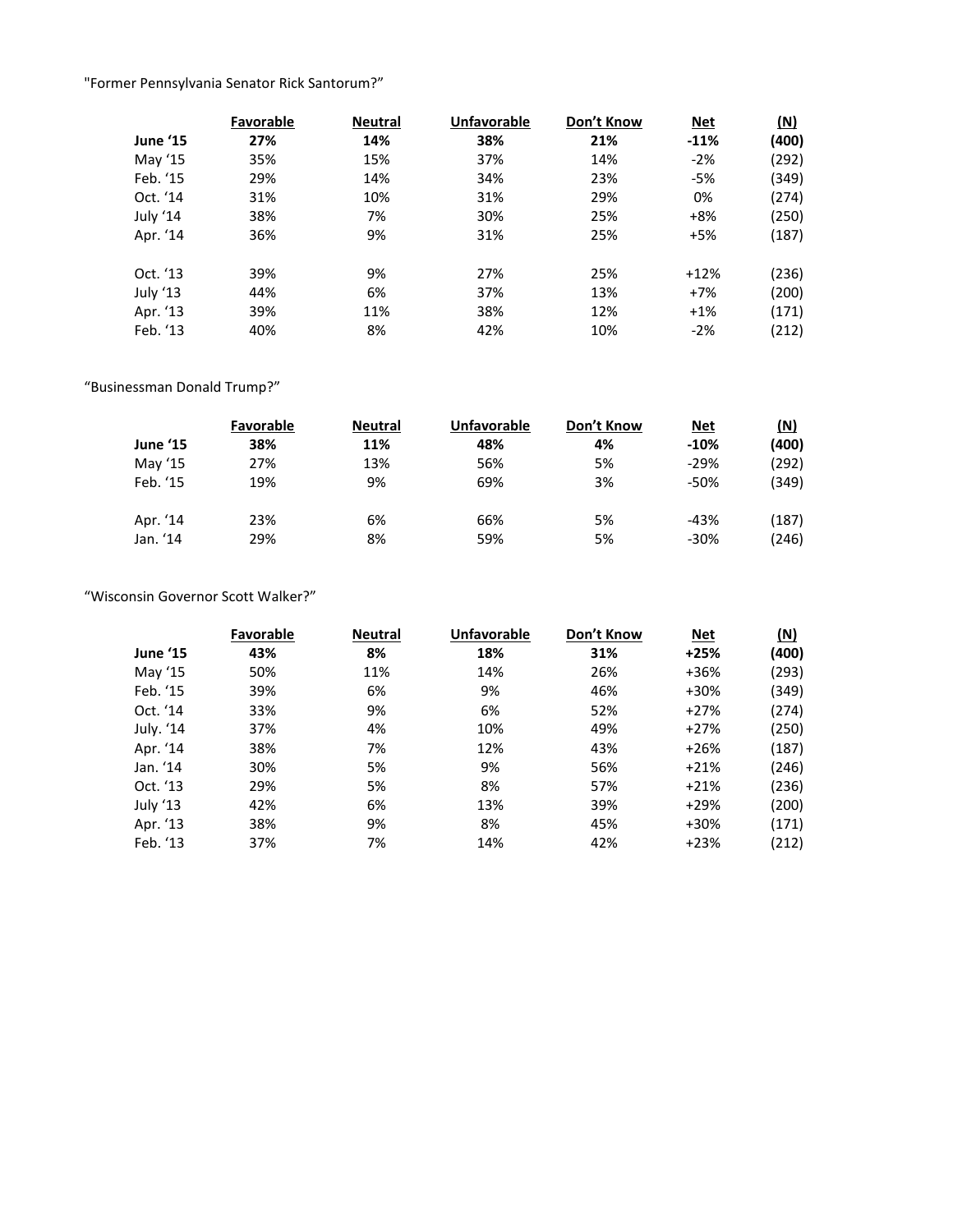# **Favorability Rating – Jeb Bush (Likely 2016 GOP Primary Voters)**

|                                     | Favorable  | <b>Neutral</b> | <b>Unfavorable</b> | Don't Know | <u>(N)</u> |
|-------------------------------------|------------|----------------|--------------------|------------|------------|
| LIKELY NH GOP PRIMARY VOTERS        | 50%        | 12%            | 33%                | 5%         | 400        |
| Registered Undeclared               | 42%        | 14%            | 41%                | 3%         | 163        |
| Registered Republican               | 58%        | 11%            | 28%                | 4%         | 204        |
|                                     |            |                |                    |            |            |
| Democrat                            | 27%        | 8%             | 56%                | 8%         | 28         |
| Independent                         | 28%        | 12%            | 56%                | 4%         | 48         |
| Republican                          | 56%        | 12%            | 27%                | 5%         | 324        |
|                                     |            |                |                    |            |            |
| Liberal                             | 22%        | 18%            | 60%                | 0%         | 29         |
| Moderate                            | 56%        | 11%            | 29%                | 5%         | 161        |
| Conservative                        | 50%        | 13%            | 34%                | 4%         | 197        |
|                                     | 42%        |                | 38%                |            | 140        |
| Support Tea Party<br>Neutral        | 51%        | 15%<br>12%     | 29%                | 5%<br>8%   | 146        |
|                                     | 57%        | 10%            | 33%                | 0%         | 103        |
| Oppose Tea Party                    |            |                |                    |            |            |
| Voted in 2008 NH Primary            | 55%        | 10%            | 33%                | 2%         | 291        |
| Did Not Vote in 2008 NH Primary     | 38%        | 17%            | 32%                | 13%        | 109        |
|                                     |            |                |                    |            |            |
| Voted in 2012 NH Primary            | 54%        | 12%            | 32%                | 3%         | 326        |
| Did Not Vote in 2012 NH Primary     | 34%        | 13%            | 37%                | 17%        | 74         |
|                                     |            |                |                    |            |            |
| Union household                     | 56%        | 6%             | 33%                | 4%         | 47         |
| Non-union                           | 50%        | 13%            | 32%                | 5%         | 351        |
| <b>Read Union Leader</b>            |            |                |                    |            | 114        |
|                                     | 61%        | 6%             | 32%<br>26%         | 1%<br>0%   | 50         |
| <b>Read Boston Globe</b>            | 59%<br>52% | 15%<br>15%     | 32%                | 1%         | 142        |
| Read Local Newspapers<br>Watch WMUR | 57%        | 14%            | 25%                | 4%         | 242        |
|                                     | 54%        | 9%             | 36%                | 2%         | 85         |
| Listen to NHPR                      |            |                |                    |            |            |
| 18 to 34                            | 41%        | 17%            | 29%                | 13%        | 91         |
| 35 to 49                            | 55%        | 7%             | 37%                | 2%         | 118        |
| 50 to 64                            | 52%        | 12%            | 33%                | 3%         | 109        |
| 65 and over                         | 53%        | 14%            | 29%                | 4%         | 76         |
|                                     |            |                |                    |            |            |
| Male                                | 47%        | 11%            | 39%                | 3%         | 221        |
| Female                              | 54%        | 13%            | 24%                | 8%         | 179        |
|                                     |            |                |                    |            |            |
| High school or less                 | 46%        | 11%            | 35%                | 8%         | 72         |
| Some college                        | 52%        | 11%            | 30%                | 7%         | 101        |
| College graduate                    | 47%        | 16%            | 33%                | 3%         | 141        |
| Post-graduate                       | 57%        | 7%             | 32%                | 3%         | 83         |
| Attend services 1 or more/week      | 52%        | 6%             | 32%                | 10%        | 115        |
| 1-2 times a month                   | 56%        | 9%             | 34%                | 0%         | 42         |
| Less often                          | 50%        | 17%            | 29%                | 4%         | 125        |
| Never                               | 46%        | 15%            | 36%                | 3%         | 111        |
|                                     |            |                |                    |            |            |
| North Country                       | 50%        | 5%             | 41%                | 5%         | 27         |
| Central / Lakes                     | 60%        | 8%             | 28%                | 3%         | 64         |
| Connecticut Valley                  | 50%        | 8%             | 41%                | 1%         | 48         |
| Mass Border                         | 46%        | 12%            | 33%                | 9%         | 138        |
| Seacoast                            | 45%        | 25%            | 26%                | 4%         | 59         |
| Manchester Area                     | 55%        | 10%            | 33%                | 2%         | 65         |
|                                     |            |                |                    |            |            |
| First Cong. Dist                    | 49%        | 13%            | 32%                | 6%         | 188        |
| Second Cong. Dist                   | 52%        | 11%            | 33%                | 4%         | 209        |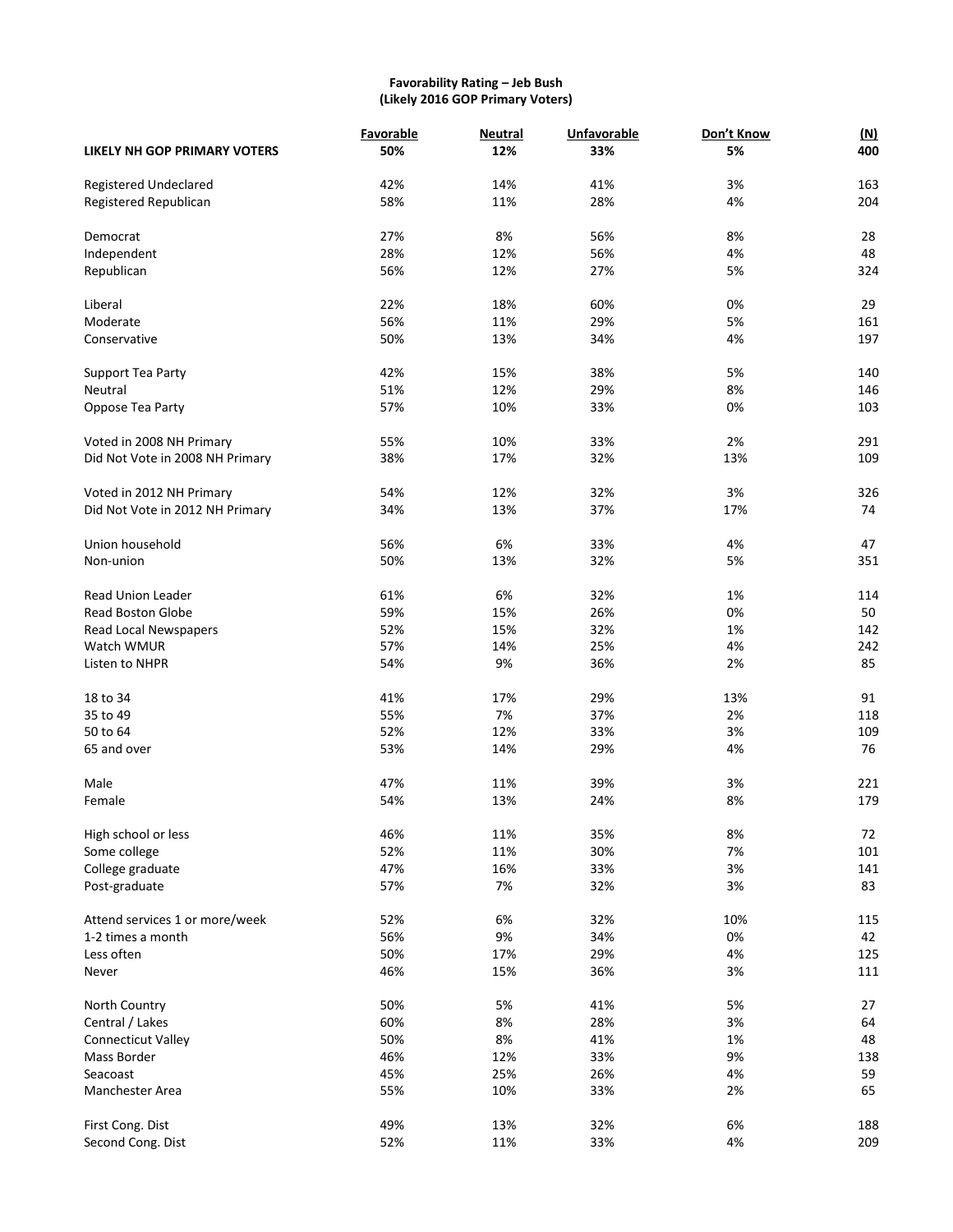# **Favorability Rating – Ben Carson (Likely 2016 GOP Primary Voters)**

|                                 | Favorable  | <b>Neutral</b> | <b>Unfavorable</b> | Don't Know | (M) |
|---------------------------------|------------|----------------|--------------------|------------|-----|
| LIKELY NH GOP PRIMARY VOTERS    | 40%        | 7%             | 13%                | 40%        | 400 |
| <b>Registered Undeclared</b>    | 40%        | 7%             | 14%                | 38%        | 163 |
| Registered Republican           | 40%        | 6%             | 12%                | 42%        | 204 |
|                                 |            |                |                    |            |     |
| Democrat                        | 41%        | 4%             | 20%                | 35%        | 28  |
| Independent                     | 37%        | 12%            | 17%                | 33%        | 48  |
| Republican                      | 41%        | 6%             | 12%                | 41%        | 324 |
|                                 |            |                |                    |            | 29  |
| Liberal<br>Moderate             | 37%<br>31% | 2%<br>8%       | 34%<br>16%         | 26%        | 161 |
| Conservative                    | 48%        | 7%             | 8%                 | 45%<br>38% | 197 |
|                                 |            |                |                    |            |     |
| Support Tea Party               | 53%        | 8%             | 8%                 | 31%        | 140 |
| Neutral                         | 39%        | 6%             | 13%                | 42%        | 146 |
| Oppose Tea Party                | 26%        | 6%             | 21%                | 48%        | 103 |
|                                 |            |                |                    |            |     |
| Voted in 2008 NH Primary        | 41%        | 8%             | 15%                | 37%        | 291 |
| Did Not Vote in 2008 NH Primary | 41%        | 4%             | 8%                 | 48%        | 109 |
| Voted in 2012 NH Primary        | 42%        | 8%             | 11%                | 38%        | 326 |
| Did Not Vote in 2012 NH Primary | 32%        | 2%             | 21%                | 45%        | 74  |
|                                 |            |                |                    |            |     |
| Union household                 | 45%        | 6%             | 16%                | 33%        | 47  |
| Non-union                       | 40%        | 7%             | 13%                | 40%        | 351 |
| <b>Read Union Leader</b>        | 44%        | 2%             | 16%                | 38%        | 115 |
| <b>Read Boston Globe</b>        |            | 8%             |                    |            | 50  |
|                                 | 33%<br>32% | 5%             | 16%<br>23%         | 42%        | 142 |
| Read Local Newspapers           |            |                |                    | 41%        |     |
| Watch WMUR                      | 37%        | 7%             | 12%                | 44%        | 242 |
| Listen to NHPR                  | 42%        | 9%             | 11%                | 38%        | 86  |
| 18 to 34                        | 37%        | 2%             | 13%                | 48%        | 91  |
| 35 to 49                        | 31%        | 6%             | 16%                | 46%        | 118 |
| 50 to 64                        | 47%        | 9%             | 10%                | 34%        | 109 |
| 65 and over                     | 50%        | 9%             | 14%                | 27%        | 76  |
|                                 |            |                |                    |            |     |
| Male                            | 41%        | 8%             | 13%                | 39%        | 221 |
| Female                          | 40%        | 5%             | 14%                | 41%        | 179 |
| High school or less             | 37%        | 6%             | 16%                | 41%        | 72  |
| Some college                    | 32%        | 3%             | 19%                | 46%        | 101 |
| College graduate                | 46%        | 9%             | 9%                 | 35%        | 141 |
|                                 | 44%        |                |                    |            | 83  |
| Post-graduate                   |            | 8%             | 10%                | 39%        |     |
| Attend services 1 or more/week  | 57%        | 3%             | 14%                | 25%        | 115 |
| 1-2 times a month               | 34%        | 15%            | 12%                | 39%        | 42  |
| Less often                      | 37%        | 5%             | 10%                | 47%        | 125 |
| Never                           | 28%        | 8%             | 17%                | 47%        | 111 |
|                                 |            |                |                    |            |     |
| North Country                   | 34%        | 4%             | 16%                | 46%        | 27  |
| Central / Lakes                 | 32%        | 6%             | 13%                | 48%        | 64  |
| <b>Connecticut Valley</b>       | 54%        | 2%             | 29%                | 16%        | 48  |
| Mass Border                     | 48%        | 6%             | 7%                 | 40%        | 138 |
| Seacoast                        | 37%        | 11%            | 13%                | 38%        | 59  |
| Manchester Area                 | 29%        | 11%            | 13%                | 47%        | 65  |
| First Cong. Dist                | 36%        | 7%             | 14%                | 44%        | 188 |
| Second Cong. Dist               | 45%        | $7%$           | 13%                | 35%        | 209 |
|                                 |            |                |                    |            |     |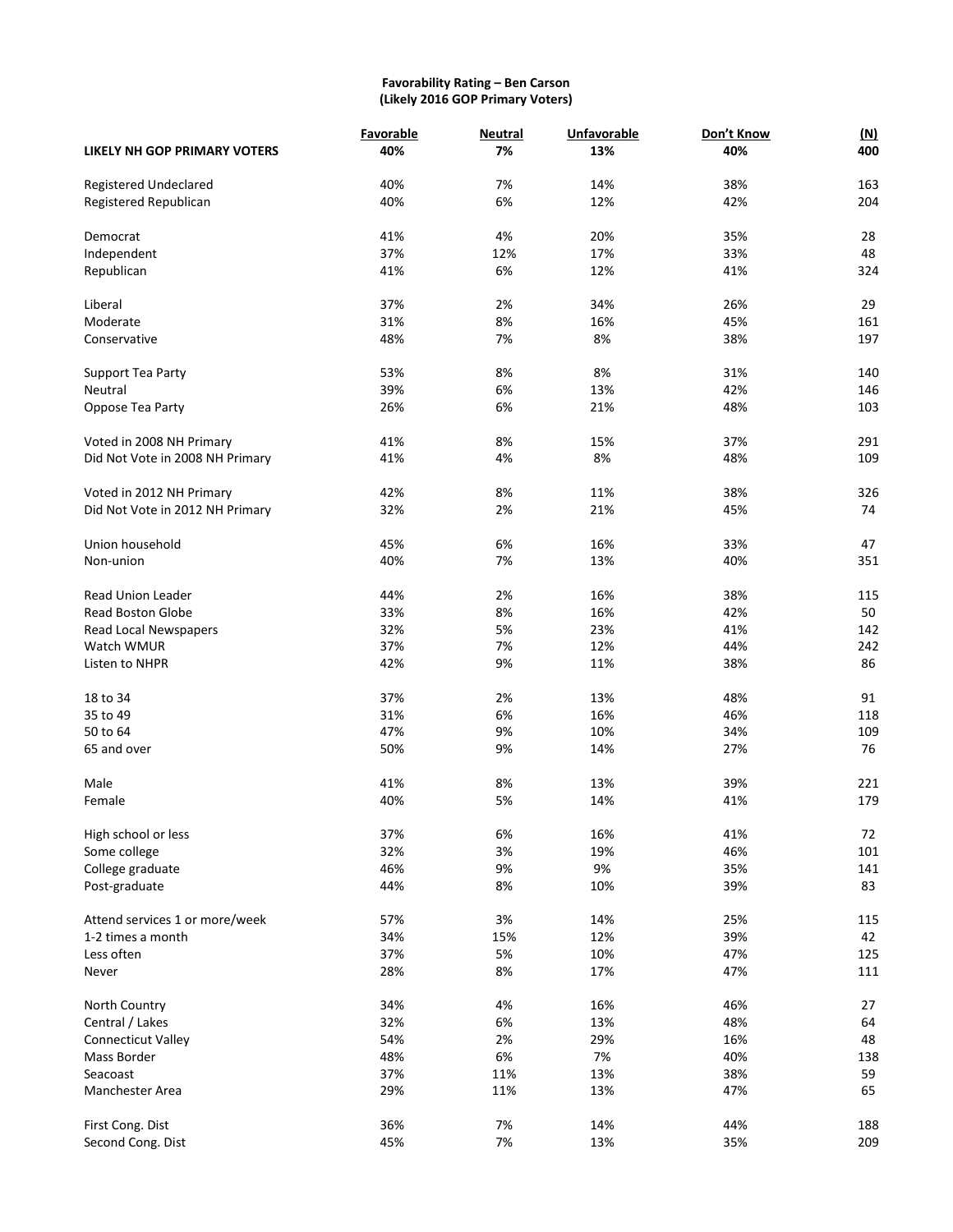#### **Favorability Rating – Chris Christie (Likely 2016 GOP Primary Voters)**

|                                 | Favorable | <b>Neutral</b> | <b>Unfavorable</b> | Don't Know | (M) |
|---------------------------------|-----------|----------------|--------------------|------------|-----|
| LIKELY NH GOP PRIMARY VOTERS    | 31%       | 14%            | 44%                | 12%        | 400 |
| <b>Registered Undeclared</b>    | 32%       | 14%            | 45%                | 9%         | 163 |
|                                 |           |                |                    |            |     |
| Registered Republican           | 30%       | 13%            | 46%                | 10%        | 204 |
| Democrat                        | 22%       | 18%            | 52%                | 8%         | 28  |
| Independent                     | 31%       | 2%             | 59%                | 8%         | 48  |
| Republican                      | 31%       | 16%            | 41%                | 13%        | 324 |
|                                 |           |                |                    |            |     |
| Liberal                         | 32%       | 21%            | 47%                | 0%         | 29  |
| Moderate                        | 35%       | 11%            | 46%                | 8%         | 161 |
| Conservative                    | 27%       | 17%            | 42%                | 14%        | 197 |
| Support Tea Party               | 26%       | 22%            | 39%                | 14%        | 140 |
| Neutral                         | 31%       | 12%            | 43%                | 13%        | 146 |
| Oppose Tea Party                | 35%       | 5%             | 53%                | 7%         | 103 |
|                                 |           |                |                    |            |     |
| Voted in 2008 NH Primary        | 33%       | 14%            | 45%                | 7%         | 291 |
| Did Not Vote in 2008 NH Primary | 24%       | 14%            | 39%                | 23%        | 109 |
|                                 |           |                |                    |            |     |
| Voted in 2012 NH Primary        | 33%       | 12%            | 46%                | 9%         | 326 |
| Did Not Vote in 2012 NH Primary | 22%       | 22%            | 32%                | 25%        | 74  |
|                                 |           |                |                    |            |     |
| Union household                 | 16%       | 16%            | 57%                | 10%        | 47  |
| Non-union                       | 33%       | 14%            | 42%                | 12%        | 351 |
| <b>Read Union Leader</b>        | 32%       | 13%            | 47%                | 9%         | 115 |
| <b>Read Boston Globe</b>        | 33%       | 16%            | 44%                | 7%         | 50  |
| Read Local Newspapers           | 30%       | 15%            | 44%                | 11%        | 142 |
|                                 |           | 17%            | 42%                | 6%         | 242 |
| Watch WMUR                      | 35%       |                |                    |            |     |
| Listen to NHPR                  | 39%       | 9%             | 44%                | 8%         | 86  |
| 18 to 34                        | 25%       | 21%            | 31%                | 22%        | 91  |
| 35 to 49                        | 26%       | 13%            | 49%                | 13%        | 118 |
| 50 to 64                        | 34%       | 11%            | 49%                | 7%         | 109 |
| 65 and over                     | 38%       | 12%            | 44%                | 5%         | 76  |
|                                 |           |                |                    |            |     |
| Male                            | 35%       | 15%            | 44%                | 6%         | 221 |
| Female                          | 26%       | 13%            | 43%                | 19%        | 179 |
| High school or less             | 30%       | 16%            | 36%                |            | 72  |
|                                 |           |                |                    | 17%        |     |
| Some college                    | 33%       | 17%            | 37%                | 13%        | 101 |
| College graduate                | 28%       | 12%            | 49%                | 11%        | 141 |
| Post-graduate                   | 32%       | 12%            | 48%                | 8%         | 83  |
| Attend services 1 or more/week  | 29%       | 11%            | 48%                | 12%        | 115 |
| 1-2 times a month               | 29%       | 21%            | 45%                | 5%         | 42  |
| Less often                      | 31%       | 16%            | 39%                | 15%        | 125 |
| Never                           | 32%       | 14%            | 43%                | 11%        | 111 |
|                                 |           |                |                    |            |     |
| North Country                   | 37%       | 2%             | 49%                | 12%        | 27  |
| Central / Lakes                 | 25%       | 32%            | 31%                | 12%        | 64  |
| Connecticut Valley              | 26%       | 13%            | 61%                | 0%         | 48  |
| Mass Border                     | 31%       | 13%            | 43%                | 13%        | 138 |
| Seacoast                        | 31%       | 15%            | 43%                | 11%        | 59  |
| Manchester Area                 | 36%       | 4%             | 42%                | 18%        | 65  |
|                                 |           |                |                    |            |     |
| First Cong. Dist                | 28%       | 13%            | 43%                | 15%        | 188 |
| Second Cong. Dist               | 32%       | 15%            | 45%                | $9%$       | 209 |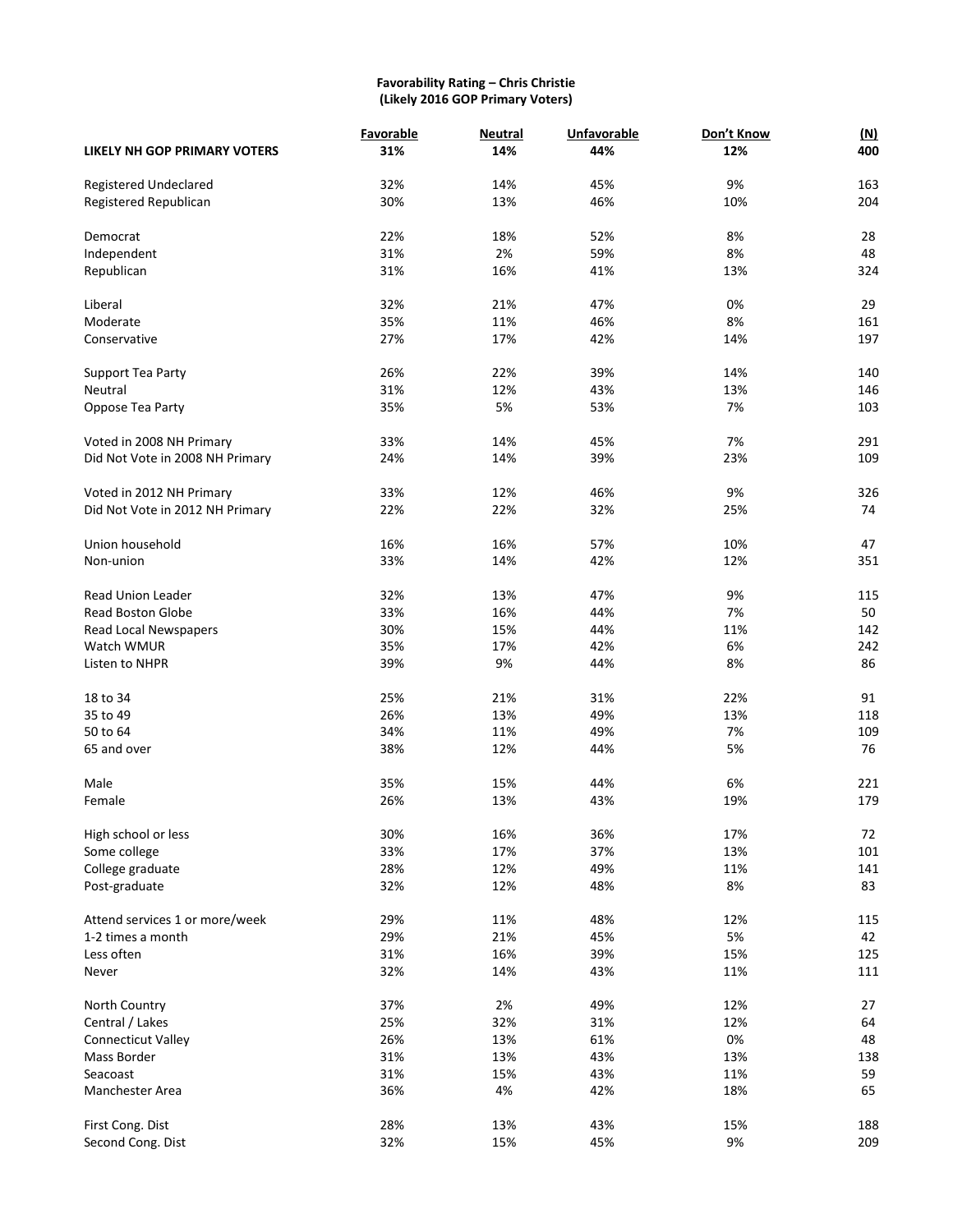# **Favorability Rating – Ted Cruz (Likely 2016 GOP Primary Voters)**

|                                     | Favorable | <b>Neutral</b> | <b>Unfavorable</b> | Don't Know | (M) |
|-------------------------------------|-----------|----------------|--------------------|------------|-----|
| <b>LIKELY NH GOP PRIMARY VOTERS</b> | 32%       | 11%            | 31%                | 26%        | 400 |
| <b>Registered Undeclared</b>        | 29%       | 7%             | 36%                | 27%        | 163 |
| Registered Republican               | 39%       | 15%            | 28%                | 19%        | 204 |
| Democrat                            | 8%        | 3%             | 67%                | 23%        | 28  |
| Independent                         | 37%       | 0%             | 36%                | 26%        | 48  |
| Republican                          | 34%       | 13%            | 27%                | 26%        | 324 |
| Liberal                             | 22%       | 6%             | 55%                | 18%        | 29  |
| Moderate                            | 20%       | 9%             | 44%                | 26%        | 161 |
| Conservative                        | 45%       | 13%            | 18%                | 24%        | 197 |
|                                     |           |                |                    |            |     |
| Support Tea Party                   | 49%       | 11%            | 20%                | 21%        | 140 |
| Neutral                             | 27%       | 13%            | 29%                | 31%        | 146 |
| Oppose Tea Party                    | 20%       | 7%             | 52%                | 20%        | 103 |
| Voted in 2008 NH Primary            | 38%       | 12%            | 30%                | 19%        | 291 |
| Did Not Vote in 2008 NH Primary     | 16%       | 7%             | 33%                | 44%        | 109 |
| Voted in 2012 NH Primary            | 37%       | 12%            | 30%                | 22%        | 326 |
| Did Not Vote in 2012 NH Primary     | 13%       | 7%             | 37%                | 43%        | 74  |
|                                     |           |                |                    |            |     |
| Union household                     | 36%       | 16%            | 29%                | 18%        | 47  |
| Non-union                           | 32%       | 10%            | 31%                | 27%        | 351 |
| <b>Read Union Leader</b>            | 34%       | 12%            | 30%                | 24%        | 114 |
| <b>Read Boston Globe</b>            | 18%       | 21%            | 35%                | 26%        | 50  |
| Read Local Newspapers               | 26%       | 12%            | 37%                | 25%        | 142 |
| Watch WMUR                          | 30%       | 13%            | 31%                | 26%        | 242 |
| Listen to NHPR                      | 21%       | 21%            | 40%                | 18%        | 85  |
| 18 to 34                            | 22%       | 8%             | 30%                | 41%        | 91  |
| 35 to 49                            | 34%       | 13%            | 24%                | 29%        | 118 |
| 50 to 64                            | 34%       | 11%            | 34%                | 21%        | 109 |
| 65 and over                         | 39%       | 11%            | 38%                | 12%        | 76  |
| Male                                | 37%       | 9%             | 38%                | 16%        | 221 |
| Female                              | 27%       | 12%            | 23%                | 37%        | 179 |
|                                     |           |                |                    |            |     |
| High school or less                 | 29%       | 17%            | 23%                | 31%        | 72  |
| Some college                        | 36%       | 6%             | 32%                | 26%        | 101 |
| College graduate                    | 27%       | 15%            | 32%                | 26%        | 141 |
| Post-graduate                       | 40%       | 5%             | 35%                | 21%        | 83  |
| Attend services 1 or more/week      | 40%       | 14%            | 18%                | 29%        | 115 |
| 1-2 times a month                   | 28%       | 9%             | 44%                | 19%        | 42  |
| Less often                          | 30%       | 10%            | 32%                | 28%        | 125 |
| Never                               | 29%       | 8%             | 39%                | 24%        | 111 |
| North Country                       | 22%       | 2%             | 47%                | 29%        | 27  |
| Central / Lakes                     | 33%       | 12%            | 29%                | 25%        | 64  |
| Connecticut Valley                  | 30%       | 16%            | 34%                | 19%        | 48  |
| Mass Border                         | 34%       | 13%            | 30%                | 23%        | 138 |
| Seacoast                            | 34%       | 9%             | 30%                | 27%        | 59  |
| Manchester Area                     | 32%       | 6%             | 28%                | 34%        | 65  |
|                                     |           |                |                    |            |     |
| First Cong. Dist                    | 34%       | 9%             | 30%                | 28%        | 188 |
| Second Cong. Dist                   | 31%       | 13%            | 33%                | 23%        | 209 |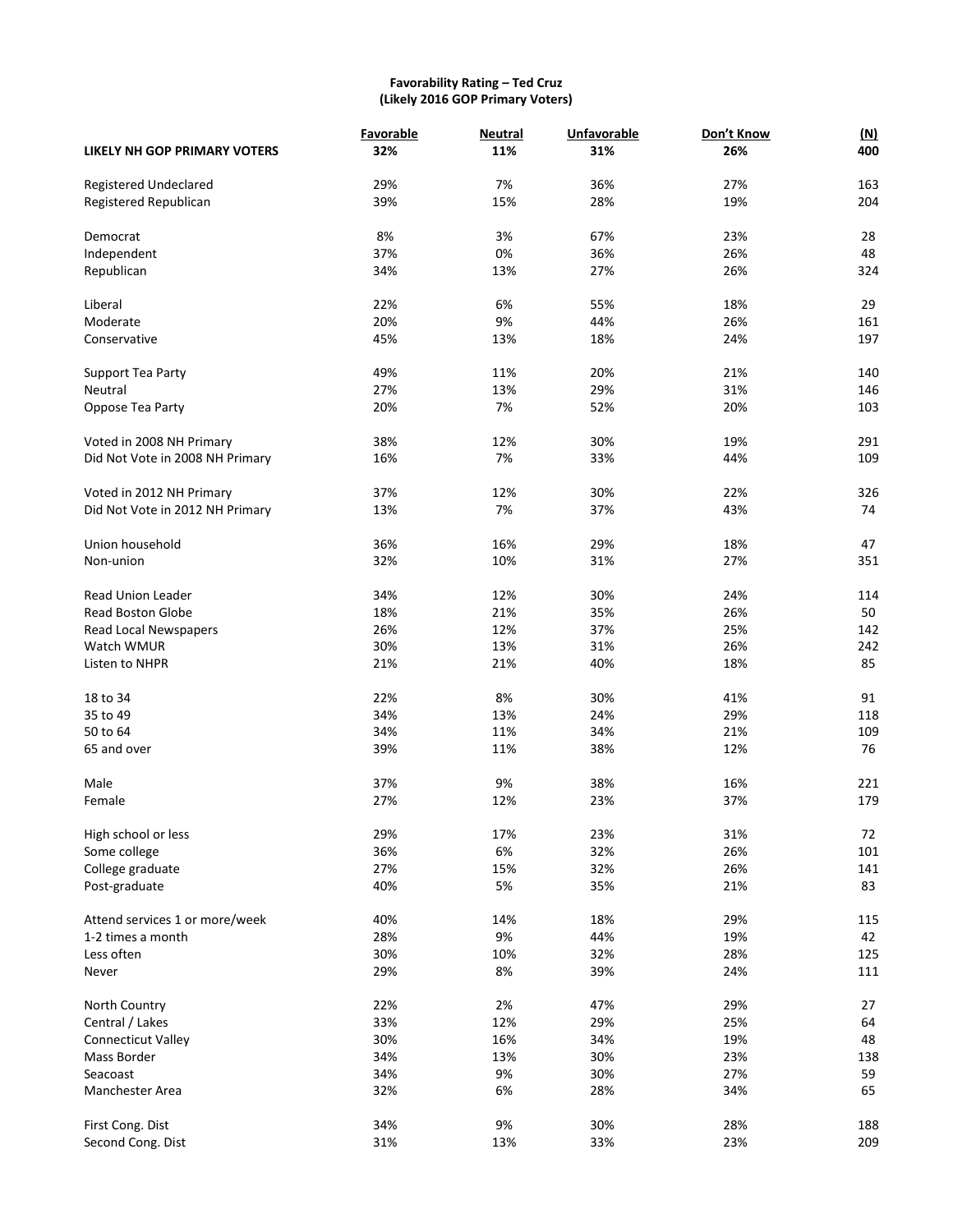# **Favorability Rating – Bob Ehrlich (Likely 2016 GOP Primary Voters)**

|                                 | Favorable | <b>Neutral</b> | <b>Unfavorable</b> | Don't Know | <u>(N)</u> |
|---------------------------------|-----------|----------------|--------------------|------------|------------|
| LIKELY NH GOP PRIMARY VOTERS    | 5%        | 9%             | 14%                | 72%        | 400        |
| Registered Undeclared           | 5%        | 7%             | 16%                | 73%        | 163        |
| Registered Republican           | 4%        | 12%            | 14%                | 70%        | 204        |
| Democrat                        | 4%        | 3%             | 11%                | 83%        | 28         |
| Independent                     | 6%        | 0%             | 20%                | 74%        | 48         |
|                                 |           |                |                    |            |            |
| Republican                      | 5%        | 11%            | 13%                | 71%        | 324        |
| Liberal                         | 2%        | 0%             | 19%                | 79%        | 29         |
| Moderate                        | 7%        | 9%             | 9%                 | 74%        | 161        |
| Conservative                    | 3%        | 11%            | 17%                | 69%        | 197        |
| Support Tea Party               | 3%        | 10%            | 15%                | 73%        | 140        |
| Neutral                         | 6%        | 7%             | 9%                 | 78%        | 146        |
| Oppose Tea Party                | 7%        | 12%            | 19%                | 62%        | 103        |
| Voted in 2008 NH Primary        | 3%        | 11%            | 17%                | 69%        | 291        |
|                                 |           |                |                    |            |            |
| Did Not Vote in 2008 NH Primary | 11%       | 4%             | 5%                 | 79%        | 109        |
| Voted in 2012 NH Primary        | 4%        | 10%            | 14%                | 71%        | 326        |
| Did Not Vote in 2012 NH Primary | 9%        | 5%             | 12%                | 74%        | 74         |
| Union household                 | 2%        | 20%            | 20%                | 57%        | 47         |
| Non-union                       | 6%        | 7%             | 13%                | 74%        | 351        |
| <b>Read Union Leader</b>        |           |                | 16%                |            |            |
|                                 | 1%        | 14%            |                    | 68%        | 115        |
| <b>Read Boston Globe</b>        | 6%        | 22%            | 14%                | 58%        | 50         |
| Read Local Newspapers           | 3%        | 15%            | 15%                | 66%        | 142        |
| Watch WMUR                      | 4%        | 10%            | 15%                | 71%        | 242        |
| Listen to NHPR                  | 12%       | 21%            | 12%                | 55%        | 86         |
| 18 to 34                        | 13%       | 3%             | 8%                 | 77%        | 91         |
| 35 to 49                        | 3%        | 17%            | 12%                | 69%        | 118        |
| 50 to 64                        | 3%        | 7%             | 14%                | 75%        | 109        |
| 65 and over                     | 2%        | 8%             | 23%                | 66%        | 76         |
| Male                            | 5%        | 8%             | 15%                | 72%        | 221        |
| Female                          | 5%        | 10%            | 12%                | 72%        | 179        |
|                                 |           |                |                    |            |            |
| High school or less             | 10%       | 10%            | 18%                | 62%        | 72         |
| Some college                    | 5%        | 5%             | 19%                | 70%        | 101        |
| College graduate                | 2%        | 11%            | 9%                 | 78%        | 141        |
| Post-graduate                   | 7%        | 9%             | 10%                | 74%        | 83         |
| Attend services 1 or more/week  | 9%        | 9%             | 14%                | 68%        | 115        |
| 1-2 times a month               | 3%        | 8%             | 5%                 | 84%        | 42         |
| Less often                      | 5%        | 10%            | 13%                | 72%        | 125        |
| Never                           | 2%        | 7%             | 16%                | 74%        | 111        |
| North Country                   | 0%        | 1%             | 23%                | 75%        | 27         |
| Central / Lakes                 | 3%        | 13%            | 7%                 | 78%        | 64         |
|                                 | 3%        | 12%            | 15%                | 70%        | 48         |
| Connecticut Valley              |           |                |                    |            |            |
| Mass Border                     | 10%       | 7%             | $9%$               | 74%        | 138        |
| Seacoast                        | 4%        | 7%             | 15%                | 75%        | 59         |
| Manchester Area                 | 3%        | 12%            | 25%                | 60%        | 65         |
| First Cong. Dist                | 4%        | 7%             | 16%                | 72%        | 188        |
| Second Cong. Dist               | 6%        | 11%            | 12%                | 71%        | 209        |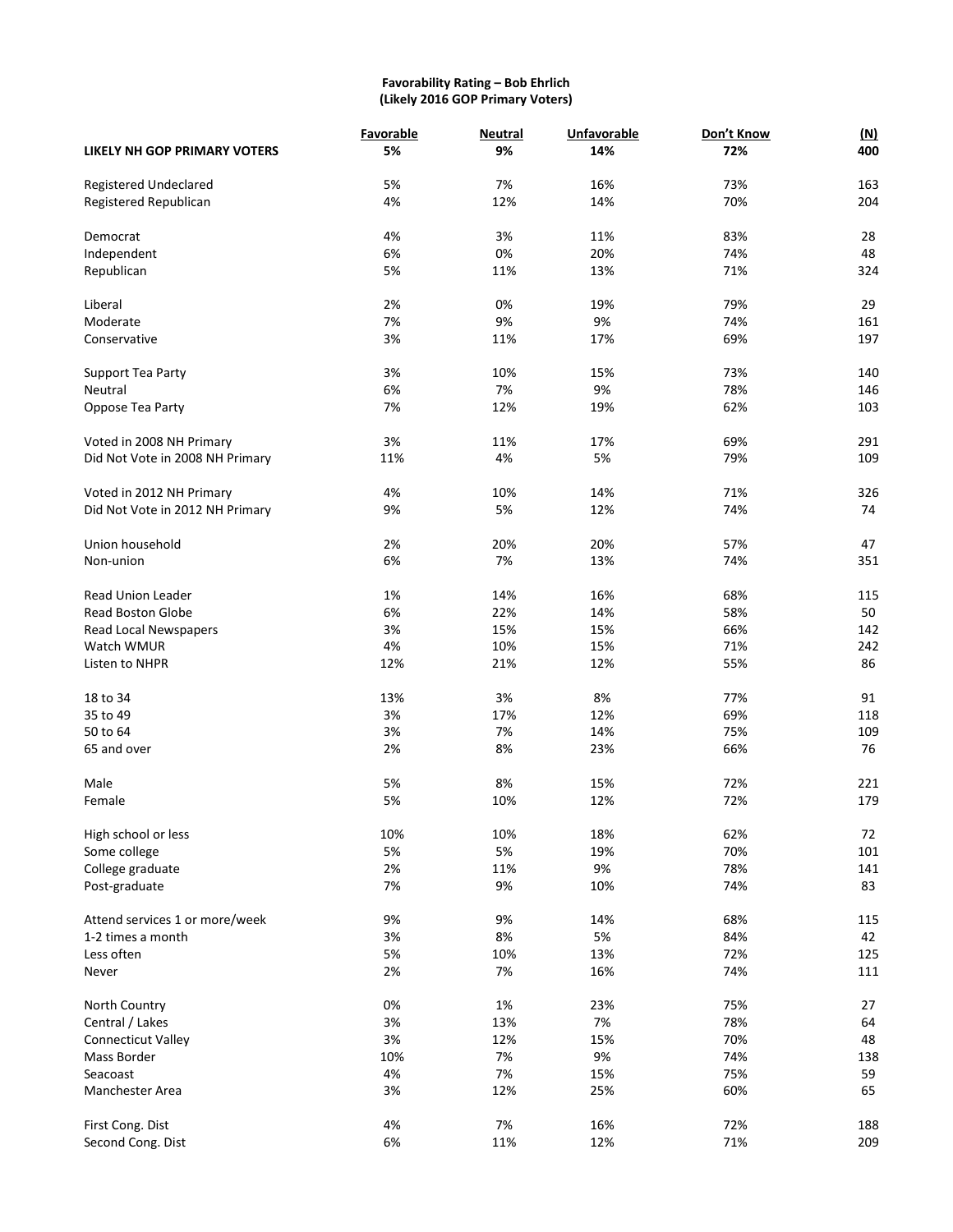#### **Favorability Rating – Carly Fiorina (Likely 2016 GOP Primary Voters)**

|                                 | Favorable | <b>Neutral</b> | <b>Unfavorable</b> | Don't Know | (M) |
|---------------------------------|-----------|----------------|--------------------|------------|-----|
| LIKELY NH GOP PRIMARY VOTERS    | 39%       | 6%             | 15%                | 41%        | 401 |
| Registered Undeclared           | 40%       | 6%             | 16%                | 37%        | 163 |
| Registered Republican           | 38%       | 7%             | 15%                | 40%        | 204 |
|                                 |           |                |                    |            |     |
| Democrat                        | 39%       | 4%             | 17%                | 40%        | 28  |
| Independent                     | 45%       | 2%             | 22%                | 32%        | 48  |
| Republican                      | 37%       | 7%             | 13%                | 42%        | 325 |
| Liberal                         | 22%       | 1%             | 33%                | 44%        | 29  |
| Moderate                        | 42%       | 8%             | 13%                | 38%        | 161 |
| Conservative                    | 38%       | 6%             | 13%                | 43%        | 197 |
|                                 |           |                |                    |            |     |
| Support Tea Party               | 43%       | 6%             | 10%                | 41%        | 140 |
| Neutral                         | 35%       | 6%             | 17%                | 42%        | 146 |
| Oppose Tea Party                | 42%       | 5%             | 16%                | 37%        | 103 |
| Voted in 2008 NH Primary        | 41%       | 7%             | 15%                | 37%        | 292 |
| Did Not Vote in 2008 NH Primary | 33%       | 3%             | 13%                | 50%        | 109 |
|                                 |           |                |                    |            |     |
| Voted in 2012 NH Primary        | 40%       | 7%             | 16%                | 36%        | 326 |
| Did Not Vote in 2012 NH Primary | 30%       | 2%             | 8%                 | 60%        | 74  |
|                                 |           |                |                    |            |     |
| Union household                 | 30%       | 5%             | 10%                | 55%        | 47  |
| Non-union                       | 40%       | 6%             | 15%                | 39%        | 352 |
| Read Union Leader               | 42%       | 3%             | 7%                 | 47%        | 115 |
| <b>Read Boston Globe</b>        | 40%       | 5%             | 7%                 | 48%        | 50  |
| Read Local Newspapers           | 38%       | 5%             | 18%                | 38%        | 142 |
| Watch WMUR                      | 37%       | 7%             | 11%                | 45%        | 242 |
| Listen to NHPR                  | 40%       | 8%             | 13%                | 39%        | 86  |
|                                 |           |                |                    |            |     |
| 18 to 34                        | 22%       | 0%             | 13%                | 64%        | 91  |
| 35 to 49                        | 32%       | 5%             | 14%                | 49%        | 118 |
| 50 to 64                        | 47%       | 11%            | 17%                | 25%        | 109 |
| 65 and over                     | 55%       | 8%             | 16%                | 22%        | 76  |
| Male                            | 43%       | 6%             | 16%                | 35%        | 221 |
| Female                          | 33%       | 6%             | 13%                | 47%        | 179 |
|                                 |           |                |                    |            |     |
| High school or less             | 36%       | 8%             | 26%                | 30%        | 73  |
| Some college                    | 32%       | 3%             | 12%                | 53%        | 101 |
| College graduate                | 34%       | 9%             | 15%                | 42%        | 141 |
| Post-graduate                   | 55%       | 4%             | 8%                 | 33%        | 83  |
| Attend services 1 or more/week  | 46%       | 5%             | 15%                | 35%        | 115 |
| 1-2 times a month               | 48%       | 8%             | 14%                | 31%        | 42  |
| Less often                      | 41%       | 5%             | 12%                | 42%        | 125 |
| Never                           | 23%       | 9%             | 18%                | 50%        | 111 |
|                                 |           |                |                    |            |     |
| North Country                   | 53%       | 1%             | 25%                | 21%        | 27  |
| Central / Lakes                 | 27%       | 8%             | 10%                | 55%        | 64  |
| Connecticut Valley              | 39%       | 9%             | 22%                | 31%        | 48  |
| Mass Border                     | 43%       | 5%             | 16%                | 35%        | 139 |
| Seacoast                        | 36%       | 8%             | 6%                 | 50%        | 59  |
| Manchester Area                 | 36%       | 6%             | 13%                | 45%        | 65  |
|                                 |           |                |                    |            |     |
| First Cong. Dist                | 35%       | 6%             | 11%                | 49%        | 188 |
| Second Cong. Dist               | 42%       | 6%             | 19%                | 33%        | 209 |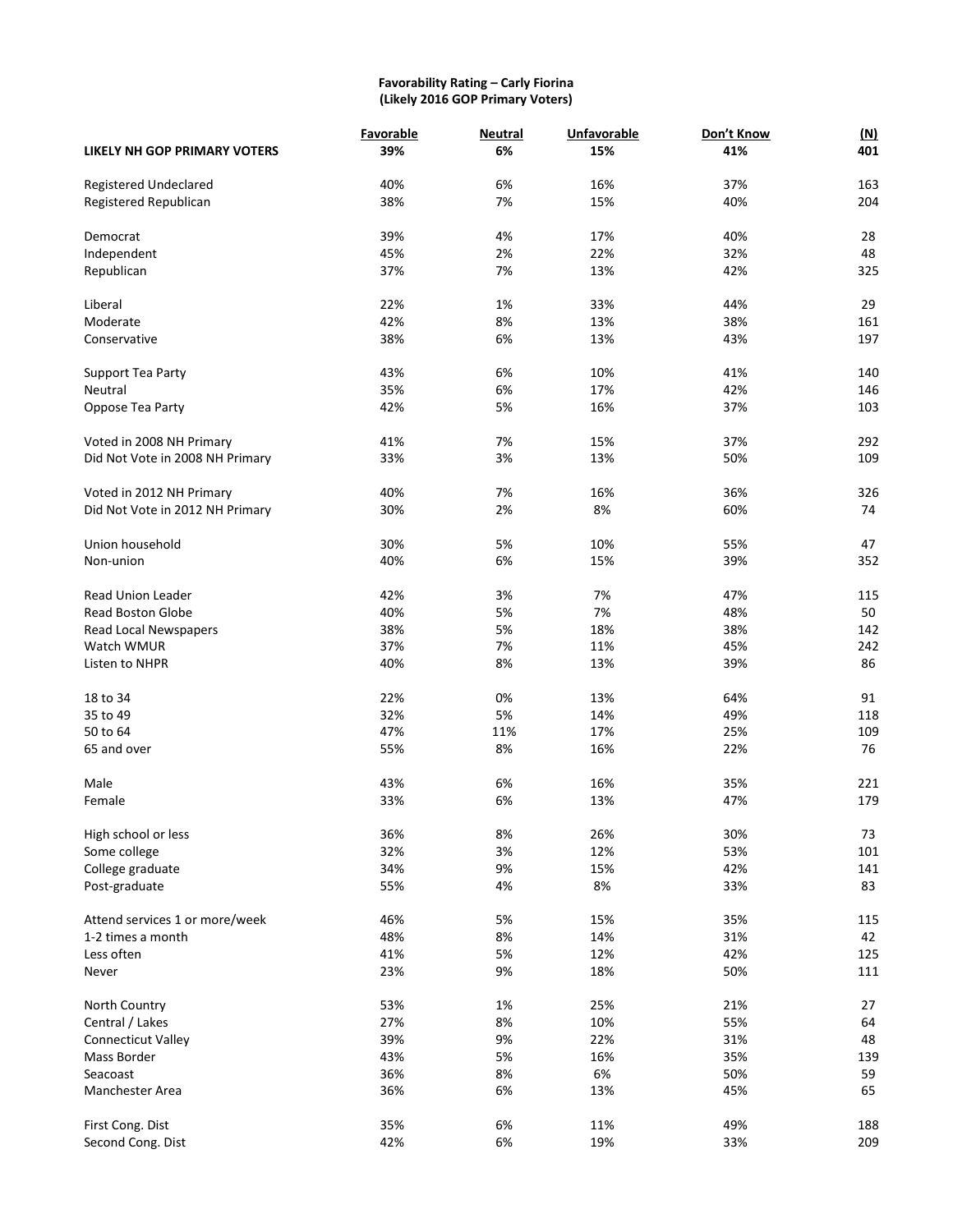#### **Favorability Rating – Jim Gilmore (Likely 2016 GOP Primary Voters)**

|                                     | <b>Favorable</b> | <b>Neutral</b> | <b>Unfavorable</b> | Don't Know | <u>(N)</u> |
|-------------------------------------|------------------|----------------|--------------------|------------|------------|
| <b>LIKELY NH GOP PRIMARY VOTERS</b> | 6%               | 6%             | 15%                | 73%        | 400        |
| Registered Undeclared               | 4%               | 6%             | 17%                | 73%        | 163        |
| Registered Republican               | 6%               | 8%             | 13%                | 74%        | 204        |
| Democrat                            | 3%               | 1%             | 6%                 | 90%        | 28         |
| Independent                         | 6%               | 0%             | 24%                | 71%        | 48         |
|                                     | 6%               |                |                    |            | 324        |
| Republican                          |                  | 8%             | 14%                | 72%        |            |
| Liberal                             | 0%               | 0%             | 25%                | 75%        | 29         |
| Moderate                            | 6%               | 5%             | 15%                | 73%        | 161        |
| Conservative                        | 7%               | 9%             | 13%                | 71%        | 197        |
| Support Tea Party                   | 5%               | 7%             | 17%                | 70%        | 140        |
| Neutral                             | 5%               | 7%             | 15%                | 72%        | 146        |
| Oppose Tea Party                    | 9%               | 4%             | 11%                | 76%        | 103        |
| Voted in 2008 NH Primary            | 6%               | 8%             | 16%                | 69%        | 291        |
|                                     | 5%               | 2%             |                    | 82%        | 109        |
| Did Not Vote in 2008 NH Primary     |                  |                | 12%                |            |            |
| Voted in 2012 NH Primary            | 7%               | 7%             | 14%                | 72%        | 326        |
| Did Not Vote in 2012 NH Primary     | 4%               | 3%             | 16%                | 77%        | 74         |
| Union household                     | 18%              | 8%             | 6%                 | 67%        | 47         |
| Non-union                           | 5%               | 6%             | 16%                | 73%        | 351        |
|                                     |                  |                |                    |            |            |
| <b>Read Union Leader</b>            | 2%               | 5%             | 22%                | 70%        | 114        |
| <b>Read Boston Globe</b>            | 0%               | 9%             | 23%                | 68%        | 50         |
| Read Local Newspapers               | 7%               | 6%             | 20%                | 68%        | 142        |
| Watch WMUR                          | 5%               | 8%             | 16%                | 72%        | 242        |
| Listen to NHPR                      | 9%               | 8%             | 8%                 | 74%        | 85         |
| 18 to 34                            | 7%               | 0%             | 18%                | 76%        | 91         |
| 35 to 49                            | 6%               | 9%             | 7%                 | 78%        | 118        |
| 50 to 64                            | 6%               | 7%             | 17%                | 70%        | 109        |
|                                     |                  |                |                    |            | 76         |
| 65 and over                         | 5%               | 10%            | 18%                | 66%        |            |
| Male                                | 5%               | 6%             | 18%                | 71%        | 221        |
| Female                              | 7%               | 7%             | 10%                | 76%        | 179        |
| High school or less                 | 7%               | 7%             | 13%                | 72%        | 72         |
| Some college                        | 9%               | 2%             | 25%                | 65%        | 101        |
| College graduate                    | 3%               | 7%             | 13%                | 77%        | 141        |
| Post-graduate                       | 7%               | 12%            | 4%                 | 77%        | 83         |
| Attend services 1 or more/week      | 10%              | 6%             | 15%                | 69%        | 115        |
| 1-2 times a month                   | 7%               | 9%             | 8%                 | 77%        | 42         |
| Less often                          | 5%               | 7%             | 15%                | 73%        | 125        |
| Never                               | 3%               | 6%             | 15%                | 76%        | 111        |
|                                     |                  |                |                    |            |            |
| North Country                       | 11%              | 1%             | 19%                | 70%        | 27         |
| Central / Lakes                     | 7%               | 7%             | 18%                | 68%        | 64         |
| Connecticut Valley                  | 4%               | 6%             | 17%                | 73%        | 48         |
| Mass Border                         | 5%               | 6%             | 13%                | 76%        | 138        |
| Seacoast                            | 9%               | 5%             | 9%                 | 77%        | 59         |
| Manchester Area                     | 4%               | 10%            | 17%                | 68%        | 65         |
| First Cong. Dist                    | 6%               | 5%             | 14%                | 76%        | 188        |
| Second Cong. Dist                   | 6%               | $8\%$          | 16%                | 70%        | 209        |
|                                     |                  |                |                    |            |            |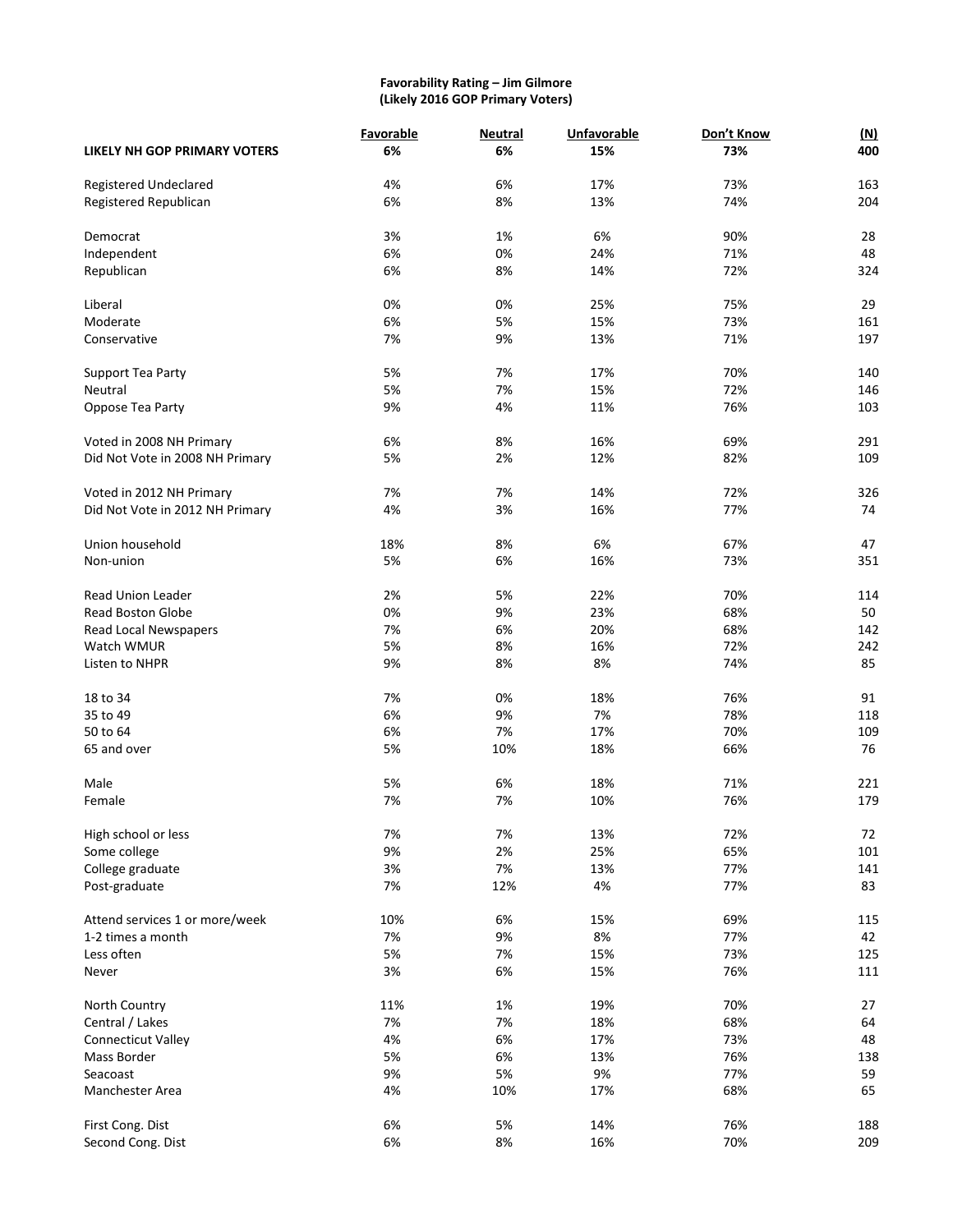#### **Favorability Rating – Lindsey Graham (Likely 2016 GOP Primary Voters)**

|                                       | Favorable  | <b>Neutral</b> | Unfavorable | Don't Know | <u>(N)</u> |
|---------------------------------------|------------|----------------|-------------|------------|------------|
| LIKELY NH GOP PRIMARY VOTERS          | 17%        | 13%            | 40%         | 29%        | 400        |
| Registered Undeclared                 | 17%        | 16%            | 38%         | 29%        | 163        |
| Registered Republican                 | 19%        | 12%            | 43%         | 26%        | 204        |
|                                       |            |                |             |            |            |
| Democrat                              | 9%         | 12%            | 56%         | 23%        | 28         |
| Independent                           | 22%        | 12%            | 51%         | 15%        | 48         |
| Republican                            | 18%        | 14%            | 37%         | 31%        | 324        |
| Liberal                               | 5%         | 23%            | 48%         | 24%        | 29         |
| Moderate                              | 18%        | 11%            | 40%         | 31%        | 161        |
| Conservative                          | 19%        | 13%            | 40%         | 27%        | 197        |
| Support Tea Party                     | 12%        | 19%            | 41%         | 28%        | 140        |
| Neutral                               | 19%        | 13%            | 36%         | 32%        | 146        |
| Oppose Tea Party                      | 24%        | 5%             | 46%         | 24%        | 103        |
|                                       |            |                |             |            |            |
| Voted in 2008 NH Primary              | 18%        | 13%            | 43%         | 25%        | 291        |
| Did Not Vote in 2008 NH Primary       | 16%        | 15%            | 31%         | 38%        | 109        |
|                                       |            |                |             |            |            |
| Voted in 2012 NH Primary              | 19%        | 14%            | 41%         | 26%        | 326        |
| Did Not Vote in 2012 NH Primary       | 9%         | 11%            | 37%         | 43%        | 74         |
| Union household                       | 23%        | 8%             | 42%         | 27%        | 47         |
| Non-union                             | 17%        | 14%            | 40%         | 29%        | 351        |
| <b>Read Union Leader</b>              | 22%        | 9%             | 43%         | 26%        | 115        |
| <b>Read Boston Globe</b>              | 28%        | 7%             | 51%         | 14%        | 50         |
| Read Local Newspapers                 | 19%        | 13%            | 44%         | 24%        | 142        |
| Watch WMUR                            | 20%        | 16%            | 33%         | 31%        | 242        |
| Listen to NHPR                        | 25%        | 14%            | 39%         | 22%        | 86         |
| 18 to 34                              | 4%         | 9%             | 39%         | 47%        | 91         |
| 35 to 49                              | 20%        | 14%            | 40%         | 26%        | 118        |
| 50 to 64                              | 17%        | 15%            | 44%         | 24%        | 109        |
| 65 and over                           | 31%        | 15%            | 36%         | 18%        | 76         |
|                                       |            |                |             |            |            |
| Male                                  | 16%        | 14%            | 46%         | 24%        | 221        |
| Female                                | 20%        | 12%            | 33%         | 35%        | 179        |
| High school or less                   | 11%        | 19%            | 36%         | 34%        | 72         |
| Some college                          | 16%        | 5%             | 46%         | 33%        | 101        |
| College graduate                      | 14%        | 17%            | 43%         | 27%        | 141        |
| Post-graduate                         | 31%        | 14%            | 32%         | 24%        | 83         |
| Attend services 1 or more/week        | 23%        | 13%            | 36%         | 28%        | 115        |
| 1-2 times a month                     | 20%        | 16%            | 42%         | 22%        | 42         |
| Less often                            | 17%        | 11%            | 41%         | 31%        | 125        |
| Never                                 | 11%        | 14%            | 43%         | 31%        | 111        |
| North Country                         | 13%        | 7%             | 56%         | 24%        | 27         |
| Central / Lakes                       | 8%         | 17%            | 30%         | 45%        | 64         |
| Connecticut Valley                    | 33%        | 9%             | 45%         | 12%        | 48         |
| Mass Border                           | 14%        | 10%            | 43%         | 33%        | 138        |
| Seacoast                              | 18%        | 24%            | 33%         | 25%        | 59         |
| Manchester Area                       | 23%        | 14%            | 40%         | 22%        | 65         |
|                                       |            |                |             |            |            |
| First Cong. Dist<br>Second Cong. Dist | 16%<br>19% | 16%<br>11%     | 38%<br>42%  | 30%<br>28% | 188<br>209 |
|                                       |            |                |             |            |            |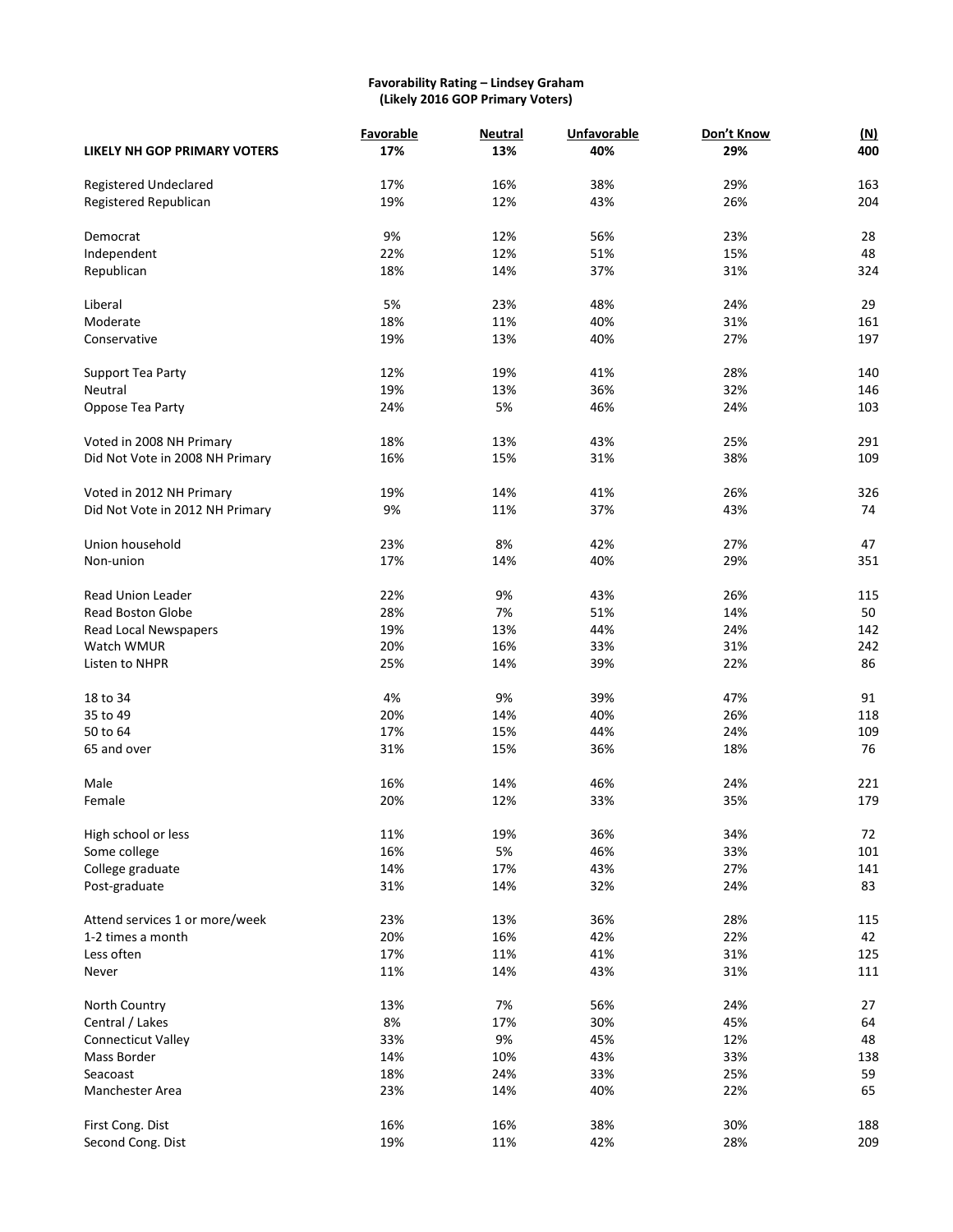#### **Favorability Rating – Mike Huckabee (Likely 2016 GOP Primary Voters)**

|                                     | Favorable | <b>Neutral</b> | <b>Unfavorable</b> | Don't Know | <u>(N)</u> |
|-------------------------------------|-----------|----------------|--------------------|------------|------------|
| <b>LIKELY NH GOP PRIMARY VOTERS</b> | 31%       | 13%            | 43%                | 13%        | 400        |
|                                     |           |                |                    |            |            |
| Registered Undeclared               | 31%       | 12%            | 43%                | 14%        | 163        |
| Registered Republican               | 31%       | 14%            | 44%                | 11%        | 204        |
| Democrat                            | 30%       | 3%             | 55%                | 13%        | 28         |
| Independent                         | 19%       | 4%             | 74%                | 3%         | 48         |
| Republican                          | 32%       | 16%            | 38%                | 14%        | 324        |
|                                     |           |                |                    |            |            |
| Liberal                             | 11%       | 19%            | 51%                | 19%        | 29         |
| Moderate                            | 31%       | 14%            | 44%                | 11%        | 161        |
| Conservative                        | 32%       | 13%            | 41%                | 13%        | 197        |
|                                     |           |                |                    |            |            |
| Support Tea Party                   | 32%       | 17%            | 40%                | 11%        | 140        |
| Neutral                             | 31%       | 10%            | 40%                | 20%        | 146        |
| Oppose Tea Party                    | 28%       | 15%            | 52%                | 5%         | 103        |
| Voted in 2008 NH Primary            | 31%       | 13%            | 47%                | 9%         | 291        |
| Did Not Vote in 2008 NH Primary     | 30%       | 16%            | 33%                | 22%        | 109        |
|                                     |           |                |                    |            |            |
| Voted in 2012 NH Primary            | 33%       | 13%            | 45%                | 10%        | 326        |
| Did Not Vote in 2012 NH Primary     | 23%       | 17%            | 33%                | 26%        | 74         |
|                                     |           |                |                    |            |            |
| Union household                     | 20%       | 13%            | 49%                | 19%        | 47         |
| Non-union                           | 32%       | 14%            | 42%                | 12%        | 351        |
| <b>Read Union Leader</b>            | 25%       | 17%            | 50%                | 8%         | 115        |
| <b>Read Boston Globe</b>            | 23%       | 21%            | 40%                | 16%        | 50         |
| Read Local Newspapers               | 29%       | 14%            | 41%                | 16%        | 142        |
| Watch WMUR                          | 33%       | 18%            | 36%                | 13%        | 242        |
| Listen to NHPR                      | 24%       | 19%            | 53%                | 4%         | 86         |
|                                     |           |                |                    |            |            |
| 18 to 34                            | 21%       | 18%            | 36%                | 25%        | 91         |
| 35 to 49                            | 27%       | 16%            | 47%                | 10%        | 118        |
| 50 to 64                            | 36%       | 9%             | 45%                | 10%        | 109        |
| 65 and over                         | 42%       | 11%            | 40%                | 7%         | 76         |
| Male                                | 29%       | 13%            | 51%                | 8%         | 221        |
| Female                              | 34%       | 14%            | 34%                | 19%        | 179        |
|                                     |           |                |                    |            |            |
| High school or less                 | 33%       | 20%            | 30%                | 17%        | 72         |
| Some college                        | 31%       | 8%             | 48%                | 13%        | 101        |
| College graduate                    | 26%       | 18%            | 43%                | 13%        | 141        |
| Post-graduate                       | 37%       | 8%             | 48%                | 8%         | 83         |
|                                     |           |                |                    |            |            |
| Attend services 1 or more/week      | 48%       | 10%            | 29%                | 14%        | 115        |
| 1-2 times a month                   | 19%       | 10%            | 64%                | 7%         | 42         |
| Less often                          | 28%       | 13%            | 43%                | 16%        | 125        |
| Never                               | 22%       | 19%            | 49%                | 11%        | 111        |
| North Country                       | 41%       | 0%             | 53%                | 6%         | 27         |
| Central / Lakes                     | 39%       | 14%            | 36%                | 11%        | 64         |
| Connecticut Valley                  | 28%       | 17%            | 44%                | 10%        | 48         |
| Mass Border                         | 27%       | 12%            | 47%                | 14%        | 138        |
| Seacoast                            | 38%       | 14%            | 37%                | 11%        | 59         |
| Manchester Area                     | 23%       | 18%            | 42%                | 17%        | 65         |
|                                     |           |                |                    |            |            |
| First Cong. Dist                    | 29%       | 13%            | 44%                | 14%        | 188        |
| Second Cong. Dist                   | 33%       | 14%            | 42%                | 11%        | 209        |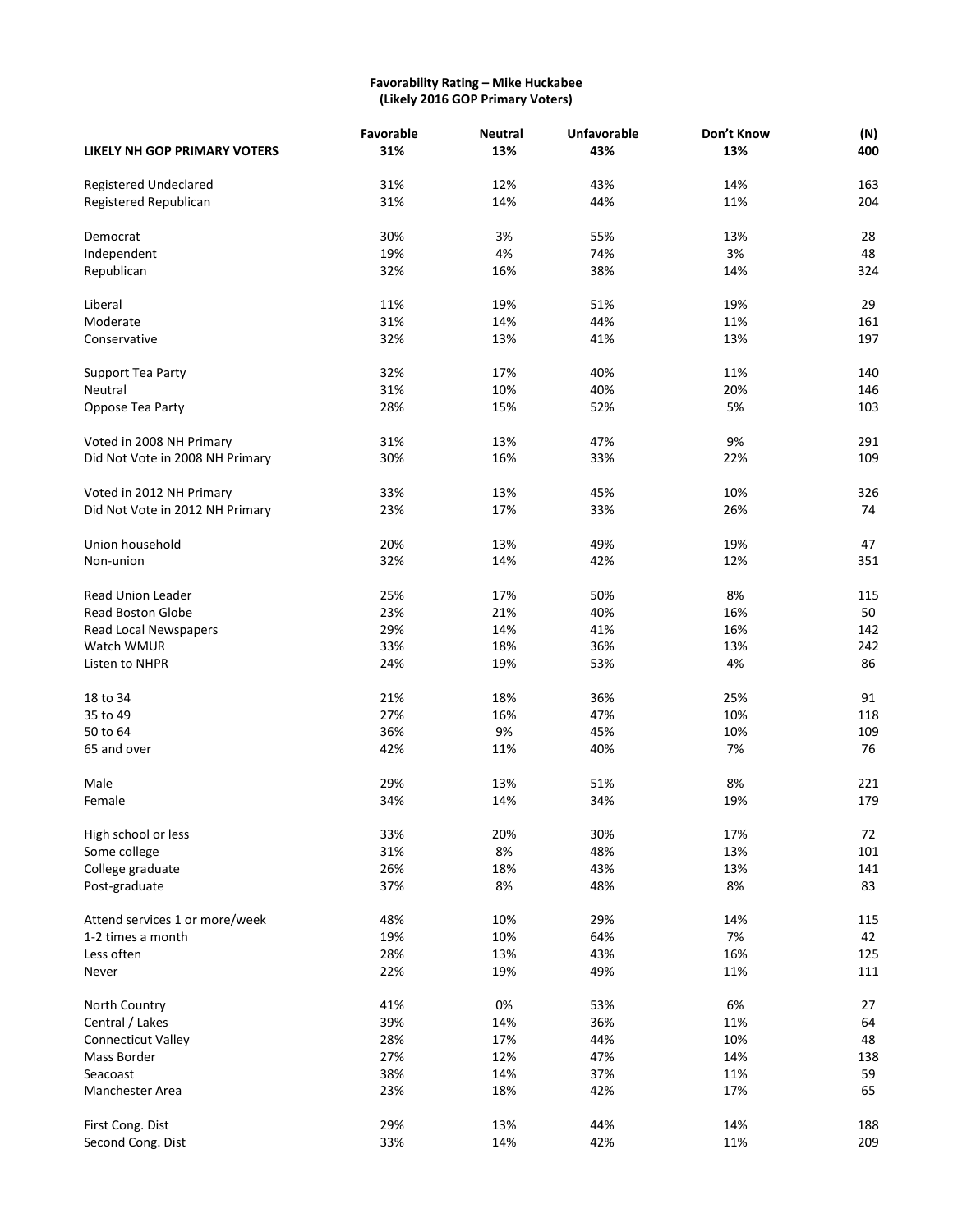#### **Favorability Rating – Bobby Jindal (Likely 2016 GOP Primary Voters)**

|                                 | Favorable | <b>Neutral</b> | <b>Unfavorable</b> | Don't Know | (M) |
|---------------------------------|-----------|----------------|--------------------|------------|-----|
| LIKELY NH GOP PRIMARY VOTERS    | 26%       | 7%             | 21%                | 46%        | 400 |
| <b>Registered Undeclared</b>    | 28%       | 7%             | 26%                | 39%        | 163 |
| Registered Republican           | 28%       | 8%             | 17%                | 47%        | 204 |
|                                 |           |                |                    |            |     |
| Democrat                        | 5%        | 3%             | 59%                | 33%        | 28  |
| Independent                     | 30%       | 4%             | 26%                | 40%        | 48  |
| Republican                      | 27%       | 8%             | 17%                | 48%        | 324 |
|                                 |           |                |                    |            |     |
| Liberal                         | 4%        | 0%             | 57%                | 39%        | 29  |
| Moderate                        | 25%       | 7%             | 24%                | 44%        | 161 |
| Conservative                    | 31%       | 9%             | 13%                | 47%        | 197 |
|                                 |           |                |                    |            |     |
| Support Tea Party               | 36%       | 7%             | 16%                | 42%        | 140 |
| Neutral                         | 23%       | 10%            | 18%                | 50%        | 146 |
| Oppose Tea Party                | 19%       | 5%             | 32%                | 45%        | 103 |
| Voted in 2008 NH Primary        | 29%       | 7%             | 21%                | 42%        | 291 |
| Did Not Vote in 2008 NH Primary | 16%       | 7%             | 21%                | 56%        | 109 |
|                                 |           |                |                    |            |     |
| Voted in 2012 NH Primary        | 29%       | 8%             | 18%                | 45%        | 326 |
| Did Not Vote in 2012 NH Primary | 12%       | 4%             | 32%                | 51%        | 74  |
|                                 |           |                |                    |            |     |
| Union household                 | 24%       | 5%             | 14%                | 57%        | 47  |
| Non-union                       | 26%       | 7%             | 22%                | 44%        | 351 |
|                                 |           |                |                    |            |     |
| <b>Read Union Leader</b>        | 24%       | 6%             | 28%                | 42%        | 115 |
| <b>Read Boston Globe</b>        | 20%       | 6%             | 38%                | 36%        | 50  |
| Read Local Newspapers           | 24%       | 7%             | 29%                | 41%        | 142 |
| Watch WMUR                      | 25%       | 8%             | 20%                | 47%        | 242 |
| Listen to NHPR                  | 24%       | 8%             | 17%                | 51%        | 86  |
| 18 to 34                        | 14%       | 3%             | 22%                | 62%        | 91  |
|                                 |           |                |                    |            |     |
| 35 to 49                        | 21%       | 8%             | 15%                | 56%        | 118 |
| 50 to 64                        | 34%       | 9%             | 20%                | 37%        | 109 |
| 65 and over                     | 36%       | 8%             | 31%                | 25%        | 76  |
| Male                            | 32%       | 8%             | 28%                | 32%        | 221 |
| Female                          | 17%       | 7%             | 13%                | 63%        | 179 |
|                                 |           |                |                    |            |     |
| High school or less             | 18%       | 9%             | 20%                | 53%        | 72  |
| Some college                    | 22%       | 5%             | 26%                | 47%        | 101 |
| College graduate                | 29%       | 6%             | 20%                | 45%        | 141 |
| Post-graduate                   | 32%       | 10%            | 18%                | 40%        | 83  |
|                                 |           |                |                    |            |     |
| Attend services 1 or more/week  | 26%       | 9%             | 20%                | 45%        | 115 |
| 1-2 times a month               | 33%       | 10%            | 14%                | 43%        | 42  |
| Less often                      | 24%       | 6%             | 21%                | 49%        | 125 |
| Never                           | 25%       | 5%             | 26%                | 45%        | 111 |
| North Country                   | 23%       | 0%             | 25%                | 52%        | 27  |
| Central / Lakes                 | 21%       | 11%            | 18%                | 50%        | 64  |
|                                 | 33%       | 6%             | 37%                | 24%        | 48  |
| <b>Connecticut Valley</b>       |           | 5%             |                    |            |     |
| Mass Border                     | 27%       |                | 19%                | 49%        | 138 |
| Seacoast                        | 28%       | 9%             | 14%                | 49%        | 59  |
| Manchester Area                 | 21%       | 10%            | 22%                | 47%        | 65  |
| First Cong. Dist                | 22%       | 8%             | 18%                | 52%        | 188 |
| Second Cong. Dist               | 29%       | $7%$           | 24%                | 40%        | 209 |
|                                 |           |                |                    |            |     |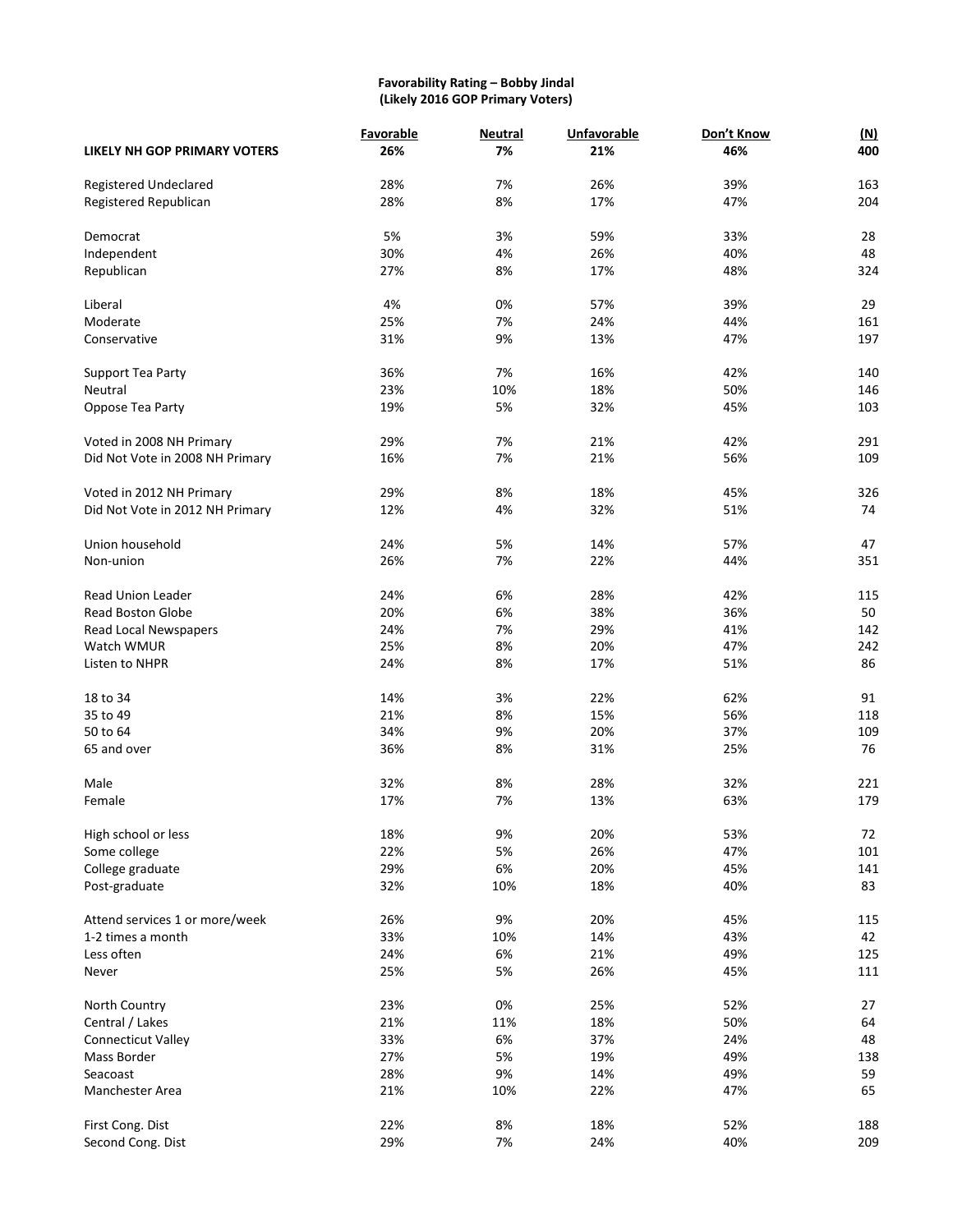#### **Favorability Rating – John Kasich (Likely 2016 GOP Primary Voters)**

|                                     | Favorable | <b>Neutral</b> | <b>Unfavorable</b> | Don't Know | (M) |
|-------------------------------------|-----------|----------------|--------------------|------------|-----|
| <b>LIKELY NH GOP PRIMARY VOTERS</b> | 20%       | 13%            | 13%                | 54%        | 400 |
| <b>Registered Undeclared</b>        | 22%       | 13%            | 14%                | 51%        | 163 |
| Registered Republican               | 20%       | 13%            | 14%                | 52%        | 204 |
| Democrat                            | 20%       | 0%             | 7%                 | 73%        | 28  |
| Independent                         | 31%       | 13%            | 27%                | 29%        | 48  |
| Republican                          | 19%       | 14%            | 12%                | 56%        | 324 |
| Liberal                             | 7%        | 18%            | 33%                | 43%        | 29  |
| Moderate                            | 22%       | 12%            | 10%                | 56%        | 161 |
|                                     |           |                |                    |            |     |
| Conservative                        | 22%       | 13%            | 13%                | 52%        | 197 |
| Support Tea Party                   | 23%       | 20%            | 14%                | 43%        | 140 |
| Neutral                             | 22%       | 10%            | 10%                | 57%        | 146 |
| Oppose Tea Party                    | 15%       | 8%             | 16%                | 62%        | 103 |
| Voted in 2008 NH Primary            | 23%       | 13%            | 15%                | 48%        | 291 |
| Did Not Vote in 2008 NH Primary     | 13%       | 11%            | 8%                 | 68%        | 109 |
|                                     |           |                |                    |            |     |
| Voted in 2012 NH Primary            | 22%       | 14%            | 12%                | 52%        | 326 |
| Did Not Vote in 2012 NH Primary     | 13%       | 9%             | 16%                | 62%        | 74  |
| Union household                     | 13%       | 22%            | 12%                | 54%        | 47  |
| Non-union                           | 21%       | 12%            | 13%                | 54%        | 351 |
| <b>Read Union Leader</b>            | 16%       | 8%             | 20%                | 56%        | 114 |
|                                     |           |                |                    |            |     |
| <b>Read Boston Globe</b>            | 12%       | 10%            | 17%                | 61%        | 50  |
| Read Local Newspapers               | 22%       | 9%             | 13%                | 55%        | 142 |
| Watch WMUR                          | 19%       | 14%            | 13%                | 55%        | 242 |
| Listen to NHPR                      | 27%       | 14%            | 8%                 | 52%        | 85  |
| 18 to 34                            | 10%       | 9%             | 10%                | 72%        | 91  |
| 35 to 49                            | 14%       | 17%            | 11%                | 58%        | 118 |
| 50 to 64                            | 26%       | 14%            | 14%                | 45%        | 109 |
| 65 and over                         | 32%       | 10%            | 21%                | 37%        | 76  |
| Male                                | 25%       | 14%            | 14%                | 47%        | 221 |
| Female                              | 15%       | 12%            | 12%                | 62%        | 179 |
|                                     |           |                |                    |            |     |
| High school or less                 | 12%       | 9%             | 18%                | 62%        | 72  |
| Some college                        | 17%       | 11%            | 15%                | 57%        | 101 |
| College graduate                    | 18%       | 16%            | 13%                | 53%        | 141 |
| Post-graduate                       | 35%       | 14%            | 7%                 | 44%        | 83  |
| Attend services 1 or more/week      | 23%       | 8%             | 17%                | 51%        | 115 |
| 1-2 times a month                   | 26%       | 27%            | 7%                 | 40%        | 42  |
| Less often                          | 18%       | 9%             | 10%                | 63%        | 125 |
| Never                               | 16%       | 16%            | 15%                | 52%        | 111 |
|                                     |           |                |                    |            |     |
| North Country                       | 23%       | 1%             | 21%                | 55%        | 27  |
| Central / Lakes                     | 25%       | 10%            | 5%                 | 60%        | 64  |
| Connecticut Valley                  | 13%       | 21%            | 26%                | 41%        | 48  |
| Mass Border                         | 18%       | 10%            | 12%                | 61%        | 138 |
| Seacoast                            | 26%       | 16%            | 6%                 | 52%        | 59  |
| Manchester Area                     | 21%       | 19%            | 18%                | 42%        | 65  |
| First Cong. Dist                    | 18%       | 12%            | 12%                | 58%        | 188 |
| Second Cong. Dist                   | 22%       | 14%            | 15%                | 49%        | 209 |
|                                     |           |                |                    |            |     |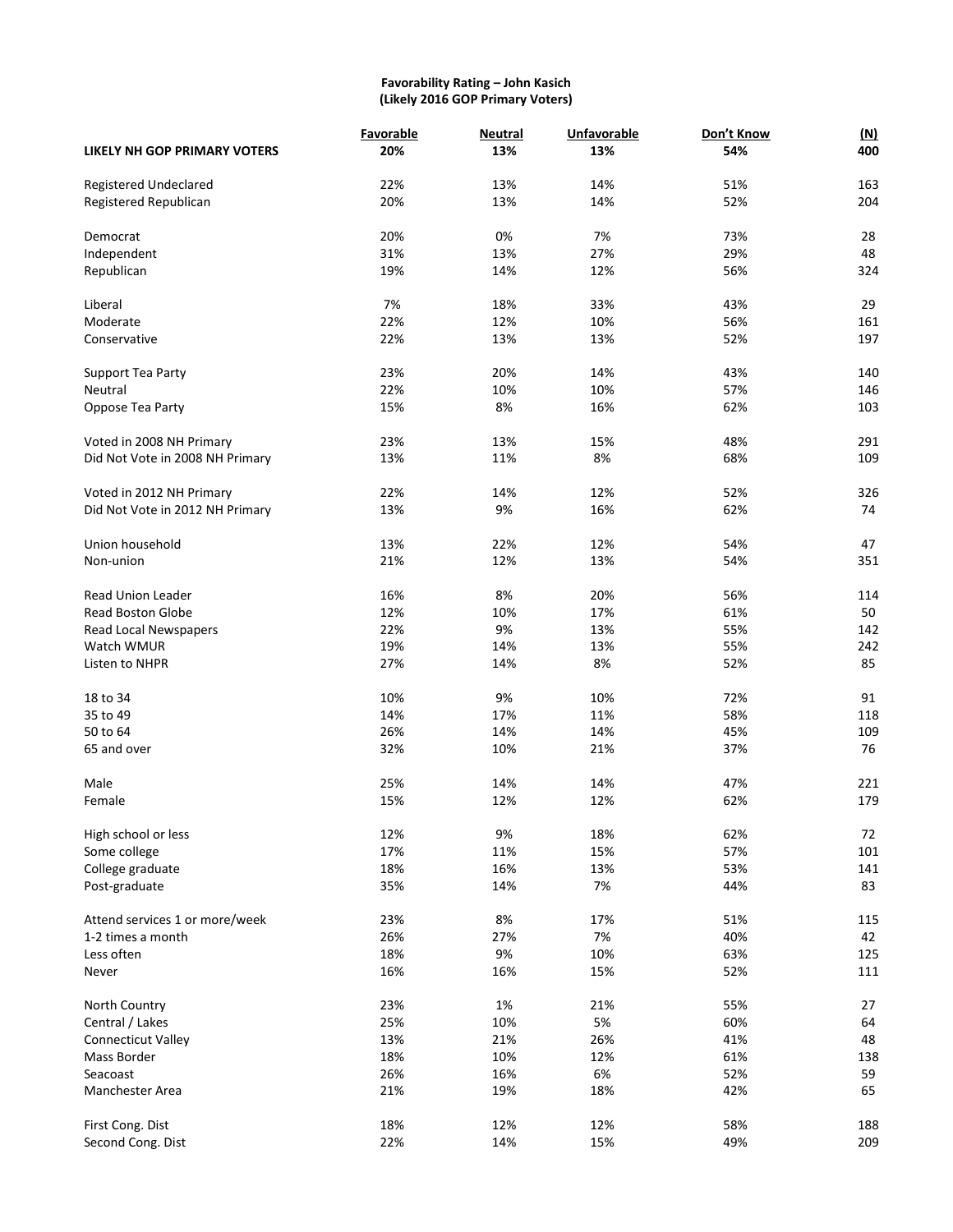# **Favorability Rating – Peter King (Likely 2016 GOP Primary Voters)**

|                                     | Favorable | <b>Neutral</b> | <b>Unfavorable</b> | Don't Know | (M) |
|-------------------------------------|-----------|----------------|--------------------|------------|-----|
| <b>LIKELY NH GOP PRIMARY VOTERS</b> | 6%        | 9%             | 27%                | 58%        | 400 |
| <b>Registered Undeclared</b>        | 7%        | 9%             | 28%                | 56%        | 163 |
| Registered Republican               | 6%        | 8%             | 28%                | 58%        | 204 |
| Democrat                            | 0%        | 6%             | 16%                | 78%        | 28  |
| Independent                         | 6%        | 9%             | 41%                | 45%        | 48  |
| Republican                          | 7%        | 9%             | 26%                | 58%        | 324 |
| Liberal                             | 6%        | 2%             | 24%                | 68%        | 29  |
| Moderate                            | 6%        | 8%             | 25%                | 61%        | 161 |
| Conservative                        | 7%        | 11%            | 29%                | 54%        | 197 |
|                                     | 6%        | 8%             | 26%                | 61%        | 140 |
| Support Tea Party<br>Neutral        | 5%        | 13%            | 27%                | 55%        | 146 |
|                                     |           |                |                    |            |     |
| Oppose Tea Party                    | 9%        | 4%             | 29%                | 58%        | 103 |
| Voted in 2008 NH Primary            | 7%        | 9%             | 33%                | 51%        | 291 |
| Did Not Vote in 2008 NH Primary     | 5%        | 7%             | 11%                | 78%        | 109 |
| Voted in 2012 NH Primary            | 6%        | 9%             | 28%                | 56%        | 326 |
| Did Not Vote in 2012 NH Primary     | 7%        | 4%             | 20%                | 69%        | 74  |
| Union household                     | 12%       | 9%             | 41%                | 39%        | 47  |
| Non-union                           | 6%        | 8%             | 25%                | 61%        | 351 |
| <b>Read Union Leader</b>            | 7%        | 10%            | 32%                | 51%        | 114 |
| <b>Read Boston Globe</b>            | 3%        | 17%            | 32%                | 49%        | 50  |
| Read Local Newspapers               | 9%        | 10%            | 26%                | 55%        | 142 |
| Watch WMUR                          | 8%        | 8%             | 28%                | 55%        | 242 |
| Listen to NHPR                      | 2%        | 14%            | 26%                | 58%        | 85  |
| 18 to 34                            | 3%        | 3%             | 16%                | 77%        | 91  |
| 35 to 49                            | 6%        | 10%            | 28%                | 56%        | 118 |
| 50 to 64                            |           |                | 26%                | 53%        |     |
|                                     | 10%       | 11%            |                    |            | 109 |
| 65 and over                         | 6%        | 10%            | 37%                | 47%        | 76  |
| Male                                | 8%        | 8%             | 33%                | 50%        | 221 |
| Female                              | 5%        | 9%             | 18%                | 68%        | 179 |
| High school or less                 | 7%        | 6%             | 25%                | 61%        | 72  |
| Some college                        | 10%       | 5%             | 37%                | 48%        | 101 |
| College graduate                    | 4%        | 7%             | 24%                | 65%        | 141 |
| Post-graduate                       | 6%        | 18%            | 19%                | 56%        | 83  |
| Attend services 1 or more/week      | 9%        | 10%            | 30%                | 52%        | 115 |
| 1-2 times a month                   | 10%       | 15%            | 30%                | 46%        | 42  |
| Less often                          | 4%        | 11%            | 23%                | 62%        | 125 |
| Never                               | 6%        | 1%             | 27%                | 66%        | 111 |
| North Country                       | 9%        | 0%             | 38%                | 53%        | 27  |
| Central / Lakes                     | 5%        | 7%             | 25%                | 63%        | 64  |
| Connecticut Valley                  | 6%        | 3%             | 47%                | 44%        | 48  |
| Mass Border                         | 5%        | 10%            | 20%                | 65%        | 138 |
| Seacoast                            | 9%        | 9%             | 22%                | 59%        | 59  |
| Manchester Area                     | 9%        | 13%            | 28%                | 50%        | 65  |
|                                     |           |                |                    |            |     |
| First Cong. Dist                    | 5%        | 8%             | 27%                | 60%        | 188 |
| Second Cong. Dist                   | 8%        | 9%             | 27%                | 56%        | 209 |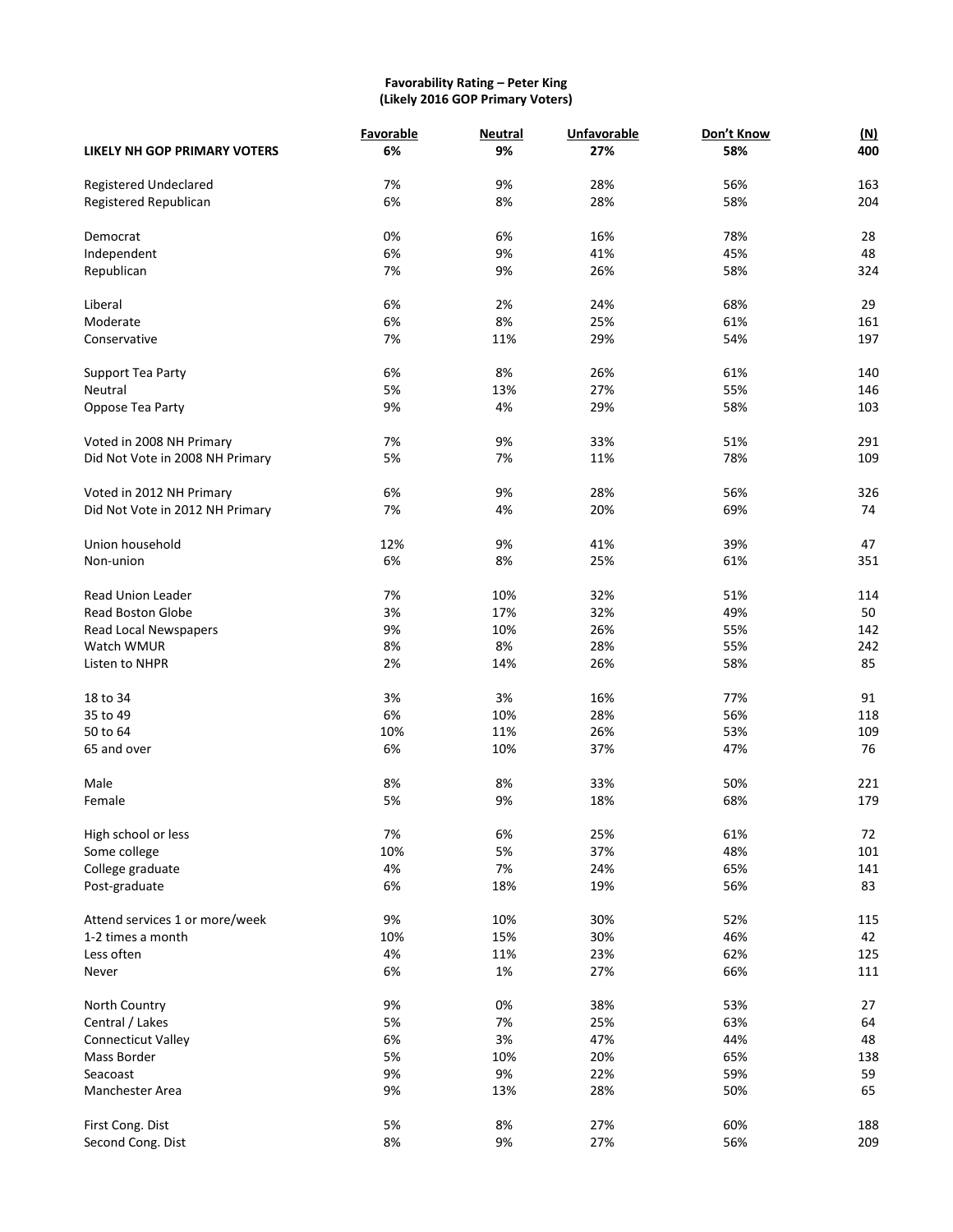# **Favorability Rating – George Pataki (Likely 2016 GOP Primary Voters)**

|                                     | Favorable | <b>Neutral</b> | <b>Unfavorable</b> | Don't Know | <u>(N)</u> |
|-------------------------------------|-----------|----------------|--------------------|------------|------------|
| <b>LIKELY NH GOP PRIMARY VOTERS</b> | 23%       | 14%            | 34%                | 29%        | 400        |
|                                     |           |                |                    |            |            |
| Registered Undeclared               | 25%       | 11%            | 35%                | 29%        | 163        |
| Registered Republican               | 20%       | 19%            | 34%                | 26%        | 204        |
| Democrat                            | 20%       | 8%             | 24%                | 48%        | 28         |
| Independent                         | 30%       | 5%             | 46%                | 19%        | 48         |
| Republican                          | 22%       | 16%            | 33%                | 29%        | 324        |
|                                     |           |                |                    |            |            |
| Liberal                             | 2%        | 3%             | 58%                | 36%        | 29         |
| Moderate                            | 28%       | 12%            | 29%                | 31%        | 161        |
| Conservative                        | 19%       | 18%            | 35%                | 27%        | 197        |
| Support Tea Party                   | 19%       | 17%            | 40%                | 25%        | 140        |
| Neutral                             | 24%       | 13%            | 31%                | 32%        | 146        |
| Oppose Tea Party                    | 26%       | 13%            | 32%                | 30%        | 103        |
|                                     |           |                |                    |            |            |
| Voted in 2008 NH Primary            | 21%       | 19%            | 39%                | 21%        | 291        |
| Did Not Vote in 2008 NH Primary     | 26%       | 3%             | 22%                | 50%        | 109        |
|                                     |           |                |                    |            |            |
| Voted in 2012 NH Primary            | 24%       | 17%            | 34%                | 25%        | 326        |
| Did Not Vote in 2012 NH Primary     | 17%       | 2%             | 34%                | 46%        | 74         |
| Union household                     | 16%       | 36%            | 29%                | 20%        | 47         |
| Non-union                           | 23%       | 11%            | 35%                | 30%        | 351        |
|                                     |           |                |                    |            |            |
| <b>Read Union Leader</b>            | 20%       | 14%            | 40%                | 26%        | 114        |
| <b>Read Boston Globe</b>            | 35%       | 18%            | 26%                | 21%        | 50         |
| Read Local Newspapers               | 33%       | 18%            | 26%                | 23%        | 142        |
| Watch WMUR                          | 24%       | 13%            | 34%                | 28%        | 242        |
| Listen to NHPR                      | 21%       | 27%            | 32%                | 21%        | 85         |
| 18 to 34                            | 16%       | 1%             | 29%                | 54%        | 91         |
| 35 to 49                            | 21%       | 26%            | 31%                | 22%        | 118        |
| 50 to 64                            | 29%       | 12%            | 40%                | 19%        | 109        |
| 65 and over                         | 25%       | 14%            | 36%                | 24%        | 76         |
|                                     |           |                |                    |            |            |
| Male                                | 19%       | 13%            | 42%                | 26%        | 221        |
| Female                              | 27%       | 15%            | 25%                | 33%        | 179        |
| High school or less                 | 21%       | 7%             | 33%                | 39%        | 72         |
| Some college                        | 14%       | 17%            | 44%                | 25%        | 101        |
| College graduate                    | 23%       | 18%            | 29%                | 31%        | 141        |
| Post-graduate                       | 34%       | 12%            | 31%                | 22%        | 83         |
|                                     |           |                |                    |            |            |
| Attend services 1 or more/week      | 28%       | 15%            | 31%                | 26%        | 115        |
| 1-2 times a month                   | 28%       | 27%            | 29%                | 16%        | 42         |
| Less often                          | 19%       | 10%            | 32%                | 38%        | 125        |
| Never                               | 20%       | 12%            | 40%                | 27%        | 111        |
| North Country                       | 23%       | 1%             | 48%                | 28%        | 27         |
| Central / Lakes                     | 16%       | 20%            | 30%                | 34%        | 64         |
| Connecticut Valley                  | 26%       | 26%            | 25%                | 23%        | 48         |
| Mass Border                         | 23%       | 13%            | 28%                | 36%        | 138        |
| Seacoast                            | 39%       | 9%             | 40%                | 12%        | 59         |
|                                     |           |                |                    |            |            |
| Manchester Area                     | 12%       | 13%            | 46%                | 29%        | 65         |
| First Cong. Dist                    | 22%       | 7%             | 43%                | 27%        | 188        |
| Second Cong. Dist                   | 24%       | 21%            | 26%                | 30%        | 209        |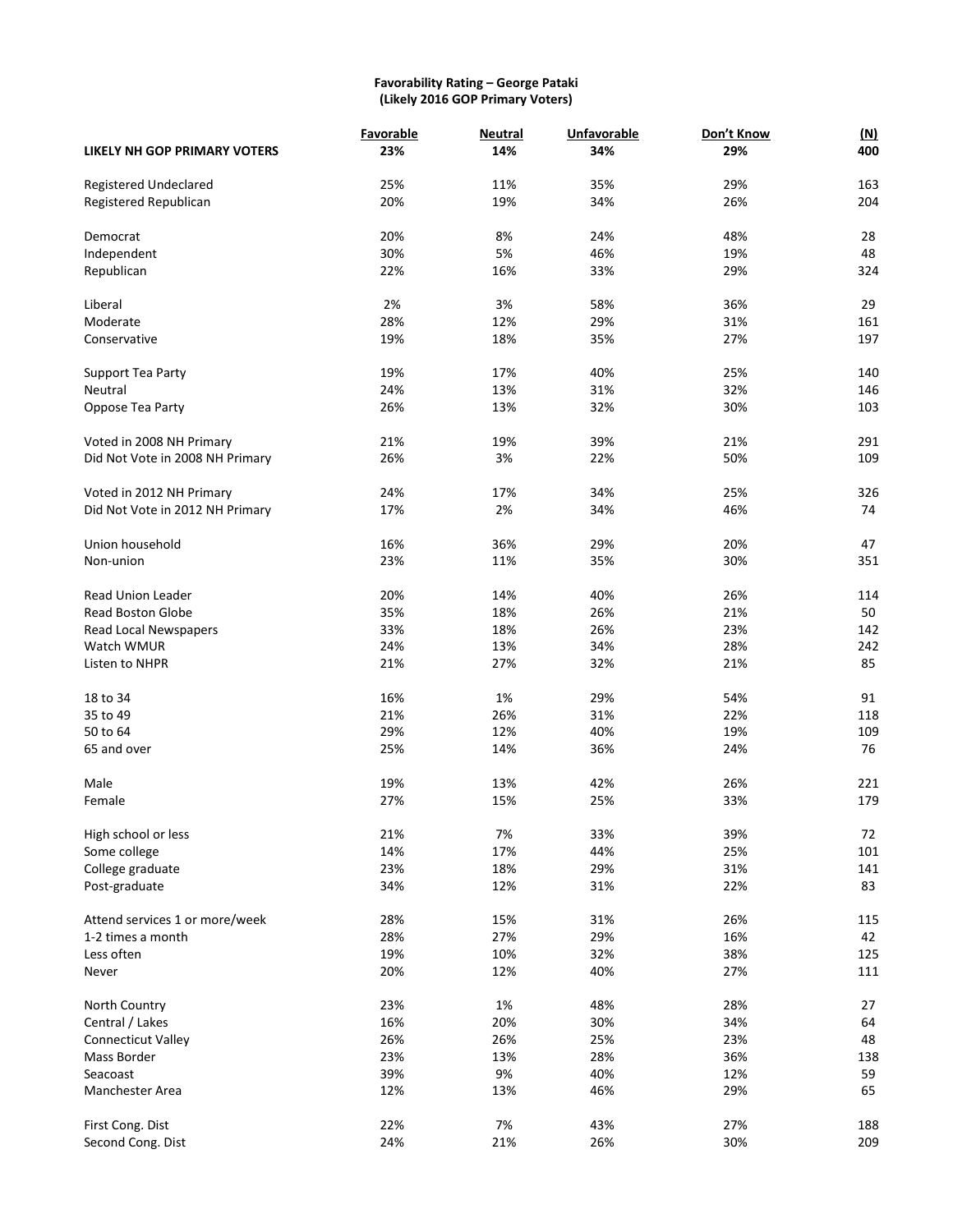#### **Favorability Rating – Rand Paul (Likely 2016 GOP Primary Voters)**

|                                     | Favorable  | <b>Neutral</b> | <b>Unfavorable</b> | Don't Know | (M)       |
|-------------------------------------|------------|----------------|--------------------|------------|-----------|
| <b>LIKELY NH GOP PRIMARY VOTERS</b> | 43%        | 15%            | 32%                | 10%        | 400       |
| <b>Registered Undeclared</b>        | 45%        | 15%            | 29%                | 11%        | 163       |
| Registered Republican               | 40%        | 16%            | 37%                | 7%         | 204       |
|                                     |            |                |                    |            |           |
| Democrat                            | 42%        | 2%             | 48%                | 8%         | 28        |
| Independent                         | 45%        | 11%            | 33%                | 11%        | 48        |
| Republican                          | 42%        | 17%            | 31%                | 10%        | 324       |
| Liberal                             | 31%        | 34%            | 27%                | 8%         | 29        |
| Moderate                            | 45%        | 12%            | 34%                | 8%         | 161       |
| Conservative                        | 44%        | 15%            | 30%                | 11%        | 197       |
| Support Tea Party                   | 50%        | 15%            | 27%                | 8%         | 140       |
| Neutral                             | 40%        | 16%            | 27%                | 17%        | 146       |
| Oppose Tea Party                    | 41%        | 14%            | 42%                | 4%         | 103       |
|                                     |            |                |                    |            |           |
| Voted in 2008 NH Primary            | 42%        | 12%            | 38%                | 8%         | 291       |
| Did Not Vote in 2008 NH Primary     | 44%        | 22%            | 17%                | 17%        | 109       |
| Voted in 2012 NH Primary            | 44%        | 13%            | 34%                | 9%         | 326       |
| Did Not Vote in 2012 NH Primary     | 38%        | 24%            | 24%                | 14%        | 74        |
|                                     |            |                |                    |            |           |
| Union household                     | 51%        | 16%            | 19%                | 14%        | 47        |
| Non-union                           | 42%        | 15%            | 34%                | 10%        | 351       |
| <b>Read Union Leader</b>            | 39%        | 16%            | 35%                | 9%         | 114       |
| <b>Read Boston Globe</b>            | 26%        | 27%            | 39%                | 8%         | 50        |
| Read Local Newspapers               | 34%        | 17%            | 36%                | 13%        | 142       |
| Watch WMUR                          | 38%        | 20%            | 33%                | 9%         | 242       |
| Listen to NHPR                      | 40%        | 16%            | 37%                | 6%         | 85        |
|                                     |            |                |                    | 19%        |           |
| 18 to 34<br>35 to 49                | 47%        | 15%            | 19%<br>29%         |            | 91<br>118 |
|                                     | 45%        | 15%            |                    | 11%        |           |
| 50 to 64                            | 47%        | 13%            | 35%                | 5%         | 109       |
| 65 and over                         | 27%        | 18%            | 49%                | 5%         | 76        |
| Male                                | 48%        | 14%            | 32%                | 5%         | 221       |
| Female                              | 36%        | 15%            | 32%                | 17%        | 179       |
| High school or less                 | 46%        | 21%            | 26%                | 7%         | 72        |
| Some college                        | 53%        | 8%             | 33%                | 6%         | 101       |
| College graduate                    | 36%        | 18%            | 30%                | 15%        | 141       |
| Post-graduate                       | 36%        | 12%            | 42%                | 9%         | 83        |
| Attend services 1 or more/week      |            | 16%            | 39%                | 9%         | 115       |
| 1-2 times a month                   | 36%<br>45% | 5%             | 43%                | 7%         | 42        |
| Less often                          | 38%        | 16%            | 33%                | 13%        | 125       |
| Never                               | 55%        | 14%            | 21%                | 10%        | 111       |
|                                     |            |                |                    |            |           |
| North Country                       | 51%        | 1%             | 43%                | 6%         | 27        |
| Central / Lakes                     | 52%        | 11%            | 32%                | 6%         | 64        |
| Connecticut Valley                  | 36%        | 21%            | 42%                | 2%         | 48        |
| Mass Border                         | 42%        | 17%            | 29%                | 12%        | 138       |
| Seacoast                            | 41%        | 19%            | 27%                | 13%        | 59        |
| Manchester Area                     | 39%        | 12%            | 33%                | 16%        | 65        |
| First Cong. Dist                    | 45%        | 14%            | 29%                | 12%        | 188       |
| Second Cong. Dist                   | 41%        | 16%            | 35%                | 9%         | 209       |
|                                     |            |                |                    |            |           |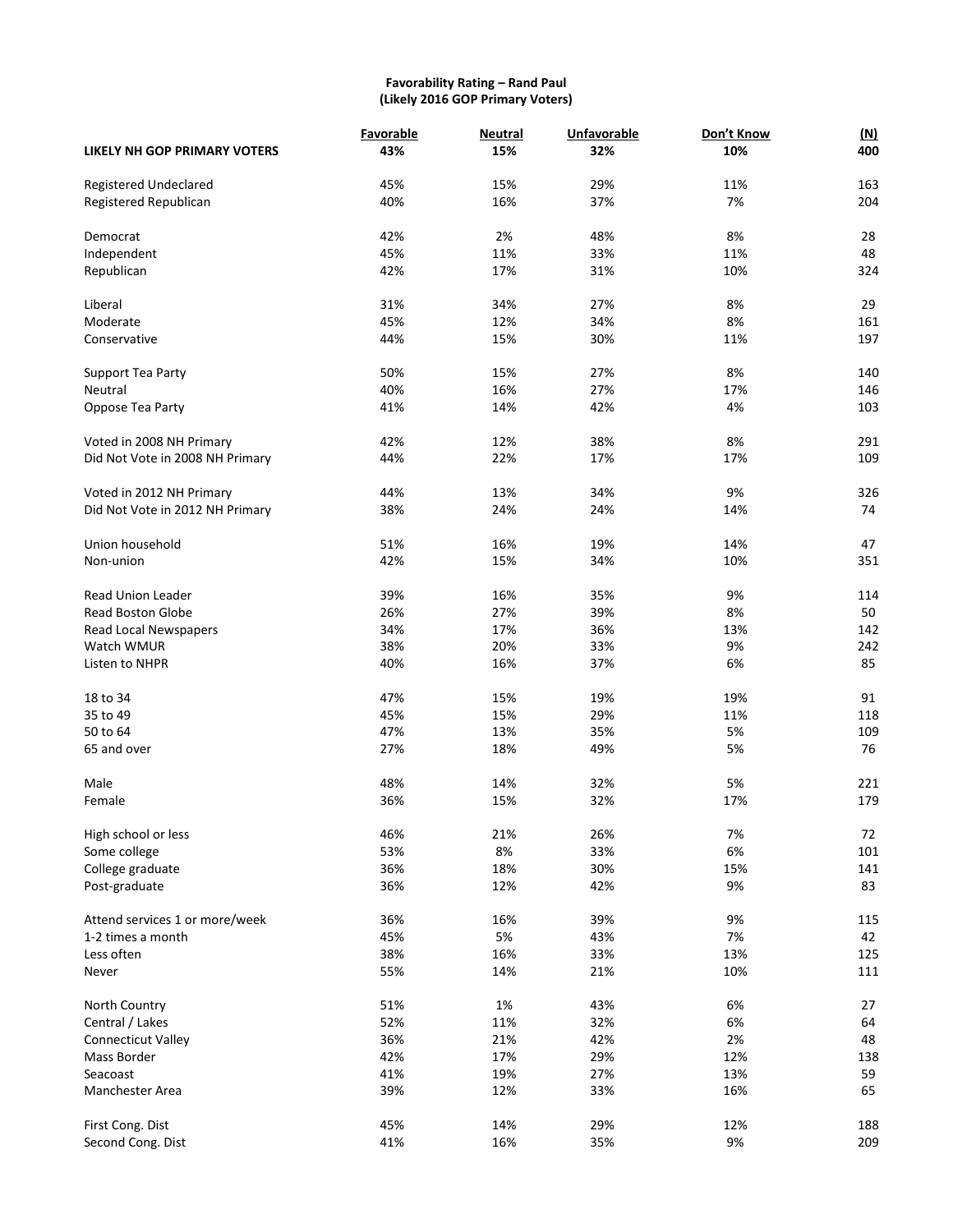#### **Favorability Rating – Rick Perry (Likely 2016 GOP Primary Voters)**

|                                     | Favorable | <b>Neutral</b> | <b>Unfavorable</b> | Don't Know | <u>(N)</u> |
|-------------------------------------|-----------|----------------|--------------------|------------|------------|
| <b>LIKELY NH GOP PRIMARY VOTERS</b> | 43%       | 8%             | 31%                | 18%        | 400        |
| Registered Undeclared               | 37%       | 8%             | 38%                | 17%        | 163        |
| Registered Republican               | 45%       | 9%             | 30%                | 17%        | 204        |
| Democrat                            | 13%       | 2%             | 65%                | 20%        | 28         |
| Independent                         | 38%       | 11%            | 35%                | 17%        | 48         |
| Republican                          | 46%       | 8%             | 28%                | 18%        | 324        |
|                                     |           |                |                    |            |            |
| Liberal                             | 24%       | 2%             | 44%                | 30%        | 29         |
| Moderate                            | 39%       | 9%             | 37%                | 15%        | 161        |
| Conservative                        | 50%       | 8%             | 25%                | 18%        | 197        |
| Support Tea Party                   | 54%       | 7%             | 20%                | 19%        | 140        |
| Neutral                             | 43%       | 8%             | 21%                | 28%        | 146        |
| Oppose Tea Party                    | 30%       | 8%             | 60%                | 2%         | 103        |
| Voted in 2008 NH Primary            | 46%       | 9%             | 32%                | 14%        | 291        |
|                                     | 37%       | 5%             | 28%                | 30%        | 109        |
| Did Not Vote in 2008 NH Primary     |           |                |                    |            |            |
| Voted in 2012 NH Primary            | 45%       | 8%             | 33%                | 14%        | 326        |
| Did Not Vote in 2012 NH Primary     | 36%       | 6%             | 21%                | 37%        | 74         |
| Union household                     | 44%       | 12%            | 30%                | 13%        | 47         |
| Non-union                           | 43%       | 7%             | 31%                | 19%        | 351        |
|                                     |           |                |                    |            |            |
| <b>Read Union Leader</b>            | 50%       | 6%             | 29%                | 16%        | 115        |
| <b>Read Boston Globe</b>            | 36%       | 15%            | 37%                | 13%        | 50         |
| Read Local Newspapers               | 38%       | 8%             | 35%                | 18%        | 142        |
| Watch WMUR                          | 45%       | 10%            | 28%                | 16%        | 242        |
| Listen to NHPR                      | 38%       | 8%             | 45%                | 9%         | 86         |
| 18 to 34                            | 42%       | 3%             | 24%                | 31%        | 91         |
| 35 to 49                            | 41%       | 6%             | 36%                | 17%        | 118        |
| 50 to 64                            | 41%       | 10%            | 36%                | 13%        | 109        |
| 65 and over                         | 50%       | 12%            | 26%                | 12%        | 76         |
| Male                                | 48%       | 8%             | 30%                | 14%        | 221        |
| Female                              | 38%       | 7%             | 32%                | 24%        | 179        |
|                                     |           |                |                    |            |            |
| High school or less                 | 45%       | 11%            | 26%                | 18%        | 72         |
| Some college                        | 42%       | 7%             | 28%                | 23%        | 101        |
| College graduate                    | 40%       | 8%             | 33%                | 20%        | 141        |
| Post-graduate                       | 48%       | 7%             | 37%                | 9%         | 83         |
| Attend services 1 or more/week      | 48%       | 7%             | 28%                | 17%        | 115        |
| 1-2 times a month                   | 38%       | 14%            | 42%                | 6%         | 42         |
| Less often                          | 48%       | 9%             | 25%                | 18%        | 125        |
| Never                               | 32%       | 5%             | 39%                | 24%        | 111        |
|                                     |           |                |                    |            |            |
| North Country                       | 50%       | 4%             | 38%                | 8%         | 27         |
| Central / Lakes                     | 46%       | 9%             | 22%                | 23%        | 64         |
| <b>Connecticut Valley</b>           | 40%       | 3%             | 53%                | 4%         | 48         |
| Mass Border                         | 35%       | 11%            | 28%                | 25%        | 138        |
| Seacoast                            | 54%       | 8%             | 24%                | 14%        | 59         |
| Manchester Area                     | 46%       | 4%             | 32%                | 17%        | 65         |
| First Cong. Dist                    | 42%       | 8%             | 28%                | 21%        | 188        |
| Second Cong. Dist                   | 44%       | 7%             | 34%                | 15%        | 209        |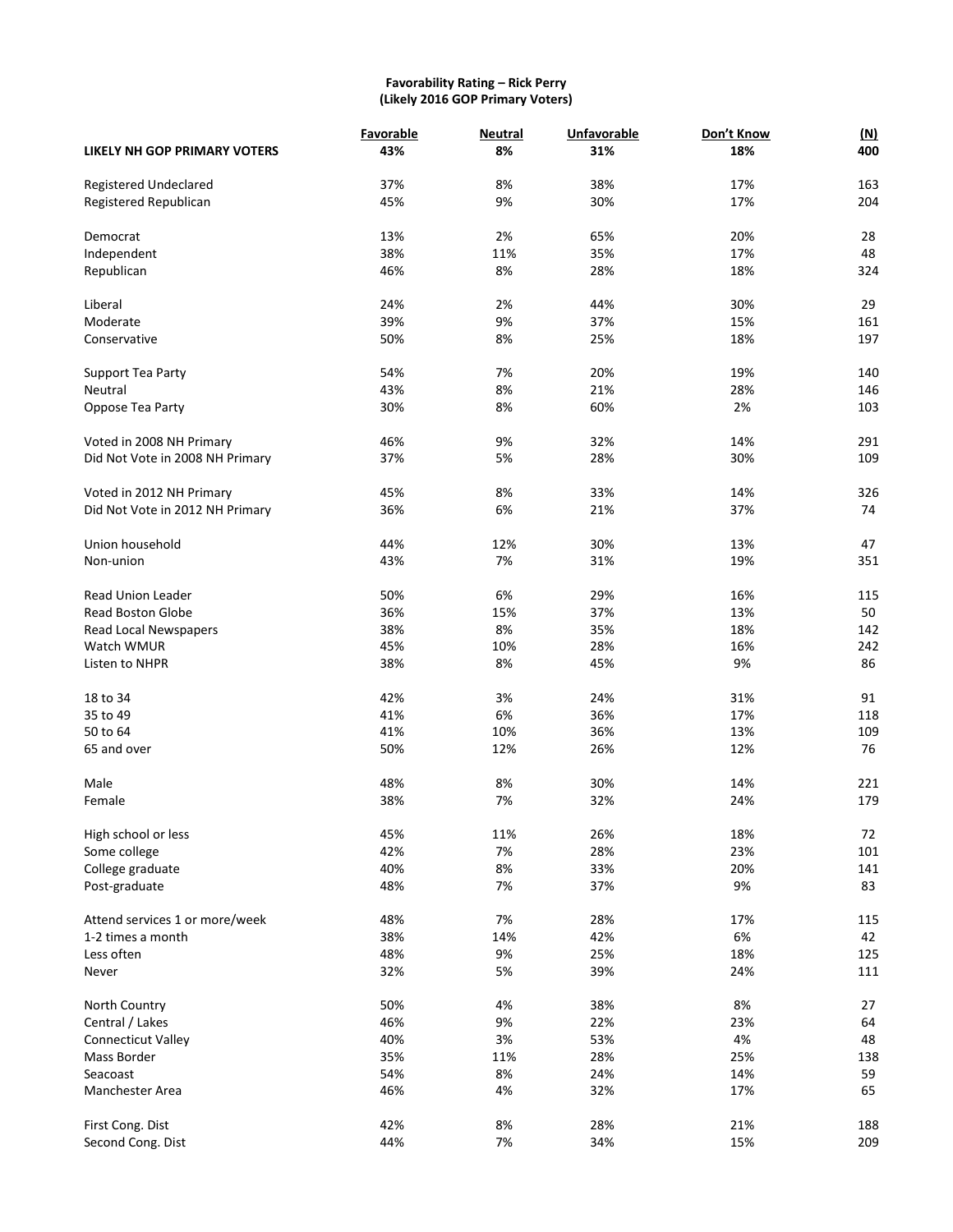#### **Favorability Rating – Marco Rubio (Likely 2016 GOP Primary Voters)**

|                                     | Favorable | <b>Neutral</b> | <b>Unfavorable</b> | Don't Know | <u>(N)</u> |
|-------------------------------------|-----------|----------------|--------------------|------------|------------|
| <b>LIKELY NH GOP PRIMARY VOTERS</b> | 49%       | 10%            | 21%                | 19%        | 400        |
|                                     |           |                |                    |            |            |
| Registered Undeclared               | 49%       | 5%             | 23%                | 23%        | 163        |
| Registered Republican               | 54%       | 15%            | 18%                | 13%        | 204        |
| Democrat                            | 19%       | 1%             | 57%                | 23%        | 28         |
| Independent                         | 43%       | 12%            | 35%                | 10%        | 48         |
| Republican                          | 53%       | 11%            | 16%                | 21%        | 324        |
|                                     |           |                |                    |            |            |
| Liberal                             | 23%       | 1%             | 31%                | 45%        | 29         |
| Moderate                            | 50%       | 11%            | 26%                | 13%        | 161        |
| Conservative                        | 55%       | 12%            | 15%                | 19%        | 197        |
|                                     | 51%       | 13%            | 13%                | 23%        | 140        |
| Support Tea Party                   |           |                |                    |            |            |
| Neutral                             | 54%       | 6%             | 23%                | 17%        | 146        |
| Oppose Tea Party                    | 45%       | 14%            | 29%                | 13%        | 103        |
| Voted in 2008 NH Primary            | 52%       | 13%            | 21%                | 14%        | 291        |
| Did Not Vote in 2008 NH Primary     | 43%       | 4%             | 20%                | 33%        | 109        |
|                                     |           |                |                    |            |            |
| Voted in 2012 NH Primary            | 54%       | 12%            | 19%                | 15%        | 326        |
| Did Not Vote in 2012 NH Primary     | 31%       | 3%             | 29%                | 37%        | 74         |
| Union household                     |           | 30%            | 19%                |            | 47         |
|                                     | 31%       |                |                    | 20%        |            |
| Non-union                           | 52%       | 8%             | 21%                | 19%        | 351        |
| <b>Read Union Leader</b>            | 53%       | 7%             | 26%                | 14%        | 115        |
| <b>Read Boston Globe</b>            | 45%       | 20%            | 23%                | 12%        | 50         |
| Read Local Newspapers               | 51%       | 10%            | 19%                | 20%        | 142        |
| Watch WMUR                          | 54%       | 9%             | 17%                | 20%        | 242        |
| Listen to NHPR                      | 50%       | 12%            | 27%                | 11%        | 86         |
| 18 to 34                            | 33%       | 6%             | 24%                | 37%        | 91         |
| 35 to 49                            | 41%       | 16%            | 28%                | 16%        | 118        |
| 50 to 64                            |           |                |                    |            |            |
|                                     | 59%       | 9%             | 15%                | 17%        | 109        |
| 65 and over                         | 67%       | 10%            | 15%                | 7%         | 76         |
| Male                                | 51%       | 11%            | 26%                | 12%        | 221        |
| Female                              | 48%       | 9%             | 15%                | 28%        | 179        |
|                                     |           |                |                    |            |            |
| High school or less                 | 44%       | 10%            | 16%                | 29%        | 72         |
| Some college                        | 47%       | 9%             | 25%                | 20%        | 101        |
| College graduate                    | 44%       | 13%            | 21%                | 22%        | 141        |
| Post-graduate                       | 66%       | 7%             | 21%                | 6%         | 83         |
| Attend services 1 or more/week      | 56%       | 10%            | 11%                | 23%        | 115        |
| 1-2 times a month                   | 46%       | 24%            | 23%                | 7%         | 42         |
| Less often                          | 57%       | 4%             | 23%                | 16%        | 125        |
| Never                               | 34%       | 13%            | 30%                | 23%        | 111        |
|                                     |           |                |                    |            |            |
| North Country                       | 40%       | 4%             | 33%                | 23%        | 27         |
| Central / Lakes                     | 45%       | 11%            | 18%                | 25%        | 64         |
| Connecticut Valley                  | 43%       | 27%            | 21%                | 9%         | 48         |
| Mass Border                         | 51%       | 8%             | 22%                | 18%        | 138        |
| Seacoast                            | 56%       | 7%             | 10%                | 27%        | 59         |
| Manchester Area                     | 52%       | 6%             | 26%                | 16%        | 65         |
|                                     |           |                |                    |            |            |
| First Cong. Dist                    | 48%       | 9%             | 20%                | 22%        | 188        |
| Second Cong. Dist                   | 50%       | 12%            | 22%                | 17%        | 209        |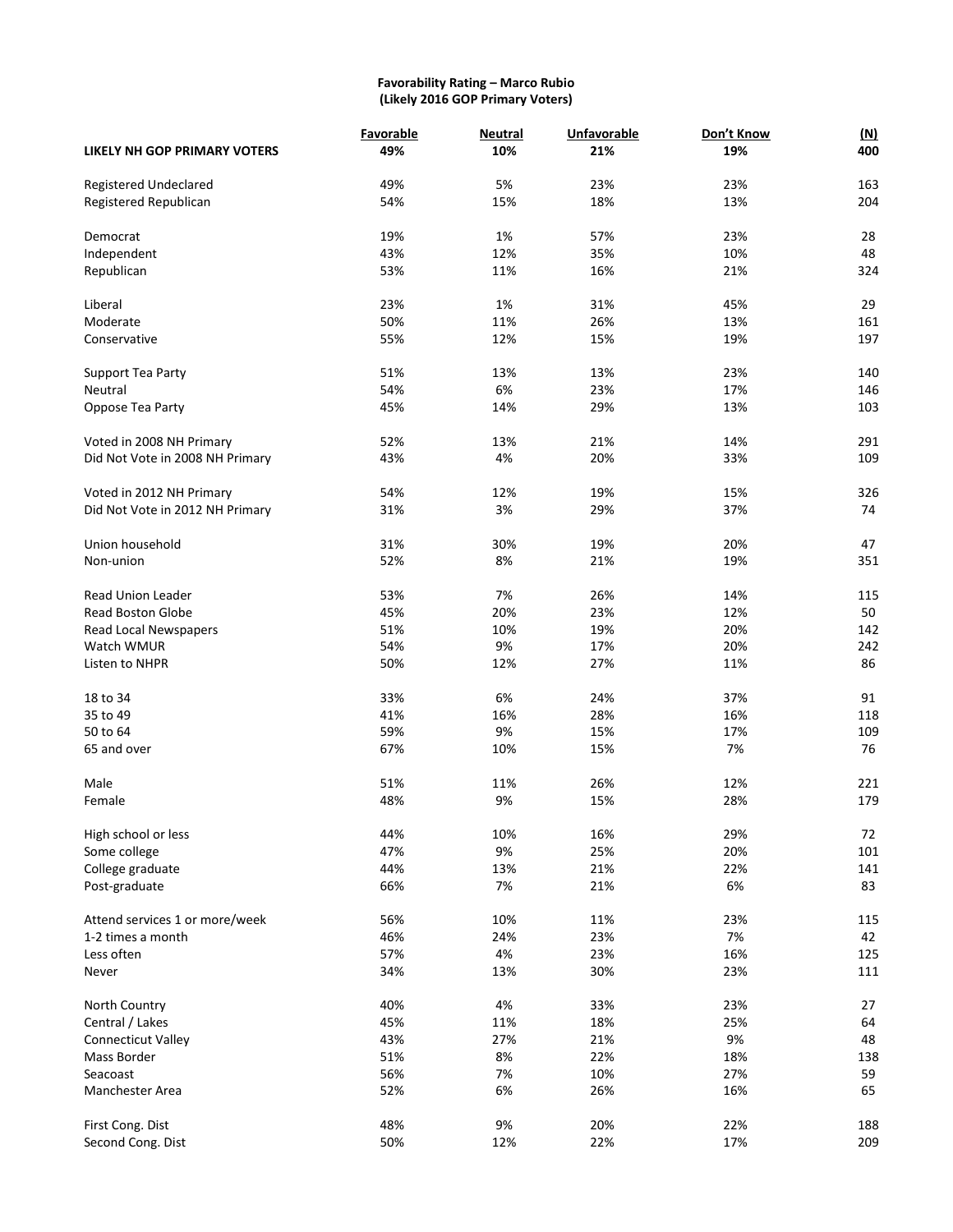#### **Favorability Rating – Rick Santorum (Likely 2016 GOP Primary Voters)**

|                                     | Favorable | <b>Neutral</b> | <b>Unfavorable</b> | Don't Know | <u>(N)</u> |
|-------------------------------------|-----------|----------------|--------------------|------------|------------|
| <b>LIKELY NH GOP PRIMARY VOTERS</b> | 27%       | 14%            | 38%                | 21%        | 400        |
|                                     |           |                |                    |            |            |
| Registered Undeclared               | 24%       | 12%            | 44%                | 21%        | 163        |
| Registered Republican               | 30%       | 17%            | 35%                | 19%        | 204        |
| Democrat                            | 6%        | 1%             | 66%                | 27%        | 28         |
| Independent                         | 18%       | 8%             | 60%                | 14%        | 48         |
| Republican                          | 30%       | 16%            | 32%                | 21%        | 324        |
|                                     |           |                |                    |            |            |
| Liberal                             | 16%       | 17%            | 51%                | 17%        | 29         |
| Moderate                            | 24%       | 11%            | 48%                | 16%        | 161        |
| Conservative                        | 31%       | 17%            | 29%                | 23%        | 197        |
| Support Tea Party                   | 28%       | 19%            | 32%                | 22%        | 140        |
| Neutral                             | 31%       | 10%            | 37%                | 22%        | 146        |
|                                     | 22%       | 14%            | 51%                | 13%        | 103        |
| Oppose Tea Party                    |           |                |                    |            |            |
| Voted in 2008 NH Primary            | 30%       | 15%            | 38%                | 18%        | 291        |
| Did Not Vote in 2008 NH Primary     | 20%       | 14%            | 36%                | 30%        | 109        |
|                                     |           |                |                    |            |            |
| Voted in 2012 NH Primary            | 29%       | 14%            | 38%                | 19%        | 326        |
| Did Not Vote in 2012 NH Primary     | 17%       | 17%            | 36%                | 29%        | 74         |
|                                     |           |                |                    |            |            |
| Union household                     | 33%       | 20%            | 19%                | 28%        | 47         |
| Non-union                           | 26%       | 14%            | 41%                | 20%        | 351        |
| <b>Read Union Leader</b>            | 22%       | 15%            | 44%                | 19%        | 114        |
| <b>Read Boston Globe</b>            | 19%       | 24%            | 41%                | 16%        | 50         |
| Read Local Newspapers               | 20%       | 16%            | 40%                | 24%        | 142        |
| Watch WMUR                          | 30%       | 19%            | 31%                | 21%        | 242        |
| Listen to NHPR                      | 32%       | 16%            | 40%                | 12%        | 85         |
|                                     |           |                |                    |            |            |
| 18 to 34                            | 11%       | 17%            | 45%                | 27%        | 91         |
| 35 to 49                            | 34%       | 16%            | 32%                | 18%        | 118        |
| 50 to 64                            | 29%       | 12%            | 34%                | 24%        | 109        |
| 65 and over                         | 30%       | 13%            | 44%                | 13%        | 76         |
|                                     |           |                |                    |            |            |
| Male                                | 28%       | 14%            | 45%                | 13%        | 221        |
| Female                              | 26%       | 15%            | 28%                | 31%        | 179        |
| High school or less                 | 25%       | 22%            | 29%                | 23%        | 72         |
| Some college                        | 35%       | 9%             | 32%                | 23%        | 101        |
| College graduate                    | 21%       | 15%            | 41%                | 24%        | 141        |
| Post-graduate                       | 27%       | 14%            | 49%                | 11%        | 83         |
|                                     |           |                |                    |            |            |
| Attend services 1 or more/week      | 37%       | 16%            | 24%                | 23%        | 115        |
| 1-2 times a month                   | 34%       | 1%             | 47%                | 18%        | 42         |
| Less often                          | 26%       | 15%            | 38%                | 21%        | 125        |
| Never                               | 13%       | 18%            | 50%                | 19%        | 111        |
| North Country                       | 33%       | 1%             | 54%                | 12%        | 27         |
| Central / Lakes                     | 16%       | 13%            | 41%                | 30%        | 64         |
| <b>Connecticut Valley</b>           | 28%       | 20%            | 35%                | 17%        | 48         |
| Mass Border                         | 25%       | 15%            | 40%                | 20%        | 138        |
| Seacoast                            | 38%       | 20%            | 20%                | 22%        | 59         |
|                                     |           |                |                    |            |            |
| Manchester Area                     | 29%       | 12%            | 40%                | 18%        | 65         |
| First Cong. Dist                    | 30%       | 15%            | 35%                | 20%        | 188        |
| Second Cong. Dist                   | 24%       | 14%            | 41%                | 21%        | 209        |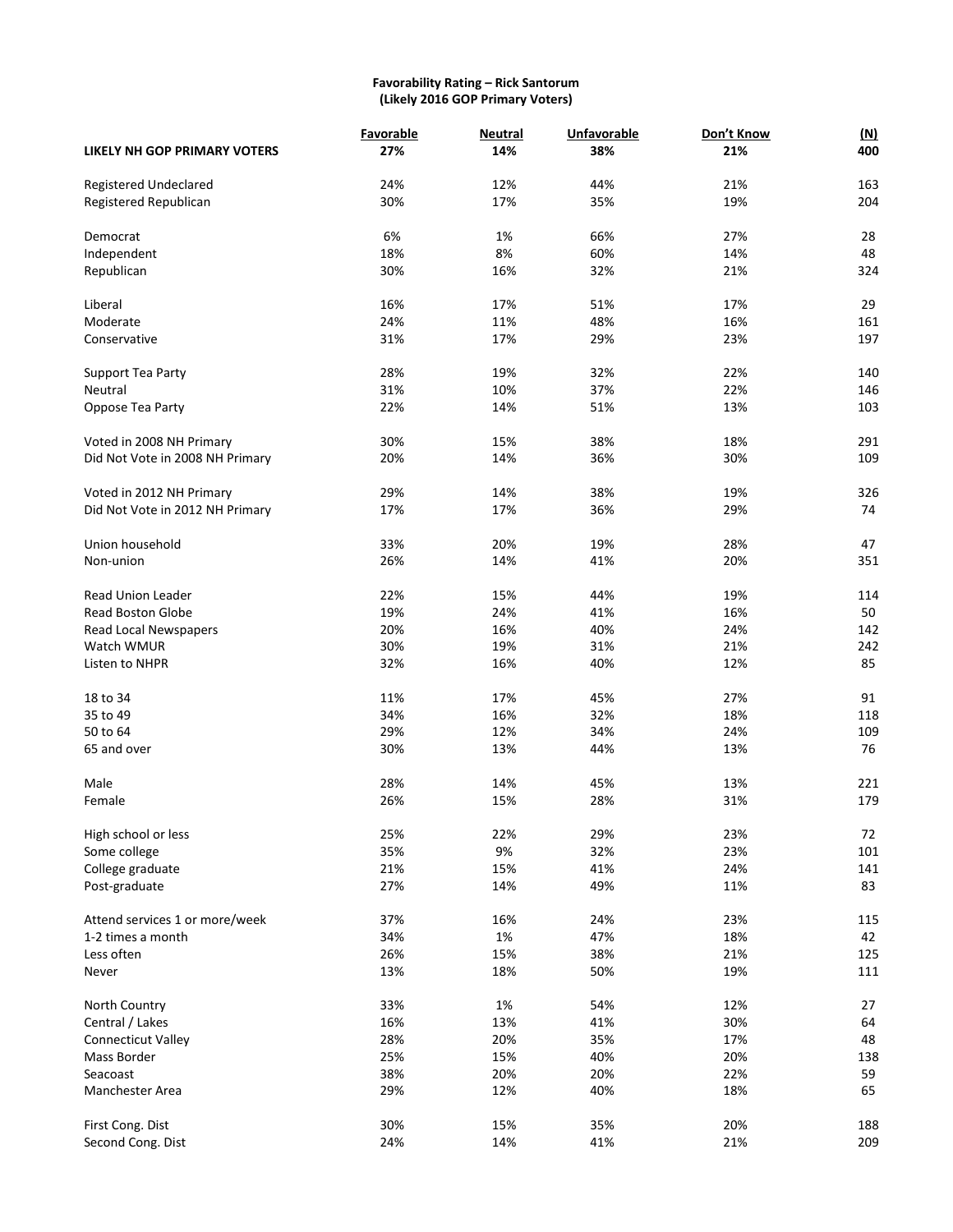#### **Favorability Rating – Donald Trump (Likely 2016 GOP Primary Voters)**

|                                 | Favorable | <b>Neutral</b> | Unfavorable | Don't Know | (M) |
|---------------------------------|-----------|----------------|-------------|------------|-----|
| LIKELY NH GOP PRIMARY VOTERS    | 38%       | 11%            | 48%         | 4%         | 400 |
| <b>Registered Undeclared</b>    | 27%       | 15%            | 54%         | 4%         | 163 |
| Registered Republican           | 41%       | 9%             | 47%         | 4%         | 204 |
| Democrat                        | 18%       | 15%            | 67%         | 0%         | 28  |
| Independent                     | 27%       | 4%             | 69%         | 0%         | 48  |
|                                 | 41%       | 11%            | 43%         | 5%         | 324 |
| Republican                      |           |                |             |            |     |
| Liberal                         | 17%       | 21%            | 54%         | 8%         | 29  |
| Moderate                        | 33%       | 6%             | 57%         | 3%         | 161 |
| Conservative                    | 42%       | 13%            | 41%         | 4%         | 197 |
| Support Tea Party               | 47%       | 15%            | 34%         | 3%         | 140 |
| Neutral                         | 37%       | 11%            | 46%         | 5%         | 146 |
| Oppose Tea Party                | 24%       | 4%             | 70%         | 2%         | 103 |
| Voted in 2008 NH Primary        | 41%       | 10%            | 46%         | 4%         | 291 |
|                                 |           |                |             | 4%         |     |
| Did Not Vote in 2008 NH Primary | 30%       | 14%            | 52%         |            | 109 |
| Voted in 2012 NH Primary        | 37%       | 11%            | 49%         | 3%         | 326 |
| Did Not Vote in 2012 NH Primary | 40%       | 12%            | 43%         | 6%         | 74  |
| Union household                 | 41%       | 8%             | 47%         | 4%         | 47  |
| Non-union                       | 37%       | 11%            | 48%         | 4%         | 351 |
|                                 |           |                |             |            |     |
| <b>Read Union Leader</b>        | 40%       | 5%             | 48%         | 7%         | 115 |
| <b>Read Boston Globe</b>        | 37%       | 7%             | 53%         | 3%         | 50  |
| Read Local Newspapers           | 36%       | 9%             | 50%         | 5%         | 142 |
| Watch WMUR                      | 39%       | 12%            | 45%         | 5%         | 242 |
| Listen to NHPR                  | 33%       | 6%             | 60%         | 1%         | 86  |
| 18 to 34                        | 33%       | 15%            | 49%         | 3%         | 91  |
| 35 to 49                        | 46%       | 8%             | 44%         | 2%         | 118 |
| 50 to 64                        | 34%       | 12%            | 49%         | 5%         | 109 |
| 65 and over                     | 34%       | 10%            | 50%         | 6%         | 76  |
| Male                            | 41%       | 10%            | 46%         | 2%         | 221 |
| Female                          | 33%       | 12%            | 49%         | 6%         | 179 |
|                                 |           |                |             |            |     |
| High school or less             | 52%       | 18%            | 28%         | 2%         | 72  |
| Some college                    | 46%       | 6%             | 42%         | 6%         | 101 |
| College graduate                | 31%       | 14%            | 51%         | 4%         | 141 |
| Post-graduate                   | 26%       | 5%             | 66%         | 4%         | 83  |
| Attend services 1 or more/week  | 43%       | 8%             | 46%         | 4%         | 115 |
| 1-2 times a month               | 48%       | 11%            | 39%         | 2%         | 42  |
| Less often                      | 37%       | 10%            | 47%         | 6%         | 125 |
| Never                           | 29%       | 14%            | 54%         | 3%         | 111 |
|                                 |           |                |             |            |     |
| North Country                   | 51%       | 7%             | 39%         | 3%         | 27  |
| Central / Lakes                 | 50%       | 11%            | 36%         | 3%         | 64  |
| Connecticut Valley              | 31%       | 3%             | 61%         | 5%         | 48  |
| Mass Border                     | 33%       | 12%            | 49%         | 6%         | 138 |
| Seacoast                        | 34%       | 21%            | 44%         | 1%         | 59  |
| Manchester Area                 | 40%       | 6%             | 51%         | 3%         | 65  |
| First Cong. Dist                | 40%       | 11%            | 45%         | 4%         | 188 |
| Second Cong. Dist               | 36%       | 11%            | 50%         | 4%         | 209 |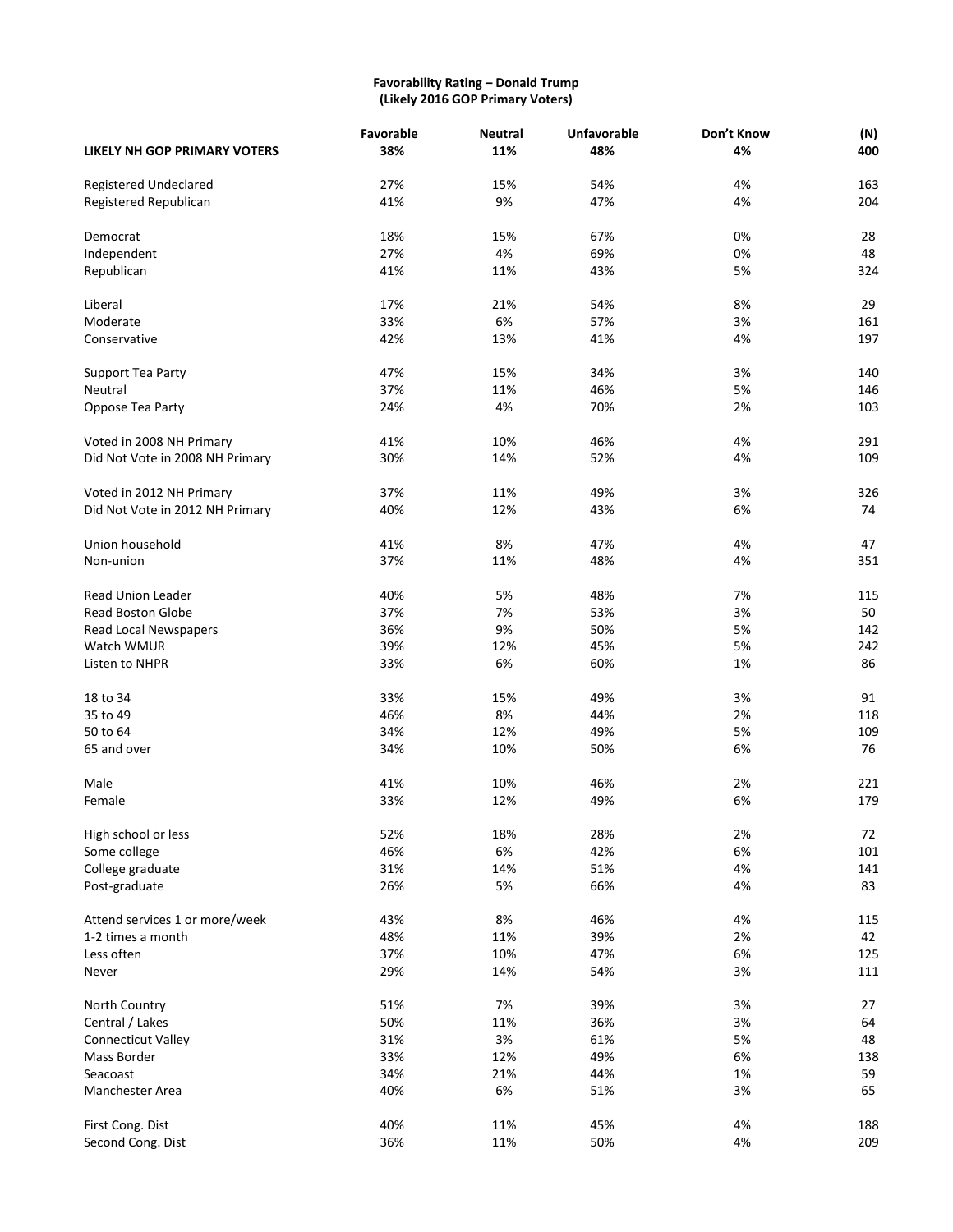#### **Favorability Rating – Scott Walker (Likely 2016 GOP Primary Voters)**

|                                     | Favorable | <b>Neutral</b> | <b>Unfavorable</b> | Don't Know | <u>(N)</u> |
|-------------------------------------|-----------|----------------|--------------------|------------|------------|
| <b>LIKELY NH GOP PRIMARY VOTERS</b> | 43%       | 8%             | 18%                | 31%        | 400        |
| Registered Undeclared               | 37%       | 7%             | 23%                | 33%        | 163        |
| Registered Republican               | 49%       | 9%             | 15%                | 26%        | 204        |
| Democrat                            | 13%       | 1%             | 48%                | 38%        | 28         |
| Independent                         | 37%       | 2%             | 33%                | 28%        | 48         |
|                                     |           |                |                    |            |            |
| Republican                          | 46%       | 9%             | 14%                | 31%        | 324        |
| Liberal                             | 18%       | 5%             | 39%                | 39%        | 29         |
| Moderate                            | 34%       | 6%             | 28%                | 32%        | 161        |
| Conservative                        | 53%       | 10%            | 7%                 | 29%        | 197        |
| Support Tea Party                   | 61%       | 6%             | 8%                 | 25%        | 140        |
| Neutral                             | 40%       | 8%             | 17%                | 35%        | 146        |
| Oppose Tea Party                    | 27%       | 9%             | 34%                | 30%        | 103        |
| Voted in 2008 NH Primary            | 47%       | 9%             | 18%                | 26%        | 291        |
| Did Not Vote in 2008 NH Primary     | 32%       | 5%             | 19%                | 45%        | 109        |
|                                     |           |                |                    |            |            |
| Voted in 2012 NH Primary            | 46%       | 8%             | 16%                | 30%        | 326        |
| Did Not Vote in 2012 NH Primary     | 29%       | 5%             | 28%                | 38%        | 74         |
| Union household                     | 34%       | 16%            | 17%                | 33%        | 47         |
| Non-union                           | 44%       | 7%             | 18%                | 31%        | 351        |
|                                     |           |                |                    |            |            |
| <b>Read Union Leader</b>            | 48%       | 7%             | 23%                | 22%        | 115        |
| <b>Read Boston Globe</b>            | 33%       | 19%            | 31%                | 17%        | 50         |
| Read Local Newspapers               | 40%       | 9%             | 24%                | 27%        | 142        |
| Watch WMUR                          | 41%       | 10%            | 14%                | 36%        | 242        |
| Listen to NHPR                      | 33%       | 13%            | 22%                | 32%        | 86         |
| 18 to 34                            | 28%       | 6%             | 23%                | 44%        | 91         |
| 35 to 49                            | 35%       | 10%            | 18%                | 37%        | 118        |
| 50 to 64                            | 48%       | 8%             | 16%                | 28%        | 109        |
| 65 and over                         | 64%       | 7%             | 18%                | 11%        | 76         |
| Male                                |           |                | 21%                |            |            |
|                                     | 52%       | 6%             |                    | 21%        | 221        |
| Female                              | 31%       | 9%             | 15%                | 44%        | 179        |
| High school or less                 | 50%       | 3%             | 19%                | 28%        | 72         |
| Some college                        | 40%       | 5%             | 21%                | 35%        | 101        |
| College graduate                    | 37%       | 13%            | 18%                | 32%        | 141        |
| Post-graduate                       | 50%       | 7%             | 16%                | 27%        | 83         |
| Attend services 1 or more/week      | 53%       | 11%            | 9%                 | 28%        | 115        |
| 1-2 times a month                   | 46%       | 8%             | 25%                | 21%        | 42         |
| Less often                          | 37%       | 7%             | 21%                | 36%        | 125        |
| Never                               | 35%       | 7%             | 24%                | 34%        | 111        |
| North Country                       | 40%       | 4%             | 28%                | 28%        | 27         |
| Central / Lakes                     | 48%       | 5%             | 18%                | 29%        | 64         |
| Connecticut Valley                  | 42%       | 13%            | 29%                | 16%        | 48         |
| Mass Border                         | 44%       | 8%             | 13%                | 35%        | 138        |
| Seacoast                            | 41%       | 5%             | 15%                | 40%        | 59         |
|                                     |           |                |                    |            |            |
| Manchester Area                     | 37%       | 10%            | 22%                | 31%        | 65         |
| First Cong. Dist                    | 41%       | 6%             | 17%                | 37%        | 188        |
| Second Cong. Dist                   | 45%       | 10%            | 20%                | 26%        | 209        |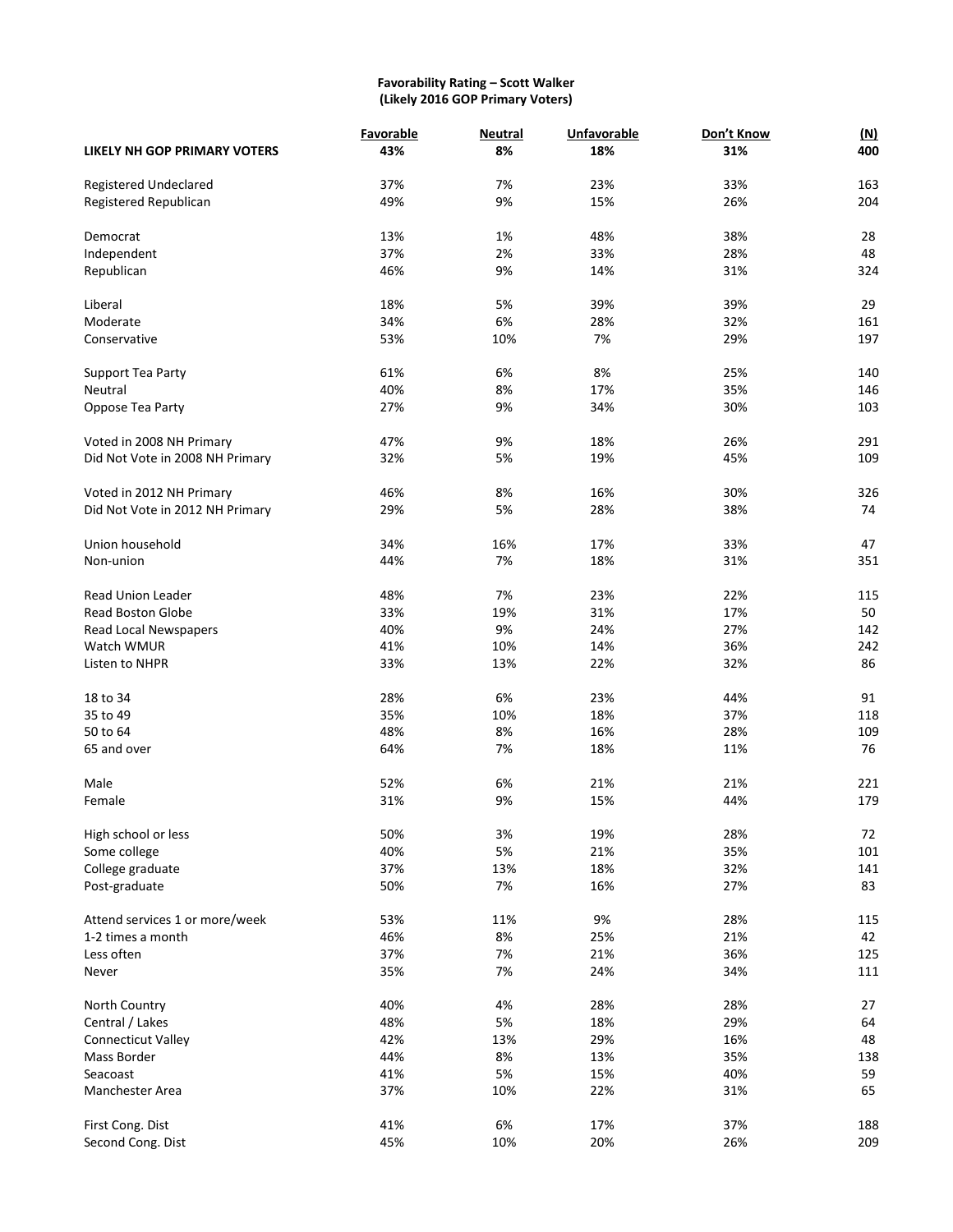# **Decided 2016 GOP Primary Vote (Likely 2016 GOP Primary Voters)**

|                                     | Def.           | Leaning                | <b>Still Trying</b> |            |  |  |
|-------------------------------------|----------------|------------------------|---------------------|------------|--|--|
|                                     | <b>Decided</b> | <b>Towards Someone</b> | <b>To Decide</b>    | <u>(N)</u> |  |  |
| <b>LIKELY NH GOP PRIMARY VOTERS</b> | 8%             | 17%                    | 75%                 | 401        |  |  |
| Registered Undeclared               | 6%             | 19%                    | 76%                 | 164        |  |  |
| Registered Republican               | 12%            | 17%                    | 71%                 | 204        |  |  |
| Democrat                            | 0%             | 35%                    | 65%                 | 28         |  |  |
| Independent                         | 3%             | 25%                    | 72%                 | 48         |  |  |
| Republican                          | 10%            | 14%                    | 76%                 | 325        |  |  |
| Liberal                             | 6%             | 26%                    | 67%                 | 29         |  |  |
| Moderate                            | 6%             | 15%                    | 79%                 | 162        |  |  |
| Conservative                        | 9%             | 18%                    | 73%                 | 197        |  |  |
| Support Tea Party                   | 6%             | 15%                    | 79%                 | 140        |  |  |
| Neutral                             | 8%             | 19%                    | 73%                 | 147        |  |  |
| Oppose Tea Party                    | 12%            | 15%                    | 73%                 | 103        |  |  |
| Voted in 2008 NH Primary            | 8%             | 16%                    | 76%                 | 292        |  |  |
| Did Not Vote in 2008 NH Primary     | 10%            | 20%                    | 70%                 | 109        |  |  |
| Voted in 2012 NH Primary            | 9%             | 17%                    | 74%                 | 327        |  |  |
| Did Not Vote in 2012 NH Primary     | 4%             | 18%                    | 78%                 | 74         |  |  |
| Union household                     | 4%             | 20%                    | 76%                 | 46         |  |  |
| Non-union                           | 9%             | 16%                    | 75%                 | 353        |  |  |
| <b>Read Union Leader</b>            | 7%             | 18%                    | 75%                 | 115        |  |  |
| <b>Read Boston Globe</b>            | 13%            | 15%                    | 73%                 | 50         |  |  |
| Read Local Newspapers               | 7%             | 16%                    | 77%                 | 142        |  |  |
| Watch WMUR                          | 11%            | 14%                    | 75%                 | 241        |  |  |
| Listen to NHPR                      | 4%             | 12%                    | 84%                 | 86         |  |  |
| 18 to 34                            | 7%             | 18%                    | 75%                 | 91         |  |  |
| 35 to 49                            | 11%            | 15%                    | 74%                 | 117        |  |  |
| 50 to 64                            | 6%             | 22%                    | 72%                 | 111        |  |  |
| 65 and over                         | 8%             | 13%                    | 79%                 | 76         |  |  |
| Male                                | 10%            | 21%                    | 69%                 | 220        |  |  |
| Female                              | 6%             | 13%                    | 81%                 | 181        |  |  |
| High school or less                 | 9%             | 24%                    | 67%                 | 73         |  |  |
| Some college                        | 12%            | 11%                    | 77%                 | 100        |  |  |
| College graduate                    | 6%             | 19%                    | 76%                 | 141        |  |  |
| Post-graduate                       | 7%             | 15%                    | 77%                 | 84         |  |  |
| Attend services 1 or more/week      | 9%             | 19%                    | 72%                 | 115        |  |  |
| 1-2 times a month                   | 11%            | 21%                    | 68%                 | 42         |  |  |
| Less often                          | 5%             | 11%                    | 83%                 | 125        |  |  |
| Never                               | 9%             | 21%                    | 70%                 | 112        |  |  |
| North Country                       | 11%            | 24%                    | 65%                 | 27         |  |  |
| Central / Lakes                     | 5%             | 22%                    | 73%                 | 64         |  |  |
| Connecticut Valley                  | 9%             | 10%                    | 81%                 | 48         |  |  |
| Mass Border                         | 8%             | 20%                    | 72%                 | 139        |  |  |
| Seacoast                            | 5%             | 16%                    | 79%                 | 59         |  |  |
| Manchester Area                     | 14%            | 9%                     | 77%                 | 65         |  |  |
| First Cong. Dist                    | 8%             | 18%                    | 75%                 | 188        |  |  |
| Second Cong. Dist                   | 8%             | 17%                    | 75%                 | 209        |  |  |
|                                     |                |                        |                     |            |  |  |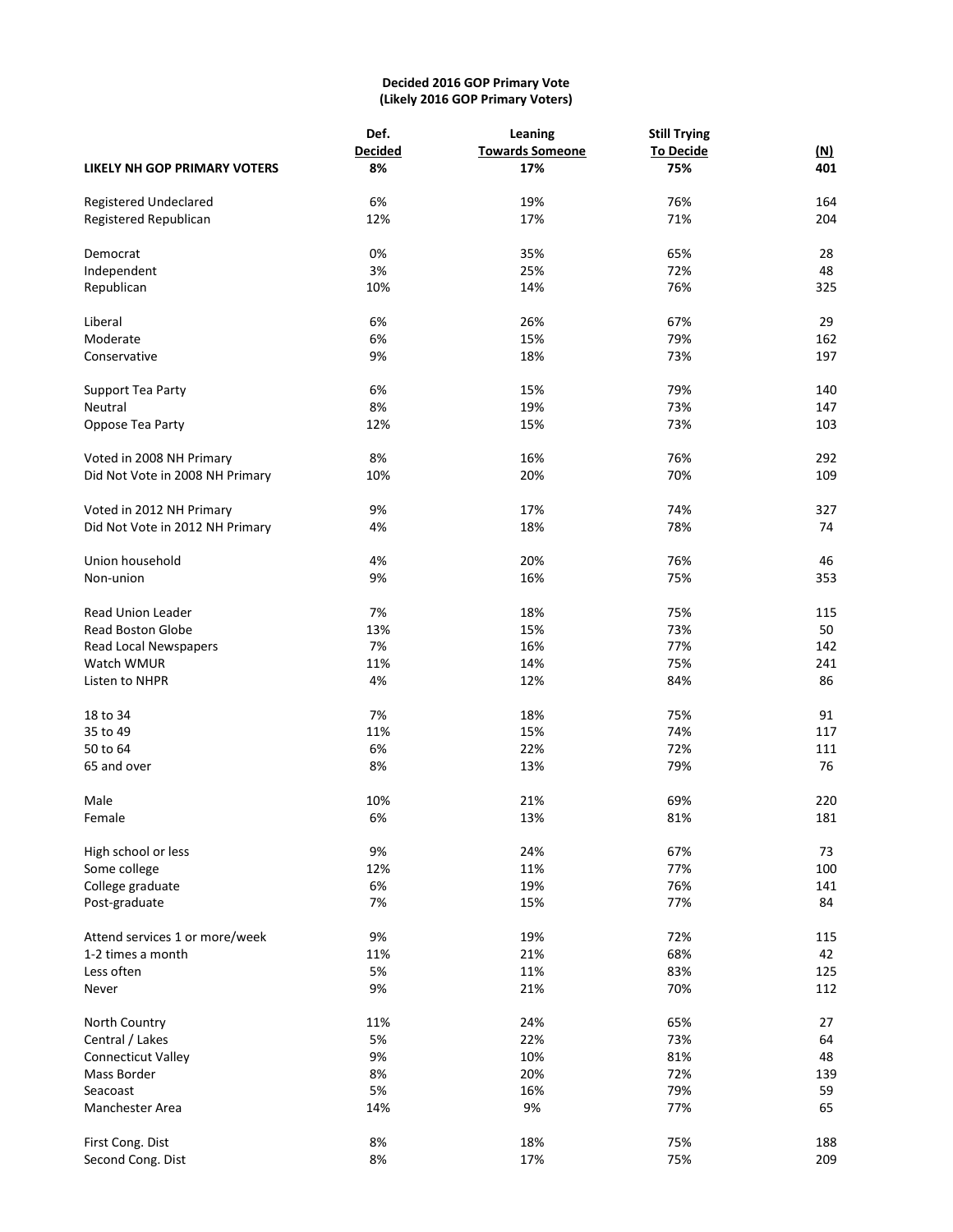# **GOP 2016 Primary Support (Likely 2016 GOP Primary Voters)**

|                                 | Jeb                | Donald              | Rand       | <b>Scott</b>        | <b>Marco</b> | Carly         | Someone     |                         |               |
|---------------------------------|--------------------|---------------------|------------|---------------------|--------------|---------------|-------------|-------------------------|---------------|
| LIKELY NH GOP PRIMARY VOTERS    | <b>Bush</b><br>16% | <b>Trump</b><br>11% | Paul<br>9% | <b>Walker</b><br>8% | Rubio<br>6%  | Fiorina<br>6% | Else<br>24% | <b>Undecided</b><br>21% | $(N=)$<br>400 |
|                                 |                    |                     |            |                     |              |               |             |                         |               |
| Registered Undeclared           | 13%                | 9%                  | 7%         | 11%                 | 4%           | 8%            | 29%         | 18%                     | 164           |
| Registered Republican           | 19%                | 11%                 | 10%        | 6%                  | 8%           | 5%            | 20%         | 21%                     | 203           |
| Democrat                        | 4%                 | 5%                  | 5%         | 0%                  | 4%           | 6%            | 59%         | 17%                     | 26            |
| Independent                     | 8%                 | 10%                 | 18%        | 17%                 | 5%           | 9%            | 25%         | 8%                      | 49            |
| Republican                      | 18%                | 12%                 | 8%         | 7%                  | 7%           | 6%            | 21%         | 23%                     | 324           |
| Liberal                         | 5%                 | 26%                 | 3%         | 0%                  | 2%           | 0%            | 48%         | 17%                     | 29            |
| Moderate                        | 13%                | 10%                 | 15%        | 5%                  | 6%           | 9%            | 24%         | 18%                     | 162           |
| Conservative                    | 19%                | 10%                 | 5%         | 11%                 | 7%           | 5%            | 21%         | 22%                     | 196           |
| Support Tea Party               | 9%                 | 16%                 | 10%        | 13%                 | 3%           | 6%            | 20%         | 23%                     | 140           |
| Neutral                         | 14%                | 11%                 | 9%         | 6%                  | 8%           | 8%            | 20%         | 24%                     | 147           |
| Oppose Tea Party                | 25%                | 6%                  | 8%         | 2%                  | 8%           | 5%            | 34%         | 11%                     | 102           |
| Voted in 2008 NH Primary        | 17%                | 11%                 | 8%         | 9%                  | 6%           | 6%            | 25%         | 18%                     | 292           |
| Did Not Vote in 2008 NH Primary | 14%                | 10%                 | 11%        | 3%                  | 7%           | 6%            | 22%         | 27%                     | 108           |
| Voted in 2012 NH Primary        | 17%                | 11%                 | 7%         | 8%                  | 7%           | 6%            | 25%         | 19%                     | 326           |
| Did Not Vote in 2012 NH Primary | 9%                 | 12%                 | 15%        | 5%                  | 5%           | 7%            | 18%         | 29%                     | 73            |
| Union household                 | 38%                | 4%                  | 12%        | 4%                  | 4%           | 0%            | 19%         | 19%                     | 47            |
| Non-union                       | 13%                | 12%                 | 8%         | 8%                  | 7%           | 7%            | 24%         | 21%                     | 351           |
|                                 |                    |                     |            |                     |              |               |             |                         |               |
| Read Union Leader               | 20%                | 14%                 | 6%         | 10%                 | 3%           | 3%            | 27%         | 17%                     | 114           |
| <b>Read Boston Globe</b>        | 32%                | 7%                  | 4%         | 8%                  | 1%           | 8%            | 22%         | 18%                     | 49            |
| Read Local Newspapers           | 17%                | 11%                 | 6%         | 11%                 | 3%           | 7%            | 27%         | 19%                     | 142           |
| Watch WMUR                      | 21%                | 14%                 | 6%         | 10%                 | 7%           | 5%            | 21%         | 17%                     | 241           |
| Listen to NHPR                  | 15%                | 10%                 | 12%        | 4%                  | 3%           | 10%           | 24%         | 22%                     | 85            |
| 18 to 34                        | 10%                | 11%                 | 17%        | 3%                  | 3%           | 3%            | 27%         | 26%                     | 91            |
| 35 to 49                        | 19%                | 16%                 | 7%         | 5%                  | 2%           | 6%            | 22%         | 24%                     | 118           |
| 50 to 64                        | 15%                | 7%                  | 9%         | 13%                 | 9%           | 9%            | 22%         | 16%                     | 109           |
| 65 and over                     | 18%                | 10%                 | 2%         | 10%                 | 12%          | 6%            | 27%         | 14%                     | 75            |
| Male                            | 14%                | 12%                 | 12%        | 10%                 | 6%           | 7%            | 25%         | 15%                     | 220           |
| Female                          | 18%                | 9%                  | 5%         | 5%                  | 7%           | 5%            | 23%         | 28%                     | 180           |
| High school or less             | 11%                | 15%                 | 16%        | 7%                  | 4%           | 5%            | 17%         | 24%                     | 72            |
| Some college                    | 19%                | 10%                 | 8%         | 3%                  | 9%           | 6%            | 26%         | 19%                     | 100           |
| College graduate                | 14%                | 12%                 | 6%         | 9%                  | 3%           | 7%            | 24%         | 24%                     | 140           |
| Post-graduate                   | 19%                | 7%                  | 7%         | 11%                 | 10%          | 6%            | 27%         | 13%                     | 84            |
| Attend services 1 or more/week  | 19%                | 8%                  | 4%         | 12%                 | 6%           | 6%            | 24%         | 21%                     | 115           |
| 1-2 times a month               | 17%                | 10%                 | 14%        | 5%                  | 9%           | 4%            | 10%         | 31%                     | 42            |
| Less often                      | 15%                | 9%                  | 5%         | 9%                  | 9%           | 8%            | 23%         | 22%                     | 125           |
| Never                           | 12%                | 17%                 | 15%        | 3%                  | 3%           | 5%            | 31%         | 13%                     | 111           |
| North Country                   | 6%                 | 5%                  | 23%        | 1%                  | 4%           | 4%            | 32%         | 25%                     | 27            |
| Central / Lakes                 | 9%                 | 12%                 | 14%        | 6%                  | 8%           | 2%            | 33%         | 16%                     | 64            |
| <b>Connecticut Valley</b>       | 28%                | 3%                  | 4%         | 7%                  | 8%           | 3%            | 28%         | 20%                     | 48            |
| Mass Border                     | 16%                | 9%                  | 9%         | 11%                 | 8%           | 7%            | 19%         | 21%                     | 140           |
| Seacoast                        | 15%                | 19%                 | 6%         | 11%                 | 3%           | 9%            | 16%         | 20%                     | 59            |
| Manchester Area                 | 18%                | 14%                 | 3%         | 3%                  | 4%           | 7%            | 26%         | 24%                     | 63            |
| First Cong. Dist                | 10%                | 16%                 | 13%        | 8%                  | 6%           | 8%            | 19%         | 20%                     | 188           |
| Second Cong. Dist               | 20%                | 6%                  | 5%         | 8%                  | 6%           | 4%            | 29%         | 21%                     | 208           |
|                                 |                    |                     |            |                     |              |               |             |                         |               |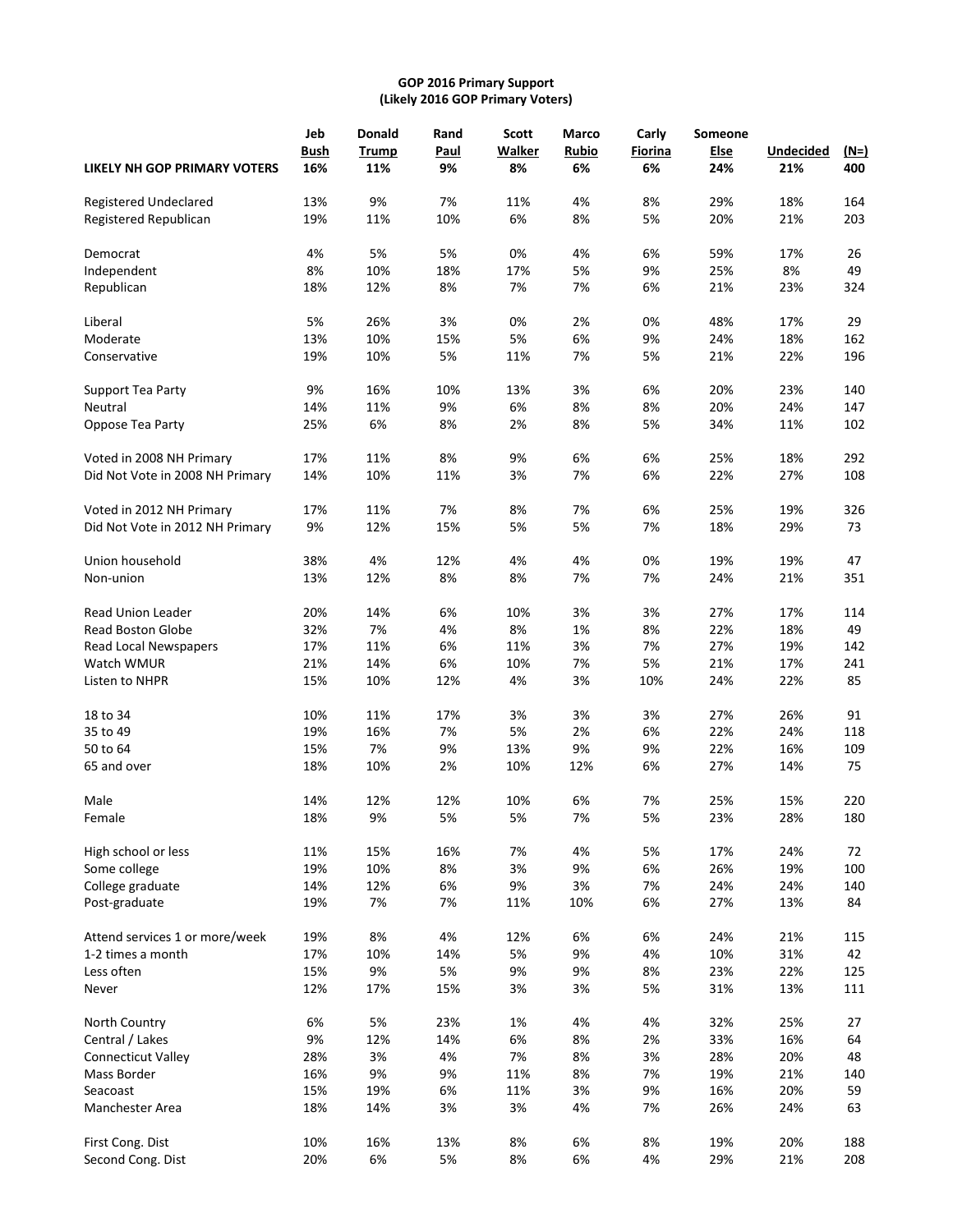# **GOP 2016 Primary – Second Choice (Likely 2016 GOP Primary Voters)**

|                                 | Jeb         | <b>Donald</b> | <b>Chris</b>          | Carly         | <b>Scott</b>        | Someone            | <b>No Second</b> | Don't      |                    |
|---------------------------------|-------------|---------------|-----------------------|---------------|---------------------|--------------------|------------------|------------|--------------------|
| LIKELY NH GOP PRIMARY VOTERS    | Bush<br>14% | Trump<br>10%  | <b>Christie</b><br>8% | Fiorina<br>8% | <b>Walker</b><br>7% | <b>Else</b><br>41% | Choice<br>3%     | Know<br>8% | <u>(N=)</u><br>317 |
| Registered Undeclared           | 16%         | 9%            | 8%                    | 8%            | 4%                  | 44%                | 6%               | 6%         | 135                |
| Registered Republican           | 14%         | 8%            | 8%                    | 9%            | 12%                 | 41%                | 2%               | 7%         | 160                |
| Democrat                        | 28%         | 10%           | 9%                    | 29%           | 10%                 | 12%                | 0%               | 2%         | 22                 |
| Independent                     | 3%          | 6%            | 9%                    | 3%            | 7%                  | 51%                | 7%               | 14%        | 45                 |
| Republican                      | 15%         | 11%           | 8%                    | 6%            | 7%                  | 42%                | 3%               | 8%         | 250                |
| Liberal                         | 6%          | 0%            | 13%                   | 22%           | 4%                  | 45%                | 0%               | 10%        | 25                 |
| Moderate                        | 13%         | 14%           | 10%                   | 5%            | 4%                  | 43%                | 4%               | 7%         | 133                |
| Conservative                    | 17%         | 7%            | 5%                    | 7%            | 11%                 | 41%                | 3%               | 9%         | 153                |
| Support Tea Party               | 11%         | 6%            | 2%                    | 5%            | 6%                  | 57%                | 4%               | 8%         | 107                |
| Neutral                         | 18%         | 18%           | 12%                   | 3%            | 7%                  | 30%                | 4%               | 8%         | 111                |
| Oppose Tea Party                | 12%         | 4%            | 7%                    | 17%           | 10%                 | 38%                | 2%               | 9%         | 90                 |
| Voted in 2008 NH Primary        | 14%         | 10%           | 7%                    | 6%            | 8%                  | 43%                | 3%               | 7%         | 238                |
| Did Not Vote in 2008 NH Primary | 15%         | 8%            | 10%                   | 12%           | 5%                  | 35%                | 4%               | 10%        | 79                 |
| Voted in 2012 NH Primary        | 16%         | 8%            | 6%                    | 8%            | 8%                  | 42%                | 3%               | 8%         | 265                |
| Did Not Vote in 2012 NH Primary | 8%          | 19%           | 15%                   | 5%            | 3%                  | 37%                | 6%               | 7%         | 52                 |
| <b>Bush Supporter</b>           | 0%          | 8%            | 12%                   | 12%           | 10%                 | 37%                | 1%               | 20%        | 63                 |
| <b>Trump Supporter</b>          | 30%         | 0%            | 9%                    | 0%            | 5%                  | 54%                | 0%               | 1%         | 44                 |
| Paul Supporter                  | 11%         | 11%           | 14%                   | 7%            | 4%                  | 35%                | 10%              | 9%         | 35                 |
| <b>Walker Supporter</b>         | 16%         | 8%            | 4%                    | 5%            | 0%                  | 64%                | 2%               | 1%         | 31                 |
| Rubio Supporter                 | 34%         | 9%            | 7%                    | 13%           | 20%                 | 14%                | 3%               | 0%         | 25                 |
| Other Supporter                 | 13%         | 15%           | 5%                    | 8%            | 7%                  | 40%                | 4%               | 7%         | 119                |
| Read Union Leader               | 14%         | 12%           | 6%                    | 15%           | 8%                  | 39%                | 2%               | 4%         | 95                 |
| <b>Read Boston Globe</b>        | 7%          | 21%           | 6%                    | 18%           | 6%                  | 38%                | 0%               | 4%         | 40                 |
| Read Local Newspapers           | 13%         | 15%           | 7%                    | 10%           | 3%                  | 43%                | 1%               | 8%         | 115                |
| Watch WMUR                      | 18%         | 10%           | 11%                   | 7%            | 7%                  | 38%                | 2%               | 7%         | 200                |
| Listen to NHPR                  | 15%         | 7%            | 11%                   | 14%           | 6%                  | 41%                | 1%               | 4%         | 67                 |
| 18 to 34                        | 11%         | 15%           | 7%                    | 8%            | 5%                  | 43%                | 2%               | 8%         | 67                 |
| 35 to 49                        | 21%         | 11%           | 7%                    | 11%           | 7%                  | 27%                | 1%               | 15%        | 90                 |
| 50 to 64                        | 12%         | 7%            | 8%                    | 5%            | 7%                  | 51%                | 6%               | 3%         | 92                 |
| 65 and over                     | 13%         | 7%            | 9%                    | 8%            | 11%                 | 42%                | 3%               | 6%         | 65                 |
| Male                            | 12%         | 7%            | 10%                   | 7%            | 12%                 | 44%                | 4%               | 4%         | 188                |
| Female                          | 17%         | 13%           | 5%                    | 9%            | 2%                  | 37%                | 3%               | 14%        | 129                |
| High school or less             | 17%         | 11%           | 4%                    | 2%            | 4%                  | 49%                | 4%               | 9%         | 55                 |
| Some college                    | 10%         | 16%           | 13%                   | 6%            | 11%                 | 33%                | 3%               | 7%         | 81                 |
| College graduate                | 19%         | 8%            | 8%                    | 13%           | 6%                  | 41%                | 0%               | 4%         | 106                |
| Post-graduate                   | 11%         | 4%            | 4%                    | 6%            | 8%                  | 45%                | 8%               | 14%        | 73                 |
| Attend services 1 or more/week  | 16%         | 6%            | 7%                    | 11%           | 2%                  | 47%                | 2%               | 8%         | 91                 |
| 1-2 times a month               | 19%         | 19%           | 7%                    | 7%            | 6%                  | 36%                | 5%               | 1%         | 29                 |
| Less often                      | 15%         | 14%           | 4%                    | 4%            | 11%                 | 40%                | 1%               | 11%        | 98                 |
| Never                           | 11%         | 7%            | 12%                   | 8%            | 10%                 | 40%                | 6%               | 6%         | 96                 |
| North Country                   | 12%         | 22%           | 9%                    | 2%            | 10%                 | 39%                | 3%               | 3%         | 20                 |
| Central / Lakes                 | 21%         | 19%           | 6%                    | 5%            | 7%                  | 33%                | 4%               | 5%         | 54                 |
| <b>Connecticut Valley</b>       | 12%         | 12%           | 2%                    | 18%           | 0%                  | 46%                | 8%               | 2%         | 38                 |
| Mass Border                     | 15%         | 8%            | 12%                   | 9%            | 7%                  | 40%                | 2%               | 7%         | 111                |
| Seacoast                        | 7%          | 5%            | 4%                    | 3%            | 8%                  | 57%                | 1%               | 17%        | 47                 |
| Manchester Area                 | 17%         | 3%            | 7%                    | 7%            | 14%                 | 36%                | 4%               | 12%        | 48                 |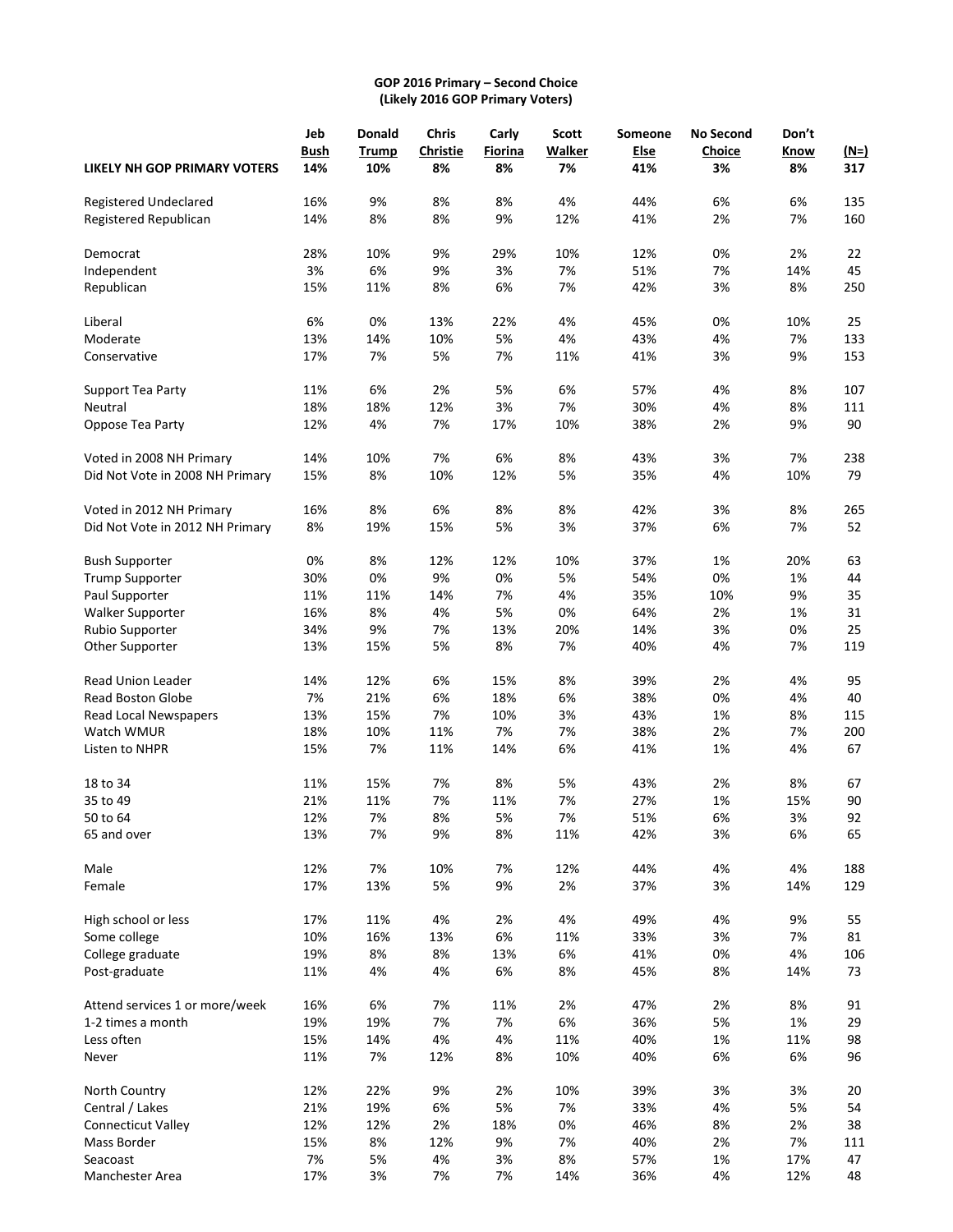# **GOP 2016 Primary – Would NOT Support (Likely 2016 GOP Primary Voters)**

|                                     | Donald       | Jeb         | <b>Chris</b>    | Ted         | Rand | Someone | All               | Don't |        |
|-------------------------------------|--------------|-------------|-----------------|-------------|------|---------|-------------------|-------|--------|
|                                     | <b>Trump</b> | <b>Bush</b> | <b>Christie</b> | <b>Cruz</b> | Paul | Else    | <b>Acceptable</b> | Know  | $(M=)$ |
| <b>LIKELY NH GOP PRIMARY VOTERS</b> | 23%          | 10%         | 10%             | 4%          | 3%   | 18%     | 13%               | 19%   | 397    |
| Registered Undeclared               | 24%          | 10%         | 12%             | 4%          | 3%   | 18%     | 13%               | 17%   | 164    |
| Registered Republican               | 23%          | 11%         | 10%             | 5%          | 3%   | 18%     | 13%               | 18%   | 200    |
| Democrat                            | 11%          | 8%          | 8%              | 13%         | 4%   | 47%     | 8%                | 0%    | 28     |
| Independent                         | 21%          | 13%         | 18%             | 3%          | 5%   | 8%      | 16%               | 16%   | 49     |
| Republican                          | 24%          | 10%         | 9%              | 3%          | 3%   | 17%     | 13%               | 21%   | 320    |
| Liberal                             | 7%           | 10%         | 2%              | 0%          | 0%   | 35%     | 17%               | 29%   | 29     |
| Moderate                            | 31%          | 9%          | 13%             | 2%          | 3%   | 22%     | 8%                | 13%   | 162    |
| Conservative                        | 19%          | 12%         | 10%             | 6%          | 4%   | 12%     | 16%               | 21%   | 192    |
| Support Tea Party                   | 24%          | 16%         | 8%              | 4%          | 5%   | 8%      | 14%               | 23%   | 139    |
| Neutral                             | 24%          | 8%          | 13%             | 1%          | 2%   | 15%     | 17%               | 20%   | 147    |
| Oppose Tea Party                    | 22%          | 9%          | 10%             | 5%          | 3%   | 36%     | 7%                | 9%    | 100    |
| Voted in 2008 NH Primary            | 22%          | 12%         | 11%             | 4%          | 3%   | 18%     | 11%               | 18%   | 289    |
| Did Not Vote in 2008 NH Primary     | 24%          | 6%          | 7%              | 3%          | 2%   | 18%     | 17%               | 23%   | 108    |
| Voted in 2012 NH Primary            | 25%          | 11%         | 11%             | 5%          | 3%   | 17%     | 13%               | 16%   | 323    |
| Did Not Vote in 2012 NH Primary     | 15%          | 10%         | 8%              | 0%          | 3%   | 20%     | 12%               | 33%   | 74     |
| <b>Bush Supporter</b>               | 30%          | 0%          | 6%              | 4%          | 0%   | 25%     | 16%               | 19%   | 63     |
| <b>Trump Supporter</b>              | 0%           | 5%          | 9%              | 4%          | 8%   | 24%     | 16%               | 33%   | 43     |
| Paul Supporter                      | 26%          | 34%         | 22%             | 0%          | 2%   | 8%      | 4%                | 5%    | 35     |
| <b>Walker Supporter</b>             | 31%          | 17%         | 8%              | 5%          | 4%   | 11%     | 18%               | 7%    | 30     |
| Rubio Supporter                     | 22%          | 9%          | 19%             | 0%          | 8%   | 20%     | 7%                | 15%   | 24     |
| Other Supporter                     | 20%          | 12%         | 11%             | 7%          | 3%   | 24%     | 14%               | 9%    | 117    |
| Undecided                           | 29%          | 7%          | 7%              | 1%          | 0%   | 5%      | 12%               | 37%   | 82     |
| <b>Read Union Leader</b>            | 18%          | 6%          | 12%             | 5%          | 1%   | 33%     | 9%                | 15%   | 113    |
| <b>Read Boston Globe</b>            | 26%          | 6%          | 5%              | 3%          | 0%   | 38%     | 6%                | 16%   | 50     |
| Read Local Newspapers               | 23%          | 13%         | 10%             | 4%          | 0%   | 23%     | 11%               | 16%   | 141    |
| Watch WMUR                          | 23%          | 7%          | 10%             | 4%          | 2%   | 20%     | 13%               | 20%   | 237    |
| Listen to NHPR                      | 33%          | 9%          | 12%             | 1%          | 3%   | 23%     | 5%                | 13%   | 86     |
| 18 to 34                            | 23%          | 6%          | 7%              | 3%          | 1%   | 19%     | 17%               | 22%   | 91     |
| 35 to 49                            | 20%          | 15%         | 13%             | 1%          | 4%   | 17%     | 12%               | 17%   | 116    |
| 50 to 64                            | 26%          | 11%         | 10%             | 4%          | 3%   | 17%     | 10%               | 19%   | 109    |
| 65 and over                         | 23%          | 8%          | 10%             | 10%         | 3%   | 18%     | 13%               | 15%   | 74     |
| Male                                | 21%          | 12%         | 9%              | 3%          | 3%   | 23%     | 15%               | 14%   | 216    |
| Female                              | 25%          | 8%          | 12%             | 5%          | 3%   | 11%     | 11%               | 25%   | 180    |
| High school or less                 | 21%          | 15%         | 7%              | 2%          | 2%   | 11%     | 17%               | 26%   | 72     |
| Some college                        | 17%          | 13%         | 14%             | 3%          | 2%   | 24%     | 11%               | 18%   | 97     |
| College graduate                    | 20%          | 7%          | 9%              | 7%          | 2%   | 18%     | 14%               | 24%   | 141    |
| Post-graduate                       | 36%          | 9%          | 12%             | 2%          | 7%   | 18%     | 11%               | 6%    | 84     |
| Attend services 1 or more/week      | 25%          | 9%          | 7%              | 7%          | 1%   | 11%     | 22%               | 17%   | 115    |
| 1-2 times a month                   | 14%          | 26%         | 9%              | 0%          | 4%   | 30%     | 10%               | 6%    | 41     |
| Less often                          | 24%          | 11%         | 12%             | 4%          | 0%   | 19%     | 6%                | 24%   | 123    |
| Never                               | 22%          | 5%          | 12%             | 2%          | 8%   | 19%     | 13%               | 19%   | 109    |
| North Country                       | 20%          | 24%         | 10%             | 6%          | 1%   | 17%     | 4%                | 18%   | 27     |
| Central / Lakes                     | 22%          | 10%         | 6%              | 8%          | 2%   | 15%     | 18%               | 19%   | 63     |
| <b>Connecticut Valley</b>           | 22%          | 16%         | 11%             | 2%          | 0%   | 27%     | 11%               | 11%   | 47     |
| Mass Border                         | 28%          | 11%         | 9%              | 3%          | 5%   | 14%     | 11%               | 19%   | 140    |
| Seacoast                            | 15%          | 4%          | 15%             | 6%          | 2%   | 14%     | 14%               | 31%   | 58     |
| Manchester Area                     | 20%          | 7%          | 11%             | 1%          | 4%   | 25%     | 18%               | 15%   | 61     |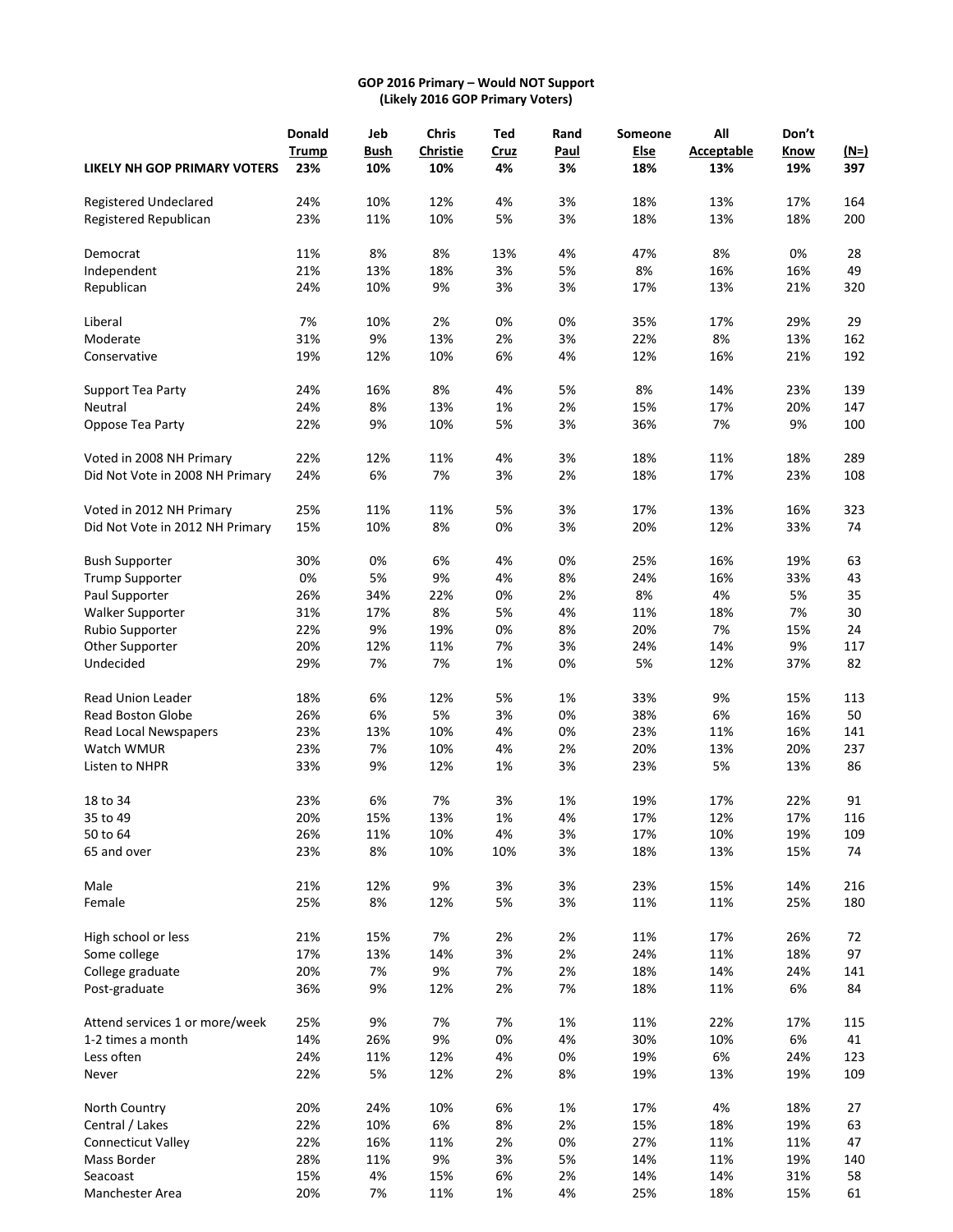#### **Most Important To Your Vote In Presidential Primary? (Likely 2016 GOP Primary Voters)**

|                                 | Jobs/   | Health | Foreign       | Immi-   |       | Budget/     | Social        | Educ- | Other/         |             |
|---------------------------------|---------|--------|---------------|---------|-------|-------------|---------------|-------|----------------|-------------|
|                                 | Economy | Care   | <b>Policy</b> | gration | Taxes | <b>Debt</b> | <b>Issues</b> | ation | D <sub>K</sub> | <u>(N=)</u> |
| LIKELY NH GOP PRIMARY VOTERS    | 44%     | 5%     | 19%           | 7%      | 1%    | 4%          | 2%            | 2%    | 17%            | 390         |
| Registered Undeclared           | 45%     | 3%     | 20%           | 6%      | 0%    | 4%          | 4%            | 2%    | 15%            | 162         |
| Registered Republican           | 44%     | 4%     | 20%           | 8%      | 1%    | 4%          | 2%            | 1%    | 16%            | 199         |
| Democrat                        | 52%     | 1%     | 17%           | 0%      | 0%    | 0%          | 3%            | 0%    | 28%            | 27          |
| Independent                     | 47%     | 8%     | 25%           | 5%      | 0%    | 3%          | 1%            | 0%    | 11%            | 47          |
| Republican                      | 43%     | 5%     | 18%           | 8%      | 1%    | 4%          | 3%            | 2%    | 16%            | 315         |
| Liberal                         | 61%     | 9%     | 11%           | 0%      | 0%    | 4%          | 0%            | 0%    | 15%            | 29          |
| Moderate                        | 45%     | 6%     | 16%           | 6%      | 1%    | 5%          | 2%            | 2%    | 16%            | 158         |
| Conservative                    | 41%     | 3%     | 22%           | 9%      | 1%    | 3%          | 3%            | 2%    | 17%            | 193         |
| Support Tea Party               | 40%     | 3%     | 21%           | 10%     | 1%    | 7%          | 1%            | 2%    | 16%            | 133         |
| Neutral                         | 48%     | 4%     | 18%           | 8%      | 0%    | 2%          | 2%            | 3%    | 14%            | 145         |
| Oppose Tea Party                | 46%     | 8%     | 18%           | 1%      | 2%    | 2%          | 4%            | 0%    | 20%            | 102         |
| Voted in 2008 NH Primary        | 43%     | 5%     | 22%           | 6%      | 1%    | 5%          | 2%            | 0%    | 15%            | 288         |
| Did Not Vote in 2008 NH Primary | 47%     | 4%     | 11%           | 8%      | 0%    | 0%          | 2%            | 6%    | 20%            | 102         |
| Voted in 2012 NH Primary        | 42%     | 5%     | 21%           | 7%      | 1%    | 5%          | 2%            | 2%    | 16%            | 323         |
| Did Not Vote in 2012 NH Primary | 56%     | 6%     | 9%            | 5%      | 0%    | 0%          | 4%            | 4%    | 17%            | 67          |
| <b>Bush Supporter</b>           | 34%     | 6%     | 16%           | 5%      | 1%    | 5%          | 2%            | 4%    | 27%            | 63          |
| <b>Trump Supporter</b>          | 34%     | 9%     | 23%           | 8%      | 0%    | 6%          | 7%            | 0%    | 13%            | 42          |
| Paul Supporter                  | 64%     | 2%     | 3%            | 11%     | 4%    | 0%          | 0%            | 0%    | 16%            | 33          |
| Walker Supporter                | 31%     | 1%     | 27%           | 25%     | 0%    | 1%          | 4%            | 0%    | 11%            | 30          |
| Rubio Supporter                 | 48%     | 4%     | 37%           | 2%      | 0%    | 0%          | 0%            | 3%    | 6%             | 25          |
| Other Supporter                 | 49%     | 4%     | 20%           | 5%      | 0%    | 7%          | 1%            | 0%    | 14%            | 116         |
| Undecided                       | 45%     | 5%     | 16%           | 4%      | 1%    | 1%          | 3%            | 5%    | 19%            | 78          |
| Read Union Leader               | 41%     | 8%     | 15%           | 6%      | 0%    | 8%          | 3%            | 0%    | 18%            | 114         |
| Read Boston Globe               | 40%     | 2%     | 9%            | 7%      | 2%    | 7%          | 7%            | 0%    | 26%            | 49          |
| <b>Read Local Newspapers</b>    | 40%     | 5%     | 12%           | 7%      | 1%    | 4%          | 5%            | 3%    | 24%            | 138         |
| Watch WMUR                      | 42%     | 5%     | 20%           | 7%      | 1%    | 4%          | 3%            | 0%    | 16%            | 234         |
| Listen to NHPR                  | 51%     | 7%     | 10%           | 6%      | 1%    | 5%          | 2%            | 0%    | 18%            | 83          |
| 18 to 34                        | 43%     | 7%     | 4%            | 12%     | 0%    | 5%          | 3%            | 8%    | 19%            | 84          |
| 35 to 49                        | 50%     | 2%     | 19%           | 3%      | 0%    | 4%          | 2%            | 0%    | 19%            | 118         |
| 50 to 64                        | 45%     | 5%     | 25%           | 6%      | $1\%$ | 3%          | 3%            | 1%    | 11%            | 108         |
| 65 and over                     | 37%     | 6%     | 24%           | 9%      | 2%    | 3%          | 0%            | 1%    | 19%            | 73          |
| Male                            | 44%     | 3%     | 22%           | 8%      | 1%    | 5%          | 2%            | 0%    | 15%            | 215         |
| Female                          | 45%     | 6%     | 15%           | 5%      | 1%    | 3%          | 2%            | 4%    | 19%            | 175         |
| High school or less             | 41%     | 8%     | 18%           | 11%     | 0%    | 2%          | 4%            | 4%    | 12%            | 68          |
| Some college                    | 38%     | 7%     | 22%           | 8%      | 1%    | 4%          | 3%            | 0%    | 18%            | 95          |
| College graduate                | 47%     | 3%     | 15%           | 7%      | $1\%$ | 3%          | 1%            | 3%    | 20%            | 140         |
| Post-graduate                   | 51%     | 2%     | 21%           | 3%      | 0%    | 6%          | 2%            | 2%    | 12%            | 84          |
| Attend services 1 or more/week  | 37%     | 3%     | 18%           | 8%      | 1%    | 3%          | 3%            | 0%    | 27%            | 109         |
| 1-2 times a month               | 39%     | 6%     | 31%           | 4%      | 0%    | 7%          | 5%            | 0%    | 9%             | 41          |
| Less often                      | 45%     | 10%    | 17%           | 7%      | 0%    | 3%          | 3%            | 5%    | 11%            | 124         |
| Never                           | 56%     | 1%     | 15%           | 7%      | 1%    | 4%          | 0%            | 1%    | 15%            | 108         |
| North Country                   | 49%     | 9%     | 19%           | 3%      | 5%    | 3%          | 0%            | 0%    | 13%            | 27          |
| Central / Lakes                 | 37%     | 5%     | 16%           | 10%     | 1%    | 6%          | 3%            | 0%    | 23%            | 61          |
| Connecticut Valley              | 38%     | 2%     | 23%           | 6%      | 0%    | 0%          | 2%            | 0%    | 28%            | 46          |
| Mass Border                     | 50%     | 3%     | 19%           | 9%      | 0%    | 2%          | 2%            | 4%    | 11%            | 133         |
| Seacoast                        | 43%     | 1%     | 22%           | 2%      | 2%    | 9%          | 3%            | 0%    | 18%            | 58          |
| Manchester Area                 | 43%     | 11%    | 14%           | 7%      | 0%    | 5%          | 2%            | 4%    | 14%            | 64          |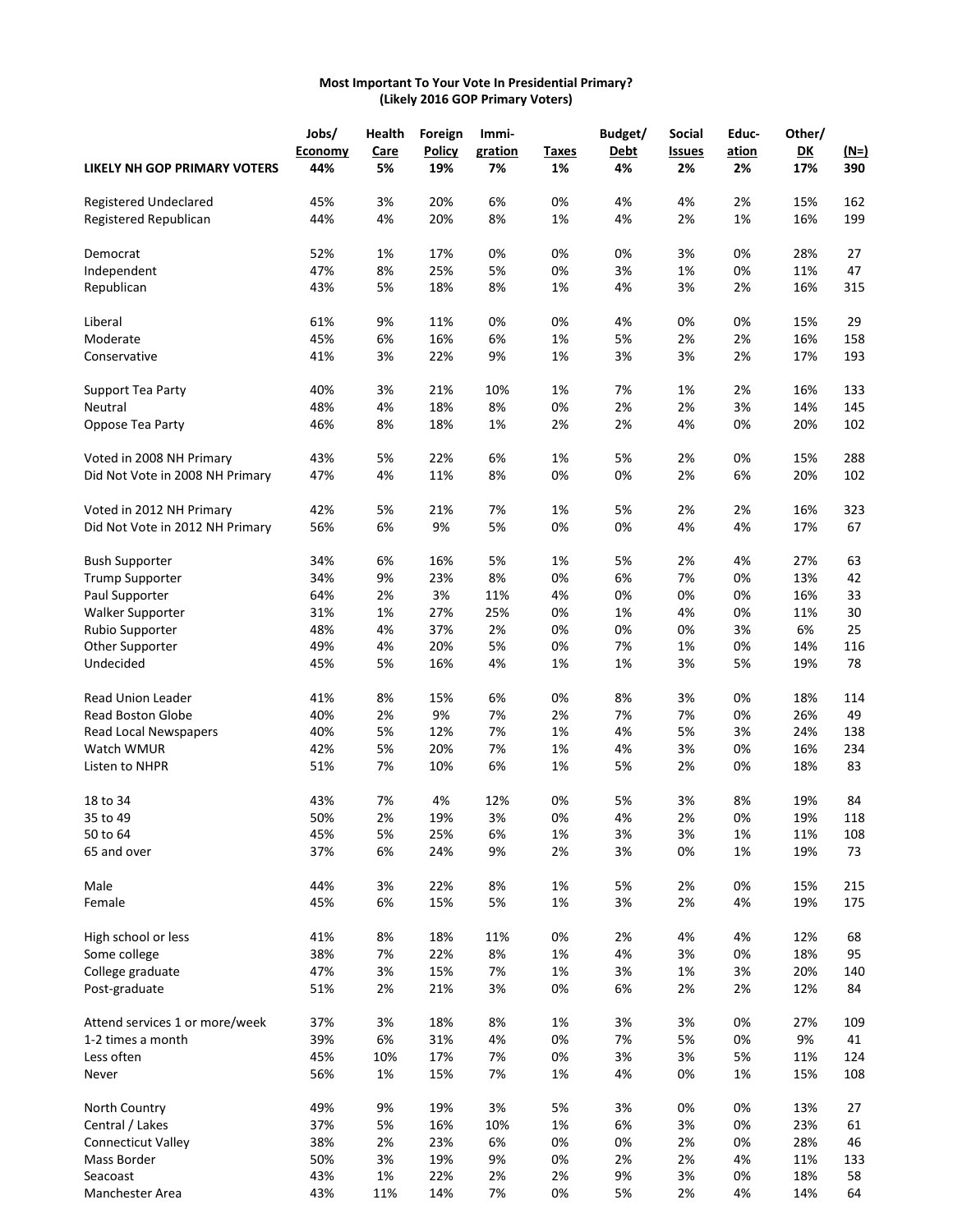# **Who is the Strongest Leader? (Likely 2016 GOP Primary Voters)**

|                                 | <b>Donald</b> | Jeb         | Scott<br>Rand<br><b>Walker</b><br>Paul | Marco<br>Rubio | <b>Rick</b> | Someone | Don't |      |             |
|---------------------------------|---------------|-------------|----------------------------------------|----------------|-------------|---------|-------|------|-------------|
|                                 | Trump         | <b>Bush</b> |                                        |                |             | Perry   | Else  | Know | <u>(N=)</u> |
| LIKELY NH GOP PRIMARY VOTERS    | 17%           | 15%         | 9%                                     | 6%             | 5%          | 5%      | 18%   | 25%  | 401         |
| Registered Undeclared           | 13%           | 15%         | 10%                                    | 5%             | 5%          | 6%      | 22%   | 24%  | 164         |
| Registered Republican           | 19%           | 18%         | 9%                                     | 7%             | 6%          | 5%      | 16%   | 21%  | 204         |
| Democrat                        | 12%           | 11%         | 4%                                     | 8%             | 2%          | 0%      | 36%   | 27%  | 28          |
| Independent                     | 10%           | 21%         | 16%                                    | 14%            | 2%          | 1%      | 14%   | 21%  | 49          |
| Republican                      | 18%           | 15%         | 9%                                     | 5%             | 6%          | 6%      | 16%   | 25%  | 323         |
| Liberal                         | 6%            | 14%         | 0%                                     | 5%             | 4%          | 17%     | 36%   | 18%  | 29          |
| Moderate                        | 19%           | 14%         | 6%                                     | 9%             | 7%          | 2%      | 18%   | 25%  | 161         |
| Conservative                    | 17%           | 17%         | 14%                                    | 4%             | 5%          | 5%      | 14%   | 25%  | 197         |
| Support Tea Party               | 15%           | 8%          | 15%                                    | 6%             | 4%          | 8%      | 14%   | 29%  | 140         |
| Neutral                         | 23%           | 14%         | 8%                                     | 6%             | 4%          | 4%      | 17%   | 23%  | 146         |
| Oppose Tea Party                | 8%            | 28%         | 3%                                     | 6%             | 9%          | 1%      | 23%   | 22%  | 103         |
| Voted in 2008 NH Primary        | 18%           | 18%         | 10%                                    | 5%             | 5%          | 5%      | 17%   | 22%  | 292         |
| Did Not Vote in 2008 NH Primary | 13%           | 8%          | 6%                                     | 9%             | 6%          | 6%      | 19%   | 33%  | 108         |
| Voted in 2012 NH Primary        | 17%           | 18%         | 10%                                    | 5%             | 6%          | 4%      | 19%   | 21%  | 326         |
| Did Not Vote in 2012 NH Primary | 16%           | 3%          | 7%                                     | 9%             | 4%          | 8%      | 12%   | 41%  | 74          |
| <b>Bush Supporter</b>           | 6%            | 56%         | 1%                                     | 5%             | 1%          | 0%      | 13%   | 17%  | 62          |
| <b>Trump Supporter</b>          | 66%           | 7%          | 1%                                     | 2%             | 0%          | 13%     | 2%    | 8%   | 44          |
| Paul Supporter                  | 16%           | 9%          | 6%                                     | 53%            | 0%          | 0%      | 9%    | 7%   | 35          |
| <b>Walker Supporter</b>         | 13%           | 7%          | 64%                                    | 0%             | 0%          | 3%      | 8%    | 5%   | 31          |
| Rubio Supporter                 | 5%            | 10%         | 11%                                    | 0%             | 40%         | 9%      | 6%    | 18%  | 25          |
| Other Supporter                 | 14%           | 7%          | 6%                                     | 0%             | 7%          | 7%      | 41%   | 17%  | 119         |
| Undecided                       | 9%            | 8%          | 4%                                     | 1%             | 2%          | 2%      | 6%    | 68%  | 82          |
| Read Union Leader               | 24%           | 20%         | 9%                                     | 5%             | 3%          | 5%      | 17%   | 17%  | 113         |
| Read Boston Globe               | 18%           | 26%         | 5%                                     | 4%             | 8%          | 5%      | 17%   | 17%  | 49          |
| <b>Read Local Newspapers</b>    | 21%           | 18%         | 8%                                     | 2%             | 4%          | 5%      | 17%   | 25%  | 142         |
| Watch WMUR                      | 21%           | 17%         | 9%                                     | 4%             | 5%          | 5%      | 16%   | 22%  | 241         |
| Listen to NHPR                  | 15%           | 17%         | 4%                                     | 11%            | 8%          | 4%      | 20%   | 21%  | 86          |
| 18 to 34                        | 15%           | 6%          | 4%                                     | 17%            | 6%          | 5%      | 17%   | 30%  | 91          |
| 35 to 49                        | 26%           | 19%         | 8%                                     | 1%             | 2%          | 3%      | 16%   | 25%  | 118         |
| 50 to 64                        | 14%           | 15%         | 13%                                    | 4%             | 5%          | 8%      | 17%   | 24%  | 111         |
| 65 and over                     | 11%           | 21%         | 12%                                    | 3%             | 9%          | 2%      | 22%   | 19%  | 75          |
| Male                            | 16%           | 14%         | 12%                                    | 8%             | 4%          | 4%      | 20%   | 21%  | 220         |
| Female                          | 18%           | 17%         | 6%                                     | 3%             | 7%          | 6%      | 14%   | 30%  | 180         |
| High school or less             | 17%           | 15%         | 10%                                    | 9%             | 6%          | 8%      | 5%    | 31%  | 73          |
| Some college                    | 26%           | 9%          | 4%                                     | 6%             | 6%          | 3%      | 18%   | 27%  | 100         |
| College graduate                | 14%           | 18%         | 11%                                    | 4%             | 4%          | 4%      | 21%   | 23%  | 141         |
| Post-graduate                   | 11%           | 18%         | 11%                                    | 5%             | 6%          | 6%      | 23%   | 19%  | 84          |
| Attend services 1 or more/week  | 15%           | 14%         | 11%                                    | 3%             | 6%          | 7%      | 19%   | 24%  | 115         |
| 1-2 times a month               | 18%           | 20%         | 4%                                     | 5%             | 4%          | 6%      | 19%   | 24%  | 42          |
| Less often                      | 18%           | 18%         | 14%                                    | 5%             | 8%          | 1%      | 10%   | 26%  | 124         |
| Never                           | 18%           | 12%         | 4%                                     | 10%            | 2%          | 7%      | 24%   | 23%  | 112         |
| North Country                   | 22%           | 6%          | 18%                                    | 9%             | 4%          | 0%      | 13%   | 28%  | 27          |
| Central / Lakes                 | 30%           | 12%         | 3%                                     | 12%            | 3%          | 4%      | 18%   | 17%  | 64          |
| Connecticut Valley              | 7%            | 21%         | 8%                                     | 4%             | 8%          | 0%      | 26%   | 27%  | 48          |
| Mass Border                     | 14%           | 18%         | 11%                                    | 7%             | 6%          | 5%      | 18%   | 22%  | 140         |
| Seacoast                        | 11%           | 15%         | 11%                                    | 5%             | 6%          | 9%      | 15%   | 29%  | 59          |
| Manchester Area                 | 21%           | 14%         | 6%                                     | 0%             | 3%          | 8%      | 15%   | 33%  | 63          |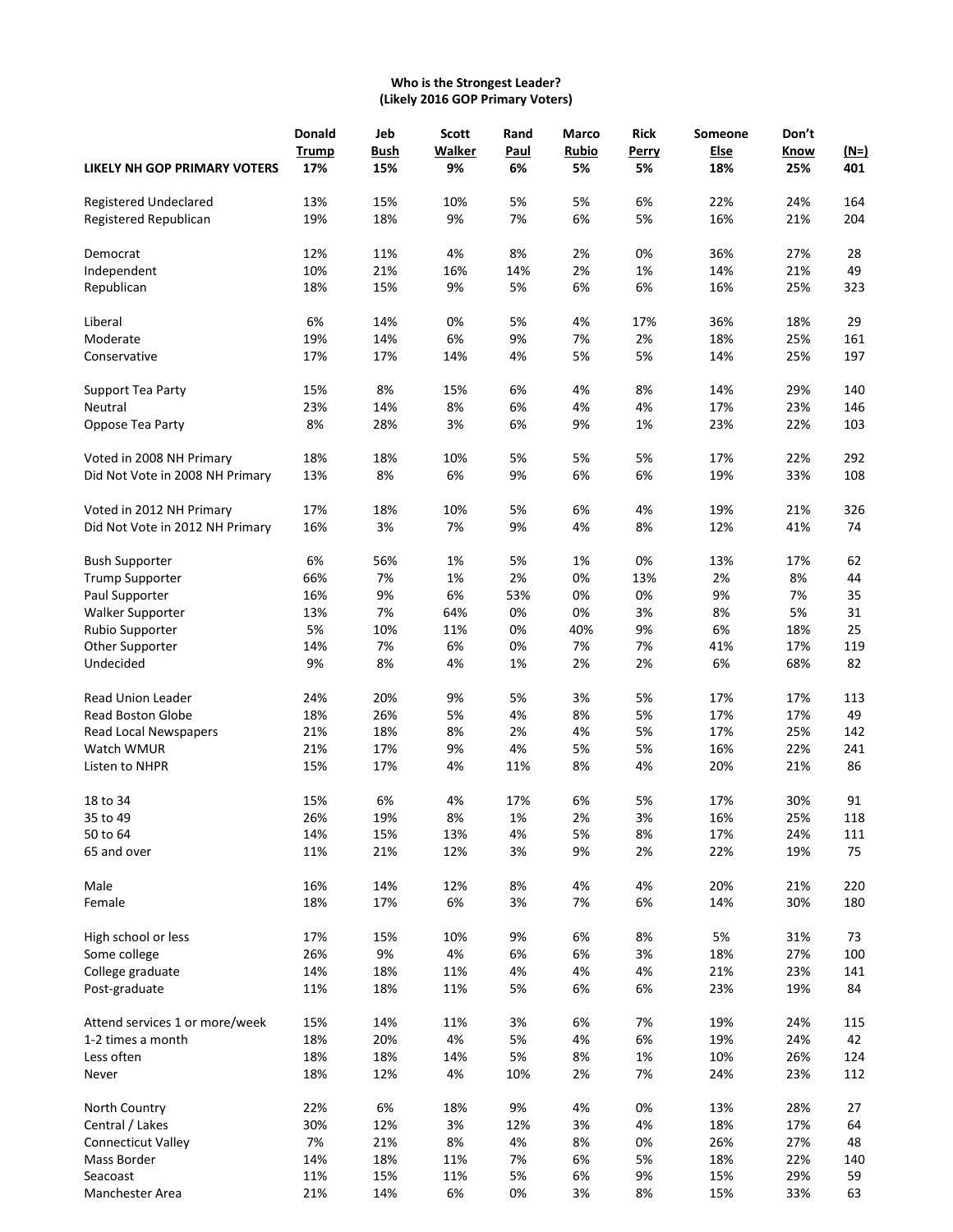#### **Who Has the Best Chance of Winning the General Election in November? (Likely 2016 GOP Primary Voters)**

|                                 | Jeb         | Marco        | <b>Donald</b> | <b>Scott</b> | Chris           | Ted  | Someone | Don't |             |
|---------------------------------|-------------|--------------|---------------|--------------|-----------------|------|---------|-------|-------------|
|                                 | <b>Bush</b> | <b>Rubio</b> | <b>Trump</b>  | Walker       | <b>Christie</b> | Cruz | Else    | Know  | <u>(N=)</u> |
| LIKELY NH GOP PRIMARY VOTERS    | 37%         | 7%           | 7%            | 4%           | 3%              | 3%   | 11%     | 29%   | 402         |
| Registered Undeclared           | 42%         | 7%           | 7%            | 4%           | 3%              | 3%   | 9%      | 24%   | 165         |
| Registered Republican           | 33%         | 8%           | 7%            | 4%           | 3%              | 2%   | 9%      | 33%   | 204         |
| Democrat                        | 56%         | 2%           | 4%            | 0%           | 4%              | 0%   | 6%      | 27%   | 28          |
| Independent                     | 27%         | 4%           | 7%            | 5%           | 0%              | 4%   | 20%     | 34%   | 49          |
| Republican                      | 36%         | 8%           | 8%            | 4%           | 3%              | 3%   | 10%     | 28%   | 325         |
| Liberal                         | 50%         | 4%           | 28%           | 0%           | 0%              | 0%   | 6%      | 12%   | 29          |
| Moderate                        | 36%         | 8%           | 7%            | 1%           | 2%              | 0%   | 14%     | 31%   | 163         |
| Conservative                    | 36%         | 8%           | 5%            | 6%           | 4%              | 5%   | 9%      | 28%   | 197         |
| Support Tea Party               | 26%         | 7%           | 9%            | 9%           | 2%              | 5%   | 7%      | 36%   | 140         |
| Neutral                         | 36%         | 6%           | 11%           | 2%           | 3%              | 2%   | 14%     | 26%   | 148         |
| Oppose Tea Party                | 51%         | 10%          | 0%            | 0%           | 4%              | 0%   | 12%     | 23%   | 103         |
| Voted in 2008 NH Primary        | 37%         | 7%           | 7%            | 5%           | 3%              | 3%   | 10%     | 27%   | 293         |
| Did Not Vote in 2008 NH Primary | 36%         | 7%           | 8%            | 1%           | 1%              | 1%   | 13%     | 33%   | 109         |
| Voted in 2012 NH Primary        | 39%         | 7%           | 6%            | 4%           | 3%              | 3%   | 10%     | 27%   | 328         |
| Did Not Vote in 2012 NH Primary | 25%         | 7%           | 12%           | 1%           | 2%              | 1%   | 16%     | 37%   | 74          |
| <b>Bush Supporter</b>           | 76%         | 2%           | 0%            | 0%           | 1%              | 0%   | 2%      | 19%   | 63          |
| <b>Trump Supporter</b>          | 24%         | 4%           | 35%           | 3%           | 2%              | 2%   | 7%      | 23%   | 44          |
| Paul Supporter                  | 25%         | 0%           | 20%           | 0%           | 0%              | 0%   | 20%     | 35%   | 35          |
| Walker Supporter                | 34%         | 7%           | 1%            | 26%          | 4%              | 8%   | 3%      | 17%   | 31          |
| Rubio Supporter                 | 30%         | 48%          | 0%            | 2%           | 5%              | 3%   | 0%      | 13%   | 25          |
| Other Supporter                 | 37%         | 10%          | 4%            | 3%           | 6%              | 5%   | 18%     | 16%   | 119         |
| Undecided                       | 21%         | 1%           | 3%            | 1%           | 0%              | 0%   | 9%      | 64%   | 83          |
| <b>Read Union Leader</b>        | 46%         | 8%           | 4%            | 3%           | 2%              | 2%   | 11%     | 24%   | 115         |
| <b>Read Boston Globe</b>        | 32%         | 10%          | 7%            | 4%           | 4%              | 0%   | 13%     | 30%   | 50          |
| Read Local Newspapers           | 38%         | 6%           | 7%            | 5%           | 3%              | 1%   | 14%     | 27%   | 142         |
| Watch WMUR                      | 41%         | 7%           | 8%            | 4%           | 3%              | 2%   | 7%      | 28%   | 242         |
| Listen to NHPR                  | 42%         | 10%          | 3%            | 2%           | 4%              | 0%   | 9%      | 28%   | 86          |
| 18 to 34                        | 40%         | 4%           | 10%           | 0%           | 1%              | 2%   | 23%     | 20%   | 91          |
| 35 to 49                        | 40%         | 6%           | 10%           | 0%           | 3%              | 3%   | 4%      | 33%   | 118         |
| 50 to 64                        | 31%         | 9%           | 5%            | 4%           | 6%              | 2%   | 9%      | 35%   | 111         |
| 65 and over                     | 36%         | 11%          | 5%            | 13%          | 0%              | 2%   | 8%      | 24%   | 76          |
| Male                            | 36%         | 8%           | 6%            | 5%           | 2%              | 3%   | 15%     | 25%   | 221         |
| Female                          | 38%         | 6%           | 9%            | 2%           | 4%              | 2%   | 5%      | 34%   | 181         |
| High school or less             | 32%         | 4%           | 15%           | 4%           | 2%              | 1%   | 10%     | 32%   | 73          |
| Some college                    | 34%         | 9%           | 5%            | 3%           | 3%              | 2%   | 9%      | 36%   | 101         |
| College graduate                | 40%         | 5%           | 8%            | 4%           | 3%              | 2%   | 14%     | 23%   | 141         |
| Post-graduate                   | 40%         | 11%          | 2%            | 4%           | 3%              | 5%   | 8%      | 27%   | 84          |
| Attend services 1 or more/week  | 36%         | 8%           | 4%            | 5%           | 3%              | 6%   | 7%      | 32%   | 115         |
| 1-2 times a month               | 35%         | 7%           | 16%           | 3%           | 3%              | 0%   | 7%      | 29%   | 42          |
| Less often                      | 38%         | 10%          | 2%            | 4%           | 3%              | 2%   | 14%     | 28%   | 125         |
| Never                           | 36%         | 4%           | 14%           | 3%           | 3%              | 1%   | 13%     | 25%   | 113         |
| North Country                   | 18%         | 5%           | 29%           | 9%           | 9%              | 0%   | 10%     | 21%   | 27          |
| Central / Lakes                 | 33%         | 3%           | 10%           | 6%           | 0%              | 4%   | 18%     | 26%   | 64          |
| Connecticut Valley              | 48%         | 9%           | 1%            | 6%           | 0%              | 2%   | 3%      | 31%   | 48          |
| Mass Border                     | 42%         | 10%          | 3%            | 2%           | 5%              | 4%   | 7%      | 28%   | 140         |
| Seacoast                        | 27%         | 4%           | 13%           | 4%           | 3%              | 0%   | 12%     | 37%   | 59          |
| Manchester Area                 | 36%         | 10%          | 4%            | $1\%$        | 1%              | 3%   | 16%     | 29%   | 65          |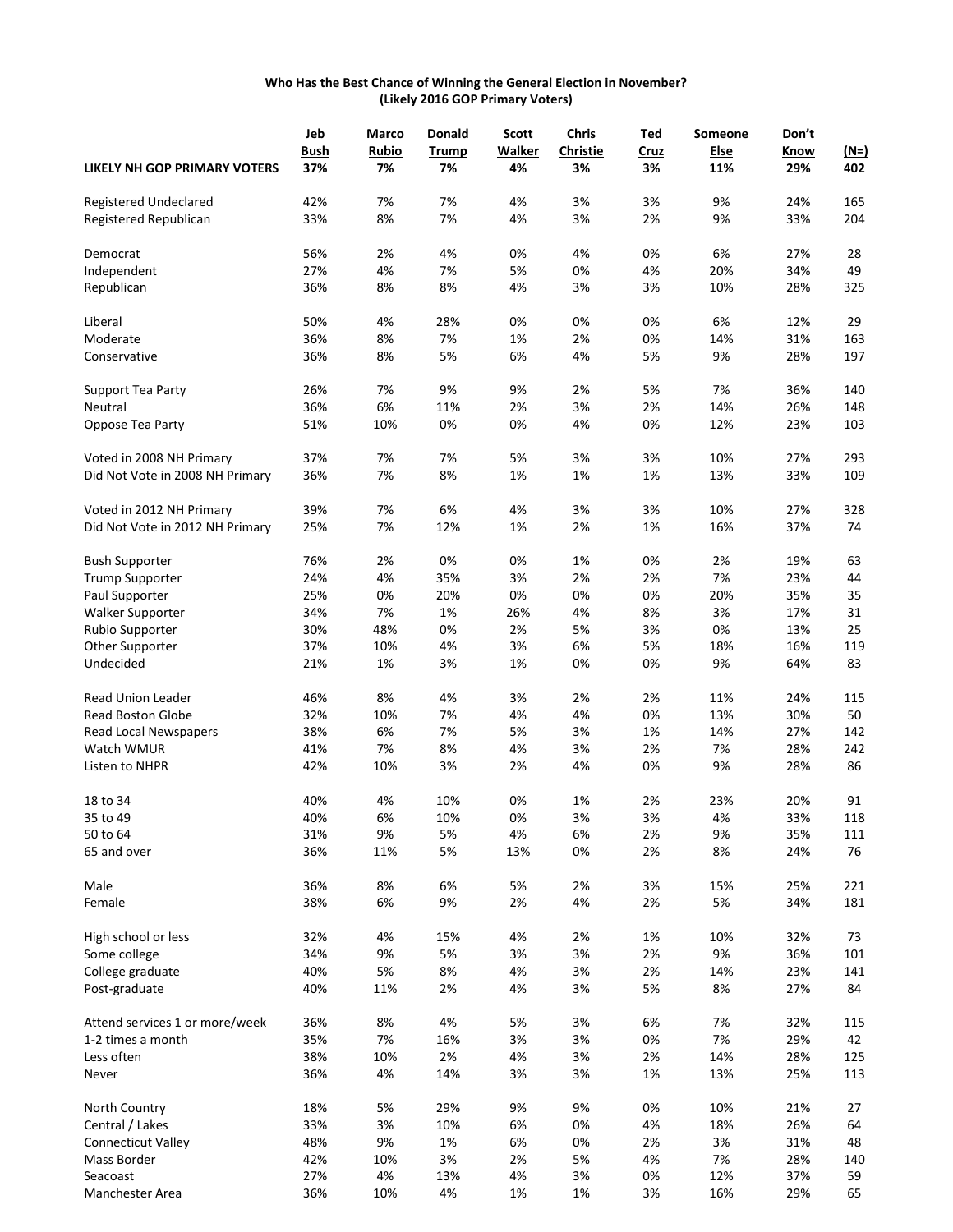#### **Who Best Represents Republicans Like Yourself? (Likely 2016 GOP Primary Voters)**

|                                 | Jeb         | Rand | <b>Donald</b> | <b>Scott</b>  | <b>Marco</b> | Carly   | Someone | Don't |             |
|---------------------------------|-------------|------|---------------|---------------|--------------|---------|---------|-------|-------------|
|                                 | <b>Bush</b> | Paul | <b>Trump</b>  | <b>Walker</b> | Rubio        | Fiorina | Else    | Know  | <u>(N=)</u> |
| LIKELY NH GOP PRIMARY VOTERS    | 16%         | 11%  | 9%            | 7%            | 7%           | 5%      | 22%     | 24%   | 401         |
| Registered Undeclared           | 14%         | 13%  | 7%            | 9%            | 7%           | 3%      | 25%     | 23%   | 164         |
| Registered Republican           | 17%         | 10%  | 11%           | 6%            | 6%           | 7%      | 22%     | 21%   | 204         |
| Democrat                        | 9%          | 39%  | 1%            | 0%            | 6%           | 0%      | 28%     | 18%   | 28          |
| Independent                     | 13%         | 20%  | 4%            | 8%            | 5%           | 9%      | 13%     | 27%   | 48          |
| Republican                      | 17%         | 7%   | 11%           | 7%            | 7%           | 4%      | 23%     | 23%   | 325         |
| Liberal                         | 18%         | 24%  | 19%           | 0%            | 1%           | 0%      | 16%     | 22%   | 29          |
| Moderate                        | 14%         | 15%  | 7%            | 5%            | 8%           | 3%      | 24%     | 24%   | 162         |
| Conservative                    | 16%         | 6%   | 10%           | 10%           | 6%           | 7%      | 23%     | 22%   | 197         |
| Support Tea Party               | 10%         | 10%  | 14%           | 12%           | 4%           | 4%      | 19%     | 27%   | 140         |
| Neutral                         | 17%         | 10%  | 6%            | 6%            | 7%           | 5%      | 24%     | 25%   | 146         |
| Oppose Tea Party                | 21%         | 14%  | 8%            | 1%            | 10%          | 6%      | 24%     | 16%   | 103         |
| Voted in 2008 NH Primary        | 17%         | 9%   | 9%            | 8%            | 7%           | 6%      | 24%     | 21%   | 293         |
| Did Not Vote in 2008 NH Primary | 14%         | 15%  | 10%           | 4%            | 6%           | 2%      | 19%     | 31%   | 107         |
| Voted in 2012 NH Primary        | 17%         | 10%  | 8%            | 7%            | 7%           | 6%      | 24%     | 21%   | 326         |
| Did Not Vote in 2012 NH Primary | 12%         | 15%  | 15%           | 5%            | 4%           | 2%      | 14%     | 33%   | 74          |
| <b>Bush Supporter</b>           | 65%         | 1%   | 0%            | 0%            | 5%           | 9%      | 7%      | 13%   | 63          |
| <b>Trump Supporter</b>          | 7%          | 4%   | 63%           | 2%            | 0%           | 0%      | 5%      | 19%   | 44          |
| Paul Supporter                  | 7%          | 74%  | 1%            | 0%            | 0%           | 0%      | 9%      | 8%    | 35          |
| <b>Walker Supporter</b>         | 0%          | 10%  | 3%            | 64%           | 0%           | 2%      | 12%     | 8%    | 31          |
| Rubio Supporter                 | 11%         | 2%   | 0%            | 3%            | 62%          | 0%      | 10%     | 12%   | 25          |
| Other Supporter                 | 10%         | 8%   | 2%            | 2%            | 3%           | 11%     | 53%     | 11%   | 118         |
| Undecided                       | 4%          | 1%   | 7%            | 3%            | 4%           | 0%      | 14%     | 67%   | 83          |
| Read Union Leader               | 19%         | 11%  | 10%           | 10%           | 5%           | 7%      | 19%     | 19%   | 113         |
| <b>Read Boston Globe</b>        | 25%         | 7%   | 9%            | 2%            | 5%           | 10%     | 29%     | 13%   | 50          |
| <b>Read Local Newspapers</b>    | 18%         | 8%   | 8%            | 9%            | 3%           | 7%      | 26%     | 20%   | 142         |
| Watch WMUR                      | 22%         | 7%   | 11%           | 8%            | 7%           | 3%      | 18%     | 22%   | 242         |
| Listen to NHPR                  | 9%          | 20%  | 6%            | 2%            | 5%           | 10%     | 19%     | 29%   | 85          |
| 18 to 34                        | 17%         | 19%  | 12%           | 3%            | 3%           | 0%      | 23%     | 24%   | 89          |
| 35 to 49                        | 16%         | 10%  | 13%           | 2%            | 0%           | 9%      | 17%     | 32%   | 118         |
| 50 to 64                        | 14%         | 11%  | 5%            | 10%           | 11%          | 6%      | 23%     | 20%   | 111         |
| 65 and over                     | 17%         | 3%   | 7%            | 14%           | 14%          | 3%      | 29%     | 14%   | 76          |
| Male                            | 16%         | 13%  | 9%            | 8%            | 7%           | 5%      | 23%     | 18%   | 220         |
| Female                          | 16%         | 8%   | 9%            | 4%            | 6%           | 5%      | 22%     | 30%   | 181         |
| High school or less             | 12%         | 12%  | 15%           | 10%           | 2%           | 0%      | 24%     | 24%   | 73          |
| Some college                    | 23%         | 9%   | 8%            | 1%            | 11%          | 2%      | 18%     | 28%   | 101         |
| College graduate                | 12%         | 11%  | 9%            | 8%            | 4%           | 8%      | 23%     | 24%   | 140         |
| Post-graduate                   | 18%         | 12%  | 6%            | 7%            | 10%          | 7%      | 26%     | 16%   | 84          |
| Attend services 1 or more/week  | 15%         | 5%   | 7%            | 8%            | 5%           | 10%     | 30%     | 19%   | 115         |
| 1-2 times a month               | 23%         | 14%  | 5%            | 3%            | 8%           | 2%      | 16%     | 30%   | 42          |
| Less often                      | 18%         | 6%   | 8%            | 9%            | 11%          | 3%      | 16%     | 29%   | 123         |
| Never                           | 12%         | 21%  | 15%           | 4%            | 4%           | 2%      | 26%     | 16%   | 113         |
| North Country                   | 8%          | 21%  | 17%           | 5%            | 9%           | $1\%$   | 12%     | 27%   | 27          |
| Central / Lakes                 | 12%         | 9%   | 8%            | 7%            | 5%           | 2%      | 33%     | 24%   | 64          |
| Connecticut Valley              | 18%         | 9%   | 4%            | 7%            | 9%           | 11%     | 27%     | 16%   | 48          |
| Mass Border                     | 17%         | 14%  | 9%            | 9%            | 5%           | 5%      | 20%     | 21%   | 140         |
| Seacoast                        | 19%         | 8%   | 17%           | 5%            | 5%           | 7%      | 18%     | 22%   | 59          |
| Manchester Area                 | 19%         | 8%   | 3%            | 2%            | 9%           | 3%      | 23%     | 34%   | 63          |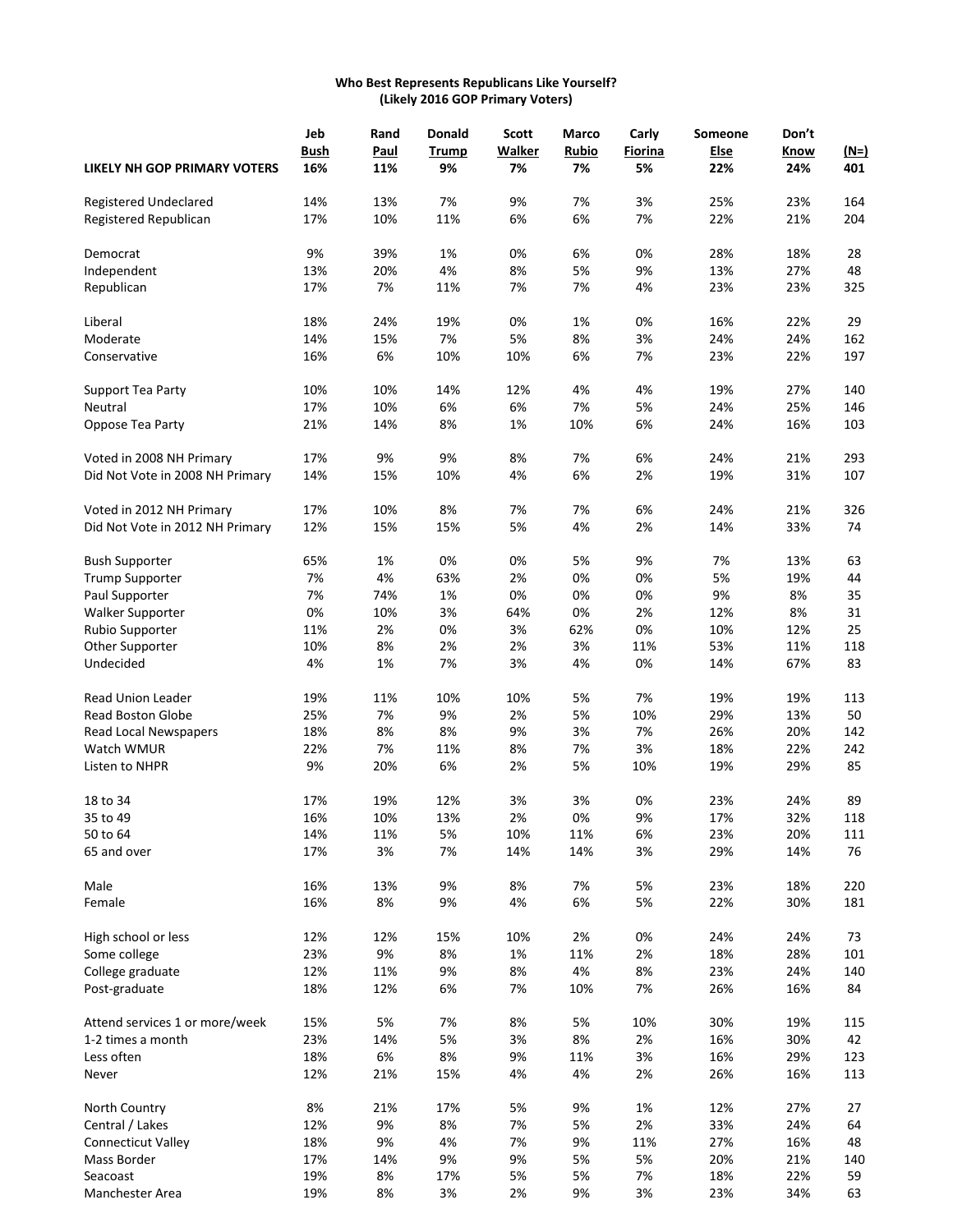#### **Who is Least Likely to Act Like A Typical Politician If Elected President? (Likely 2016 GOP Primary Voters)**

|                                 | <b>Donald</b> | Ben    | Jeb  | <b>Chris</b>    | Rand        | Carly   | Someone | Don't |             |
|---------------------------------|---------------|--------|------|-----------------|-------------|---------|---------|-------|-------------|
|                                 | <b>Trump</b>  | Carson | Bush | <b>Christie</b> | <b>Paul</b> | Fiorina | Else    | Know  | <u>(N=)</u> |
| LIKELY NH GOP PRIMARY VOTERS    | 46%           | 9%     | 5%   | 5%              | 4%          | 4%      | 9%      | 17%   | 401         |
| Registered Undeclared           | 49%           | 11%    | 4%   | 2%              | 6%          | 6%      | 10%     | 12%   | 165         |
| Registered Republican           | 42%           | 9%     | 8%   | 6%              | 4%          | 3%      | 9%      | 20%   | 203         |
| Democrat                        | 23%           | 30%    | 0%   | 2%              | 6%          | 6%      | 12%     | 20%   | 28          |
| Independent                     | 46%           | 7%     | 8%   | 2%              | 6%          | 4%      | 22%     | 4%    | 49          |
| Republican                      | 48%           | 8%     | 6%   | 5%              | 4%          | 4%      | 7%      | 19%   | 324         |
| Liberal                         | 40%           | 21%    | 0%   | 0%              | 0%          | 0%      | 27%     | 12%   | 29          |
| Moderate                        | 55%           | 5%     | 2%   | 7%              | 5%          | 7%      | 3%      | 15%   | 163         |
| Conservative                    | 39%           | 12%    | 9%   | 3%              | 4%          | 2%      | 12%     | 18%   | 196         |
| Support Tea Party               | 51%           | 9%     | 5%   | 1%              | 4%          | 3%      | 10%     | 17%   | 139         |
| Neutral                         | 46%           | 10%    | 1%   | 9%              | 5%          | 3%      | 8%      | 18%   | 148         |
| Oppose Tea Party                | 39%           | 8%     | 12%  | 4%              | 4%          | 7%      | 11%     | 16%   | 103         |
| Voted in 2008 NH Primary        | 43%           | 9%     | 7%   | 6%              | 5%          | 3%      | 11%     | 16%   | 292         |
| Did Not Vote in 2008 NH Primary | 53%           | 9%     | 2%   | 2%              | 3%          | 7%      | 6%      | 20%   | 109         |
| Voted in 2012 NH Primary        | 45%           | 11%    | 6%   | 5%              | 4%          | 3%      | 9%      | 15%   | 327         |
| Did Not Vote in 2012 NH Primary | 49%           | 0%     | 1%   | 2%              | 4%          | 9%      | 10%     | 25%   | 74          |
| <b>Bush Supporter</b>           | 44%           | 1%     | 24%  | 2%              | 4%          | 1%      | 6%      | 18%   | 63          |
| <b>Trump Supporter</b>          | 63%           | 0%     | 4%   | 8%              | 3%          | 0%      | 6%      | 16%   | 44          |
| Paul Supporter                  | 49%           | 0%     | 10%  | 11%             | 12%         | 3%      | 1%      | 14%   | 35          |
| <b>Walker Supporter</b>         | 49%           | 21%    | 4%   | 4%              | 2%          | 7%      | 10%     | 2%    | 31          |
| Rubio Supporter                 | 52%           | 14%    | 0%   | 6%              | 3%          | 13%     | 6%      | 6%    | 25          |
| Other Supporter                 | 38%           | 17%    | 0%   | 4%              | 3%          | 7%      | 16%     | 15%   | 119         |
| Undecided                       | 45%           | 8%     | 0%   | 3%              | 4%          | 0%      | 9%      | 31%   | 82          |
| <b>Read Union Leader</b>        | 50%           | 10%    | 7%   | 4%              | 2%          | 3%      | 11%     | 13%   | 115         |
| <b>Read Boston Globe</b>        | 53%           | 2%     | 13%  | 5%              | 3%          | 8%      | 8%      | 8%    | 50          |
| Read Local Newspapers           | 48%           | 5%     | 8%   | 4%              | 4%          | 5%      | 8%      | 17%   | 142         |
| Watch WMUR                      | 49%           | 8%     | 6%   | 5%              | 4%          | 4%      | 7%      | 17%   | 242         |
| Listen to NHPR                  | 40%           | 6%     | 11%  | 7%              | 5%          | 5%      | 7%      | 20%   | 86          |
| 18 to 34                        | 61%           | 9%     | 3%   | 0%              | 0%          | 3%      | 6%      | 18%   | 91          |
| 35 to 49                        | 41%           | 6%     | 10%  | 9%              | 4%          | 1%      | 14%     | 15%   | 118         |
| 50 to 64                        | 46%           | 11%    | 5%   | 4%              | 7%          | 6%      | 8%      | 14%   | 110         |
| 65 and over                     | 38%           | 13%    | 2%   | 3%              | 6%          | 7%      | 9%      | 22%   | 76          |
| Male                            | 49%           | 9%     | 4%   | 2%              | 6%          | 5%      | 12%     | 12%   | 221         |
| Female                          | 42%           | 9%     | 7%   | 8%              | 2%          | 2%      | 7%      | 23%   | 180         |
| High school or less             | 34%           | 5%     | 5%   | 7%              | 2%          | 6%      | 11%     | 30%   | 73          |
| Some college                    | 48%           | 7%     | 7%   | 3%              | 5%          | 1%      | 7%      | 20%   | 101         |
| College graduate                | 46%           | 16%    | 5%   | 4%              | 6%          | 4%      | 9%      | 11%   | 141         |
| Post-graduate                   | 53%           | 5%     | 4%   | 6%              | 3%          | 6%      | 12%     | 12%   | 83          |
| Attend services 1 or more/week  | 38%           | 11%    | 9%   | 2%              | 2%          | 4%      | 9%      | 26%   | 115         |
| 1-2 times a month               | 51%           | 4%     | 6%   | 12%             | 9%          | 6%      | 8%      | 4%    | 42          |
| Less often                      | 45%           | 10%    | 4%   | 6%              | 2%          | 6%      | 13%     | 15%   | 124         |
| Never                           | 54%           | 10%    | 3%   | 3%              | 7%          | 2%      | 8%      | 14%   | 113         |
| North Country                   | 36%           | 9%     | 8%   | 15%             | 0%          | 4%      | 3%      | 25%   | 27          |
| Central / Lakes                 | 49%           | 9%     | 8%   | 3%              | 6%          | 2%      | 6%      | 17%   | 64          |
| Connecticut Valley              | 50%           | 4%     | 12%  | 1%              | 6%          | 2%      | 7%      | 18%   | 48          |
| Mass Border                     | 48%           | 17%    | 2%   | 3%              | 1%          | 6%      | 7%      | 16%   | 139         |
|                                 |               |        |      |                 |             |         |         |       |             |
| Seacoast<br>Manchester Area     | 44%           | 2%     | 9%   | 7%              | 4%          | 5%      | 11%     | 17%   | 59          |
|                                 | 40%           | 4%     | 0%   | 6%              | 9%          | 2%      | 22%     | 17%   | 65          |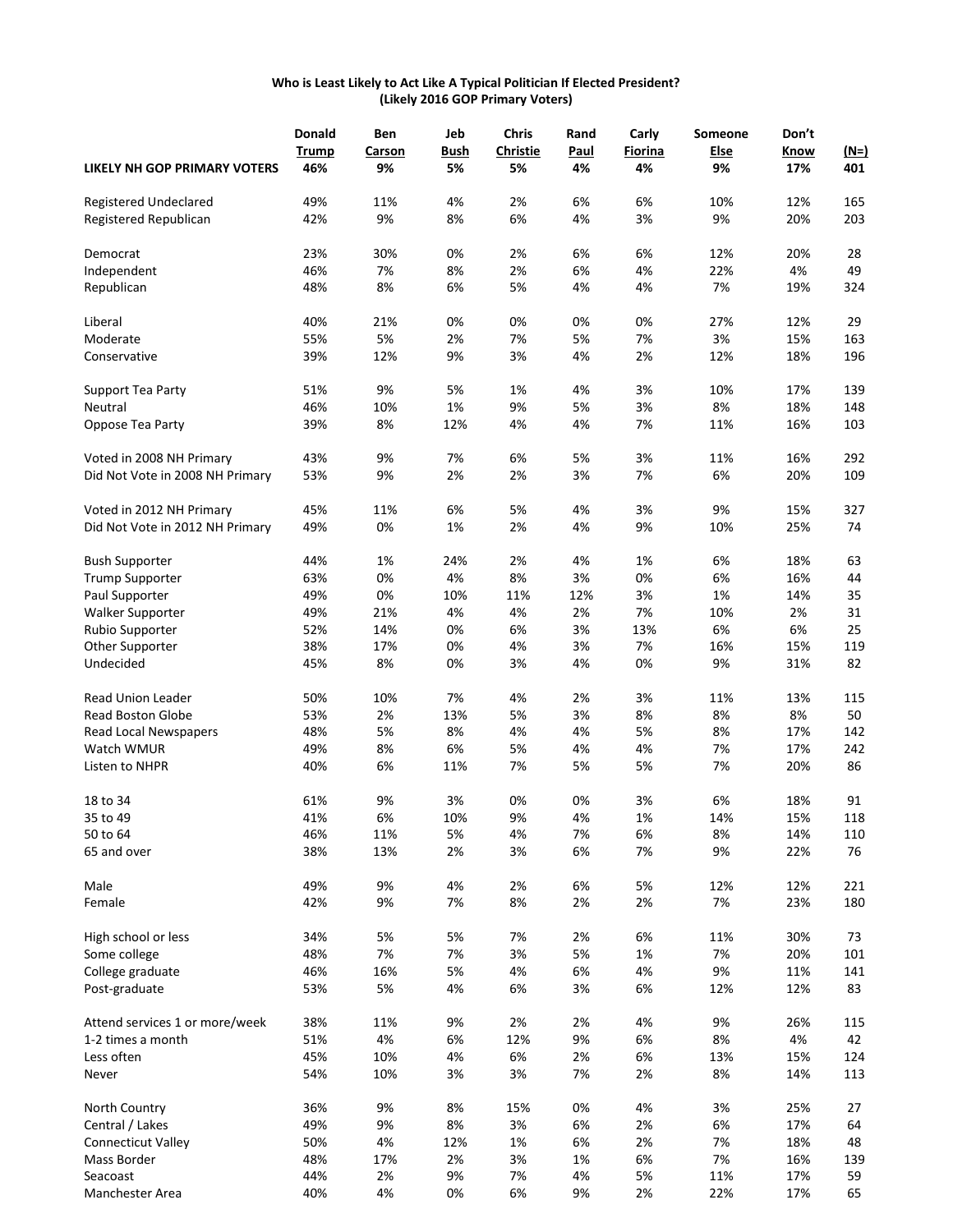#### **Who Has the Personal Characteristics and Qualities You Think a President Should Have? (Likely 2016 GOP Primary Voters)**

|                                     | Jeb         | <b>Donald</b> | Rand        | <b>Scott</b>  | Ben    | Marco | Someone | Don't |        |
|-------------------------------------|-------------|---------------|-------------|---------------|--------|-------|---------|-------|--------|
|                                     | <b>Bush</b> | <b>Trump</b>  | <b>Paul</b> | <b>Walker</b> | Carson | Rubio | Else    | Know  | $(M=)$ |
| <b>LIKELY NH GOP PRIMARY VOTERS</b> | 19%         | 8%            | 8%          | 7%            | 6%     | 6%    | 24%     | 22%   | 398    |
| Registered Undeclared               | 15%         | 8%            | 6%          | 8%            | 10%    | 5%    | 26%     | 21%   | 163    |
| Registered Republican               | 24%         | 7%            | 8%          | 8%            | 4%     | 7%    | 22%     | 20%   | 202    |
| Democrat                            | 10%         | 5%            | 9%          | 0%            | 30%    | 6%    | 31%     | 9%    | 28     |
| Independent                         | 9%          | 10%           | 15%         | 9%            | 9%     | 5%    | 21%     | 22%   | 48     |
| Republican                          | 22%         | 8%            | 7%          | 8%            | 4%     | 6%    | 23%     | 23%   | 322    |
| Liberal                             | 6%          | 17%           | 3%          | 0%            | 18%    | 4%    | 20%     | 32%   | 29     |
| Moderate                            | 20%         | 7%            | 13%         | 3%            | 3%     | 5%    | 27%     | 22%   | 160    |
| Conservative                        | 21%         | 7%            | 4%          | 12%           | 7%     | 8%    | 23%     | 17%   | 196    |
| Support Tea Party                   | 13%         | 6%            | 9%          | 15%           | 5%     | 5%    | 23%     | 24%   | 139    |
| Neutral                             | 20%         | 11%           | 6%          | 3%            | 6%     | 6%    | 25%     | 22%   | 146    |
| Oppose Tea Party                    | 27%         | 8%            | 8%          | 3%            | 6%     | 7%    | 25%     | 17%   | 103    |
| Voted in 2008 NH Primary            | 22%         | 10%           | 7%          | 9%            | 4%     | 5%    | 27%     | 17%   | 290    |
| Did Not Vote in 2008 NH Primary     | 13%         | 3%            | 10%         | 3%            | 12%    | 9%    | 15%     | 34%   | 108    |
| Voted in 2012 NH Primary            | 22%         | 9%            | 6%          | 8%            | 7%     | 6%    | 24%     | 18%   | 324    |
| Did Not Vote in 2012 NH Primary     | 9%          | 3%            | 14%         | 5%            | 3%     | 8%    | 21%     | 37%   | 74     |
| <b>Bush Supporter</b>               | 85%         | 0%            | 0%          | 2%            | 0%     | 1%    | 4%      | 8%    | 63     |
| <b>Trump Supporter</b>              | 11%         | 46%           | 2%          | 0%            | 1%     | 6%    | 5%      | 29%   | 44     |
| Paul Supporter                      | 7%          | 11%           | 71%         | 3%            | 2%     | 0%    | 0%      | 7%    | 35     |
| <b>Walker Supporter</b>             | 2%          | 0%            | 0%          | 58%           | 6%     | 4%    | 26%     | 4%    | 31     |
| Rubio Supporter                     | 9%          | 3%            | 0%          | 9%            | 6%     | 56%   | 9%      | 7%    | 25     |
| Other Supporter                     | 3%          | 4%            | 2%          | 2%            | 17%    | 4%    | 58%     | 10%   | 116    |
| Undecided                           | 11%         | 2%            | 1%          | 6%            | 2%     | 1%    | 14%     | 62%   | 82     |
| <b>Read Union Leader</b>            | 20%         | 14%           | 6%          | 8%            | 8%     | 6%    | 21%     | 17%   | 114    |
| Read Boston Globe                   | 35%         | 3%            | 7%          | 2%            | 3%     | 7%    | 30%     | 12%   | 50     |
| Read Local Newspapers               | 20%         | 11%           | 3%          | 7%            | 3%     | 5%    | 31%     | 21%   | 140    |
| Watch WMUR                          | 24%         | 9%            | 6%          | 8%            | 5%     | 7%    | 22%     | 20%   | 242    |
| Listen to NHPR                      | 20%         | 8%            | 14%         | 3%            | 3%     | 5%    | 25%     | 21%   | 86     |
| 18 to 34                            | 10%         | 4%            | 17%         | 3%            | 11%    | 4%    | 18%     | 34%   | 91     |
| 35 to 49                            | 22%         | 12%           | 3%          | 9%            | 3%     | 2%    | 23%     | 26%   | 118    |
| 50 to 64                            | 20%         | 7%            | 8%          | 10%           | 8%     | 9%    | 25%     | 13%   | 107    |
| 65 and over                         | 26%         | 8%            | 5%          | 7%            | 5%     | 10%   | 29%     | 11%   | 76     |
| Male                                | 16%         | 7%            | 11%         | 11%           | 7%     | 5%    | 26%     | 17%   | 220    |
| Female                              | 23%         | 9%            | 4%          | 3%            | 6%     | 7%    | 21%     | 28%   | 178    |
| High school or less                 | 11%         | 18%           | 10%         | 7%            | 4%     | 7%    | 17%     | 27%   | 73     |
| Some college                        | 26%         | 7%            | 9%          | 8%            | 3%     | 7%    | 23%     | 17%   | 100    |
| College graduate                    | 17%         | 6%            | 6%          | 7%            | 10%    | 5%    | 23%     | 27%   | 141    |
| Post-graduate                       | 25%         | 4%            | 6%          | 8%            | 7%     | 6%    | 32%     | 12%   | 81     |
| Attend services 1 or more/week      | 24%         | 6%            | 3%          | 6%            | 9%     | 5%    | 27%     | 20%   | 114    |
| 1-2 times a month                   | 20%         | 21%           | 6%          | 18%           | 0%     | 10%   | 16%     | 9%    | 42     |
| Less often                          | 15%         | 7%            | 7%          | 9%            | 5%     | 9%    | 21%     | 26%   | 124    |
| Never                               | 18%         | 7%            | 13%         | 3%            | 8%     | 3%    | 27%     | 20%   | 111    |
| North Country                       | 7%          | 23%           | 12%         | 5%            | 5%     | 12%   | 16%     | 20%   | 27     |
| Central / Lakes                     | 12%         | 11%           | 15%         | 4%            | 9%     | 4%    | 25%     | 20%   | 63     |
| Connecticut Valley                  | 32%         | 3%            | 4%          | 15%           | 5%     | 1%    | 27%     | 13%   | 48     |
| Mass Border                         | 19%         | 3%            | 8%          | 7%            | 7%     | 11%   | 20%     | 24%   | 138    |
| Seacoast                            | 19%         | 4%            | 5%          | 6%            | 3%     | 3%    | 30%     | 30%   | 59     |
| Manchester Area                     | 22%         | 16%           | 4%          | 7%            | 6%     | 2%    | 24%     | 19%   | 64     |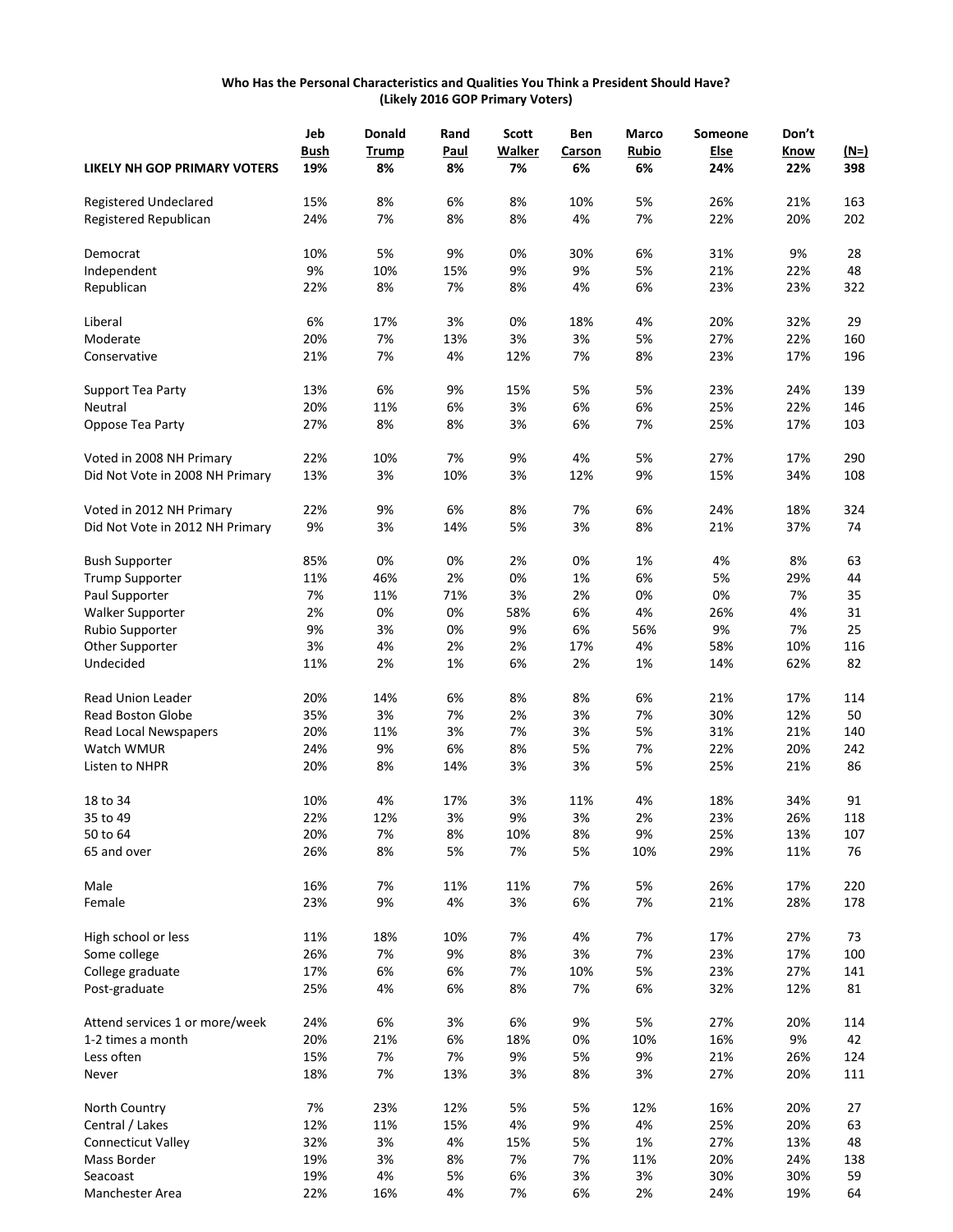# **Who Can Best Handle the Economy? (Likely 2016 GOP Primary Voters)**

|                                     | Donald       | Jeb  | Rand | Carly   | <b>Scott</b>  | <b>Rick</b> | Someone | Don't |        |
|-------------------------------------|--------------|------|------|---------|---------------|-------------|---------|-------|--------|
|                                     | <b>Trump</b> | Bush | Paul | Fiorina | <b>Walker</b> | Perry       | Else    | Know  | $(N=)$ |
| <b>LIKELY NH GOP PRIMARY VOTERS</b> | 29%          | 13%  | 7%   | 7%      | 6%            | 5%          | 16%     | 17%   | 401    |
| Registered Undeclared               | 26%          | 15%  | 6%   | 10%     | 10%           | 6%          | 13%     | 14%   | 165    |
| Registered Republican               | 30%          | 13%  | 7%   | 5%      | 5%            | 4%          | 18%     | 18%   | 203    |
| Democrat                            | 23%          | 2%   | 12%  | 20%     | 0%            | 1%          | 27%     | 15%   | 28     |
| Independent                         | 31%          | 16%  | 16%  | 9%      | 4%            | 2%          | 7%      | 14%   | 49     |
| Republican                          | 30%          | 14%  | 5%   | 5%      | 7%            | 6%          | 16%     | 18%   | 324    |
| Liberal                             | 22%          | 12%  | 6%   | 18%     | 0%            | 17%         | 18%     | 8%    | 29     |
| Moderate                            | 33%          | 13%  | 10%  | 7%      | 7%            | 2%          | 15%     | 14%   | 163    |
| Conservative                        | 29%          | 13%  | 4%   | 5%      | 7%            | 5%          | 17%     | 20%   | 197    |
| Support Tea Party                   | 33%          | 8%   | 8%   | 5%      | 8%            | 8%          | 12%     | 18%   | 140    |
| Neutral                             | 36%          | 11%  | 5%   | 7%      | 7%            | 4%          | 16%     | 14%   | 147    |
| Oppose Tea Party                    | 14%          | 21%  | 8%   | 10%     | 4%            | 3%          | 20%     | 20%   | 103    |
| Voted in 2008 NH Primary            | 32%          | 15%  | 7%   | 6%      | 6%            | 4%          | 17%     | 13%   | 292    |
| Did Not Vote in 2008 NH Primary     | 23%          | 8%   | 6%   | 8%      | 8%            | 6%          | 13%     | 28%   | 109    |
| Voted in 2012 NH Primary            | 29%          | 15%  | 6%   | 7%      | 6%            | 4%          | 17%     | 15%   | 327    |
| Did Not Vote in 2012 NH Primary     | 31%          | 3%   | 10%  | 5%      | 7%            | 8%          | 9%      | 27%   | 74     |
| <b>Bush Supporter</b>               | 7%           | 52%  | 1%   | 1%      | 4%            | 0%          | 9%      | 27%   | 63     |
| <b>Trump Supporter</b>              | 84%          | 1%   | 0%   | 0%      | 0%            | 14%         | 1%      | 0%    | 43     |
| Paul Supporter                      | 23%          | 7%   | 57%  | 1%      | 0%            | 0%          | 8%      | 4%    | 35     |
| <b>Walker Supporter</b>             | 25%          | 1%   | 4%   | 3%      | 49%           | 2%          | 11%     | 5%    | 31     |
| Rubio Supporter                     | 23%          | 23%  | 2%   | 3%      | 7%            | 9%          | 18%     | 15%   | 25     |
| Other Supporter                     | 26%          | 6%   | 4%   | 20%     | 3%            | 7%          | 29%     | 6%    | 119    |
| Undecided                           | 29%          | 5%   | 1%   | 0%      | 3%            | 2%          | 13%     | 47%   | 82     |
| <b>Read Union Leader</b>            | 35%          | 14%  | 5%   | 7%      | 8%            | 4%          | 10%     | 18%   | 114    |
| Read Boston Globe                   | 26%          | 23%  | 1%   | 6%      | 7%            | 3%          | 12%     | 23%   | 50     |
| Read Local Newspapers               | 31%          | 15%  | 3%   | 5%      | 7%            | 4%          | 14%     | 20%   | 142    |
| Watch WMUR                          | 31%          | 17%  | 3%   | 3%      | 8%            | 5%          | 18%     | 15%   | 241    |
| Listen to NHPR                      | 19%          | 5%   | 14%  | 10%     | 3%            | 5%          | 22%     | 22%   | 86     |
| 18 to 34                            | 27%          | 5%   | 15%  | 9%      | 6%            | 7%          | 6%      | 25%   | 91     |
| 35 to 49                            | 36%          | 14%  | 3%   | 4%      | 4%            | 3%          | 18%     | 18%   | 118    |
| 50 to 64                            | 27%          | 14%  | 6%   | 8%      | 8%            | 7%          | 16%     | 13%   | 110    |
| 65 and over                         | 26%          | 20%  | 4%   | 6%      | 9%            | 1%          | 23%     | 11%   | 76     |
| Male                                | 32%          | 13%  | 9%   | 9%      | 8%            | 3%          | 13%     | 13%   | 220    |
| Female                              | 26%          | 14%  | 5%   | 4%      | 4%            | 6%          | 19%     | 22%   | 181    |
| High school or less                 | 32%          | 10%  | 12%  | 5%      | 6%            | 8%          | 4%      | 23%   | 72     |
| Some college                        | 32%          | 18%  | 4%   | 3%      | 3%            | 3%          | 19%     | 19%   | 100    |
| College graduate                    | 33%          | 9%   | 4%   | 10%     | 8%            | 6%          | 15%     | 15%   | 141    |
| Post-graduate                       | 17%          | 17%  | 10%  | 7%      | 10%           | 3%          | 23%     | 12%   | 84     |
| Attend services 1 or more/week      | 22%          | 13%  | 6%   | 6%      | 5%            | 4%          | 19%     | 25%   | 115    |
| 1-2 times a month                   | 38%          | 13%  | 3%   | 4%      | 7%            | 3%          | 18%     | 14%   | 42     |
| Less often                          | 33%          | 13%  | 4%   | 7%      | 10%           | 4%          | 13%     | 16%   | 125    |
| Never                               | 31%          | 13%  | 13%  | 8%      | 4%            | 7%          | 14%     | 10%   | 113    |
| North Country                       | 46%          | 6%   | 8%   | 0%      | 9%            | 0%          | 20%     | 12%   | 27     |
| Central / Lakes                     | 40%          | 4%   | 11%  | 4%      | 5%            | 3%          | 16%     | 16%   | 63     |
| <b>Connecticut Valley</b>           | 29%          | 16%  | 10%  | 4%      | 8%            | 0%          | 13%     | 21%   | 48     |
| Mass Border                         | 27%          | 15%  | 7%   | 11%     | 8%            | 4%          | 14%     | 15%   | 140    |
| Seacoast                            | 19%          | 16%  | 6%   | 8%      | 6%            | 10%         | 17%     | 17%   | 59     |
| Manchester Area                     | 26%          | 16%  | 1%   | 4%      | 4%            | 9%          | 18%     | 23%   | 65     |
|                                     |              |      |      |         |               |             |         |       |        |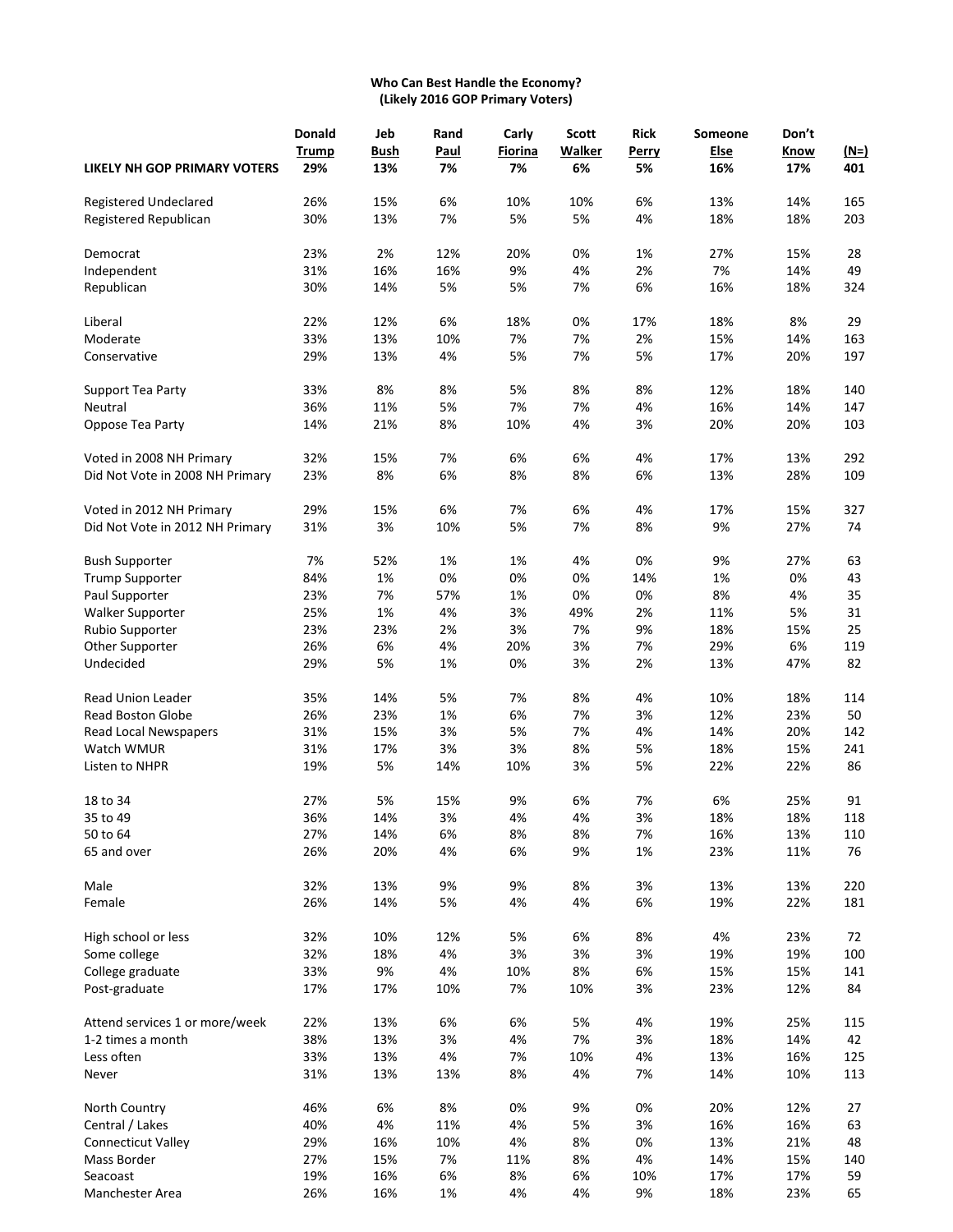# **Who Can Best Handle Terrorism? (Likely 2016 GOP Primary Voters)**

|                                     | Jeb         | <b>Donald</b> | Rand | <b>Rick</b> | Chris           | Ted  | Someone | Don't |        |
|-------------------------------------|-------------|---------------|------|-------------|-----------------|------|---------|-------|--------|
|                                     | <b>Bush</b> | <b>Trump</b>  | Paul | Perry       | <b>Christie</b> | Cruz | Else    | Know  | $(N=)$ |
| <b>LIKELY NH GOP PRIMARY VOTERS</b> | 15%         | 10%           | 8%   | 6%          | 5%              | 4%   | 17%     | 35%   | 399    |
| Registered Undeclared               | 12%         | 9%            | 10%  | 6%          | 7%              | 3%   | 20%     | 32%   | 164    |
| Registered Republican               | 18%         | 10%           | 8%   | 6%          | 5%              | 5%   | 16%     | 33%   | 202    |
| Democrat                            | 10%         | 1%            | 22%  | 3%          | 7%              | 0%   | 24%     | 33%   | 27     |
| Independent                         | 7%          | 9%            | 16%  | 4%          | 2%              | 2%   | 22%     | 38%   | 49     |
| Republican                          | 17%         | 11%           | 6%   | 6%          | 6%              | 5%   | 15%     | 35%   | 322    |
| Liberal                             | 2%          | 17%           | 30%  | 0%          | 4%              | 0%   | 13%     | 33%   | 28     |
| Moderate                            | 18%         | 11%           | 8%   | 4%          | 6%              | 2%   | 15%     | 37%   | 163    |
| Conservative                        | 15%         | 8%            | 5%   | 7%          | 6%              | 7%   | 19%     | 32%   | 195    |
| Support Tea Party                   | 9%          | 11%           | 9%   | 7%          | 3%              | 7%   | 16%     | 38%   | 140    |
| Neutral                             | 16%         | 14%           | 5%   | 7%          | 7%              | 4%   | 14%     | 35%   | 146    |
| Oppose Tea Party                    | 22%         | 3%            | 12%  | 2%          | 7%              | 2%   | 19%     | 33%   | 101    |
| Voted in 2008 NH Primary            | 17%         | 9%            | 7%   | 7%          | 7%              | 5%   | 17%     | 31%   | 291    |
| Did Not Vote in 2008 NH Primary     | 10%         | 11%           | 10%  | 2%          | 2%              | 2%   | 15%     | 47%   | 108    |
| Voted in 2012 NH Primary            | 16%         | 10%           | 7%   | 6%          | 6%              | 4%   | 18%     | 32%   | 325    |
| Did Not Vote in 2012 NH Primary     | 14%         | 10%           | 11%  | 3%          | 2%              | 3%   | 10%     | 49%   | 73     |
| <b>Bush Supporter</b>               | 55%         | 7%            | 2%   | 0%          | 3%              | 1%   | 10%     | 23%   | 62     |
| <b>Trump Supporter</b>              | 15%         | 54%           | 7%   | 2%          | 9%              | 3%   | 1%      | 9%    | 42     |
| Paul Supporter                      | 3%          | 4%            | 48%  | 1%          | 0%              | 3%   | 3%      | 38%   | 35     |
| Walker Supporter                    | 6%          | 9%            | 0%   | 7%          | 6%              | 4%   | 49%     | 20%   | 31     |
| Rubio Supporter                     | 12%         | 9%            | 3%   | 0%          | 6%              | 6%   | 31%     | 33%   | 25     |
| Other Supporter                     | 10%         | 3%            | 8%   | 11%         | 10%             | 8%   | 27%     | 22%   | 119    |
| Undecided                           | 3%          | 3%            | 1%   | 7%          | 1%              | 1%   | 4%      | 82%   | 82     |
| Read Union Leader                   | 20%         | 12%           | 13%  | 8%          | 6%              | 3%   | 12%     | 26%   | 114    |
| <b>Read Boston Globe</b>            | 43%         | 3%            | 5%   | 3%          | 8%              | 1%   | 13%     | 24%   | 49     |
| <b>Read Local Newspapers</b>        | 20%         | 10%           | 5%   | 7%          | 5%              | 3%   | 16%     | 35%   | 141    |
| Watch WMUR                          | 20%         | 13%           | 3%   | 4%          | 6%              | 3%   | 19%     | 30%   | 239    |
| Listen to NHPR                      | 13%         | 7%            | 8%   | 8%          | 8%              | 2%   | 14%     | 40%   | 85     |
| 18 to 34                            | 12%         | 8%            | 22%  | 1%          | 1%              | 2%   | 12%     | 41%   | 90     |
| 35 to 49                            | 24%         | 10%           | 4%   | 2%          | 7%              | 5%   | 8%      | 40%   | 118    |
| 50 to 64                            | 11%         | 9%            | 5%   | 10%         | 8%              | 4%   | 22%     | 31%   | 108    |
| 65 and over                         | 10%         | 13%           | 3%   | 10%         | 5%              | 4%   | 28%     | 27%   | 76     |
| Male                                | 16%         | 10%           | 11%  | 7%          | 7%              | 4%   | 18%     | 27%   | 220    |
| Female                              | 15%         | 9%            | 4%   | 3%          | 4%              | 5%   | 15%     | 45%   | 179    |
| High school or less                 | 16%         | 8%            | 13%  | 9%          | 0%              | 3%   | 14%     | 38%   | 72     |
| Some college                        | 16%         | 9%            | 8%   | 5%          | 8%              | 2%   | 17%     | 35%   | 100    |
| College graduate                    | 16%         | 11%           | 7%   | 4%          | 7%              | 4%   | 16%     | 35%   | 140    |
| Post-graduate                       | 12%         | 11%           | 6%   | 5%          | 5%              | 7%   | 21%     | 34%   | 83     |
| Attend services 1 or more/week      | 19%         | 11%           | 3%   | 9%          | 4%              | 6%   | 17%     | 31%   | 115    |
| 1-2 times a month                   | 13%         | 6%            | 4%   | 6%          | 6%              | 4%   | 20%     | 41%   | 42     |
| Less often                          | 14%         | 9%            | 3%   | 3%          | 5%              | 3%   | 22%     | 41%   | 124    |
| Never                               | 13%         | 11%           | 20%  | 4%          | 8%              | 4%   | 9%      | 30%   | 111    |
| North Country                       | 6%          | 7%            | 7%   | 5%          | 11%             | 5%   | 13%     | 47%   | 27     |
| Central / Lakes                     | 22%         | 11%           | 13%  | 2%          | $1\%$           | 7%   | 20%     | 25%   | 62     |
| <b>Connecticut Valley</b>           | 23%         | 11%           | 4%   | 5%          | 5%              | 4%   | 12%     | 36%   | 47     |
| Mass Border                         | 12%         | 4%            | 11%  | 5%          | 6%              | 4%   | 21%     | 37%   | 140    |
| Seacoast                            | 19%         | 16%           | 5%   | 8%          | 3%              | 3%   | 13%     | 32%   | 59     |
| Manchester Area                     | 10%         | 16%           | 4%   | 11%         | 8%              | 2%   | 12%     | 38%   | 64     |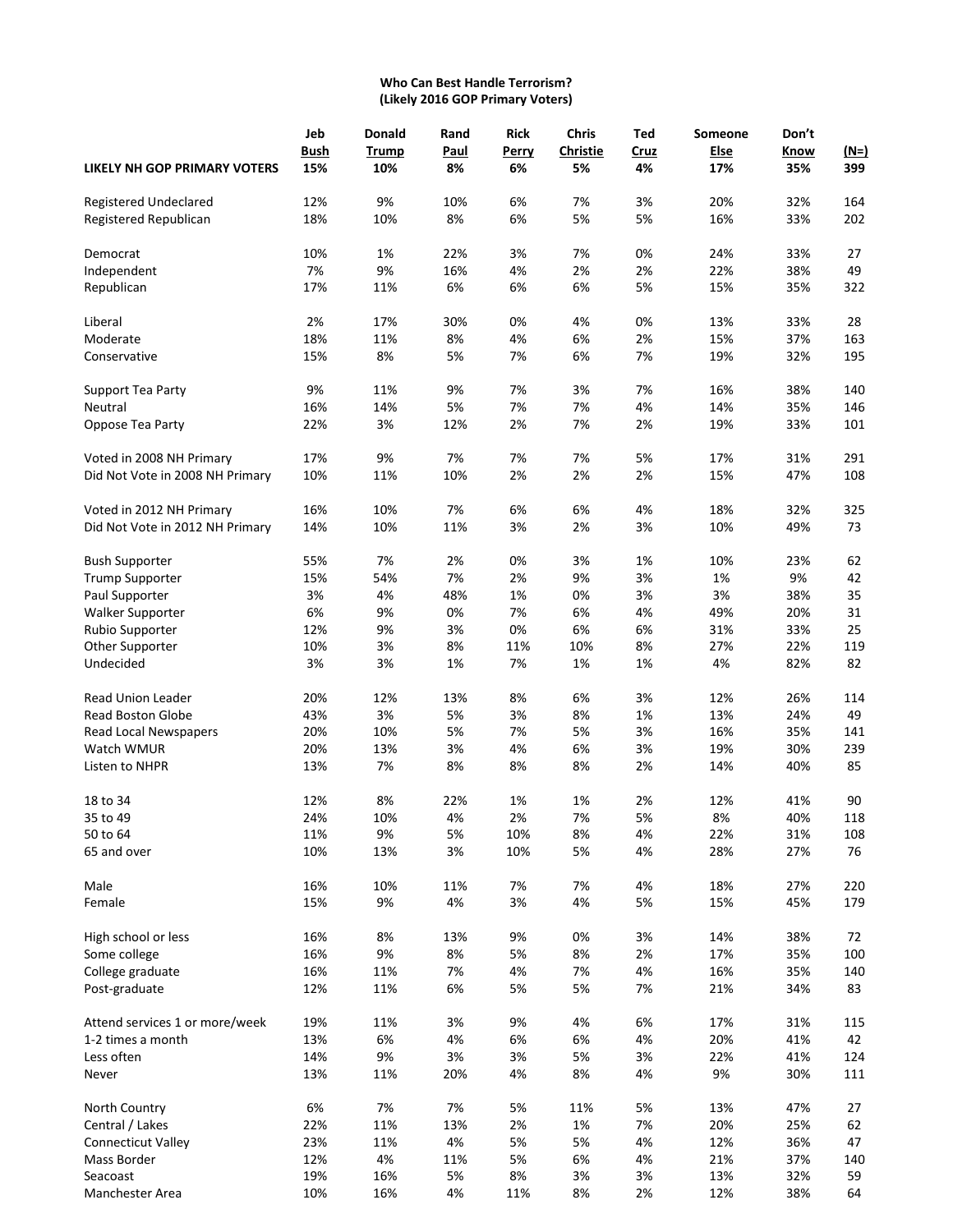#### **Who Can Best Handle Illegal Immigration? (Likely 2016 GOP Primary Voters)**

|                                 | <b>Rick</b> | <b>Donald</b> | Jeb  | Marco        | Ted  | Rand  | Someone | Don't |             |
|---------------------------------|-------------|---------------|------|--------------|------|-------|---------|-------|-------------|
|                                 | Perry       | <b>Trump</b>  | Bush | <b>Rubio</b> | Cruz | Paul  | Else    | Know  | <u>(N=)</u> |
| LIKELY NH GOP PRIMARY VOTERS    | 16%         | 13%           | 13%  | 11%          | 6%   | 5%    | 12%     | 22%   | 402         |
| Registered Undeclared           | 13%         | 12%           | 15%  | 13%          | 6%   | 4%    | 15%     | 22%   | 165         |
| Registered Republican           | 19%         | 16%           | 14%  | 10%          | 6%   | 6%    | 10%     | 19%   | 204         |
| Democrat                        | 10%         | 4%            | 34%  | 15%          | 1%   | 9%    | 16%     | 10%   | 28          |
| Independent                     | 4%          | 17%           | 11%  | 12%          | 4%   | 15%   | 11%     | 26%   | 49          |
| Republican                      | 19%         | 14%           | 12%  | 11%          | 7%   | 4%    | 11%     | 23%   | 324         |
| Liberal                         | 17%         | 12%           | 25%  | 1%           | 1%   | 1%    | 20%     | 22%   | 29          |
| Moderate                        | 16%         | 11%           | 16%  | 17%          | 5%   | 8%    | 6%      | 22%   | 163         |
| Conservative                    | 16%         | 16%           | 10%  | 9%           | 8%   | 4%    | 16%     | 21%   | 197         |
| Support Tea Party               | 19%         | 14%           | 6%   | 8%           | 9%   | 5%    | 13%     | 26%   | 140         |
| Neutral                         | 17%         | 15%           | 13%  | 10%          | 6%   | 5%    | 10%     | 22%   | 147         |
| Oppose Tea Party                | 11%         | 11%           | 22%  | 18%          | 4%   | 6%    | 9%      | 19%   | 103         |
| Voted in 2008 NH Primary        | 18%         | 16%           | 11%  | 12%          | 7%   | 4%    | 13%     | 18%   | 293         |
| Did Not Vote in 2008 NH Primary | 11%         | 7%            | 19%  | 9%           | 4%   | 8%    | 9%      | 34%   | 109         |
| Voted in 2012 NH Primary        | 16%         | 15%           | 15%  | 11%          | 7%   | 4%    | 12%     | 19%   | 327         |
| Did Not Vote in 2012 NH Primary | 17%         | 6%            | 5%   | 12%          | 3%   | 12%   | 8%      | 37%   | 74          |
| <b>Bush Supporter</b>           | 16%         | 6%            | 46%  | 5%           | 6%   | 0%    | 7%      | 14%   | 63          |
| <b>Trump Supporter</b>          | 19%         | 65%           | 0%   | 0%           | 3%   | 0%    | 5%      | 7%    | 44          |
| Paul Supporter                  | 10%         | 0%            | 5%   | 0%           | 0%   | 55%   | 6%      | 24%   | 35          |
| Walker Supporter                | 14%         | 15%           | 4%   | 19%          | 9%   | 1%    | 36%     | 3%    | 31          |
| Rubio Supporter                 | 6%          | 3%            | 9%   | 52%          | 8%   | 0%    | 8%      | 15%   | 25          |
| Other Supporter                 | 23%         | 8%            | 9%   | 16%          | 12%  | 0%    | 17%     | 14%   | 119         |
| Undecided                       | 12%         | 9%            | 9%   | 6%           | 2%   | 0%    | 5%      | 58%   | 82          |
| Read Union Leader               | 21%         | 19%           | 13%  | 10%          | 6%   | 5%    | 11%     | 14%   | 115         |
| <b>Read Boston Globe</b>        | 25%         | 11%           | 15%  | 17%          | 6%   | 7%    | 11%     | 9%    | 50          |
| <b>Read Local Newspapers</b>    | 14%         | 15%           | 13%  | 16%          | 4%   | 4%    | 10%     | 23%   | 142         |
| Watch WMUR                      | 17%         | 16%           | 15%  | 8%           | 8%   | 4%    | 12%     | 20%   | 242         |
| Listen to NHPR                  | 19%         | 10%           | 8%   | 15%          | 7%   | 8%    | 13%     | 19%   | 86          |
| 18 to 34                        | 15%         | 8%            | 11%  | 10%          | 3%   | 12%   | 7%      | 32%   | 91          |
| 35 to 49                        | 16%         | 20%           | 9%   | 10%          | 8%   | 1%    | 11%     | 25%   | 118         |
| 50 to 64                        | 17%         | 12%           | 16%  | 10%          | 7%   | 8%    | 15%     | 15%   | 110         |
| 65 and over                     | 17%         | 12%           | 17%  | 17%          | 7%   | 1%    | 13%     | 16%   | 76          |
| Male                            | 15%         | 16%           | 13%  | 12%          | 8%   | 8%    | 14%     | 15%   | 221         |
| Female                          | 18%         | 10%           | 14%  | 10%          | 5%   | 3%    | 9%      | 32%   | 181         |
| High school or less             | 15%         | 22%           | 5%   | 6%           | 2%   | 6%    | 11%     | 34%   | 72          |
| Some college                    | 14%         | 17%           | 11%  | 12%          | 8%   | 7%    | 11%     | 18%   | 101         |
| College graduate                | 20%         | 10%           | 16%  | 10%          | 5%   | 4%    | 12%     | 23%   | 141         |
| Post-graduate                   | 14%         | 8%            | 18%  | 17%          | 11%  | 4%    | 12%     | 16%   | 84          |
| Attend services 1 or more/week  | 21%         | 12%           | 11%  | 10%          | 9%   | 2%    | 12%     | 23%   | 115         |
| 1-2 times a month               | 9%          | 25%           | 18%  | 6%           | 11%  | $1\%$ | 10%     | 20%   | 42          |
| Less often                      | 14%         | 17%           | 13%  | 11%          | 7%   | 4%    | 10%     | 25%   | 125         |
| Never                           | 17%         | 8%            | 14%  | 13%          | 3%   | 12%   | 13%     | 20%   | 113         |
| North Country                   | 13%         | 13%           | 9%   | 6%           | 12%  | 2%    | 8%      | 37%   | 27          |
| Central / Lakes                 | 17%         | 13%           | 12%  | 12%          | 8%   | 7%    | 12%     | 20%   | 64          |
| <b>Connecticut Valley</b>       | 25%         | 17%           | 9%   | 14%          | 3%   | 4%    | 13%     | 16%   | 48          |
| Mass Border                     | 12%         | 13%           | 15%  | 13%          | 6%   | 8%    | 12%     | 22%   | 140         |
| Seacoast                        | 24%         | 9%            | 17%  | 12%          | 5%   | 5%    | 8%      | 20%   | 59          |
| Manchester Area                 | 13%         | 18%           | 12%  | 5%           | 7%   | 2%    | 14%     | 28%   | 65          |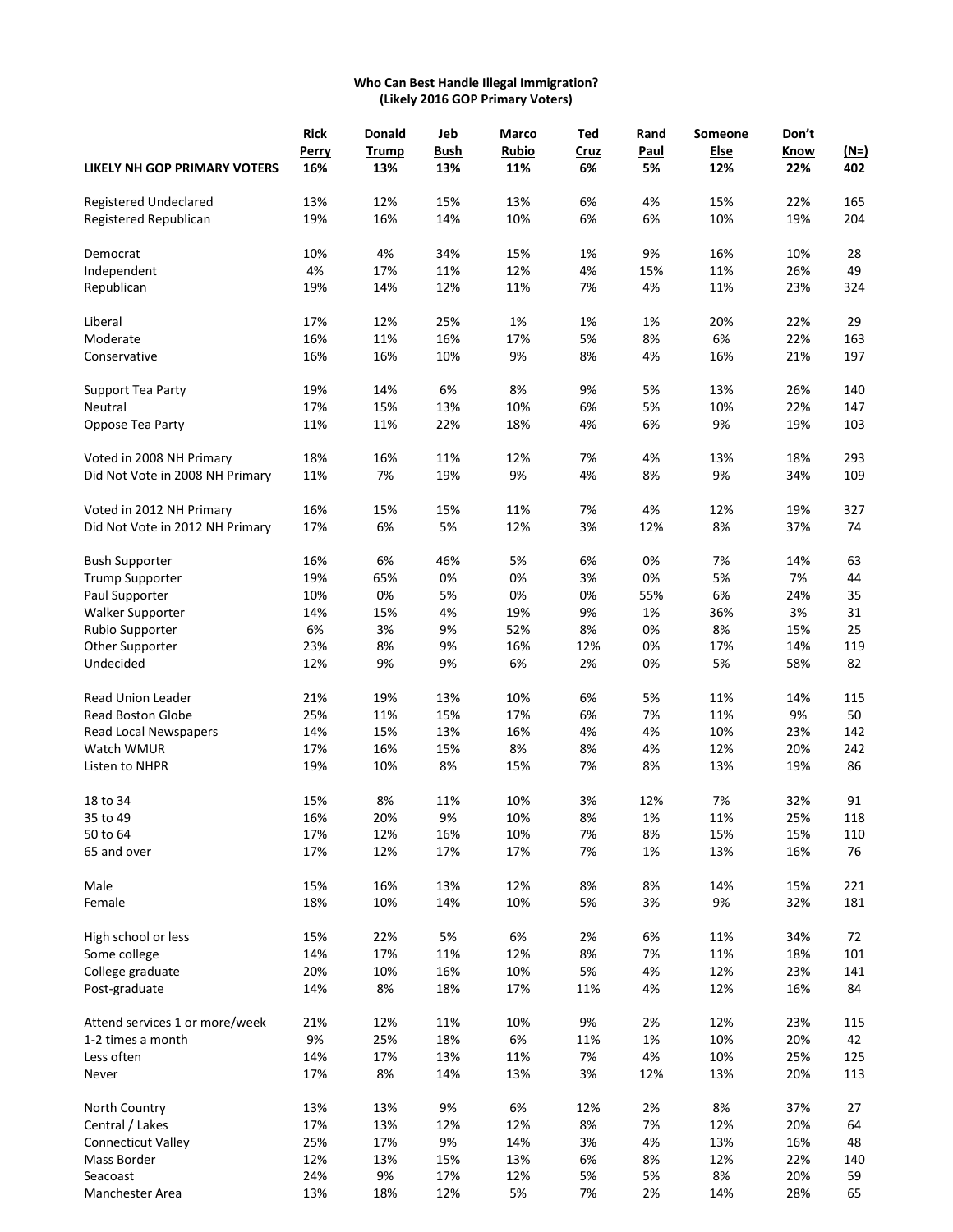# **Who Can Best Handle Health Care Policy? (Likely 2016 GOP Primary Voters)**

|                                     | Jeb         | Ben    | <b>Donald</b> | Rand        | Carly          | Ted  | Someone | Don't |        |
|-------------------------------------|-------------|--------|---------------|-------------|----------------|------|---------|-------|--------|
|                                     | <b>Bush</b> | Carson | <b>Trump</b>  | <b>Paul</b> | <b>Fiorina</b> | Cruz | Else    | Know  | $(N=)$ |
| <b>LIKELY NH GOP PRIMARY VOTERS</b> | 13%         | 11%    | 7%            | 6%          | 5%             | 4%   | 18%     | 38%   | 400    |
| Registered Undeclared               | 10%         | 13%    | 9%            | 5%          | 6%             | 4%   | 18%     | 35%   | 165    |
| Registered Republican               | 14%         | 10%    | 6%            | 8%          | 4%             | 4%   | 17%     | 37%   | 203    |
| Democrat                            | 9%          | 37%    | 0%            | 9%          | 9%             | 0%   | 10%     | 25%   | 28     |
| Independent                         | 9%          | 11%    | 13%           | 4%          | 9%             | 0%   | 16%     | 39%   | 49     |
| Republican                          | 13%         | 9%     | 6%            | 6%          | 4%             | 5%   | 18%     | 38%   | 323    |
| Liberal                             | 2%          | 21%    | 22%           | 3%          | 0%             | 0%   | 29%     | 24%   | 29     |
| Moderate                            | 9%          | 10%    | 4%            | 9%          | 6%             | 3%   | 15%     | 44%   | 163    |
| Conservative                        | 16%         | 11%    | 7%            | 5%          | 5%             | 5%   | 18%     | 33%   | 195    |
| Support Tea Party                   | 8%          | 11%    | 11%           | 8%          | 4%             | 7%   | 17%     | 33%   | 140    |
| Neutral                             | 15%         | 10%    | 5%            | 6%          | 6%             | 3%   | 19%     | 36%   | 147    |
| Oppose Tea Party                    | 14%         | 11%    | 2%            | 3%          | 5%             | 2%   | 16%     | 46%   | 102    |
| Voted in 2008 NH Primary            | 13%         | 10%    | 7%            | 7%          | 5%             | 5%   | 20%     | 33%   | 292    |
| Did Not Vote in 2008 NH Primary     | 10%         | 14%    | 5%            | 5%          | 4%             | 2%   | 10%     | 50%   | 109    |
| Voted in 2012 NH Primary            | 13%         | 13%    | 6%            | 6%          | 4%             | 4%   | 18%     | 35%   | 326    |
| Did Not Vote in 2012 NH Primary     | 11%         | 3%     | 7%            | 6%          | 8%             | 3%   | 16%     | 47%   | 74     |
| <b>Bush Supporter</b>               | 39%         | 1%     | 4%            | 2%          | 4%             | 2%   | 9%      | 40%   | 63     |
| <b>Trump Supporter</b>              | 10%         | 2%     | 44%           | 7%          | 0%             | 2%   | 5%      | 30%   | 44     |
| Paul Supporter                      | 17%         | 6%     | 4%            | 36%         | 3%             | 0%   | 8%      | 26%   | 35     |
| Walker Supporter                    | 9%          | 14%    | 7%            | 5%          | 0%             | 6%   | 35%     | 24%   | 31     |
| Rubio Supporter                     | 10%         | 8%     | 6%            | 7%          | 0%             | 3%   | 32%     | 34%   | 24     |
| Other Supporter                     | 7%          | 21%    | 0%            | 2%          | 14%            | 8%   | 28%     | 21%   | 119    |
| Undecided                           | 2%          | 10%    | 0%            | 1%          | 0%             | 2%   | 10%     | 75%   | 82     |
| <b>Read Union Leader</b>            | 14%         | 15%    | 6%            | 6%          | 1%             | 6%   | 19%     | 34%   | 115    |
| Read Boston Globe                   | 8%          | 11%    | 4%            | 6%          | 10%            | 1%   | 23%     | 38%   | 50     |
| Read Local Newspapers               | 15%         | 9%     | 5%            | 6%          | 5%             | 3%   | 16%     | 42%   | 142    |
| Watch WMUR                          | 15%         | 8%     | 9%            | 5%          | 4%             | 3%   | 19%     | 37%   | 241    |
| Listen to NHPR                      | 9%          | 10%    | 4%            | 8%          | 10%            | 3%   | 18%     | 37%   | 86     |
| 18 to 34                            | 7%          | 12%    | 5%            | 9%          | 3%             | 5%   | 15%     | 43%   | 91     |
| 35 to 49                            | 15%         | 8%     | 7%            | 4%          | 4%             | 4%   | 15%     | 42%   | 118    |
| 50 to 64                            | 12%         | 12%    | 7%            | 9%          | 7%             | 3%   | 18%     | 32%   | 109    |
| 65 and over                         | 15%         | 13%    | 7%            | 1%          | 6%             | 2%   | 25%     | 31%   | 76     |
| Male                                | 13%         | 12%    | 6%            | 9%          | 6%             | 4%   | 18%     | 31%   | 220    |
| Female                              | 12%         | 10%    | 7%            | 2%          | 3%             | 4%   | 16%     | 45%   | 181    |
| High school or less                 | 20%         | 4%     | 4%            | 9%          | 5%             | 1%   | 14%     | 43%   | 72     |
| Some college                        | 17%         | 6%     | 6%            | 4%          | 5%             | 2%   | 25%     | 34%   | 100    |
| College graduate                    | 5%          | 16%    | 9%            | 6%          | 6%             | 5%   | 13%     | 39%   | 141    |
| Post-graduate                       | 14%         | 14%    | 6%            | 6%          | 2%             | 6%   | 19%     | 32%   | 84     |
| Attend services 1 or more/week      | 15%         | 14%    | 4%            | 3%          | 4%             | 5%   | 20%     | 34%   | 115    |
| 1-2 times a month                   | 11%         | 3%     | 8%            | 7%          | 1%             | 7%   | 17%     | 46%   | 42     |
| Less often                          | 14%         | 12%    | 5%            | 4%          | 9%             | 2%   | 20%     | 35%   | 124    |
| Never                               | 8%          | 9%     | 11%           | 12%         | 3%             | 4%   | 14%     | 38%   | 113    |
| North Country                       | 11%         | 8%     | 3%            | 0%          | 9%             | 0%   | 18%     | 50%   | 27     |
| Central / Lakes                     | 10%         | 8%     | 7%            | 13%         | 5%             | 10%  | 20%     | 27%   | 64     |
| <b>Connecticut Valley</b>           | 9%          | 3%     | 6%            | 8%          | 3%             | 3%   | 13%     | 55%   | 48     |
| Mass Border                         | 15%         | 16%    | 5%            | 5%          | 5%             | 4%   | 15%     | 36%   | 140    |
| Seacoast                            | 13%         | 11%    | 15%           | 4%          | 7%             | 1%   | 17%     | 33%   | 59     |
| Manchester Area                     | 13%         | 9%     | 5%            | 4%          | 2%             | 3%   | 25%     | 37%   | 64     |